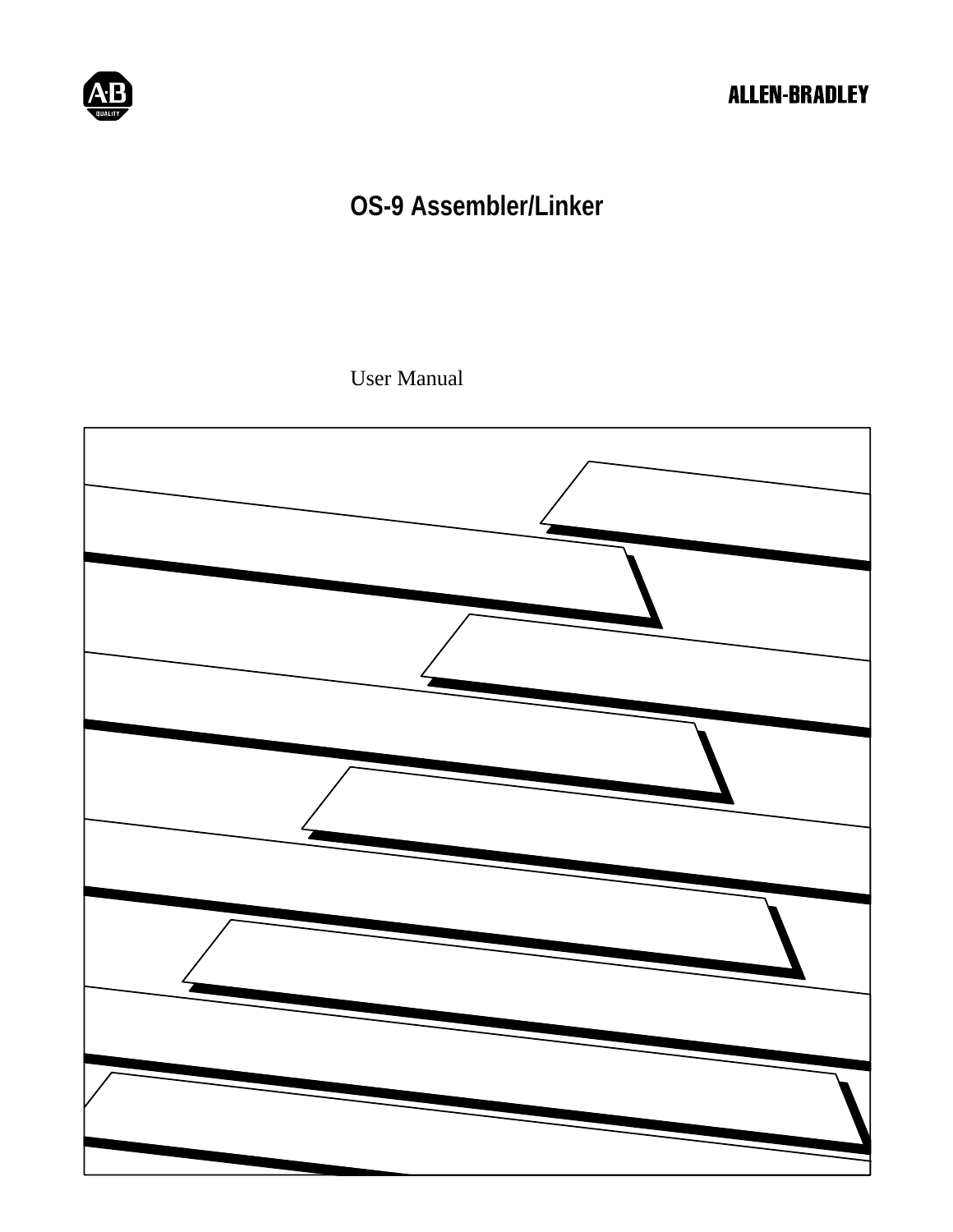| <b>Copyright and Revision</b><br><b>History</b> | Copyright © 1991 Microware Systems Corporation. All Rights Reserved.<br>Reproduction of this document, in part or whole, by any means, electrical,<br>mechanical, magnetic, optical, chemical, manual, or otherwise is<br>prohibited, without written permission from Microware Systems<br>Corporation. |                                                                                                                                                                                                                                                                                                                                                                                                                                                                                                                                                                                                                                                                                                                                                                                    |  |
|-------------------------------------------------|---------------------------------------------------------------------------------------------------------------------------------------------------------------------------------------------------------------------------------------------------------------------------------------------------------|------------------------------------------------------------------------------------------------------------------------------------------------------------------------------------------------------------------------------------------------------------------------------------------------------------------------------------------------------------------------------------------------------------------------------------------------------------------------------------------------------------------------------------------------------------------------------------------------------------------------------------------------------------------------------------------------------------------------------------------------------------------------------------|--|
|                                                 | Portions of this manual were previously published under the title:<br>OS-9/68000 Macro Assembler User Manual.                                                                                                                                                                                           |                                                                                                                                                                                                                                                                                                                                                                                                                                                                                                                                                                                                                                                                                                                                                                                    |  |
|                                                 | 2.3 or greater of the OS-9 Operating System.                                                                                                                                                                                                                                                            | This manual reflects edition 67 of r68, edition 95 of r68020, edition 64 of<br>168, and edition 47 of debug. These versions are to be used with Version                                                                                                                                                                                                                                                                                                                                                                                                                                                                                                                                                                                                                            |  |
|                                                 | <b>Publication Editor:</b><br>Revision:<br>Publication date:<br>Product Number:                                                                                                                                                                                                                         | Walden Miller, Eileen Beck<br>H<br>March 1991<br>ALD-68NA-68-MO                                                                                                                                                                                                                                                                                                                                                                                                                                                                                                                                                                                                                                                                                                                    |  |
| <b>Disclaimer</b>                               | without notice.                                                                                                                                                                                                                                                                                         | The information contained herein is believed to be accurate as of the date<br>of publication. However, Microware will not be liable for any damages,<br>including indirect or consequential, from use of the OS-9 operating system,<br>Microware-provided software, or reliance on the accuracy of this<br>documentation. The information contained herein is subject to change                                                                                                                                                                                                                                                                                                                                                                                                    |  |
| <b>Reproduction Notice</b>                      | please contact your OS-9 supplier.                                                                                                                                                                                                                                                                      | The software described in this document is intended to be used on a single<br>computer system. Microware expressly prohibits any reproduction of the<br>software on tape, disk, or any other medium except for backup purposes.<br>Distribution of this software, in part or whole, to any other party or on any<br>other system may constitute copyright infringements and misappropriation<br>of trade secrets and confidential processes which are the property of<br>Microware and/or other parties. Unauthorized distribution of software may<br>cause damages far in excess of the value of the copies involved.<br>For additional copies of this software and/or documentation, or if you have<br>questions concerning the above notice, the documentation and/or software, |  |
|                                                 |                                                                                                                                                                                                                                                                                                         |                                                                                                                                                                                                                                                                                                                                                                                                                                                                                                                                                                                                                                                                                                                                                                                    |  |
| <b>Trademarks</b>                               | Corporation.                                                                                                                                                                                                                                                                                            | Microware and OS-9 are registered trademarks of Microware Systems                                                                                                                                                                                                                                                                                                                                                                                                                                                                                                                                                                                                                                                                                                                  |  |
|                                                 | Microware Systems Corporation • 1900 N.W. 114th Street<br>Des Moines, Iowa 50325-7077 • Phone: 515/224-1929                                                                                                                                                                                             |                                                                                                                                                                                                                                                                                                                                                                                                                                                                                                                                                                                                                                                                                                                                                                                    |  |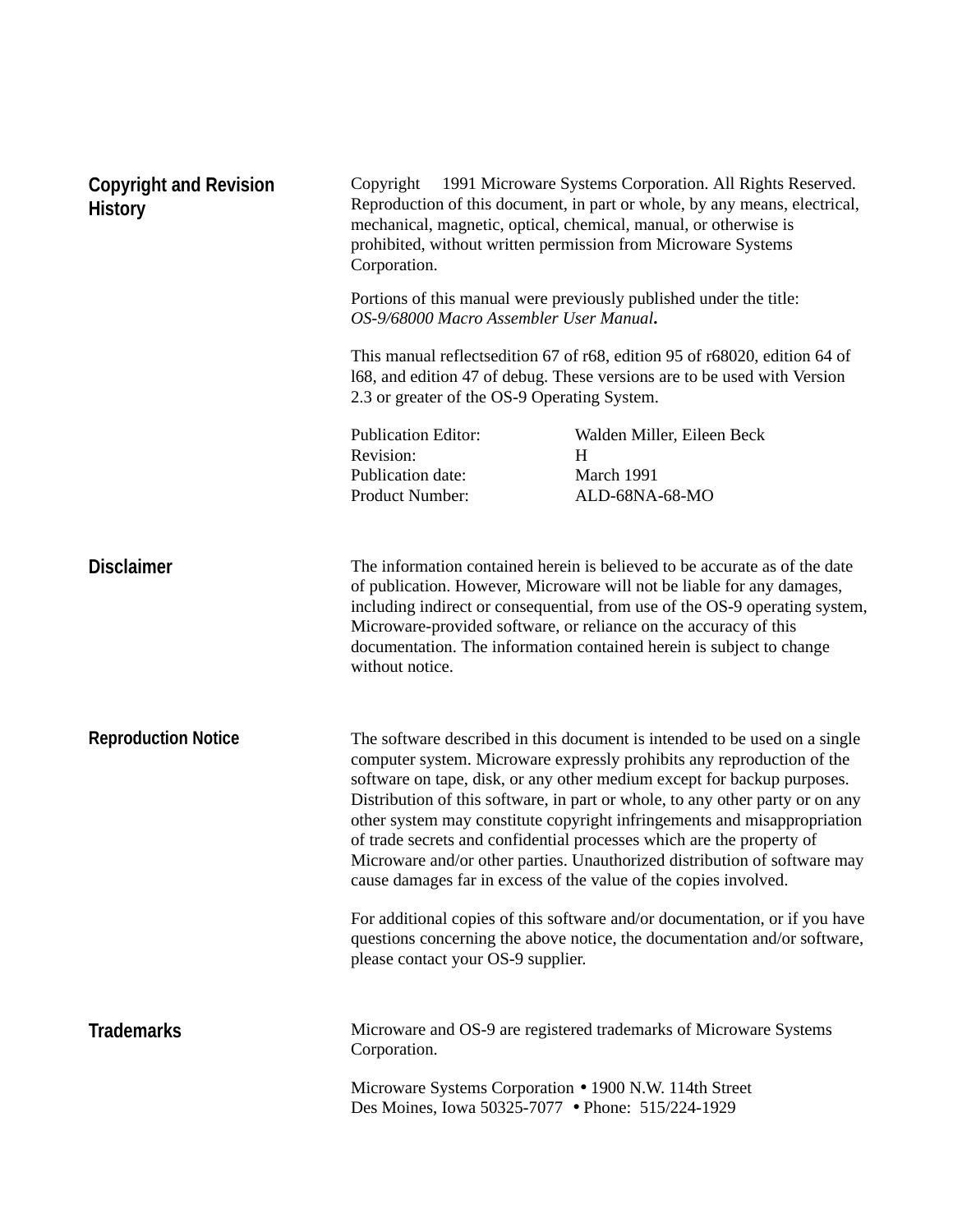**Preface**

# **Introduction**

The Microware 68000 Macro Assembler is a full feature relocating macro assembler and linker for OS-9/68000 $^{\circledR}$  systems. It was designed for use with hand-written or compiler-generated programs.

This software is available as a resident assembler for use on OS-9/68000 systems, as a cross-compiler for OS-9 Level II-based 6809 computers, or as a cross-compiler for any of the following systems:

- a VAX computer running UNIX BSD4.2, UNIX 4.3, or VMS 4.6
- an Apollo computer running Domain 10.x
- a Sun Computer running SunOS 3.x
- a HP9000 computer running HP-UX 6.3
- a Delta Box computer running MV68

Some of the main features of the assembler/linker package are:

- support for OS-9's modular, multi-tasking environment
- built-in functions for calling OS-9 and generating system trap calls
- supports use of position-independent, re-entrant code
- allows programs to be written and assembled separately and then linked together which allows creation of standard subroutine libraries
- full macro capabilities
- can generate "stand alone" 68000/68020 code

This manual describes how to use the Macro Assembler package and also discusses very basic programming techniques for the OS-9 environment. It is not intended to be a comprehensive course on 68000 assembly language programming. If you are not familiar with these topics, you should consult the Motorola 68000 programming manuals and one of the many assembly language programming books available at bookstores and libraries.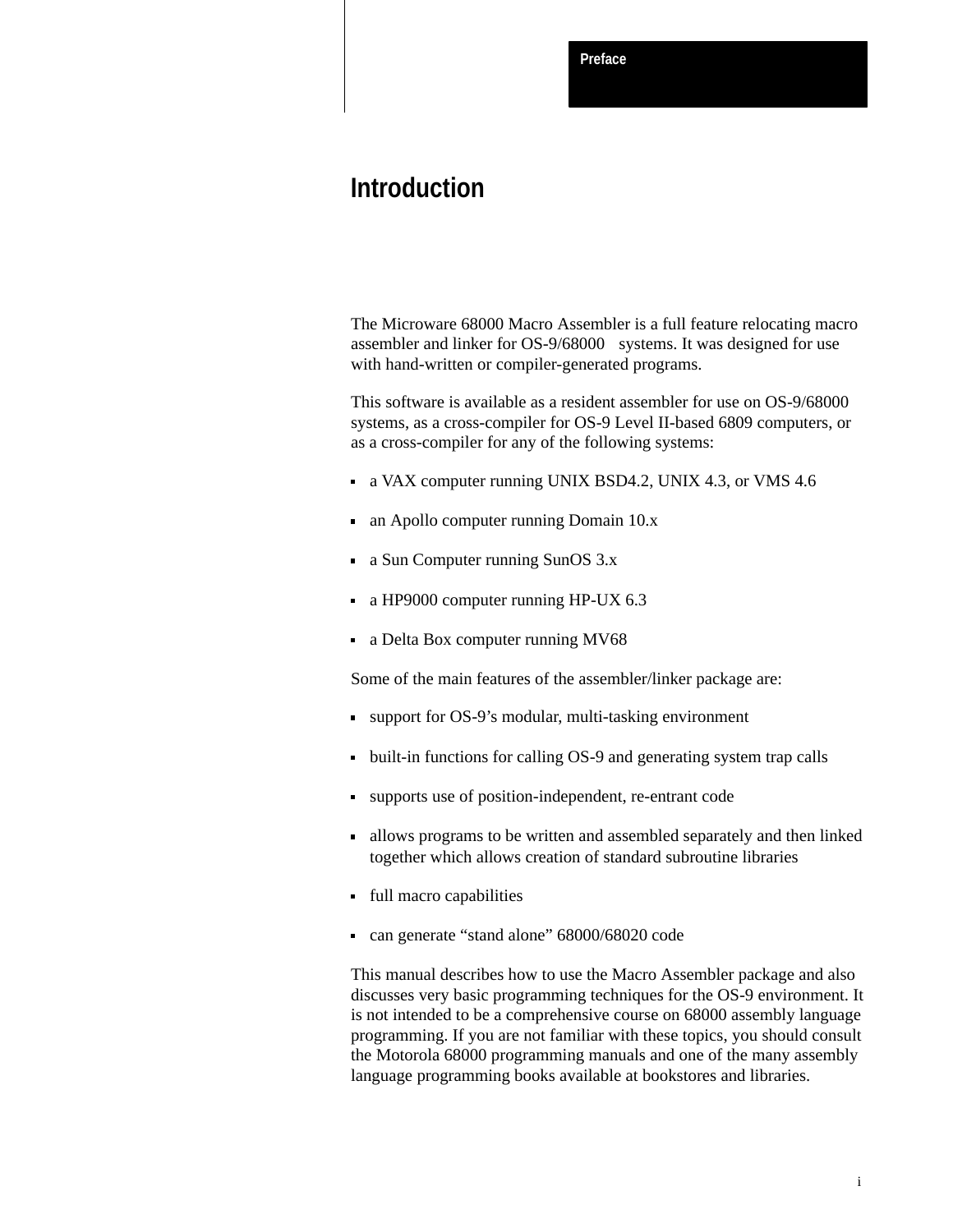| Preface             |                                                                                                                                                                                                                                                           |
|---------------------|-----------------------------------------------------------------------------------------------------------------------------------------------------------------------------------------------------------------------------------------------------------|
| <b>Installation</b> | The distribution disk or tape contains a number of files that should be<br>copied to the working system disk according to the accompanying<br>instructions. The original distribution media should then be stored in a safe<br>place for backup purposes. |
|                     | The executable files for r68 and 168 should be copied to the system's<br>execution directory. OS9/68000 systems are generally supplied with these<br>files already present in the CMDS directory.                                                         |
|                     | The DEFS and LIB directories contain include files that resolve<br>system definitions.                                                                                                                                                                    |
|                     | On OS-9/68000 systems, the DEFS and LIB directories should be located<br>on the root directory of the system default working disk device. On                                                                                                              |

On OS-9/68000 systems, the DEFS and LIB directories should be located m default working disk device. On OS-9/6809 systems (for 68000 cross-compilation), these directories should be called /dd/DEFS.68K and /dd/LIB.68K.

For UNIX systems, new directories should be created for the cross-software on the root device: /user and /user/bin. The macro assembler files should then be copied to /user/bin. /user/bin should be added to the shell program search list so that OS-9 cross file names do not conflict with other UNIX file names. The DEFS and LIB directories should be created within the /user directory (for example, /user/lib and /user/defs).

# **Concering This Manual**

This manual covers both the 68000 and 68020 assembler and linker. The 68020 assembler can process all 68000 instructions and syntax. However there is a superset of 68020 instructions. Because of this discrepancy, all items specific to the 68020 assembler, linker, or debugger are shown in shaded boxes for easy reference. All other text references both the 68000 and 68020 programs. All references to OS-9/68000 or 68000 code includes 68020 unless specifically disclaimed.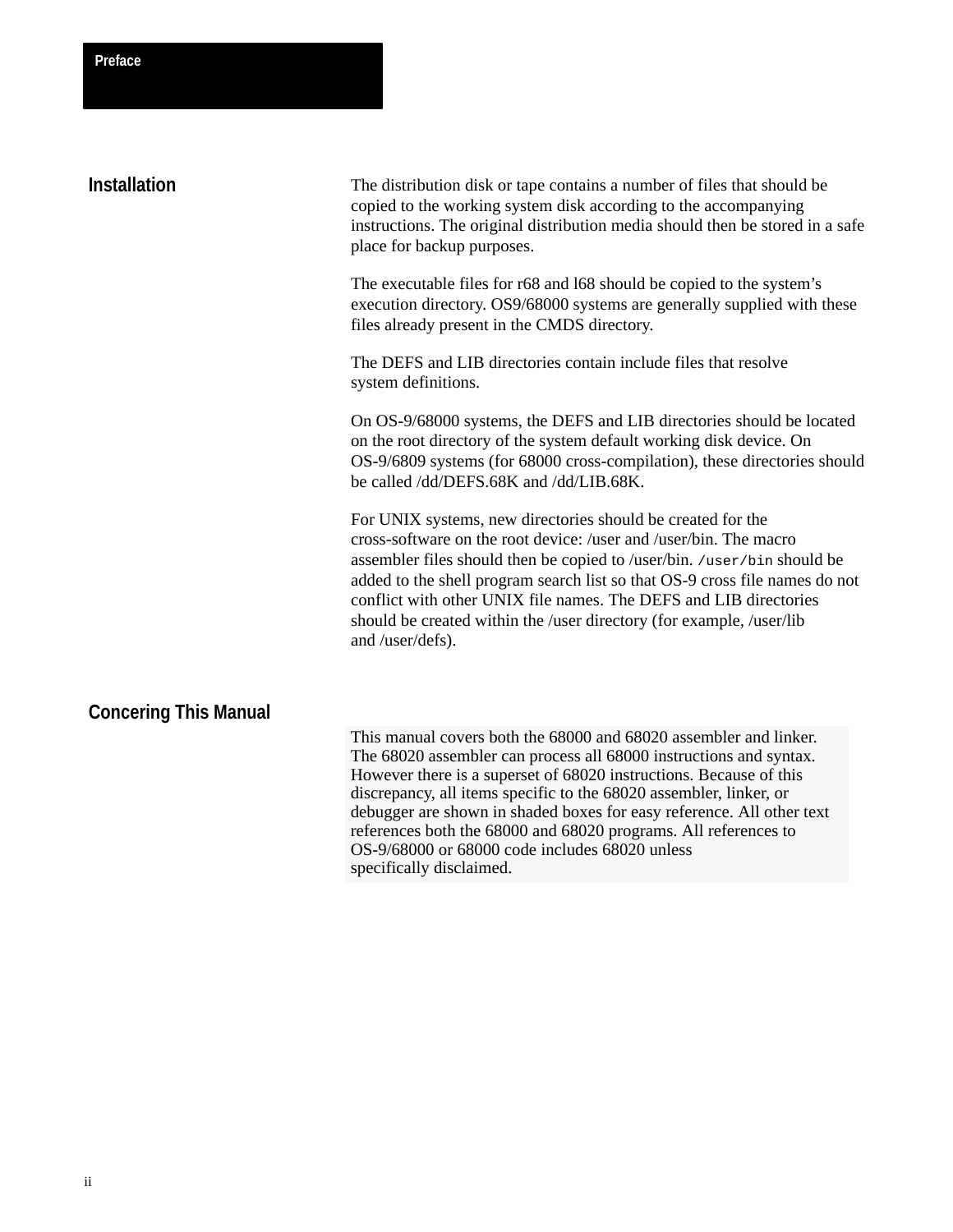| <b>Basic Information</b>   | <b>Chapter 1</b>                                                                                                       |          |  |
|----------------------------|------------------------------------------------------------------------------------------------------------------------|----------|--|
| <b>About Assember</b>      |                                                                                                                        | $1 - 1$  |  |
|                            |                                                                                                                        | $1 - 1$  |  |
|                            | The Assembly Language Program Development Process                                                                      | $1 - 2$  |  |
|                            |                                                                                                                        | $1 - 3$  |  |
|                            |                                                                                                                        | $1 - 4$  |  |
|                            |                                                                                                                        | $1 - 4$  |  |
|                            |                                                                                                                        | $1 - 7$  |  |
|                            |                                                                                                                        | $1 - 12$ |  |
|                            |                                                                                                                        | $1 - 21$ |  |
|                            | Floating Point Condition Predicates used for CC                                                                        | $1-26$   |  |
|                            |                                                                                                                        | $1-27$   |  |
| <b>Macros</b>              | <b>Chapter 2</b>                                                                                                       |          |  |
|                            |                                                                                                                        | $2 - 1$  |  |
|                            |                                                                                                                        | $2 - 2$  |  |
|                            |                                                                                                                        | $2 - 3$  |  |
|                            | Macro Automatic Internal Labels                                                                                        | $2 - 4$  |  |
| Relocatable Program        | <b>Chapter 3</b>                                                                                                       |          |  |
| <b>Sections</b>            |                                                                                                                        | $3-1$    |  |
|                            | Program Section Declarations: Psect and Vsect                                                                          | $3 - 3$  |  |
|                            |                                                                                                                        | $3 - 4$  |  |
|                            |                                                                                                                        | $3 - 5$  |  |
|                            |                                                                                                                        | $3 - 5$  |  |
|                            |                                                                                                                        | $3 - 7$  |  |
|                            |                                                                                                                        | $3 - 8$  |  |
| <b>Assembler Directive</b> | Chapter 4                                                                                                              |          |  |
| <b>Statements</b>          |                                                                                                                        | $4 - 1$  |  |
|                            |                                                                                                                        | $4 - 1$  |  |
|                            |                                                                                                                        | $4 - 2$  |  |
|                            |                                                                                                                        | $4 - 3$  |  |
|                            | ifelseende                                                                                                             | $4 - 4$  |  |
|                            |                                                                                                                        | $4-6$    |  |
|                            |                                                                                                                        | $4 - 7$  |  |
|                            | $pag/spec \dots \dots \dots \dots \dots \dots \dots \dots \dots \dots \dots \dots \dots \dots \dots \dots \dots \dots$ | $4 - 8$  |  |
|                            |                                                                                                                        | $4-9$    |  |
|                            |                                                                                                                        | $4-10$   |  |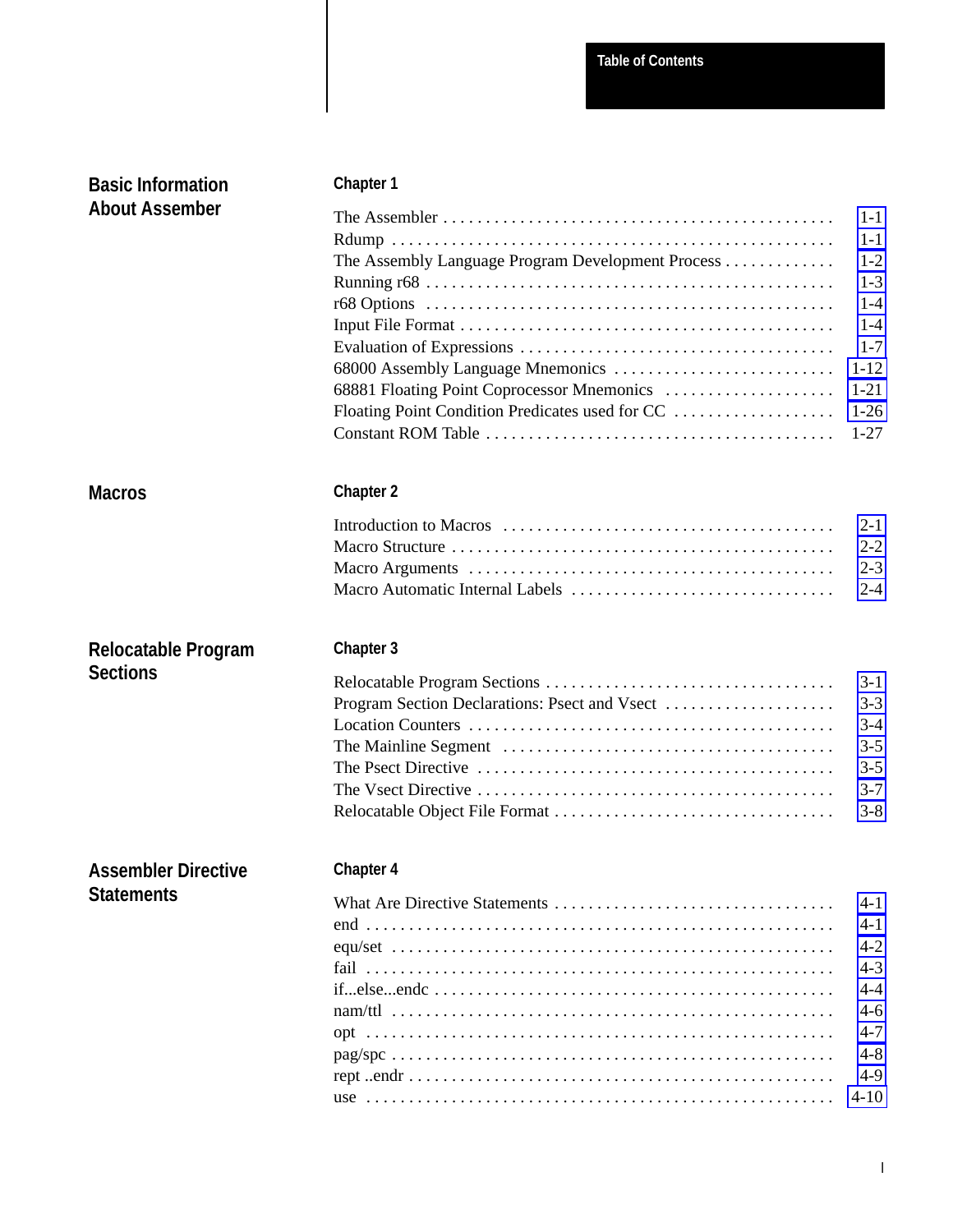| <b>Pseudo-Instructions</b>                   | <b>Chapter 5</b>                             |                                                                                               |
|----------------------------------------------|----------------------------------------------|-----------------------------------------------------------------------------------------------|
|                                              |                                              | $5-1$<br>$5 - 1$<br>$5 - 2$<br>$5 - 4$<br>$5 - 5$<br>$5 - 6$<br>$5 - 7$<br>$5 - 8$<br>$5 - 8$ |
| <b>The Linker</b>                            | Chapter 6                                    |                                                                                               |
|                                              | Linker Defined and Linker Recognized Symbols | $6-1$<br>$6-1$<br>$6 - 2$<br>$6 - 2$<br>$6 - 4$<br>$6 - 5$<br>$6 - 5$<br>$6 - 7$              |
| <b>OS-9 Programming</b><br><b>Techniques</b> | <b>Chapter 7</b>                             | $7-1$                                                                                         |
|                                              |                                              | $7 - 2$<br>$7 - 3$<br>$7 - 4$                                                                 |
| <b>Example Program</b>                       | <b>Appendix A</b>                            |                                                                                               |
|                                              |                                              | $A-1$                                                                                         |
| <b>Assembler and Linker</b>                  | <b>Appendix B</b>                            |                                                                                               |
| <b>Error Messages</b>                        |                                              | $B-1$<br>$B-3$                                                                                |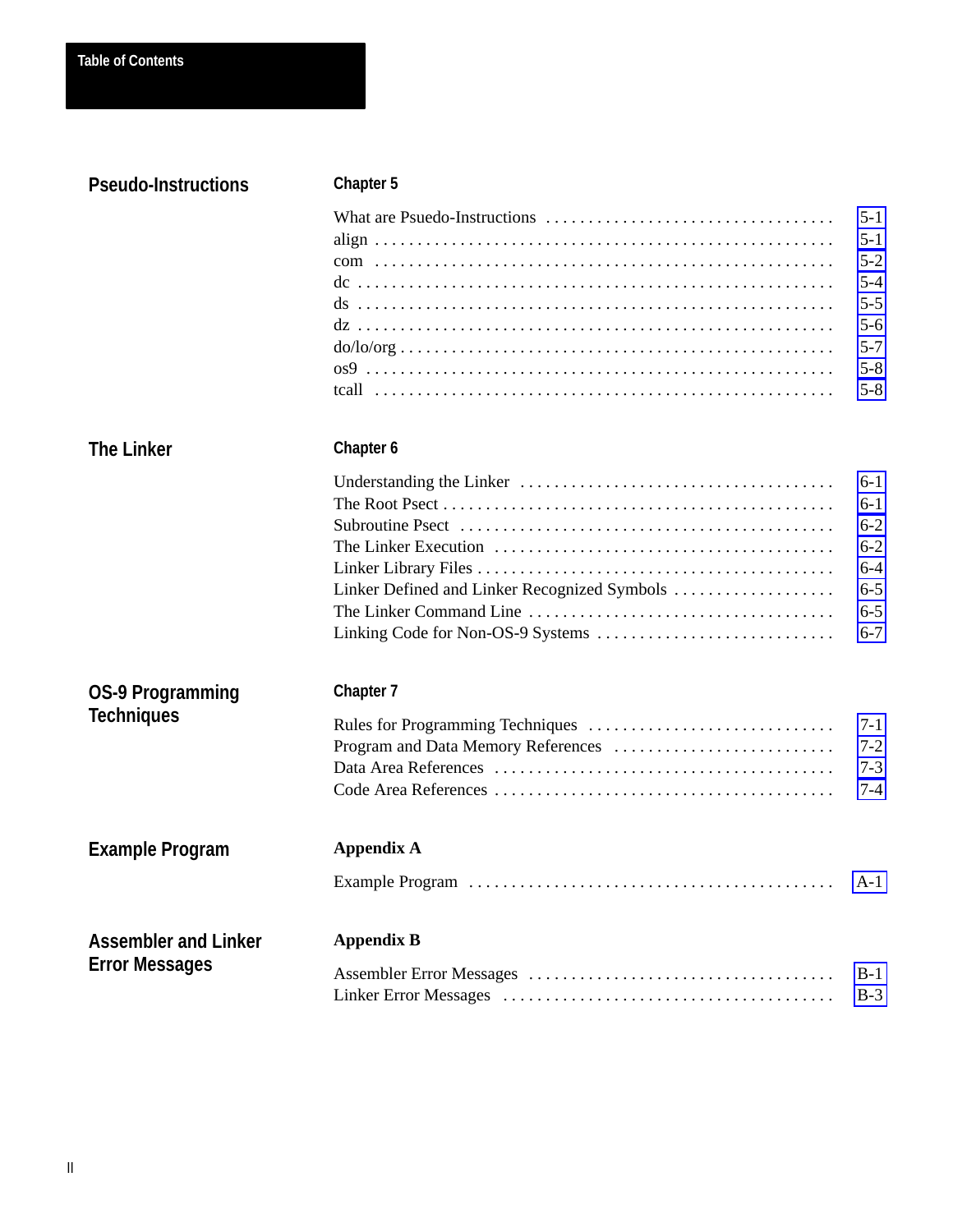# **Basic Information About Assembler**

<span id="page-6-0"></span>

| <b>The Assembler</b> | The assembler (r68) permits sections of assembly language source<br>programs to be independently translated to Relocatable Object Files<br>(ROF's). Global and local variables and program statement labels can be<br>declared or referenced in each source program section. The assembler's<br>macro facilities permit commonly used statement sequences to be defined,<br>then used freely within the program with appropriate parameter<br>substitution. r68 also supports conditional assembly and inclusion of<br>library source files.<br>$r68$ is a two-pass assembler. During the first pass through the source<br>program, the symbol table is created by scanning each line in order to<br>identify symbolic name definitions. During the second pass, machine<br>language instructions and data values are placed in the relocatable object<br>file. The linker combines previously assembled relocatable object files in a<br>separate pass. |
|----------------------|----------------------------------------------------------------------------------------------------------------------------------------------------------------------------------------------------------------------------------------------------------------------------------------------------------------------------------------------------------------------------------------------------------------------------------------------------------------------------------------------------------------------------------------------------------------------------------------------------------------------------------------------------------------------------------------------------------------------------------------------------------------------------------------------------------------------------------------------------------------------------------------------------------------------------------------------------------|
|                      | The linker (168) takes any number of program sections and/or library<br>sections and combines them into a single executable OS-9 program. Global<br>data and program references are automatically resolved during the linking<br>process. The output of the linker is a binary executable file in the standard<br>OS-9 memory module format. The linker also generates the appropriate<br>module header for the program.                                                                                                                                                                                                                                                                                                                                                                                                                                                                                                                                 |
|                      | <b>Important:</b> For detailed information about memory modules refer to the<br>OS-9 Technical Manual.                                                                                                                                                                                                                                                                                                                                                                                                                                                                                                                                                                                                                                                                                                                                                                                                                                                   |
| Rdump                | rdump is a program you can use to examine the contents of library files.<br>The syntax for rdump is:<br>rdump { <rof>} [<opts>]</opts></rof>                                                                                                                                                                                                                                                                                                                                                                                                                                                                                                                                                                                                                                                                                                                                                                                                             |
|                      | <rof> must be a relocatable object file library. It usually has a suffix of<br/>r or .l.</rof>                                                                                                                                                                                                                                                                                                                                                                                                                                                                                                                                                                                                                                                                                                                                                                                                                                                           |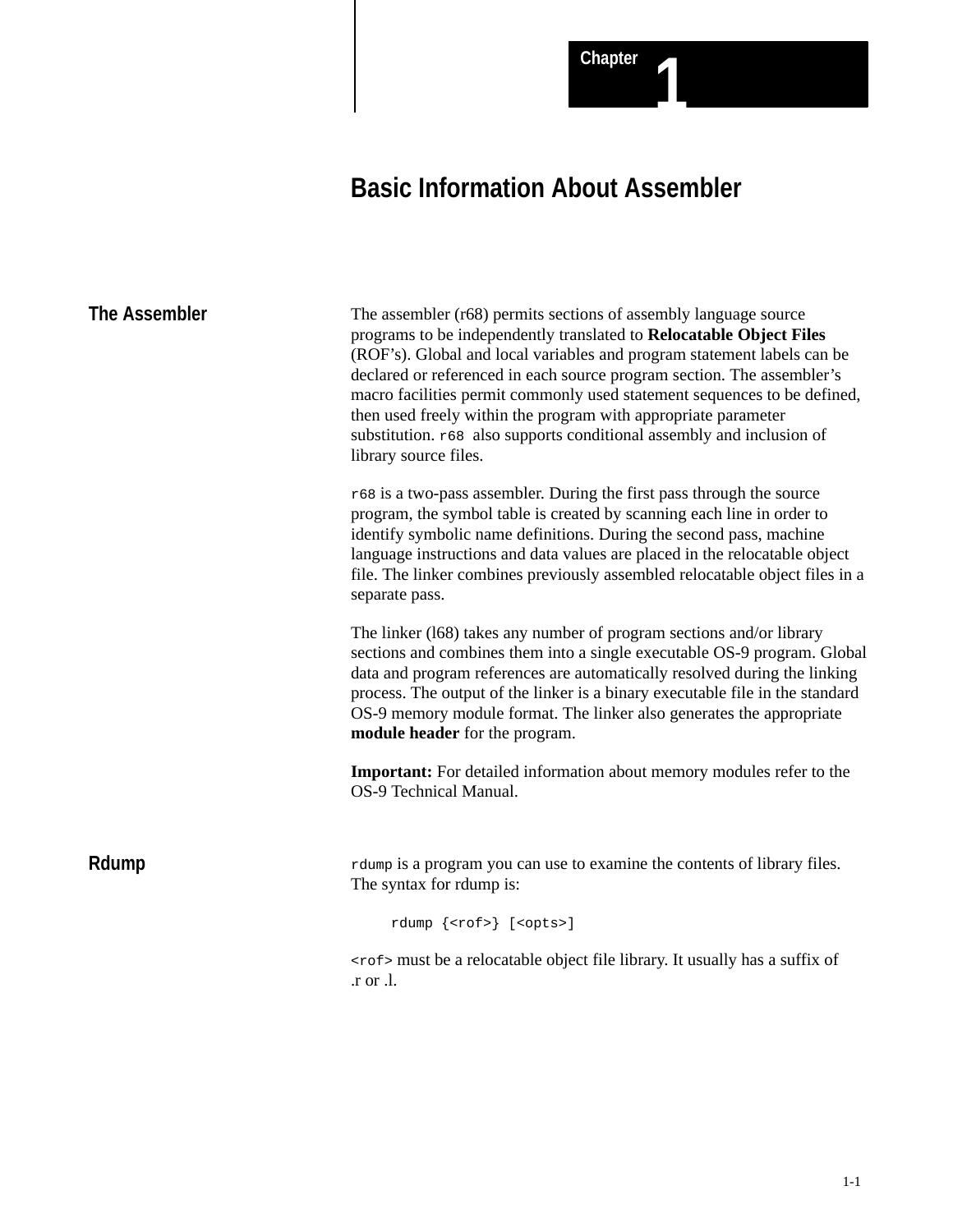<span id="page-7-0"></span>The rdump options are:

| Option:         | Description:                                                                                            |
|-----------------|---------------------------------------------------------------------------------------------------------|
| $-a$            | Turns on all options: displays global symbols, local relocation<br>information, and external references |
| $\frac{-g}{-1}$ | Displays the defined global symbols.                                                                    |
|                 | Scans library for forward reference conflicts.                                                          |
| $-0$            | Displays the local relocation information.                                                              |
| $-r$            | Displays the external references.                                                                       |
|                 | Displays the external references.                                                                       |

# **The Assembly Language Program Development Process**

Writing and testing assembly language programs using r68 and l68 involves a basic edit, assemble, link, and test cycle. The assembler and linker can simplify this process if programs are written in sections that can be assembled separately, then linked together to form the entire program. If one program section must be changed for any reason, then only the revised section has to be reassembled.

The following is a summary of the steps involved in the assembly language development process:

- **1.** Create a source program file using the text editor.
- **2.** Run the assembler (r68) to translate the source file(s) to a relocatable object module(s).
- **3.** If necessary, use the text editor to correct any errors reported by r68 in the offending source file and repeat step 2.
- **4.** Combine all required relocatable modules using the linker (l68). If the linker reports errors, correct them and repeat step 2.
- **5.** Run and test the program. The OS-9 system-state debugger or user debugger (debug) is frequently used to test programs.
- **6.** If bugs are found in the program, use the text editor to correct the source file and then repeat the above steps.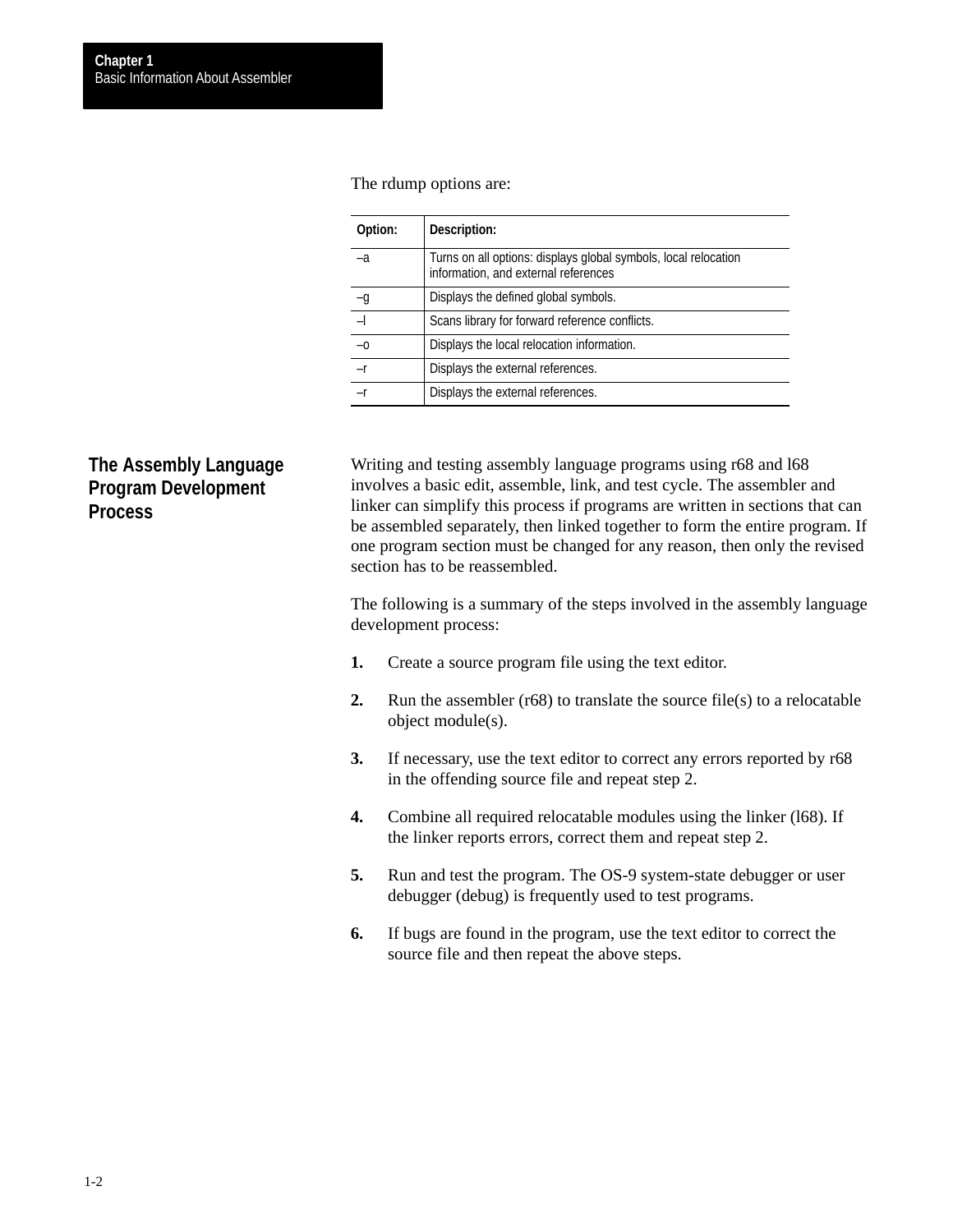# <span id="page-8-0"></span>**Running r68**

r68 is a command program that you can run from the shell, from a shell procedure file, etc. The file and memory module names are r68. The r68 command line syntax is:

```
r68 <file_name> [<option(s)>]
```
**Important:**  $r68020$  is the name for the respective command program used with the 68020 assembler. The syntax for r68020 is the same as above.

The <file\_name> can be followed by an option list. This allows you to control various factors such as object file or listing generation, listing format control, etc. An option list contains one or more options separated by spaces or commas. An option is turned on by its presence in the list preceded by a hyphen  $(-)$ . Two hyphens  $(-)$  followed by an option turns off the function. If an option is not expressly given, the assembler will assume a default condition for it.

**Important:** Some command line options can be overridden by an opt statement within the source program.

By default, the output of r68 is directed to the standard output path (usually the terminal display). It may optionally be redirected to another pathlist, such as a printer, a disk file, or a pipe to another program. Output redirection is handled by the shell and not the assembler itself.

r68 automatically handles memory allocation for its working data area. Most of the data area memory is needed for the symbol table.  $r68$  will request memory as needed up to the maximum available memory.

The following are typical r68 command lines. They are functionally identical, but the second command uses an alternative way of combining options:

```
r68 prog5 –l –s ––c >/p
r68 prog5 –ls ––c >/p
```
In this example, the source program is read from the file prog5. The options l and s are turned on, and c is turned off.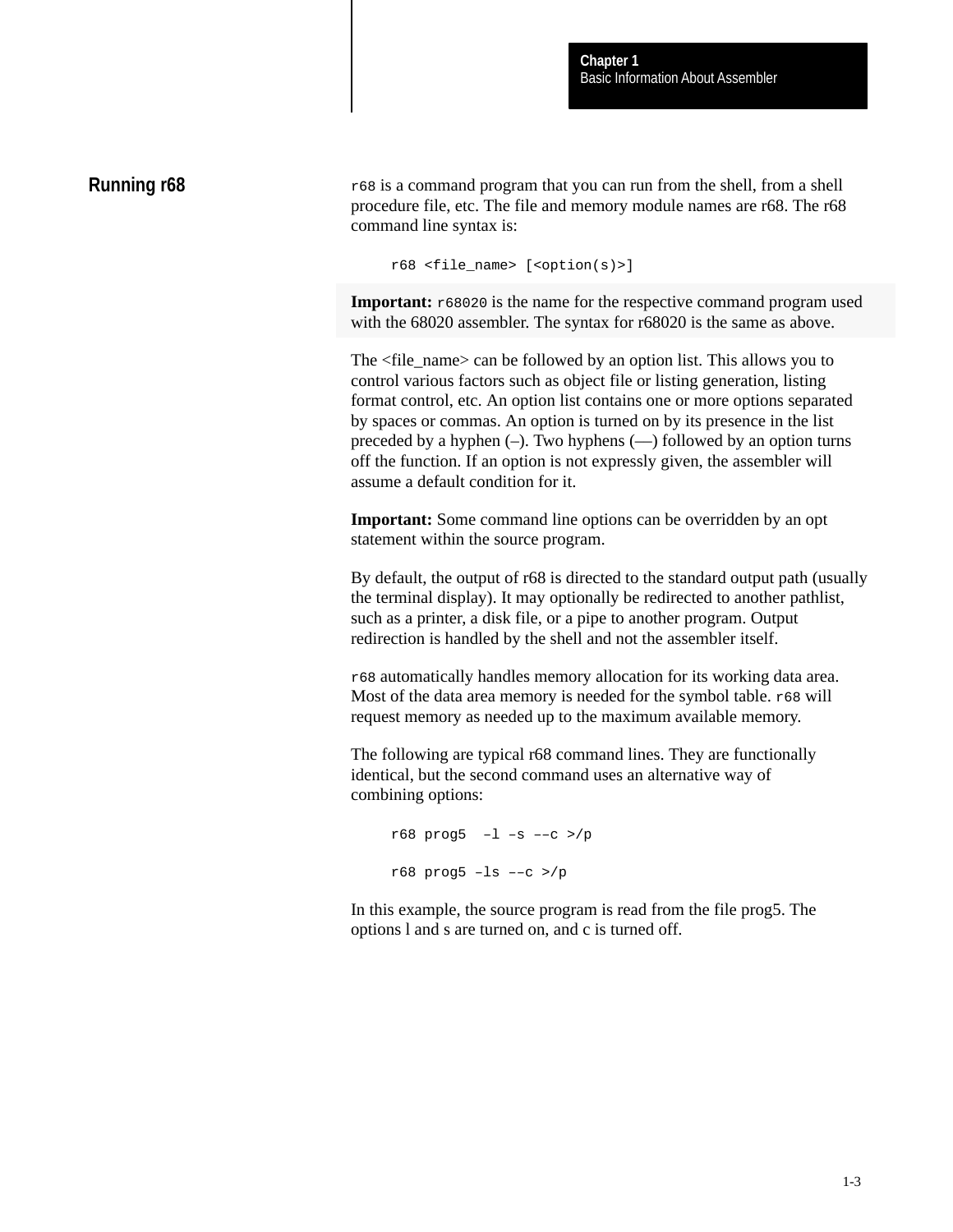# <span id="page-9-0"></span>**r68 Options**

Up to 10 options are allowed on the command line. Each option is specified by a single letter preceded by a single hyphen (–) or two hyphens (––). Use a single hyphen (–) to turn on an option and two hyphens (––) to turn off an option.

| Option:                            | Description:                                                                                                                                                                                                                                                                                                |
|------------------------------------|-------------------------------------------------------------------------------------------------------------------------------------------------------------------------------------------------------------------------------------------------------------------------------------------------------------|
| $-a$ [=] <sym>[=<val>]</val></sym> | Allows a symbol to be defined before the assembly begins. The symbol is<br>defined as if it appeared as the label on a set directive. If a value is given,<br>the label is set to that value. Otherwise, the default value of 1 is assumed.<br>This option is most useful with the ifdef/ifndef directives. |
| $-c$                               | Lists conditional assembly lines in an assembler listing. By default, this<br>option is off.                                                                                                                                                                                                                |
| $-d$ <num></num>                   | Sets the number of lines per page for listing to <num>. Default is 66.*</num>                                                                                                                                                                                                                               |
| $-e$                               | Suppresses printing of errors. (Default off)                                                                                                                                                                                                                                                                |
| $-f$                               | Uses a form feed for page eject, instead of line feeds. Uses form feed for<br>top of form. (Default off)*                                                                                                                                                                                                   |
| $-g$                               | Lists all generated code bytes. (Default off)*                                                                                                                                                                                                                                                              |
| $\overline{a}$                     | Writes a formatted assembler listing to standard output. If not used, only<br>error messages are printed. (Default off)                                                                                                                                                                                     |
| $-m =$ <num></num>                 | Specifies machine assembler to be used: 0 = 68000/68020 (Default).                                                                                                                                                                                                                                          |
| $-n$                               | Omits line numbers from the assembler listing. This allows more room<br>for comments.*                                                                                                                                                                                                                      |
| $-c =$ $-path$                     | Writes the relocatable output to the specified file (must be a mass storage<br>file). (Default off)                                                                                                                                                                                                         |
| $-q$                               | Suppresses warnings and nonfatal messages (quiet mode). (Default off)                                                                                                                                                                                                                                       |
| $-S$                               | Prints the symbol table at the end of an assembly listing. (Default off)                                                                                                                                                                                                                                    |
| $-V$                               | Displays assembler Version and Edition number on standard error path.                                                                                                                                                                                                                                       |
| $-\mathsf{X}$                      | Prints macro expansion in assembler listing. (Default off)*                                                                                                                                                                                                                                                 |
|                                    | * These options do not make sense unless the -l option is also used                                                                                                                                                                                                                                         |

e options do not make sense unless the –l option is also u

# **Input File Format**

r68 reads the specified assembly source code file for its input. Each line in the file is a text string terminated by an end-of-line (return) character. The maximum length of an input line is 256 characters.

An input line is made up of one to four fields separated by spaces and/or tabs. The following fields may be used:

- a label field (optional)
- an operation field
- an operand field containing 0 or more operands depending on the operation
- a comment field (optional)

**Important:** There are also two special cases:

- An asterisk  $(*)$  in the first character position indicates a comment line. The entire line is printed in the listing, but is not otherwise processed.
- Blank lines are also included in the listing, but are likewise ignored.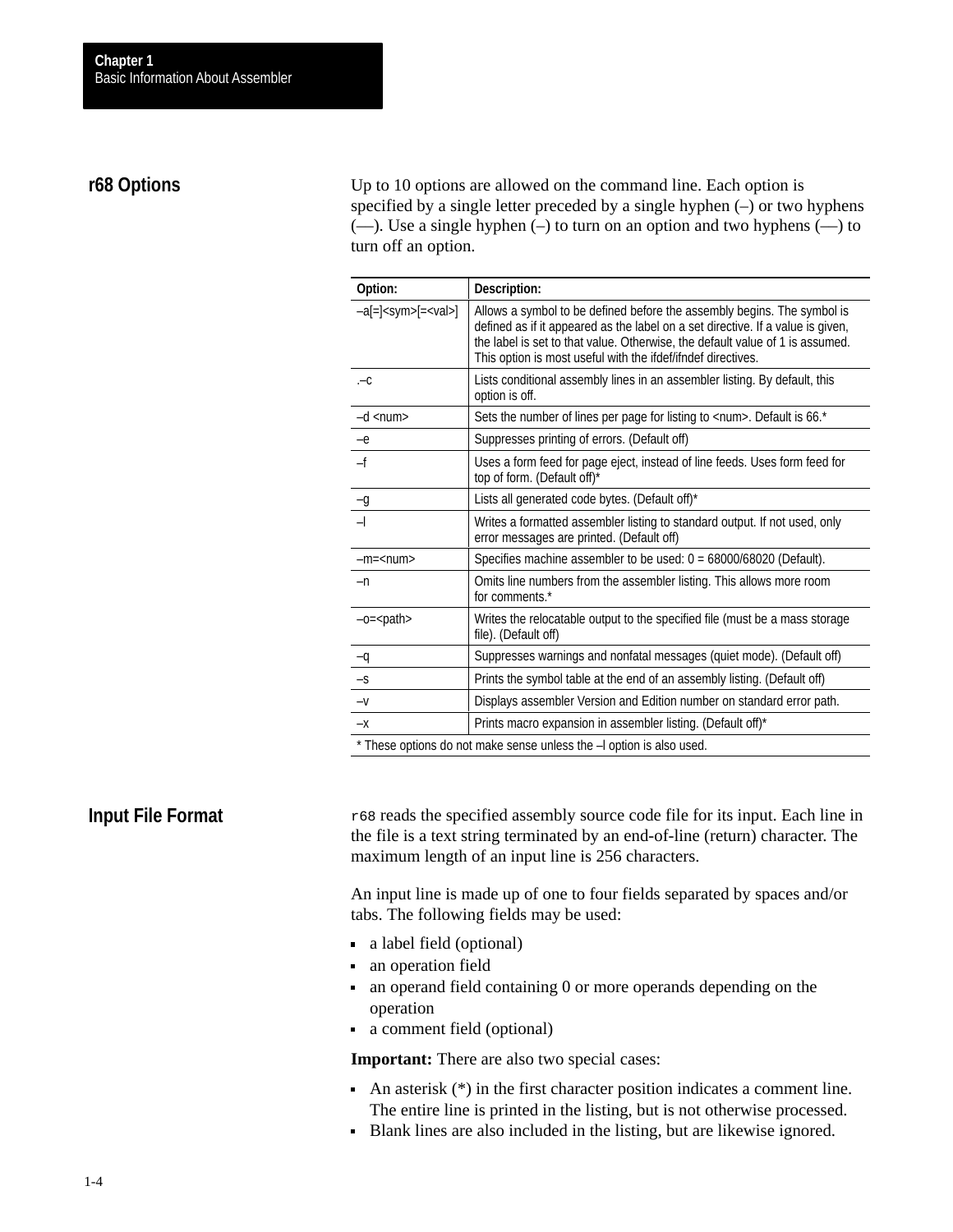### **Label Fields**

The label field begins in the first character position of the line. Labels are required by some statements (equ and set). Labels are not allowed on others (for example, assembler directives such as spc, ttl, etc.).

The first character of the line must be a space or tab if the line does not contain a label. If the label is present, the assembler defines it as the address of the first byte of where the instruction's object code will be assigned. The exceptions to the rule are labels on set and equ statements. These are assigned the operand field value.

When a symbolic name in the label field of a source statement is followed by a colon (:), the name is known **globally** by all modules that are linked together. Because the label is known globally, a branch or jump can be done to a location in another module. For a global variable, the data offset can be referred to by other modules.

If no colon appears after the label, the label will be known only in the psect where it is defined. Care must be taken to access the labels in the appropriate context.

The label must be a legal symbolic name consisting of from 1 to 256 uppercase or lowercase characters, decimal digits, the dollar (\$), period (.), or underline (\_) characters. The first character may not be a dollar sign, period, or digit. Upper and lower case characters are distinct.

Labels (and names in general) must be unique. They cannot be defined more than once in a program (except when used with the set directive). Labels on set and equ statements are assigned the operand field value. These statements allow any value to be associated with a symbolic name.

The assembler determines the "type" of a label from the instruction associated with that label. If no instruction or directive is specified for a label in a vsect, the label type is initialized data; elsewhere the label type is that assigned to code. Whenever possible, however, labels should be placed on the same line as the instruction or directive with which they are associated.

# **The Operation Field**

The operation field specifies the machine language instruction or assembler directive statement mnemonic name. It immediately follows the label field. It is separated from the prior field by one or more spaces.  $r68$ accepts instruction mnemonic names in either uppercase or lowercase characters.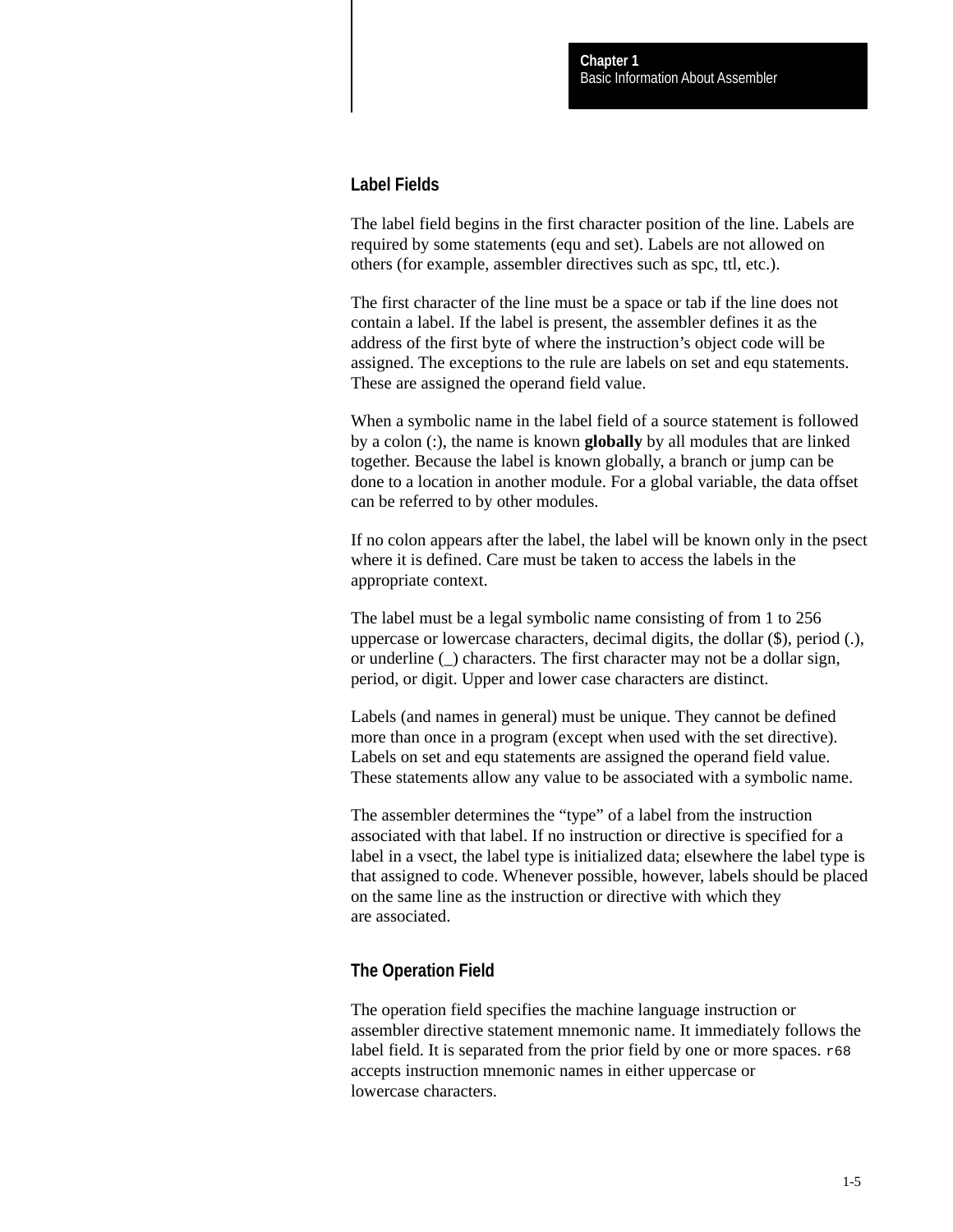Instructions cause two or more bytes of object code to be generated depending on the specific instruction and addressing mode. Some assembler directive statements (such as dz and dc) also cause object code to be generated.

Many 68000 instructions require a size attribute (for example, move.b  $d0, d1$  or move.w  $d1, (sp)$ ). If no size attribute is specified, a word (.w) is assumed. For example, move d0,d1 is a word move. Some instructions, however, have no choice of size attribute. In this case, no size attribute is allowed.

# **Operand Field**

The operand field follows the instruction field. They must be separated by at least one space or tab. Some instructions do not use an operand field. Other instructions and assembler directives require one to specify an addressing mode, operand address, and/or parameters. Some require a source operand and a destination operand.

**Important:** See the specific instruction and assembler directive descriptions for the operand format, if any.

# **Comment Field**

The last field of the source statement is the optional comment field. It can be used to include a descriptive comment in the source statement. This field is not processed other than being copied to the program listing.

### **Assembly Listing Format**

If the –l option is given in the r68 command line, a formatted assembly listing is written to the standard output path. The output listing has the following format:

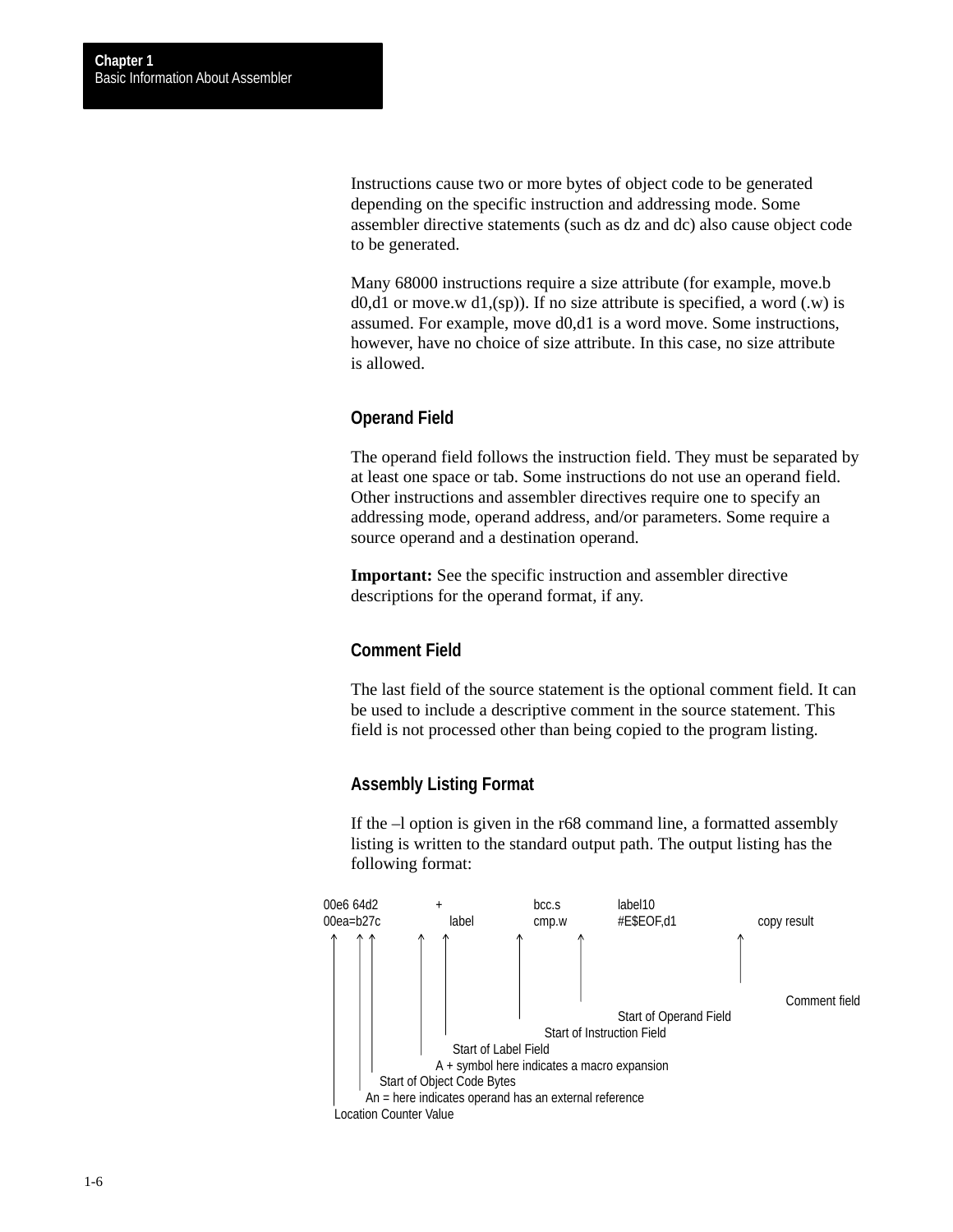### <span id="page-12-0"></span>**Evaluation of Expressions**

Operands of many instructions and assembler directives can include numeric expressions in one or more places. The assembler can evaluate expressions of almost any complexity using a form similar to the algebraic notation used in programming languages such as BASIC and FORTRAN.

Expressions consist of operands and operators. Operands are symbolic names or constants. Operators specify an arithmetic or logical function. All assembler arithmetic uses long word (internally, 32 bit binary) signed or unsigned integers in the range of 0 to 4294967295 for unsigned numbers, or −2147483648 to +2147483647 for signed numbers.

In some cases, expressions must result in a value which must fit in one byte (for example, 8-bit displacement in branch instructions). Therefore, they must be in the range of 0 to 255 for unsigned values and −128 to 127 for signed values. If the result is outside of this range, an error message will be returned. Instructions that require a 16 bit value must result in a value within the range of 0 to 65535 (unsigned) or −32768 to +32767 (signed).

Expressions are evaluated from left-to-right using the algebraic order of operations (that is, multiplications and divisions are performed before additions and subtractions). Parentheses can be used to alter the natural order of evaluation.

# **Expression Operands**

The following items may be used as operands within an expression:

#### **Decimal Numbers**

An optional minus sign followed by one to twelve digits. For example:

| 100     | 3164765 | $-32767$ |
|---------|---------|----------|
| -999999 |         | 12       |

#### **Hexadecimal Numbers**

A dollar sign (\$ or 0x) followed by one to eight hexadecimal characters (0-9, AF or a-f). For example:

| SEC00 | \$1000 | $0x$ FFFF  |
|-------|--------|------------|
| \$3   | \$0300 | 0xDEADFACE |

#### **Binary Numbers**

A percent sign (%) followed by one to sixteen binary digits (0 or 1). For example:

%0101 %10101010 %1111000011110000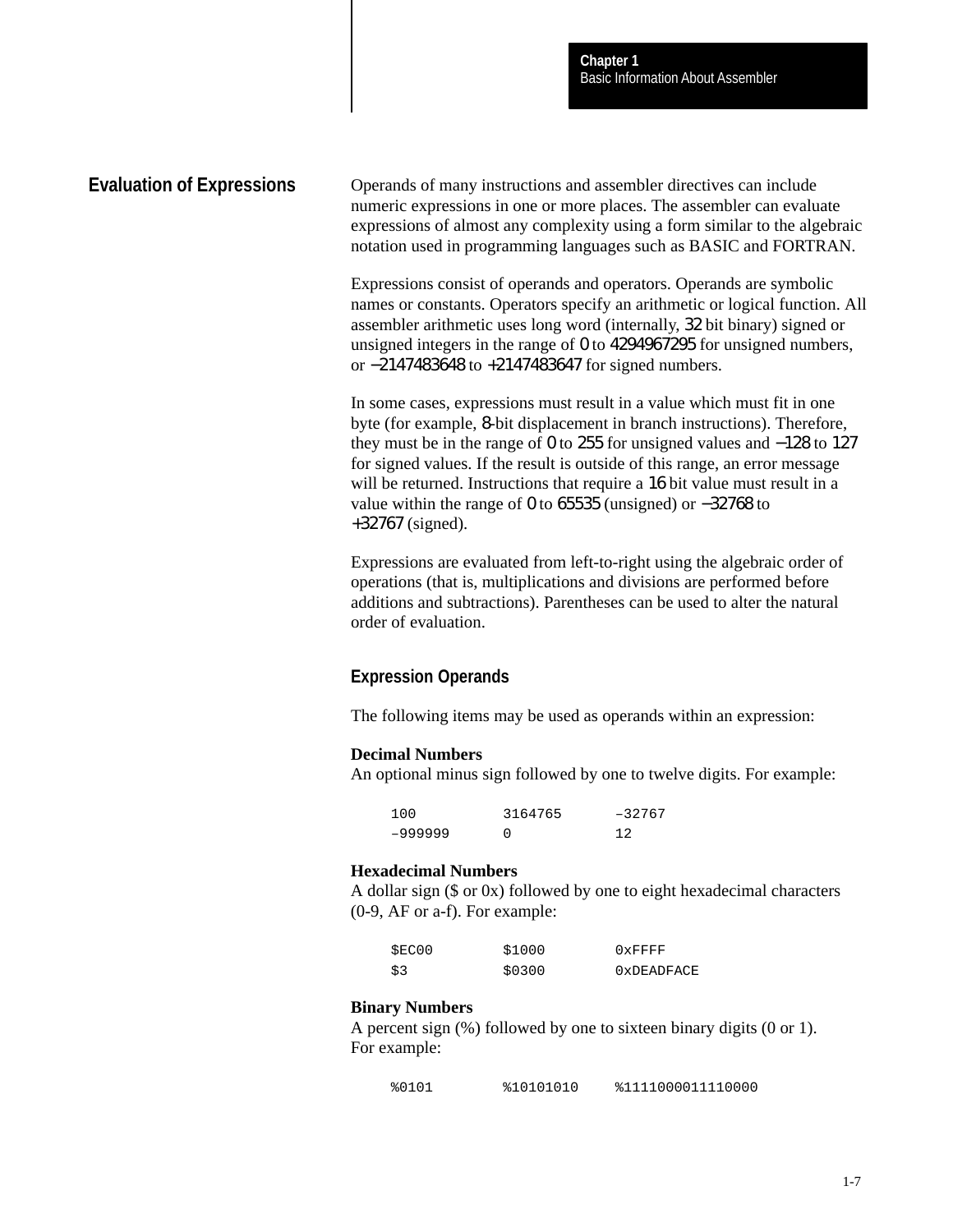#### **Floating Point Numbers**

Specify floating point numbers in the following format (the exponent may be specified with either an upper or lower case e):

```
[–]digits[.digits[e[+/–][digits]
```
The range for floating point numbers is  $+/-2.2*10^{\scriptstyle\wedge}308$  to  $+/-1.8*10^{\scriptstyle\wedge}308$ . For example:

–1. 10.5 1e5 –1.36E–124 106352.671e4 123456789

#### **Character Constants**

A single character enclosed by single quotes ('). For example:

 $'X'$  'c' '5'

#### **Symbolic Names**

One to nine characters consisting of:

| Character:                  | Description: |
|-----------------------------|--------------|
| upper or lower case letters | $(A-Z, a-z)$ |
| digits                      | $(0-9)$      |
| Special characters:         |              |
| underscore                  |              |
| at sign                     | @)           |
| the dollar sign             | \$           |
| period                      |              |

The first character cannot be a digit, a dollar sign, or a period.

Symbolic names ending with a 68020 legal size specifier can cause ambiguities in the 68020 extended addressing modes. For example, to distinguish the label maxval.l from the symbol maxval with the size attribute of long, use (maxval).l.

#### **Location Counter Symbols**

The asterisk (\*) and period (.) characters are two special symbols that represent the assembler's internal location counters.

The asterisk character represents the value of the current location counter **before** the instruction assembled. The location counter in use depends on the vsect/psect block the assembler is currently processing. If the current block is within a psect but not in a vsect, "\*" contains the value of the code location counter. If the current block is within a vsect, "\*" contains the value of the non-remote initialized data counter or the remote initialized data counter as specified by the vsect [remote] parameter. For more information refer to the section on the VSECT directive.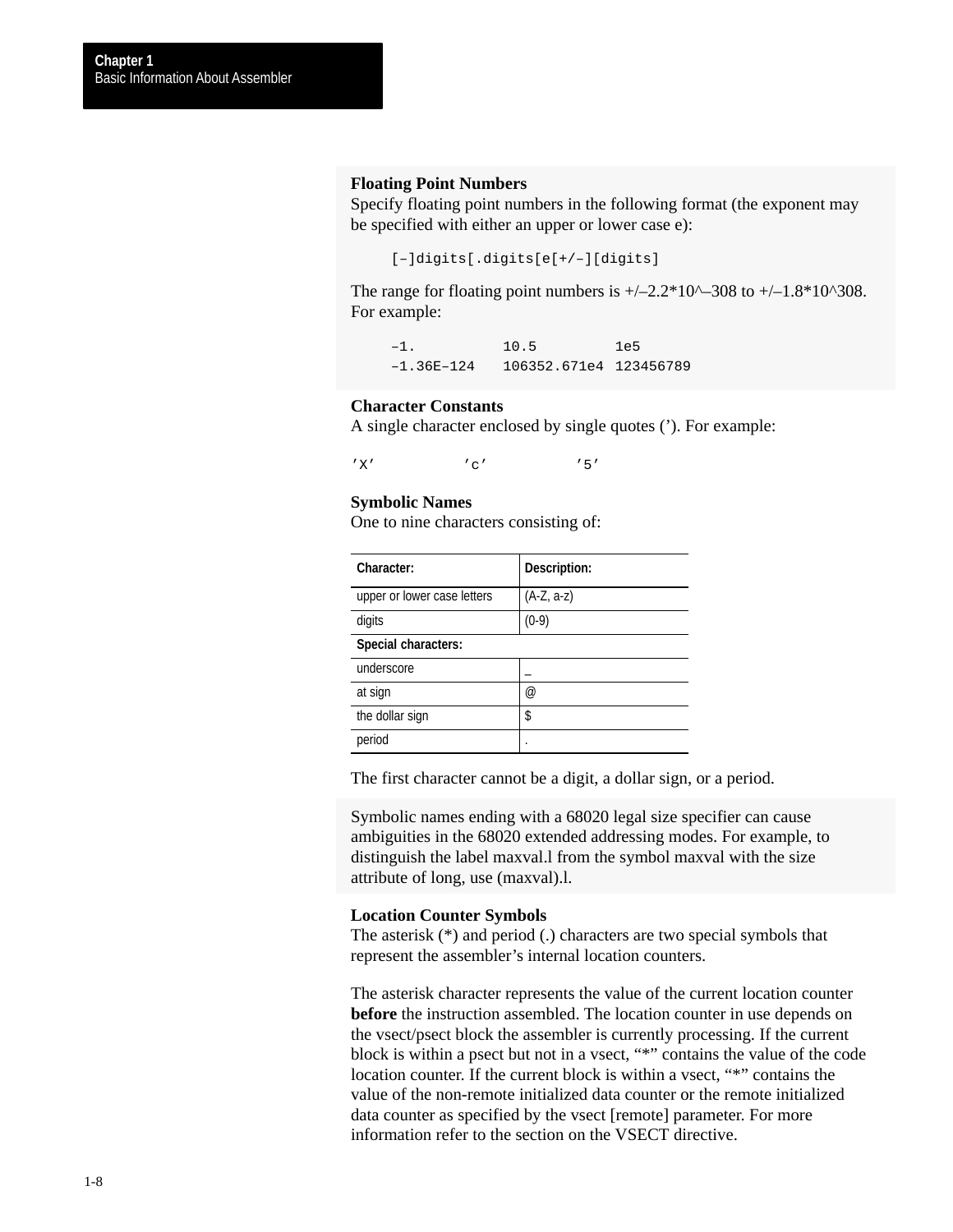The "\*" is often used in expressions to calculate distances. For example:

0000 0000 lbl\_1: dc.b 0,0,0,0,0,0,0,0,0 00000000 0000 0008 fff8 lbl\_2 dc.w lbl\_1–\* ;distance from here to lbl\_1 000a 0004 lbl  $3$  dc.w lbl  $5-*$  ;distance from here to lbl  $5$ 000c fffe lbl\_4 dc.w \*-lbl\_5 ;distance from lbl\_5 to here 000e 000e lbl\_5 dc.w \*-lbl\_1 ;distance from lbl\_1 to here

The period character is used to represent the current value of the offset origin. The "offset org" is initialized by the ORG directive and is used by the DO and LO directives. For more information, refer to the individual descriptions of the DO, LO, and ORG directives.

**Important:** The expressions associated with the REPT, ds, dz, IF, SPC, COM, DO, and LO statements and the type, lang, attr rev, and stack size PSECT directives must evaluate to constant values. A relocatable result may change when linking or loading the module. Consequently, if a relocatable symbol is used in one of these expressions, it must be subtracted from another relocatable symbol so that the result is a constant.

# **Expression Operators**

Operators used in expressions operate on one operand (negative and NOT) or on two operands (all others). The following table shows the available operators, listed in the order they are evaluated relative to each other; that is, logical OR operations are performed before multiplications. Operators listed on the same line have identical precedence and are processed from left to right when they occur in the same expression.

| Character: | Description:   | Character: | Description: |
|------------|----------------|------------|--------------|
|            | negative       | $\wedge$   | logical NOT  |
| &          | logical AND    | Ħ          | logical OR   |
| $\star$    | multiplication |            | division     |
| $\ddot{}$  | addition       |            | subtraction  |
| <<         | shift left     | >          | shift right  |

# **Assembler Operators By Order of Evaluation**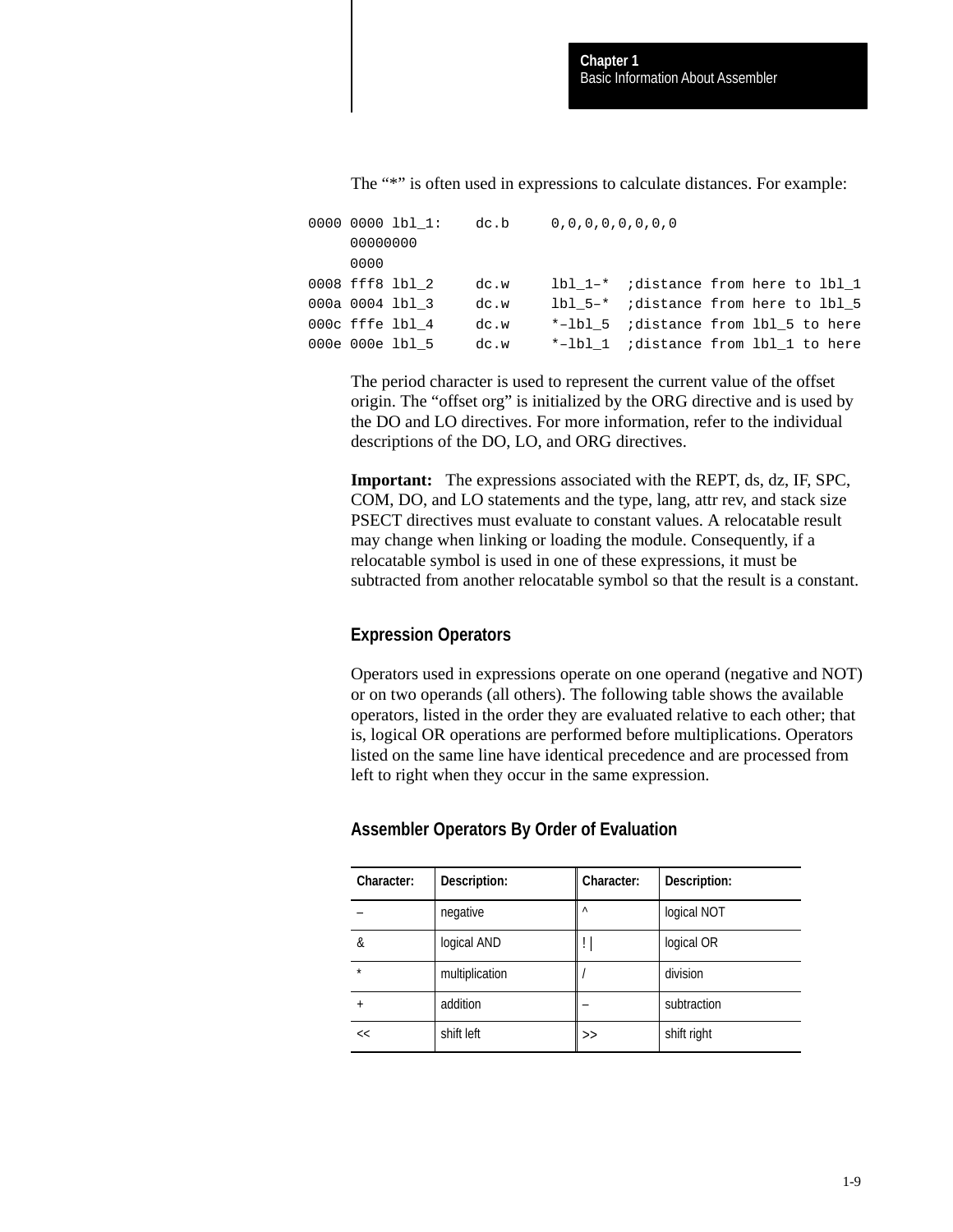Logical operations are performed bitwise; that is, the logical function is performed bit-by-bit on each bit of the operands. Division and multiplication functions assume unsigned operands, but subtraction and addition functions work on signed (2's complement) or unsigned numbers. Division by zero or multiplication resulting in a product larger than 4294967295 have undefined results and are reported as errors.

### **Expressions Involving External Symbols**

An **external symbol** is a symbol whose value is not known at the time the program section is assembled. The actual values of external references must be inserted later when the program is linked.

The linker can resolve a limited number of expressions involving external references. These expressions can consist only of simple addition and subtraction operations involving two operands at most. The following expression forms involving external references are supported. All other forms are illegal.

```
External + Absolute
External – Absolute
External – External
```
The linker performs subtraction by negating one operand and then adding it to the other operand. This method can cause problems on signed values of either word or byte length as the linker may report over/underflow errors. Therefore, care should be taken to minimize the complexity of expressions involving external names.

### **Symbolic Names**

A symbolic name consists of up to 256 of the following characters:

| Symbolic name:  | Description:         |
|-----------------|----------------------|
| alphanumerics   | a-z, A-Z, 0-9        |
| underscore      |                      |
| at sign         | $^{\textregistered}$ |
| the dollar sign | \$                   |
| period          |                      |

The first character cannot be a digit, dollar sign, or a period. The following are examples of legal symbol names:

| HERE    | there      | SPL030  | PGM A |
|---------|------------|---------|-------|
| 01020.1 | t\$integer | L.123.X | a002@ |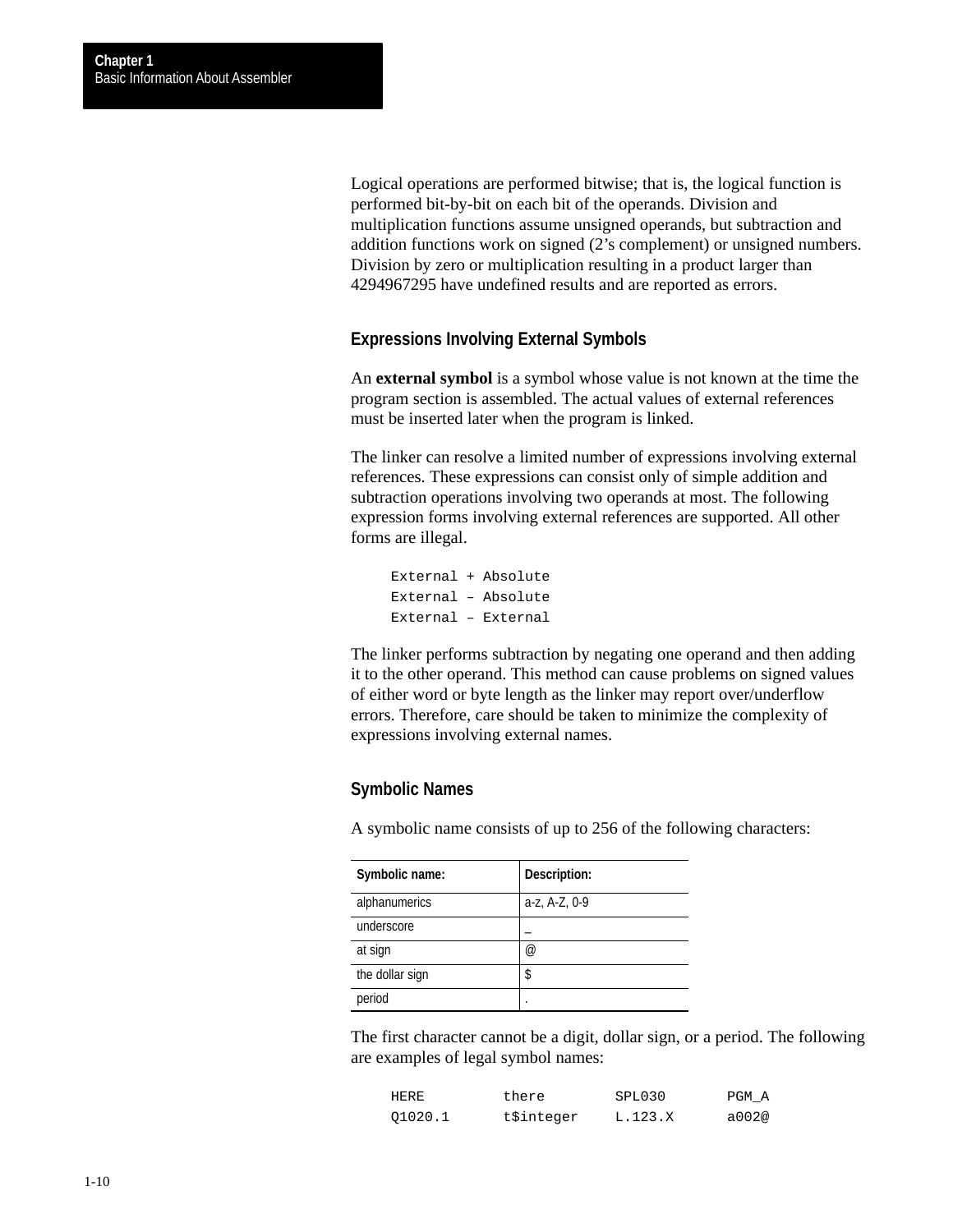**Important:**  $r68$  does not match lowercase letters to uppercase letters. The names val A and VAL A are considered different names.

Symbolic names ending with a 68020 legal size specifier can cause ambiguities in the 68020 extended addressing modes. For example, to distinguish the label maxval.l from the symbol maxval with the size attribute of long, use (maxval).l.

The following examples are illegal symbol names:

| This symbol name: | is illegal because:                                  |
|-------------------|------------------------------------------------------|
| 2 <sub>move</sub> | starts with a digit                                  |
| Ibl#123           | the pound sign $(\#)$ is not a legal name character. |

Names are defined when first used as a label on an instruction or directive statement. They must be defined exactly one time in the program, with the exception of set labels. If a name is redefined (that is,used as a label more than once), an error message is printed on subsequent definition(s).

If a symbolic name is used in an expression and has not been defined, the name is assumed to be external to the psect. Information will be recorded about the reference so the linker can adjust the operand accordingly. However, external names cannot appear in operand expressions for assembler directives.

# **68000 Assembly Language Mnemonics**

The assembler uses Motorola standard assembly language mnemonics and syntax. For more specific information about individual instructions, consult the following books:

**M68000 16/32 Bit Microprocessor Programmer's Manual** Prentice-Hall, Fourth Edition

**MC68020 32 Bit Microprocessor User's Manual** Prentice-Hall, Second Edition

**MC68881 Floating-Point Coprocessor User's Manual** Prentice-Hall, First Edition

The following register names are reserved and cannot be redefined or used out of context:

| Register name: | Definition:              |
|----------------|--------------------------|
| An             | Address register n       |
| Dn             | Data register n          |
| pc or pcr      | Program counter          |
| <b>Sr</b>      | Status register          |
| ccr            | Condition codes          |
| ssp            | Supervisor stack pointer |
| usp            | User stack pointer       |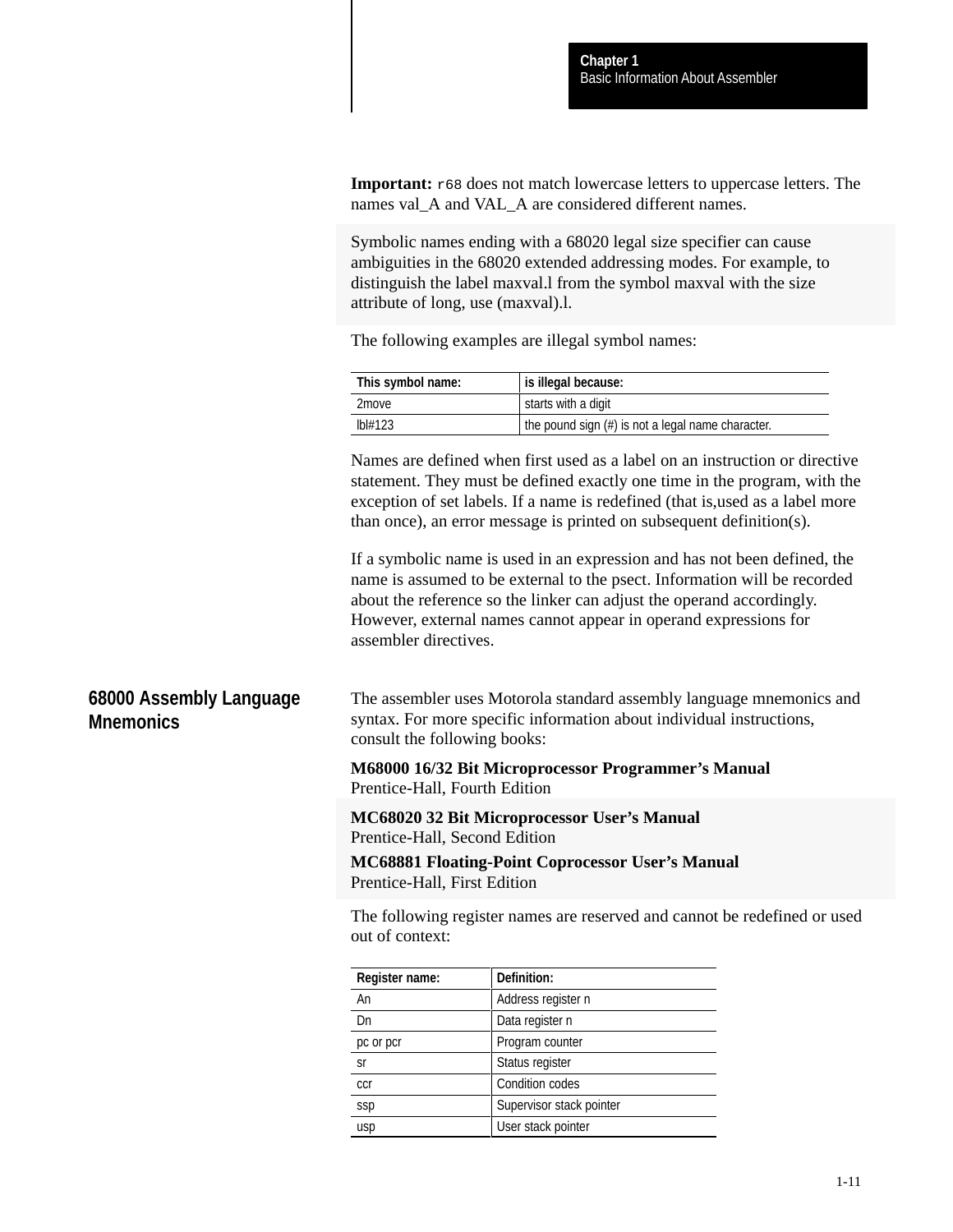<span id="page-17-0"></span>

| Register name: | Definition:                 |
|----------------|-----------------------------|
| sfc            | Source function code        |
| dfc            | <b>Destination function</b> |
| cacr           | Cache control register      |
| vbr            | Vector base register        |
| caar           | Cache address register      |
| msp            | Master stack pointer        |
| isp            | Interrupt stack pointer     |

The following definitions are used in addressing mode syntax:

| Mode:       | Definition:                                                                                                                    |
|-------------|--------------------------------------------------------------------------------------------------------------------------------|
| Dn          | Data Register Direct                                                                                                           |
| An          | Address Register Direct                                                                                                        |
| Rn          | Data or Address Register Direct                                                                                                |
| Xn.S        | Index Register n (either address or data).s indicates the index<br>register size. It is either .w (word) or .l (long, default) |
| (An)        | Address Register Indirect                                                                                                      |
| $(An)+$     | Address Register Indirect with Postincrement                                                                                   |
| $-(An)$     | Address Register Indirect with Predecrement                                                                                    |
| d(An)       | Address Register Indirect with Offset                                                                                          |
| d(An,Xn.s)  | Address Register Indirect with Index                                                                                           |
| $(xxx)$ .w  | Absolute Short                                                                                                                 |
| (xxx).      | Absolute Long                                                                                                                  |
| d(pc)       | Program Counter Indirect with Offset                                                                                           |
| d(pc, Xn.s) | Program Counter Indirect with Index                                                                                            |
| $#$ xxx     | Immediate Data                                                                                                                 |

In the following definitions, (disp) is an expression. If disp is a symbol ending with .w or .l, the parentheses are required to distinguish the symbol name from the size extension. \*S is an optional scale factor. If \*S is used, it must be \*1, \*2, \*4 or \*8.

| <b>Expression:</b>                 | Definition:                                              |
|------------------------------------|----------------------------------------------------------|
| ((disp).w, An)                     | Address Register Indirect with Offset                    |
| $((disp).s,An,Xn.s^*S)$            | Address Register Indirect with Index (Base Displacement) |
| $([$ (disp).s,An],Xn.s*S,(disp).s) | Memory Indirect Post-indexed                             |
| $([$ (disp).s,An,Xn.s*S],(disp).s) | Memory Indirect Pre-indexed                              |

For the memory indirect addressing modes, all four parameters are optional. The assembler encodes the proper modes to indicate the suppression of the missing parameters. r68020 accepts the 68000 addressing modes d(An) and d(An,Xn.s). In this case, the 68020 brief format extension format is generated. If the operand begins with a left parenthesis ((), the 68020 full format extension format is always generated.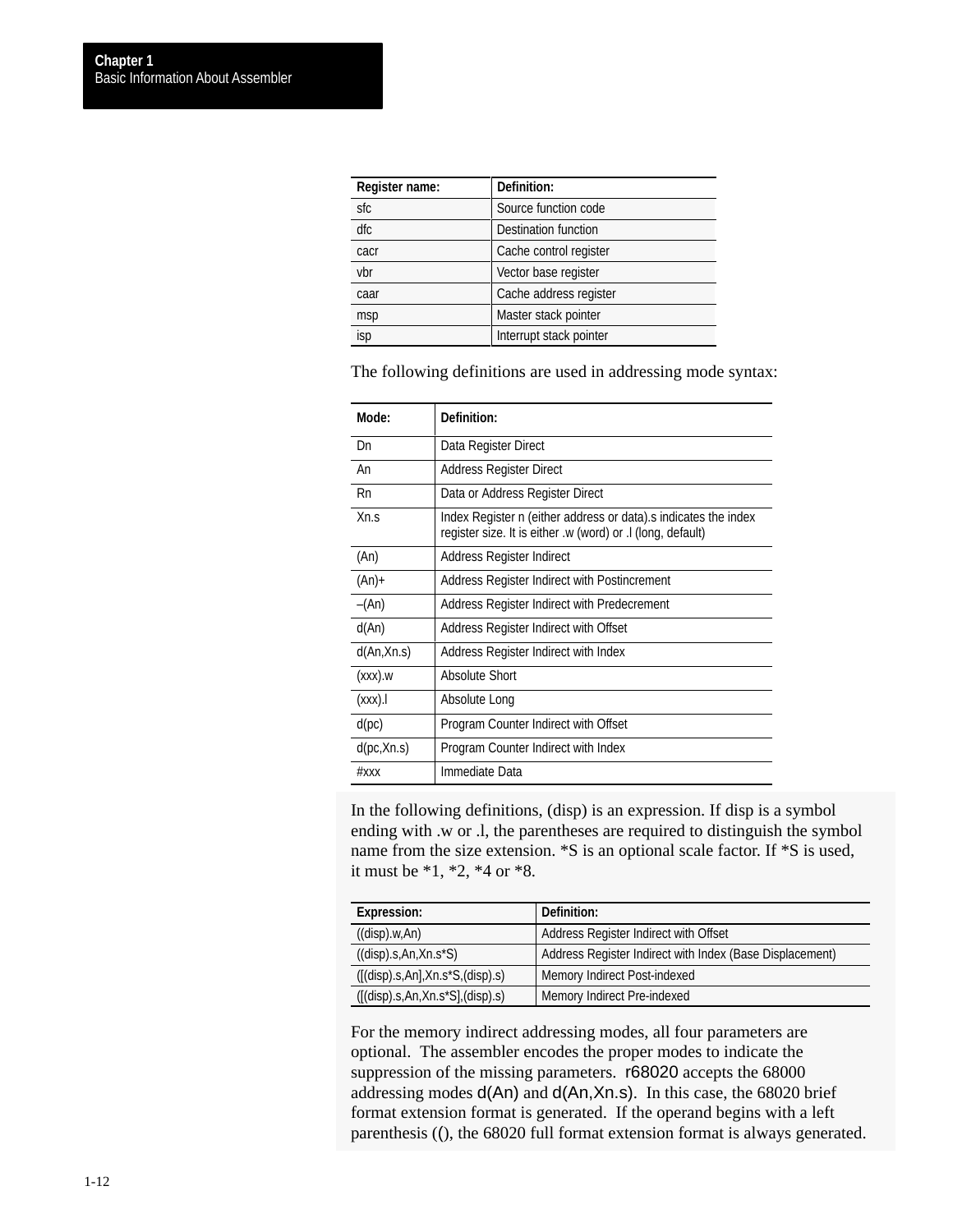| Example:                | <b>Extension length/modes:</b>                  |
|-------------------------|-------------------------------------------------|
| clr.b var(a6)           | <b>Brief format</b>                             |
| clr.b (var,a6)          | Full format with 32-bit displacement            |
| $clr.b$ ((var).w,a6)    | Full format with 16-bit displacement            |
| clr.b (var, a6, d0.w*2) | Full format with sized index register           |
| clr.b ([(var).w, a4])   | Memory Indirect Post-indexed (no outer disp)    |
| $clr.b$ ([a4])          | Memory Indirect (no inner or outer disp)        |
| $clr.b$ $(d0)$          | Memory Indirect (no inner, outer disp or index) |

The following table contains the condition codes used with the assembler instructions described in this chapter:

| <b>Mnemonic:</b> | Condition:       |                       |
|------------------|------------------|-----------------------|
|                  |                  | <b>Explanation:</b>   |
| CC               | ļС               | Carry clear           |
| CS               | C                | Carry set             |
| eq               | 7                | Equal                 |
| ge               | $N.V+IN.IV$      | Greater than or equal |
| gt               | $N.V.Z+IN.IV.IZ$ | Greater than          |
| hi               | IC.IZ            | Higher                |
| hs               | ļС               | Higher or the same    |
| le               | $Z + N$ .!V+!N.V | Less than or equal    |
| lо               | С                | Lower                 |
| ls.              | $C+Z$            | Lower or the same     |
| It               | $N.IV+IN.V$      | Less than             |
| mi               | N                | <b>Minus</b>          |
| ne               | !Z               | Not equal             |
| pl               | ļΝ               | Plus                  |
| VC               | ļΜ               | Overflow clear        |
| VS               | V                | Overflow set          |

The following condition code bit symbols are used in the above table:

| Symbol: | Description: |
|---------|--------------|
| N       | negative     |
| V       | overflow     |
| 7       | zero         |
| ◠       | carry        |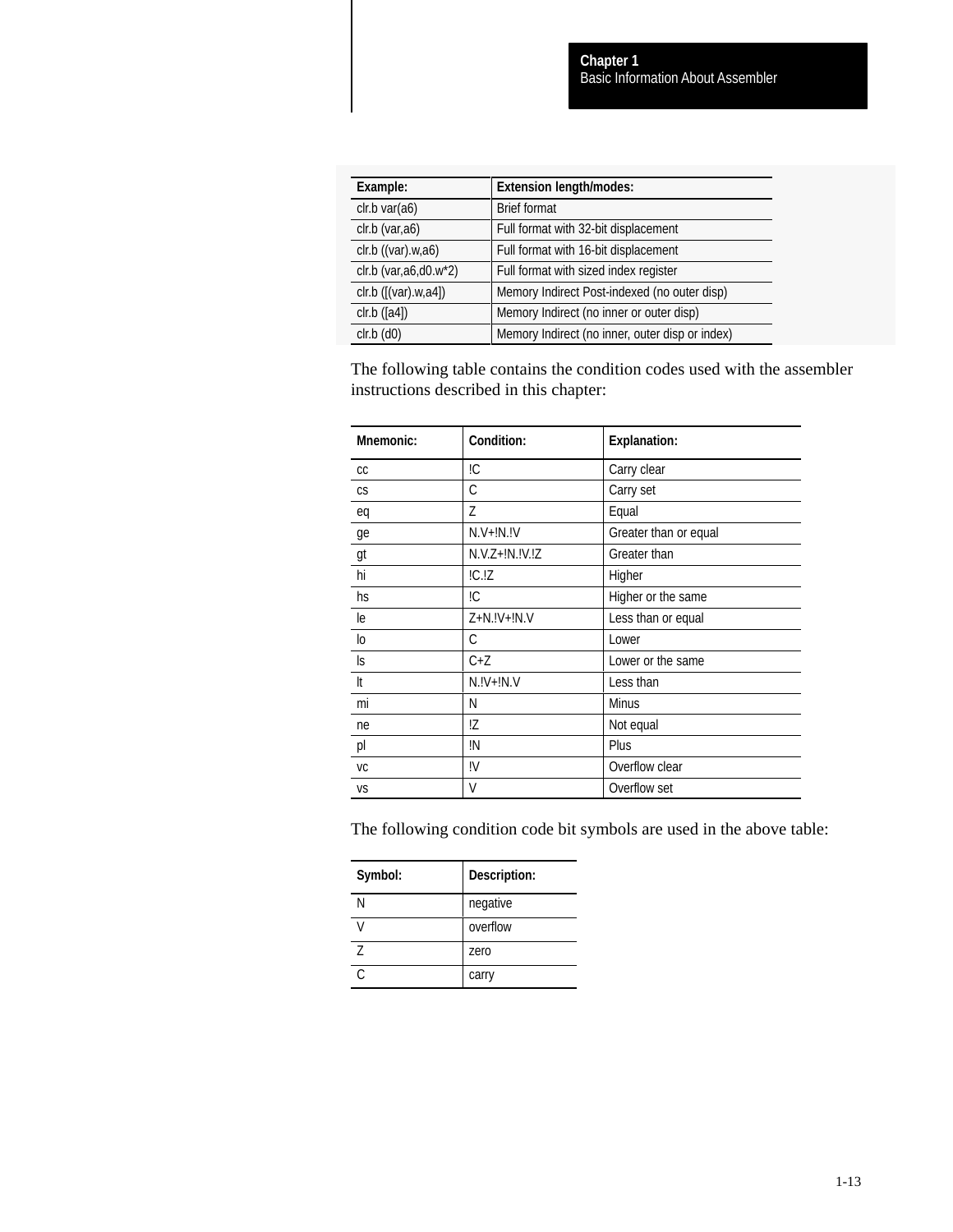| Convention:   | Description:                                                                       |
|---------------|------------------------------------------------------------------------------------|
| <data></data> | Immediate data of appropriate size                                                 |
| .S            | Indicates .w, .l, or .b The default is .w, if the size is not explicitly<br>given. |
| $<$ ea>       | Any legal addressing mode for the instruction                                      |

The following instruction mnemonic summary uses these conventions:

| Mnemonic:                        | Description:                     |
|----------------------------------|----------------------------------|
| abcd Dy, Dx                      | Add decimal with Extend Register |
| abcd $-(Ay)$ , $-(Ax)$           | Add decimal with Extend Memory   |
| add.s <ea>,Dn</ea>               | Add binary register              |
| add.s Dn, <ea></ea>              | Add binary memory                |
| adda.s <ea>,An</ea>              | Add address (.w or .l only)      |
| addi.s # <data>,<ea></ea></data> | Add immediate                    |
| addg.s $#<$ data>, $<$ ea>       | Add quick                        |
| addx.s Dy,Dx                     | Add extended register            |
| addx.s $-(Ay)$ , $-(Ax)$         | Add extended memory              |
| and.s $\leq$ ea $>$ ,Dn          | And logical register             |
| and.s Dn, <ea></ea>              | And logical memory               |
| andi.s # <data>,<ea></ea></data> | And immediate                    |
| andi # <data>,ccr</data>         | And immediate to condition code  |
| andi # <data>,sr</data>          | And immediate to status register |

In the following 3 instructions, the shift direction (d) may be l (for left) or r (for right).

| Mnemonic:                | Description:                        |
|--------------------------|-------------------------------------|
| asd.s Dx, Dy             | Arithmetic Shift register           |
| asd.s # <data>,Dy</data> | Arithmetic Shift immediate register |
| asd $\langle$ ea $>$     | Arithmetic Shift memory             |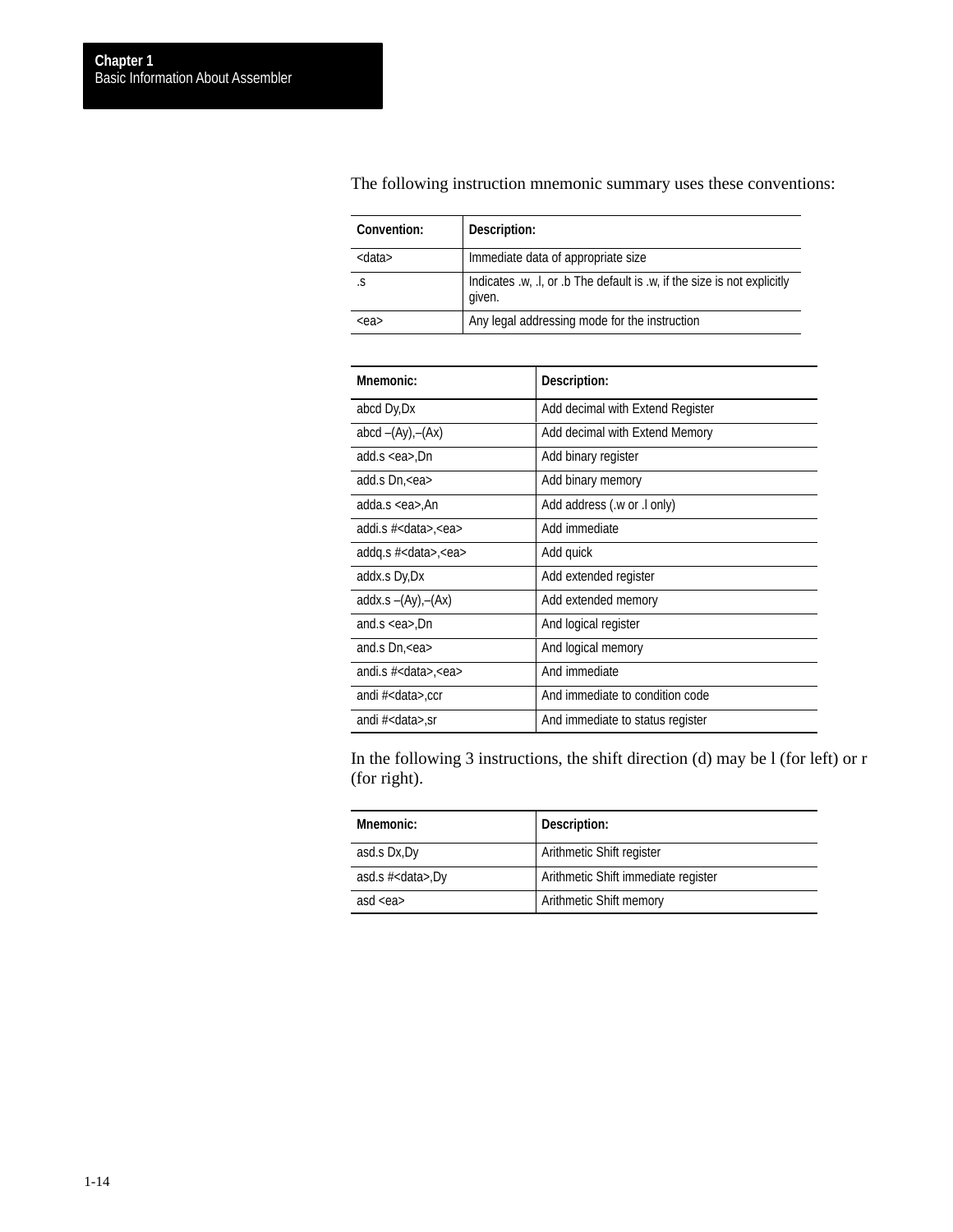In the following instructions, cc represents the branch condition code.

| Mnemonic:                          | Description:                                   |
|------------------------------------|------------------------------------------------|
| bcc <label></label>                | Conditional branch word displacement           |
| $bcc.s$ $<$ $ abel$ >              | Conditional branch byte displacement           |
| $bcc.b$ < label >                  | Conditional branch byte displacement           |
| $bcc.w$ <label></label>            | Conditional branch word displacement           |
| bcc.l <label></label>              | Conditional branch long displacement           |
| bchg.s Dn, <ea></ea>               | Test bit and change register (.b or .l)        |
| bchg.s # <data>,<ea></ea></data>   | Test bit and change immediate (.b or .l)       |
| bclr.s Dn, <ea></ea>               | Test bit and clear register (.b or .l)         |
| bclr.s # <data>,<ea></ea></data>   | Test bit and clear immediate (.b or .l)        |
| bfchg <ea>{offset:width}</ea>      | Test Bit Field and Change                      |
| bfclr <ea>{offset:width}</ea>      | <b>Test Bit Field and Clear</b>                |
| bfexts <ea>{offset:width}, Dn</ea> | <b>Extract Bit Field Signed</b>                |
| bfextu <ea>{offset:width}, Dn</ea> | <b>Extract Bit Field Unsigned</b>              |
| bfffo <ea>{offset:width},Dn</ea>   | Find First One in Bit Field                    |
| bfins Dn, <ea>{offset:width}</ea>  | <b>Insert Bit Field</b>                        |
| bfset <ea>{offset:width}</ea>      | Set Bit Field                                  |
| bftst <ea>{offset:width}</ea>      | <b>Test Bit Field</b>                          |
| bkpt # <data></data>               | Breakpoint                                     |
| $bra$ <label></label>              | Branch word displacement                       |
| $bra.s$ <label></label>            | Branch byte displacement                       |
| $bra.b$ <label></label>            | Branch byte displacement                       |
| $bra.w$ <label></label>            | Branch word displacement                       |
| bra.l <label></label>              | Branch long displacement                       |
| bset.s Dn, <ea></ea>               | Test bit and set register (.b or .l)           |
| bset.s # <data>,<ea></ea></data>   | Test bit and set immediate (.b or .l)          |
| bsr <label></label>                | Branch subroutine word displacement            |
| $b$ sr.s <label></label>           | Branch subroutine byte displacement            |
| $bsr.b$ <label></label>            | Branch subroutine byte displacement            |
| $bsr.w$ <label></label>            | Branch subroutine word displacement            |
| bsr.l <label></label>              | Branch subroutine long displacement            |
| btst.s Dn, <ea></ea>               | Test bit register (.b or .l)                   |
| btst.s # <data>,<ea></ea></data>   | Test bit immediate (.b or .l)                  |
| callm # <data>,<ea></ea></data>    | Call Module                                    |
| cas Dc, Du, <ea></ea>              | Compare and Swap with Operand                  |
| cas2 Dc1:Dc2,Du1:Du2,(Rn1):(Rn2)   | Compare and Swap with Operand                  |
| chk <ea>,Dn</ea>                   | Check register against bounds                  |
| chk.l <ea></ea>                    | Check register against bounds                  |
| chk2.s <ea>,Rn</ea>                | Check register against bounds (.b, .w, or .l)  |
| clr.s < <i>ea</i>                  | Clear operand                                  |
| cmp.s <ea>,Dn</ea>                 | Compare data register                          |
| cmpa.s <ea>,An</ea>                | Compare address register                       |
| cmpi.s # <data>,<ea></ea></data>   | Compare immediate                              |
| cmpm.s $(Ay)$ +, $(Ax)$ +          | Compare memory                                 |
| cmp2.s <ea>,Rn</ea>                | Compare register against bounds (.b, .w or .l) |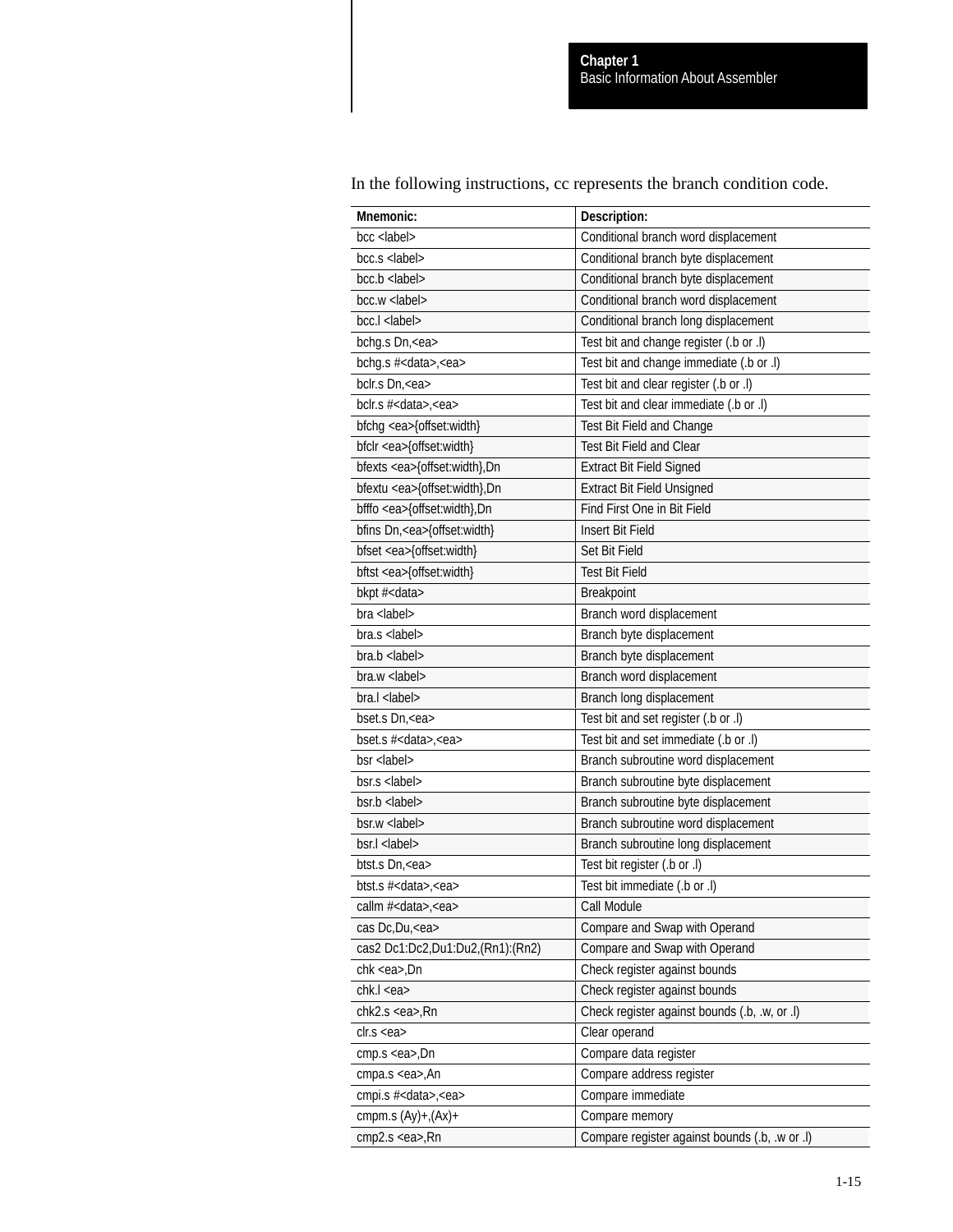| Mnemonic:                                  | Description:                          |
|--------------------------------------------|---------------------------------------|
| dbcc dn, <label></label>                   | Test condition, decrement and branch  |
| divs <ea>,Dn</ea>                          | Signed divide                         |
| $divu < e$ a>.Dn                           | Unsigned divide                       |
| $divs.w < ea$ , Dn                         | Signed Divide - 32/16"16r:16q         |
| divs.l <ea>,Dq</ea>                        | Signed Divide - 32/32"32q             |
| divs.l <ea>,Dr:Dq</ea>                     | Signed Divide $-64/32"32r:32q$        |
| divsl.l <ea>,Dr:Dq</ea>                    | Signed Divide - 32/32"32r:32q         |
| $divu.w < e$ a>.Dn                         | Unsigned Divide - 32/16"16r:16q       |
| divu.l <ea>,Dq</ea>                        | Unsigned Divide - 32/32"32q           |
| divu.l <ea>,Dr:Dq</ea>                     | Unsigned Divide - 64/32"32r:32q       |
| divul.l <ea>,Dr:Dq</ea>                    | Unsigned Divide - 32/32"32r:32q       |
| eor.s Dn, <ea></ea>                        | <b>Exclusive OR</b>                   |
| eori.s # <data>,<ea></ea></data>           | Exclusive OR immediate                |
| eori # <date>,ccr</date>                   | Exclusive OR condition code           |
| eori # <data>,sr</data>                    | Exclusive OR status register          |
| exg Rx, Ry                                 | Exchange registers                    |
| extb.I Dn                                  | Extend byte to longword               |
| ext.s Dn                                   | Sign extend (.w or .l)                |
| $\mathsf{imp}\ll 2$                        | Jump                                  |
| sr < ea                                    | Jump to subroutine                    |
| lea <ea>,An</ea>                           | Load effective address                |
| link An, # <displacement></displacement>   | Link and allocate                     |
| link.I An, # <displacement></displacement> | Link and allocate (long displacement) |

cc in the following instruction represents the branch condition code.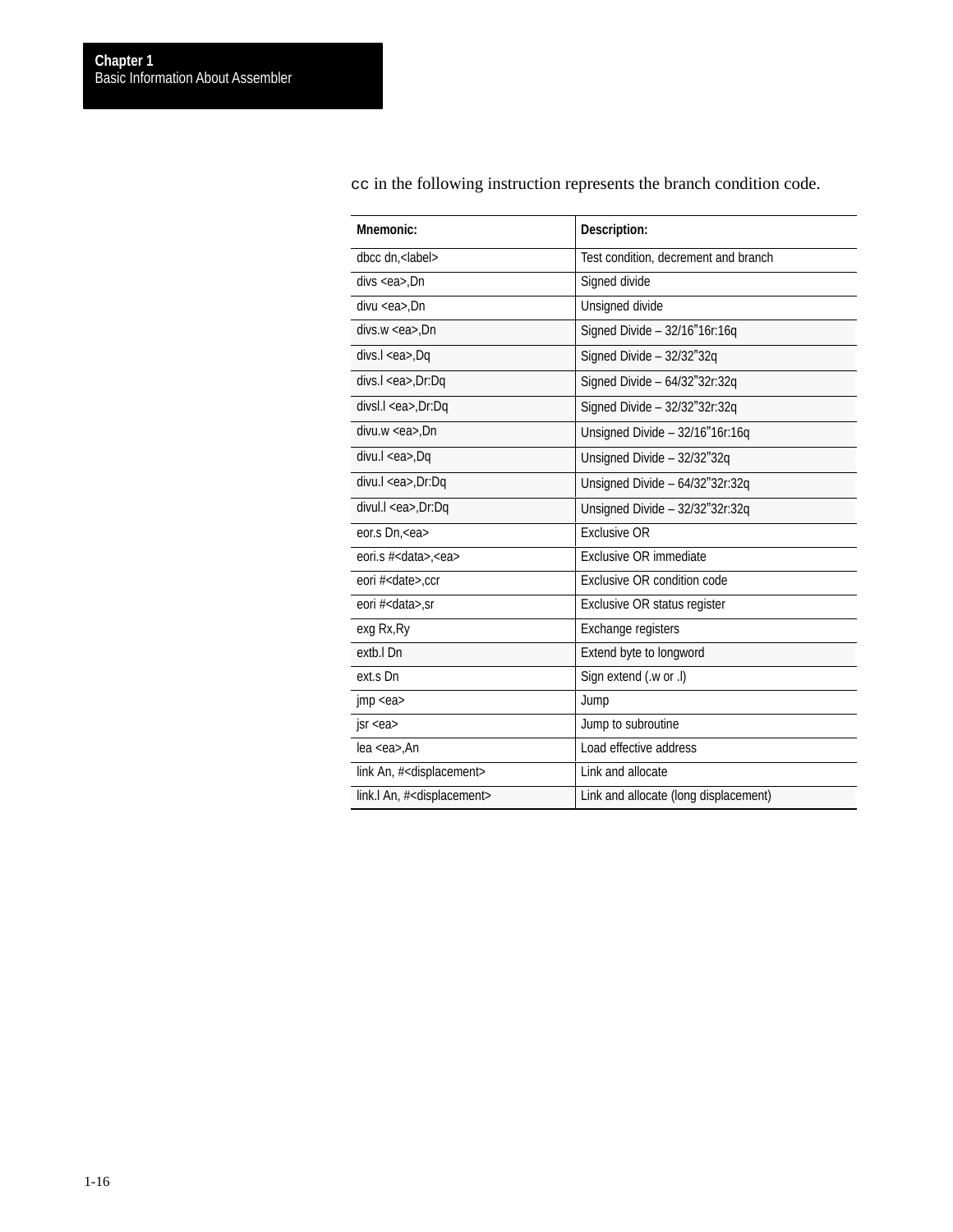In the following three instructions, the shift direction (d) may be l (for left) or r (for right).

| Mnemonic:                             | Description:                                                                                 |                                                                                                                             |
|---------------------------------------|----------------------------------------------------------------------------------------------|-----------------------------------------------------------------------------------------------------------------------------|
| Isd.s Dx, Dy                          | Logical shift data                                                                           |                                                                                                                             |
| $Isd.s$ # <data>,Dy</data>            | Logical shift immediate                                                                      |                                                                                                                             |
| $\textsf{lsd}$ <ea></ea>              | Logical shift memory                                                                         |                                                                                                                             |
| move.s $<$ ea>, $<$ ea>               | Move from source to destination                                                              |                                                                                                                             |
| move ccr, <ea></ea>                   | on the 68000 to allow user-state code to be easily<br>transported from 68000 to 68010/68020. | Move from condition codes. This instruction is not available<br>on the 68000. The OS-9 Kernel will emulate this instruction |
| move <ea>,ccr</ea>                    | Move to condition codes                                                                      |                                                                                                                             |
| move $<$ ea $>$ , sr                  | Move to status register                                                                      |                                                                                                                             |
| move sr, <ea></ea>                    | Move from status register. This is privileged on the<br>execute in user-state.               | 68010/68020. Avoid this instruction in programs that are to                                                                 |
| move usp, An                          | Move from user stack pointer                                                                 |                                                                                                                             |
| move An,usp                           | Move to user stack pointer                                                                   |                                                                                                                             |
| movea.s $<$ ea>.An                    | Move address (.w or .l)                                                                      |                                                                                                                             |
| movem.s <ea>,<reg list=""></reg></ea> | Move multiple                                                                                |                                                                                                                             |
|                                       | Examples: d0                                                                                 | d0 only                                                                                                                     |
|                                       | d0/d4/a5                                                                                     | d0, d4, a5                                                                                                                  |
|                                       | $d0-d7/a0-a5$                                                                                | d0 through d7,                                                                                                              |
|                                       |                                                                                              | a0 through a5                                                                                                               |
| movep.s dx,d(Ay)                      |                                                                                              | Move peripheral data (.w or .l) from register to memory                                                                     |
| movep.s d(Ay), dx                     | Move peripheral data (.w or .l) from memory to register                                      |                                                                                                                             |
| moveg.l # <data>,dn</data>            | Move quick                                                                                   |                                                                                                                             |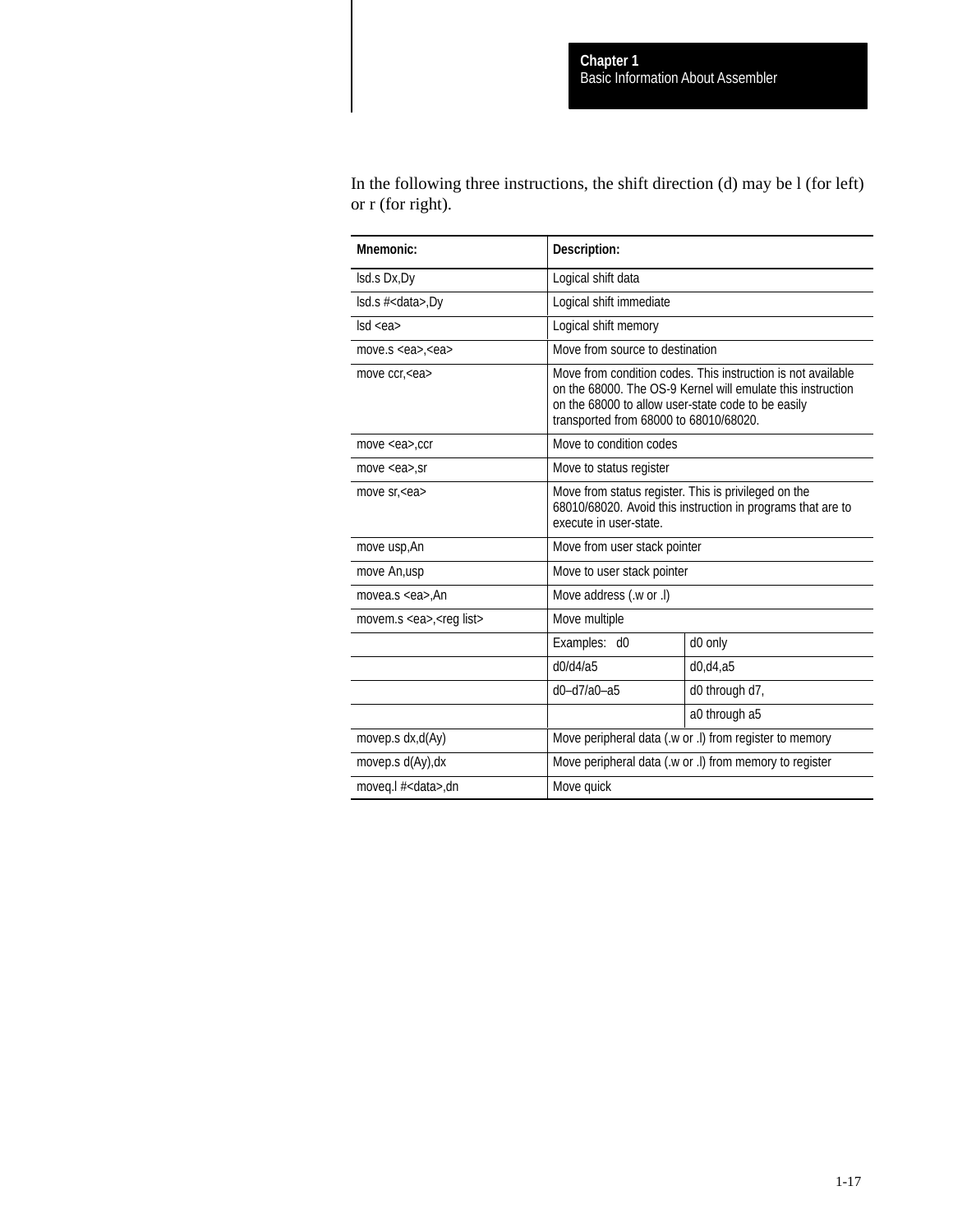For the next instructions, the following are valid registers for Rc: SFC, DFC, CACR, USP, VBR, CAAR, MSP, and ISP.

| movec Rc.Rn | Move from control register |
|-------------|----------------------------|
| movec Rn.Rc | Move to control register   |

| Mnemonic:                            | Description:                 |
|--------------------------------------|------------------------------|
| moves.s Rn, <ea></ea>                | Move to address space        |
| moves.s $<$ ea>, $Rn$                | Move from address space      |
| muls $<$ ea>,Dn                      | Signed multiply              |
| mulu $<$ ea>,Dn                      | Unsigned multiply            |
| muls.w $<$ ea>,Dn                    | Signed Multiply 16 x 16"32   |
| muls.l <ea>,Dl</ea>                  | Signed Multiply 32 x 32"32   |
| muls.l <ea>,Dh:Dl</ea>               | Signed Multiply 32 x 32"64   |
| mulu.w $<$ ea>,Dn                    | Unsigned Multiply 16 x 16"32 |
| mulu. $l <$ ea>,Dl                   | Unsigned Multiply 32 x 32"32 |
| mulu.l <ea>,Dh:Dl</ea>               | Unsigned Multiply 32 x 32"64 |
| nbcd < ea                            | Negate decimal with extend   |
| neg.s <ea></ea>                      | Negate                       |
| neg.s <ea></ea>                      | Negate with extend           |
| nop                                  | No operation                 |
| not.s < <i>ea</i>                    | Logical complement           |
| or.s $<$ ea>.Dn                      | Inclusive OR register        |
| or.d Dn, <ea></ea>                   | Inclusive OR memory          |
| ori.s #data>, <ea></ea>              | Inclusive OR immediate       |
| ori # <data>,ccr</data>              | Inclusive OR condition codes |
| ori # <data>,sr</data>               | Inclusive OR status register |
| pack -(Ax),-(Ay),# <adjust></adjust> | Pack BCD                     |
| pack Dx, Dy, # <adjust></adjust>     | Pack BCD                     |
| pea <ea></ea>                        | Push effective address       |
| reset                                | Reset external devices       |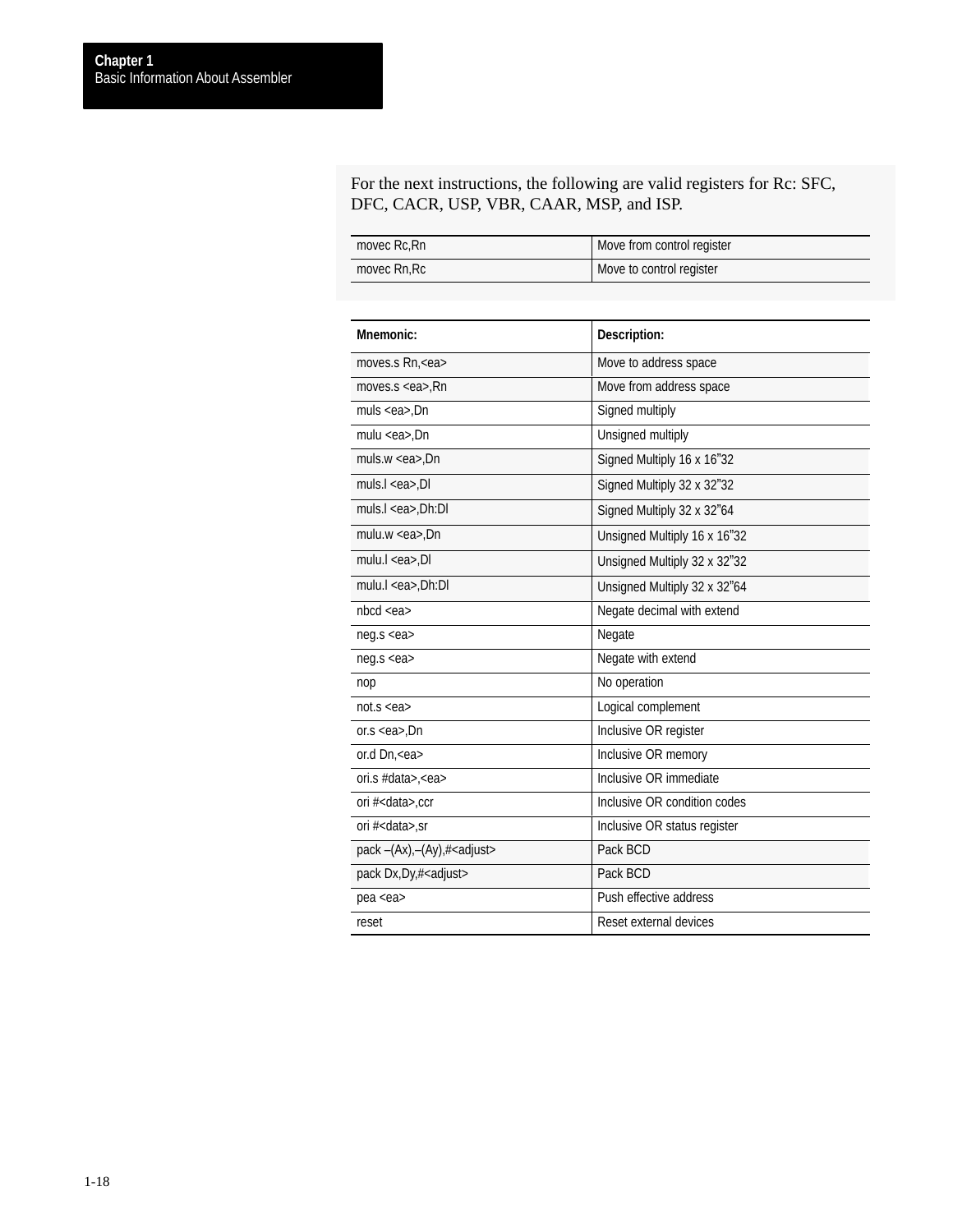In the following 6 instructions, the shift direction (d) may be l (for left) or r (for right).

| Mnemonic:                           | Description:                            |
|-------------------------------------|-----------------------------------------|
| rod.s Dx, Dy                        | Rotate without extend register          |
| rod.s # <data>,dy</data>            | Rotate without extend immediate         |
| rod $<$ ea $>$                      | Rotate without extend memory            |
| roxd.s Dx, Dy                       | Rotate with extend register             |
| roxd.s # <data>,dy</data>           | Rotate with extend immediate            |
| roxd $\leq$ ea $>$                  | Rotate with extend memory               |
| rte                                 | Return from exception                   |
| rtr                                 | Return and restore condition codes      |
| rts                                 | Return from subroutine                  |
| rtd # <displacement></displacement> | Return and deallocate                   |
| rtm Rn                              | Return from module                      |
| sbcd Dy, Dx                         | Subtract decimal with extended register |
| sbcd $-(Ay)$ , $-(Ax)$              | Subtract decimal with extended memory   |

cc in the following instruction represents the branch condition code.

| <b>Mnemonic:</b>           | Description:                           |
|----------------------------|----------------------------------------|
| SCC < ea                   | Set according to conditional registers |
| stop $#<$ data>            | Load and stop                          |
| sub.s $<$ ea>,Dn           | Subtract binary register               |
| sub.s Dn, <ea></ea>        | Subtract binary memory                 |
| suba.s <ea>,An</ea>        | Subtract address (.w or .l)            |
| subi.s $#<$ data>. $<$ ea> | Subtract immediate                     |
| subg.s $#<$ data>, $<$ ea> | Subtract quick                         |
| subx.s Dy, Dx              | Subtract with extend register          |
| swap Dn                    | Swap register halves                   |
| tas <e<sub>a</e<sub>       | Test and set operand                   |
| trap # <vector></vector>   | Trap                                   |
| trapy                      | Trap on overflow                       |

In the following three instructions, cc uses standard condition codes.

| Mnemonic:                                      | Description:      |
|------------------------------------------------|-------------------|
| trap cc                                        | Trap on Condition |
| trap cc.w # <data></data>                      | Trap on Condition |
| trap cc.l # <data></data>                      | Trap on Condition |
| tst.s $<$ ea $>$                               | Test operand      |
| unlk An                                        | <b>Unlink</b>     |
| unpk $-(Ax)$ , $-(Ay)$ , $#$ <adjust></adjust> | Unpack BCD        |
| unpk $Dx, Dy, \# <$ adjust>                    | Unpack BCD        |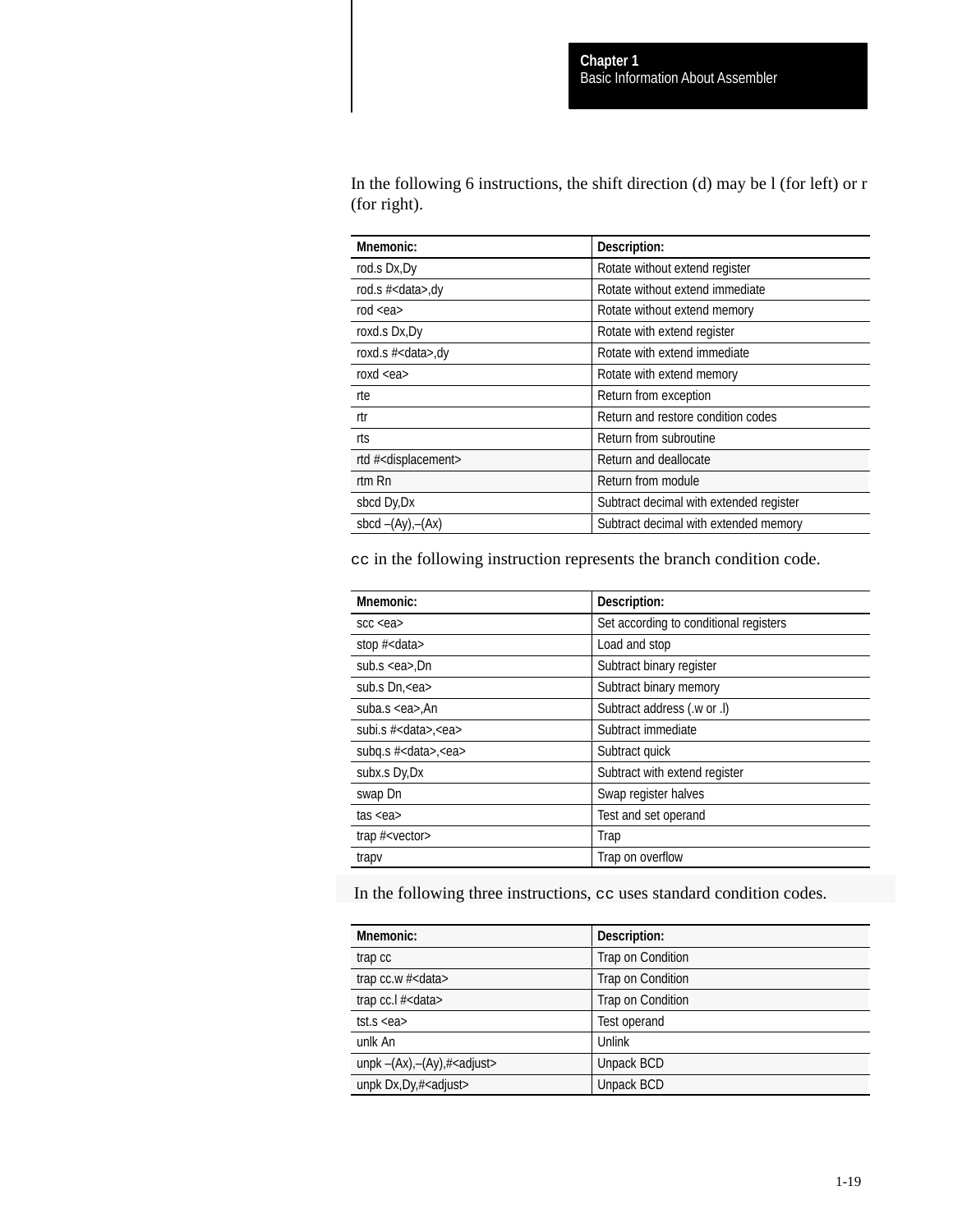# **68881 Floating Point Coprocessor Mnemonics**

The 68020 assembler (r68020) recognizes instructions and addressing modes referencing the 68881 floating point coprocessor. This section applies only to the 68020.

The following register names are reserved for referencing the 68881 and cannot be redefined or used out of context:

| Register name: | Definition:                                 |
|----------------|---------------------------------------------|
| <b>FPn</b>     | Floating point register (0-7)               |
| <b>FPcr</b>    | Floating point control register             |
| <b>FPsr</b>    | Floating point status register              |
| FPiar          | Floating point instruction address register |

The assembler recognizes the following floating operand data format extensions:

| <b>Extension:</b> | Description:                   |
|-------------------|--------------------------------|
| В                 | <b>Byte Integer</b>            |
| W                 | Word Integer                   |
|                   | Longword Integer               |
|                   | Single Precision Real          |
|                   | Double Precision Real          |
|                   | <b>Extended Precision Real</b> |

The P (packed decimal real) data format is not supported.

Floating point constants can be given when a floating point instruction indicates immediate addressing. Floating point constants can be given in decimal format or left-justified hexadecimal format. The size of the immediate data value is determined from the data format extension given on the floating point instruction. Single precision values are stored internally as double precision and converted to single precision before storing into the instruction. Extended precision constants can be given only as hexadecimal values.

# **Floating Point Examples**

| Example:                       | Description:                                                                             |
|--------------------------------|------------------------------------------------------------------------------------------|
| fadd. $\frac{1}{4}$ 10, fp0    | Long integer value of 10 is converted to extended and added<br>to fp0.                   |
| fadd. $\frac{1}{2}$ #0x10, fp0 | Same as above.                                                                           |
| fadd.s $#5$ , fp0              | Single precision value of 5 is converted to extended and added<br>to fp0.                |
| fadd.s $\#0x40A0$ ,fp0         | Same as above.                                                                           |
| fadd.d $#1.3e4$ , fp0          | Double precision value of 130000 is converted to extended<br>precision and added to fp0. |
| fadd.d $#0x40C964$ , fp0       | Same as above.                                                                           |
| fadd.x $#0x3ff,fp0$            | Extended value of 3FF000000000000 is added to fp0.                                       |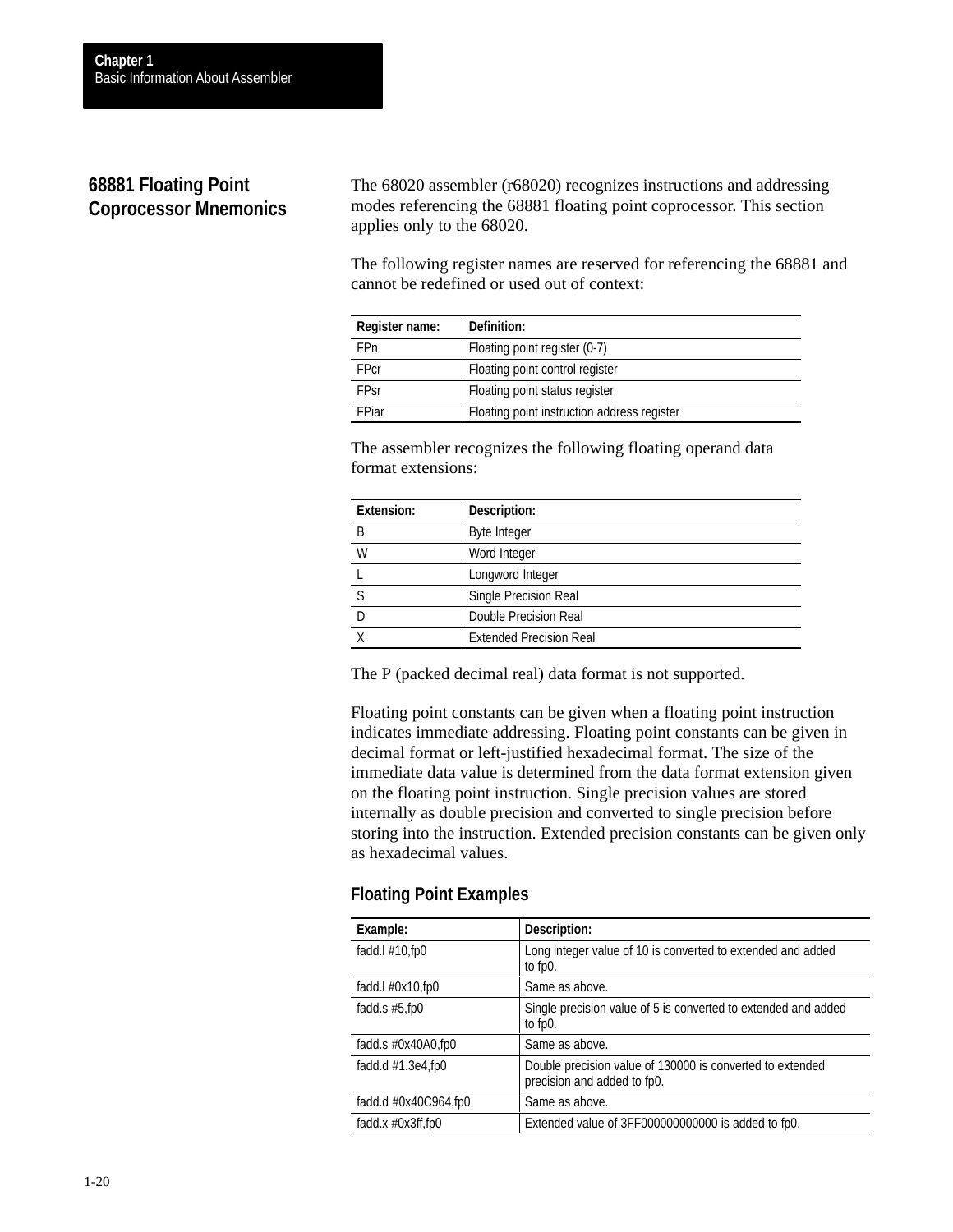<span id="page-26-0"></span>Floating point expressions are not supported.

The 68881 instruction mnemonic summary uses the notation:

| Notation:     | Description:                                  |
|---------------|-----------------------------------------------|
| <data></data> | Immediate data of appropriate size            |
| <ea></ea>     | Any legal addressing mode for the instruction |

In the 68881 instruction mnemonic summary, the following format describes the instructions:

| <b>Mnemonic:</b> | Format:            | Syntax:           | Description:                                     |
|------------------|--------------------|-------------------|--------------------------------------------------|
| $<$ inst $>$     | $b,w,l,s,d$ or $x$ | <syntax></syntax> | <description instruction="" of=""></description> |
| For example:     |                    |                   |                                                  |
| fadd             | b,w,l,s,d,x        | <ea>,FPn</ea>     | Add                                              |
|                  | X                  | FPm,FPn           |                                                  |

The example above describes the fadd instruction. It shows that the fadd instruction may take the form fadd.b, fadd.w, fadd.l, etc. and use the syntax <ea>,FPn. fadd.x, however, may use the syntax FPm,FPn. For example:

```
fadd.x fp0,fp1
fadd.x #5,fp0
```
### **Dyadic Instructions**

Dyadic floating point instructions require two source operands. The first source operand can be any effective address or a floating point register. The second source operand must be a floating point register. The results of the operation are stored in this same register. The general format of the dyadic instructions is as follows:

| Mnemonic:                 | Format:     | Syntax:       |
|---------------------------|-------------|---------------|
| <dyadic inst=""></dyadic> | b,w,l,s,d,x | <ea>,FPn</ea> |
|                           | x           | FPm,FPn       |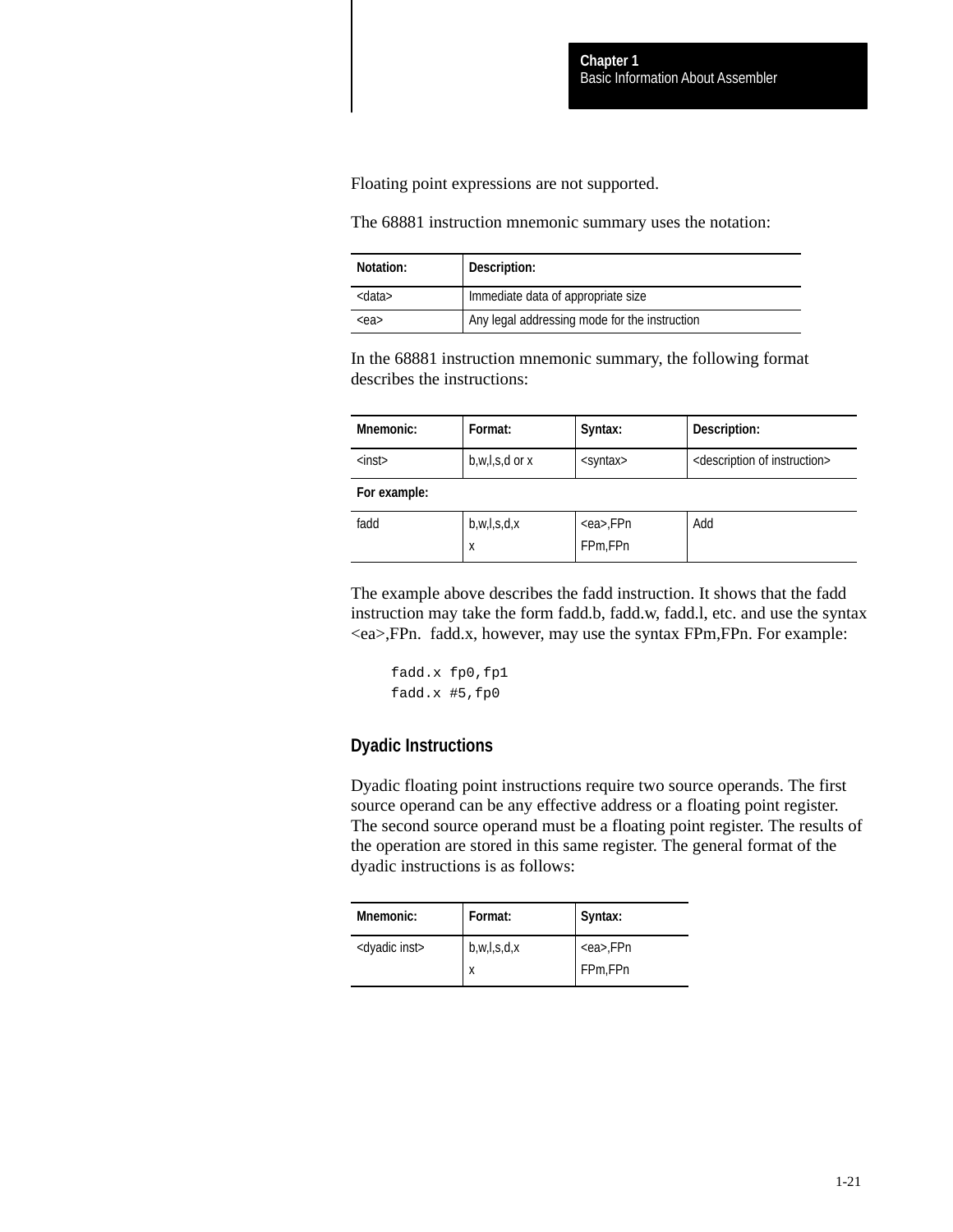| Mnemonic: | Description:              |
|-----------|---------------------------|
| fadd      | Add                       |
| fcmp      | Compare                   |
| fdiv      | <b>Divide</b>             |
| fmod      | Modulo remainder          |
| fmul      | Multiply                  |
| frem      | <b>IEEE</b> remainder     |
| fscale    | Scale exponent            |
| fsgldiv   | Single precision divide   |
| fsglmul   | Single precision multiply |
| fsub      | Subtract                  |

The following 68881 floating point instructions use the above dyadic syntax:

### **Monadic Instructions**

Monadic floating point instructions require only one source operand. These instructions can specify a source and destination operand. The source operand can be any effective address or a floating point register. The operation is performed on the source operand and the result is placed in the destination operand, which is always a floating point register. If the source operand is an effective address, any operand format can be given. If the source operand is a floating point register, only the x format is allowed. If no destination floating point register is given, the operation is performed on the given register and the resulting value is stored in the same register.

The general format of the monadic instructions is as follows:

| Mnemonic:                   | Format:     | Syntax:       |
|-----------------------------|-------------|---------------|
| <monadic inst=""></monadic> | b,w,l,s,d,x | <ea>,FPn</ea> |
|                             | X           | FPm,FPn       |
|                             | X           | FPn           |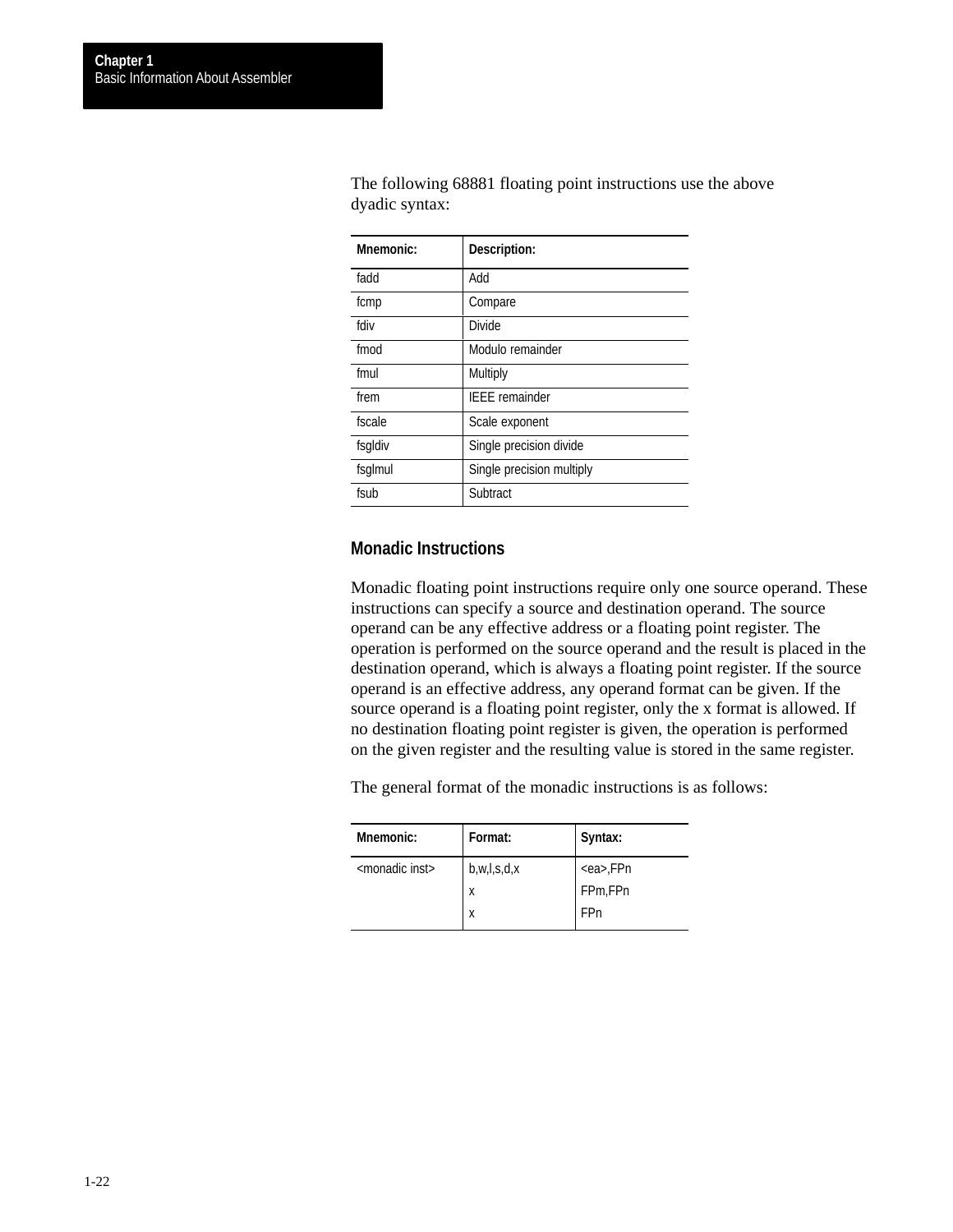The following 68881 floating point instructions use the above monadic syntax:

| <b>Mnemonic:</b>  | Description:                |
|-------------------|-----------------------------|
| fabs              | Absolute value              |
| facos             | Arc cosine                  |
| fasin             | Arc sine                    |
| fatan             | Arc tangent                 |
| fatanh            | Hyperbolic arc tangent      |
| fcos              | Cosine                      |
| fcosh             | Hyperbolic cosine           |
| fetox             | $e^{x}$                     |
| fetoxm1           | $e^{(x-1)}$                 |
| fgetexp           | Get exponent                |
| fgetman           | Get mantissa                |
| fint              | Integer part                |
| fintrz            | Integer part; round to zero |
| flog10            | Log <sub>10</sub>           |
| flog <sub>2</sub> | Log <sub>2</sub>            |
| flogn             | Loge                        |
| flognp1           | $Logic_{-1}$                |
| fneg              | Negate                      |
| fsin              | Sine                        |
| fsinh             | Hyperbolic sine             |
| fsqrt             | Square root                 |
| ftan              | Tangent                     |
| ftanh             | Hyperbolic tangent          |
| ftentox           | 10 <sup>x</sup>             |
| ftwotox           | $2^{x}$                     |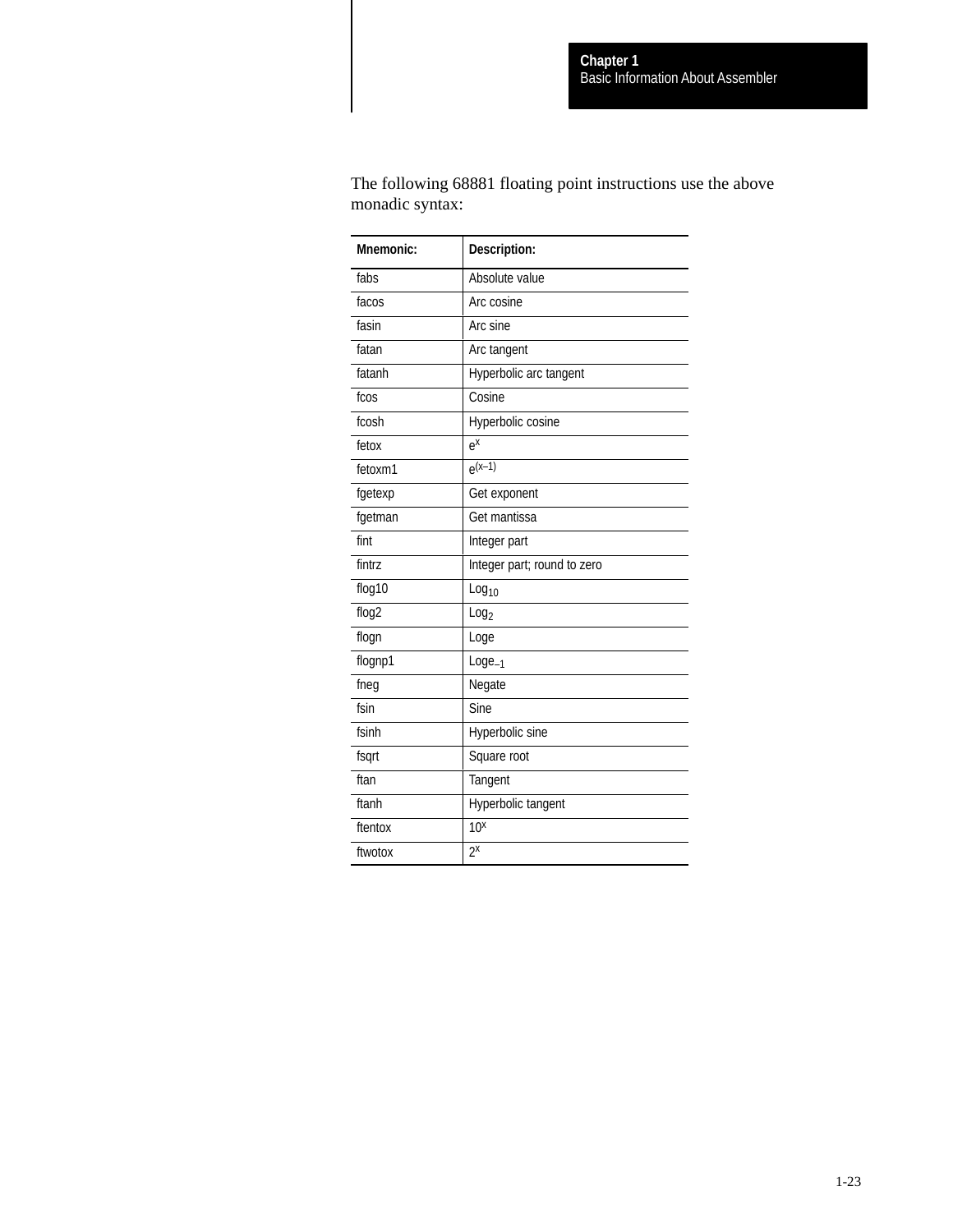# **Data Movement Instructions**

| Mnemonic: | Format:     | Syntax:                          | Description:                                                                                                                                                                                                                                                                                                                                                                                        |
|-----------|-------------|----------------------------------|-----------------------------------------------------------------------------------------------------------------------------------------------------------------------------------------------------------------------------------------------------------------------------------------------------------------------------------------------------------------------------------------------------|
| fmove     | X           | FPm,FPn                          | Floating move                                                                                                                                                                                                                                                                                                                                                                                       |
|           | b,w,l,s,d,x | <ea>,FPn</ea>                    |                                                                                                                                                                                                                                                                                                                                                                                                     |
|           | b,w,l,s,d,x | FPm, <ea< td=""><td></td></ea<>  |                                                                                                                                                                                                                                                                                                                                                                                                     |
|           |             | <ea>,FPcr</ea>                   |                                                                                                                                                                                                                                                                                                                                                                                                     |
|           |             | FPer, <ea< td=""><td></td></ea<> |                                                                                                                                                                                                                                                                                                                                                                                                     |
| fmovecr   |             | #ccc,FPn                         | Move from constant ROM                                                                                                                                                                                                                                                                                                                                                                              |
| fmovem    | l,χ         | <flist>,<ea></ea></flist>        |                                                                                                                                                                                                                                                                                                                                                                                                     |
|           | l,x         | <ea>,<flist></flist></ea>        |                                                                                                                                                                                                                                                                                                                                                                                                     |
|           | x           | $Dn$ , $<$ ea $>$                |                                                                                                                                                                                                                                                                                                                                                                                                     |
|           | x           | <ea>,Dn</ea>                     | Move multiple floating registers. <flist><br/>is a sequence of floating registers.<br/>Each register in the list is separated by<br/>a slash (/). Consecutive registers may<br/>be grouped using a hyphen <math>(-)</math><br/>between the beginning and ending<br/>registers. If I format is given, only<br/>FPCR, FPSR or FPIAR are allowed. If x<br/>is given, only FP0-FP7 are allowed.</flist> |

# **Program Control Instructions**

| <b>Mnemonic:</b>                                                       | Format: | Syntax:                    | Description:                                   |
|------------------------------------------------------------------------|---------|----------------------------|------------------------------------------------|
| fbcc                                                                   |         | <label></label>            | Branch on floating condition ***               |
| fdbcc.                                                                 |         | $Dn$ , $\langle$ label $>$ | Decrement and branch on floating condition *** |
| fnop                                                                   |         |                            | No operation                                   |
| fscc                                                                   |         | $<$ ea>                    | Set on floating condition ***                  |
| ftst                                                                   |         | $<$ ea>                    | Test floating operand                          |
| *** This instruction uses floating point condition predicates for "cc" |         |                            |                                                |

# **System Control Operations**

| Mnemonic:                                                              | Format: | Syntax: | Description:           |
|------------------------------------------------------------------------|---------|---------|------------------------|
| frestore                                                               |         | $<$ ea> | Restore internal state |
| fsave                                                                  |         | $<$ ea> | Save internal state    |
| Trap on floating condition ***<br># <data><br/>ftrapcc</data>          |         |         |                        |
| *** This instruction uses floating point condition predicates for "cc" |         |         |                        |

1-24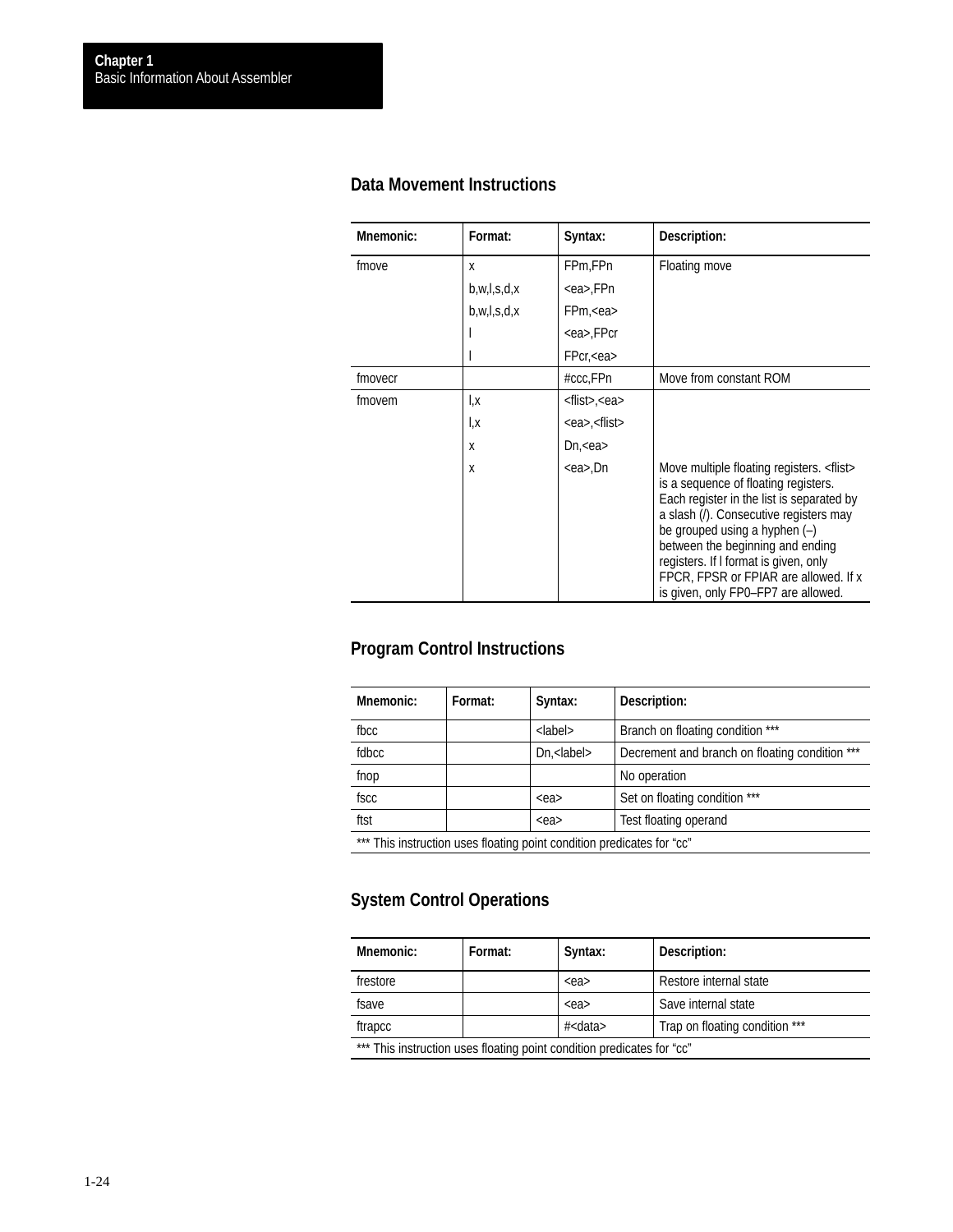The fsincos instruction is a special dual monadic instruction. Consequently, two operands are given:

| <b>Mnemonic:</b> | Format:     | Svntax:           | Description:                                                           |
|------------------|-------------|-------------------|------------------------------------------------------------------------|
| fsincos          | b,w,l,s,d,x | <ea>.FPc:FPs</ea> | Simultaneous Sine and Cosine.                                          |
|                  |             | FPm.FPc:FPs       | FPc is the resulting cosine value,<br>FPs is the resulting sine value. |

# **Floating Point Condition Predicates used for CC**

| Mnemonic:   | Description:                  |
|-------------|-------------------------------|
| FO          | Equal                         |
| F           | False                         |
| GE          | Greater than or equal         |
| GL          | Greater or less than          |
| <b>GLE</b>  | Greater less or equal         |
| GT          | Greater than                  |
| LE          | Less than or equal            |
| LT          | Less than                     |
| <b>NE</b>   | Not equal                     |
| <b>NGE</b>  | Not (greater than or equal)   |
| <b>NGL</b>  | Not (greater or less than)    |
| <b>NGLE</b> | Not (greater less or equal)   |
| <b>NGT</b>  | Not (greater than)            |
| <b>NLE</b>  | Not (less than or equal)      |
| <b>NLT</b>  | Not (less than)               |
| <b>OGE</b>  | Ordered greater than or equal |
| <b>OGL</b>  | Ordered greater or less than  |
| <b>OGT</b>  | Ordered greater than          |
| <b>OLE</b>  | Ordered less than or equal    |
| <b>OLT</b>  | Ordered less than             |
| <b>OR</b>   | Ordered                       |
| <b>SEQ</b>  | Signaling equal               |
| <b>SF</b>   | Signaling false               |
| <b>SNE</b>  | Signaling not equal           |
| <b>ST</b>   | Signaling true                |
| T           | True                          |
| <b>UEQ</b>  | Unordered or equal            |
| <b>UGE</b>  | Unordered or greater or equal |
| <b>UGT</b>  | Unordered or greater than     |
| ULE         | Unordered or less or equal    |
| ULT         | Unordered or less than        |
| UN          | Unordered                     |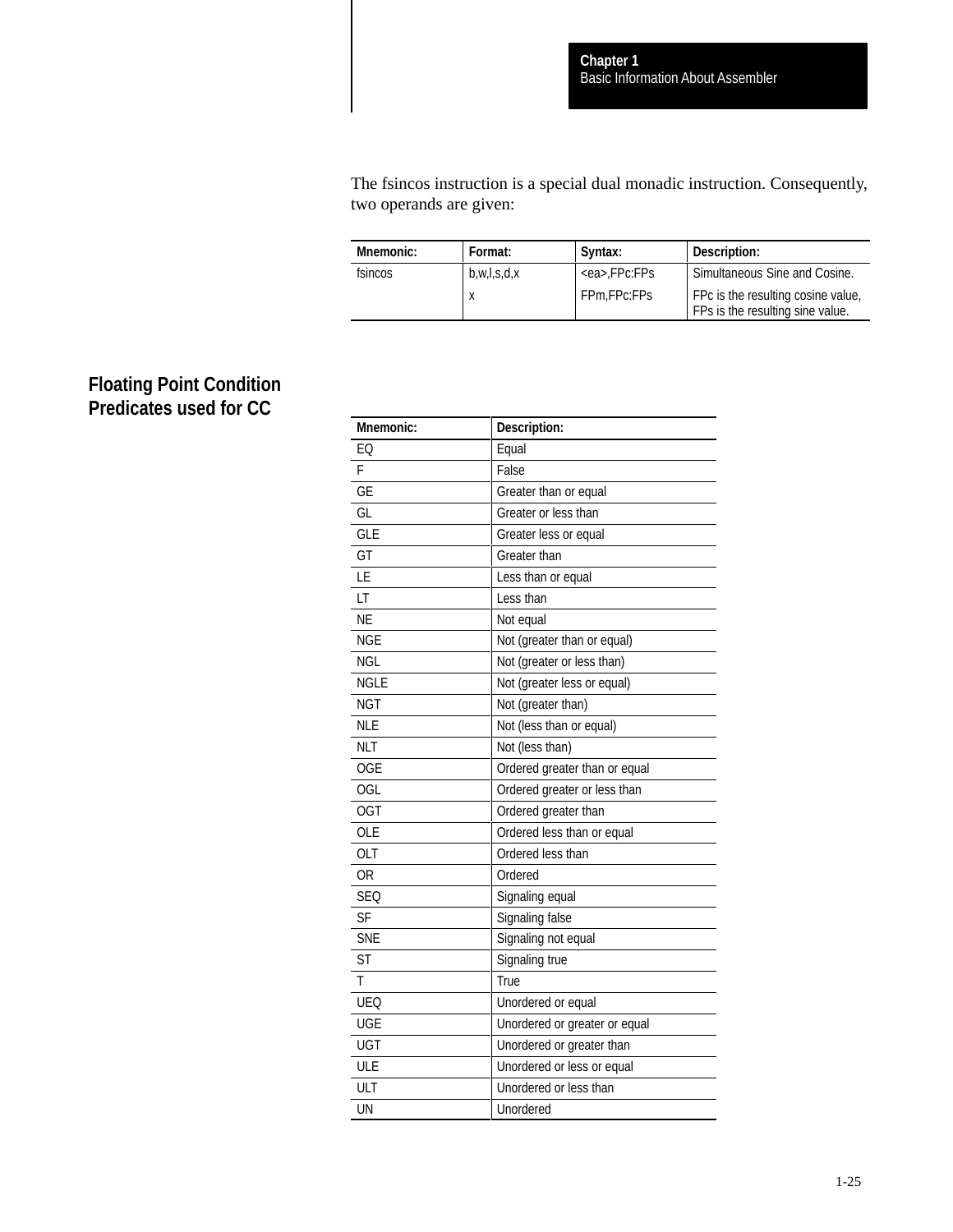# <span id="page-31-0"></span>**Constant ROM Table**

The following are offsets into the 68881 constant ROM that contain useful values:

| Offset: | Constant:             |
|---------|-----------------------|
| \$00    | PI                    |
| \$0B    | Log <sub>10</sub> (2) |
| \$0C    | e                     |
| \$0D    | Log <sub>2</sub> (e)  |
| \$0E    | Log <sub>10</sub> (e) |
| \$0F    | 0.0                   |
| \$30    | In <sub>2</sub>       |
| \$31    | In <sub>10</sub>      |
| \$32    | 10 <sup>0</sup>       |
| \$33    | 10 <sup>1</sup>       |
| \$34    | $\overline{10^2}$     |
| \$35    | 10 <sup>4</sup>       |
| \$36    | 10 <sup>8</sup>       |
| \$37    | $10^{16}$             |
| \$38    | $10^{32}$             |
| \$39    | 1064                  |
| \$3A    | 10128                 |
| \$3B    | 10256                 |
| \$3C    | 10512                 |
| \$3D    | $10^{1024}$           |
| \$3E    | 102048                |
| \$3F    | 104096                |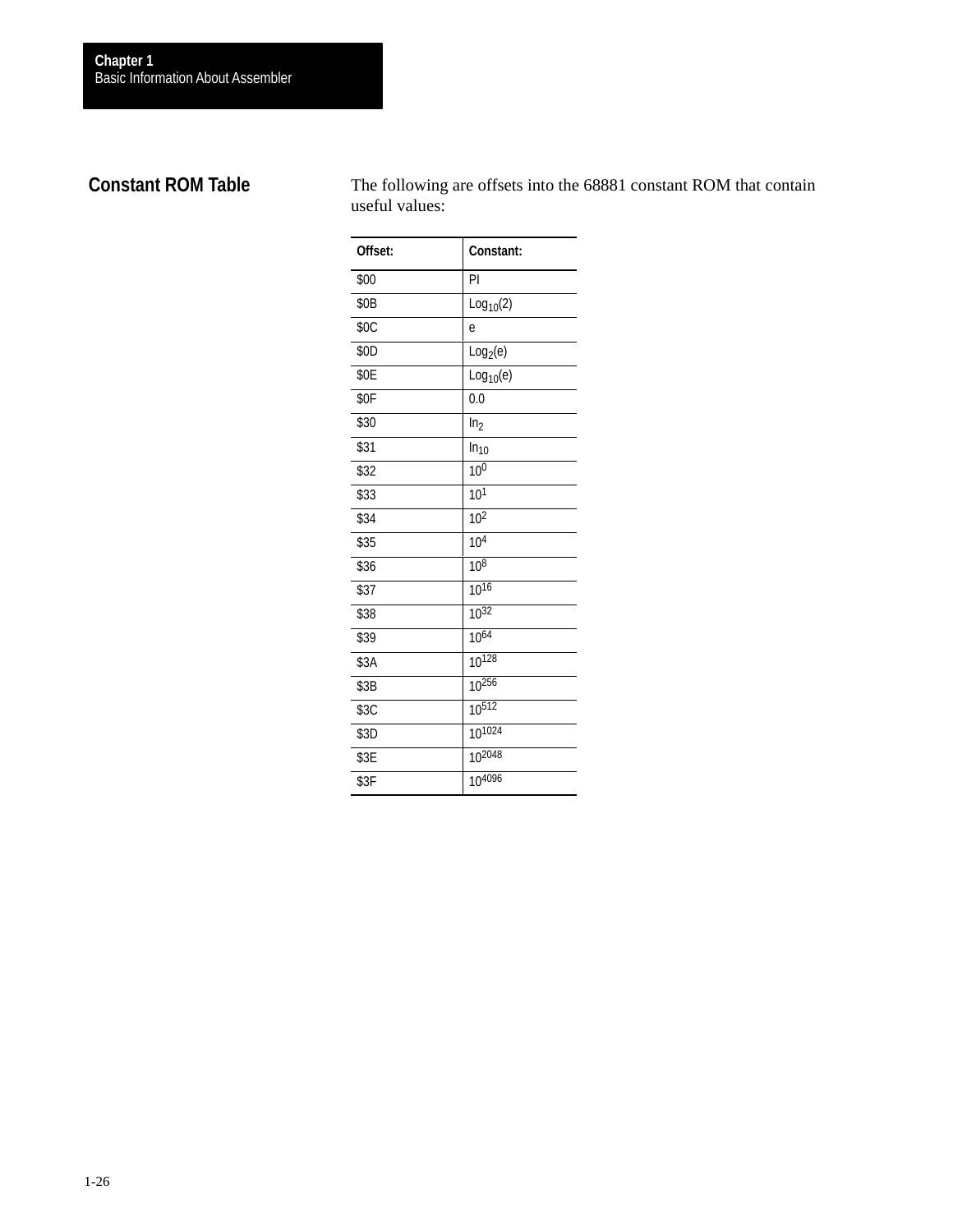# **Macros**

<span id="page-32-0"></span>**Introduction to Macros**

Identical or similar sequences of instructions may often be repeated in different places in a program. Writing a sequence of instructions repeatedly can be tedious if the sequence is long or must be used a number of times.

A **macro** is a definition of an instruction sequence that can be used numerous places within a program. The macro is given a name which is used similarly to any other instruction mnemonic. Whenever r68 encounters the name of a macro in the instruction field, it outputs all the instructions given in the macro definition. In effect, macros allow you to create new machine language instructions.

For example, suppose a program frequently must perform left shifts. You can define this two-instruction sequence as a macro. For example:

```
dasl macro do a shift left
     asl.l d1
     roxl.l d0
     endm
```
The macro and endm directives specify the beginning and the end of the macro definition, respectively. The label of the macro directive specifies the name of the macro. In this example, the name is dasl. When r68 encounters the dasl macro, it can output code for asl and roxl. Normally, only the macro name is listed, but you can use the –x option of r68 to cause all instructions of the **macro expansion** to be listed.

Macros should not be confused with subroutines, although they are similar. A macro repetitively duplicates an **in line** code sequence every time it is used and allows some alteration of the instruction operands. Subroutines appear exactly once and never change. Subroutines are called using special instructions (bsr, jsr, and rts).

In those cases where macros and subroutines can be used interchangeably, macros usually produce longer but slightly faster programs. Short macros (6 bytes or less) are usually faster and shorter than subroutines because of the overhead of the needed bsr and rts instructions.

Macros can be an important and useful programming tool that can significantly extend r68's capabilities. In addition to creating instruction sequences, you can also use them to create complex constant tables and data structures.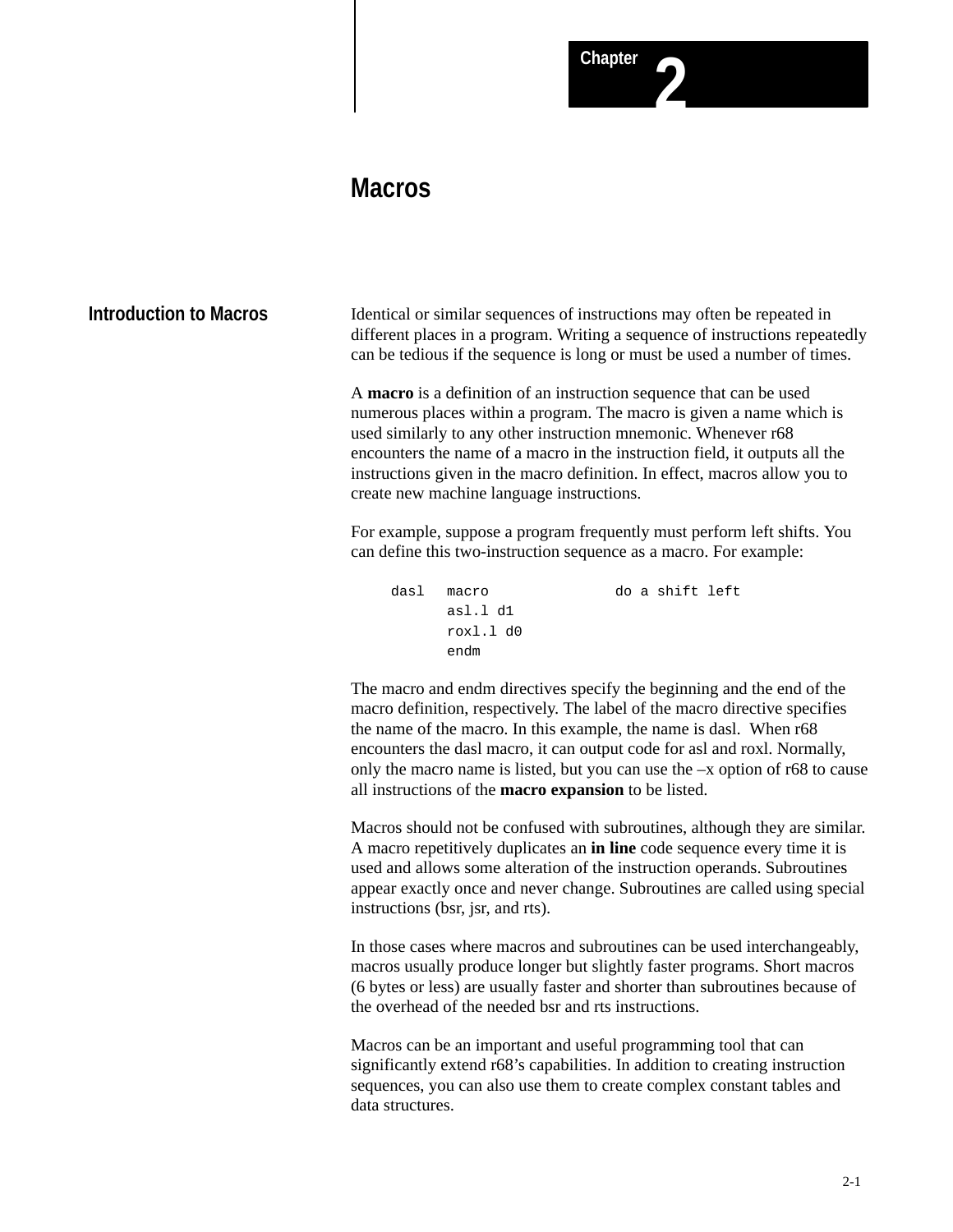

**ATTENTION:** When you use macros, you should carefully document them. Macros can impair the readability of a program if they are used indiscriminately and unnecessarily. This can make it extremely difficult to understand the program logic.

# <span id="page-33-0"></span>**Macro Structure**

A macro definition consists of three sections: <name> macro \* the macro statement assigns a name to the macro \* . . body  $*$  the macro body contains the macro statements  $*$  . . endm  $*$  the endm statement indicates the end of the macro  $*$ 

The macro name must be defined by the label given in the macro statement. The name can be any legal assembler label. You can redefine the 68000 instructions themselves by defining macros having identical names. This gives r68 the capability to be used as a cross-assembler for non-68000 processors by definition and/or redefinition of the instruction set of the target CPU.



**ATTENTION:** Redefinition of assembler directives such as ds can have unpredictable consequences.

The body of the macro can contain any number of legal r68 instructions or directive statements including references to previously defined macros.

The last statement of a macro definition must be endm.

The text of macro definitions are stored on a temporary file created and maintained by r68. This file has a 1K buffer to minimize disk accesses. Therefore, programs that use more than 1K of macro storage space should be arranged so that short, frequently used macros are defined first so they are kept in the memory buffer instead of disk space.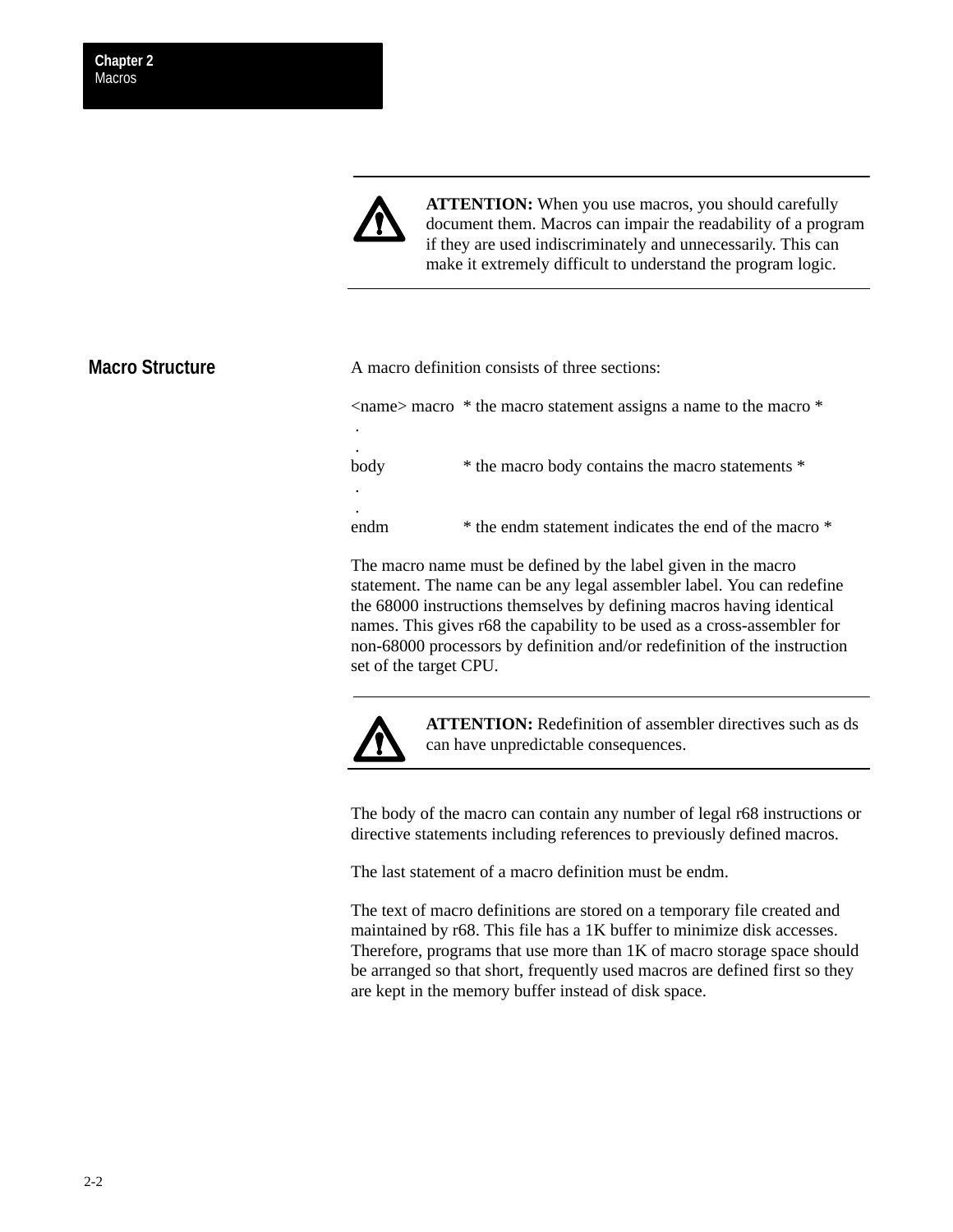<span id="page-34-0"></span>The body of a macro definition may contain a call to another macro. The definition of a new macro within another, however, is not permitted. Macro calls may be nested up to eight levels. For example, the following macro consists of two iterations of the mac1 macro:

| times2 | macro |
|--------|-------|
| mac1   |       |
| mac1   |       |
| endm   |       |

#### **Macro Arguments**

Arguments permit variations in the expansion of a macro. For example, you can use arguments to specify operands, register names, constants, or variables in each occurrence of a macro.

A macro can have up to nine formal arguments in the operand fields. Each argument consists of a backslash character and the sequence number of the formal argument  $(1, 2 \dots 9)$ . When the macro is expanded, each formal argument is replaced by the corresponding text string **actual argument** given in the macro call. You can use arguments in any part of the operand field not in the instruction or label fields. Formal arguments can be used in any order and any number of times.

For example, the macro below performs the typical instruction sequence to an I\$WritLn:

```
writ macro
moveq \# \1, d0 Get path<br>moveq \# \2, d1 Number of
lea \3(a6),a0 Get address of buffer 
os9 I$WritLn
endm
```
Number of chars to write

This macro uses three arguments:

- $\blacksquare$  \1 for the path number
- $\sim$  \2 for the number of characters to write
- $\overline{\phantom{a}}$  \3 for the address of the buffer.

When writ is referenced, each argument is replaced by the corresponding string given in the macro call, for example:

writ 1,2,Buf

The macro call above is expanded to the code sequence:

```
moveq #1,d0
moveq #2.d1
lea Buf(a6),a0
os9 I$Writln
```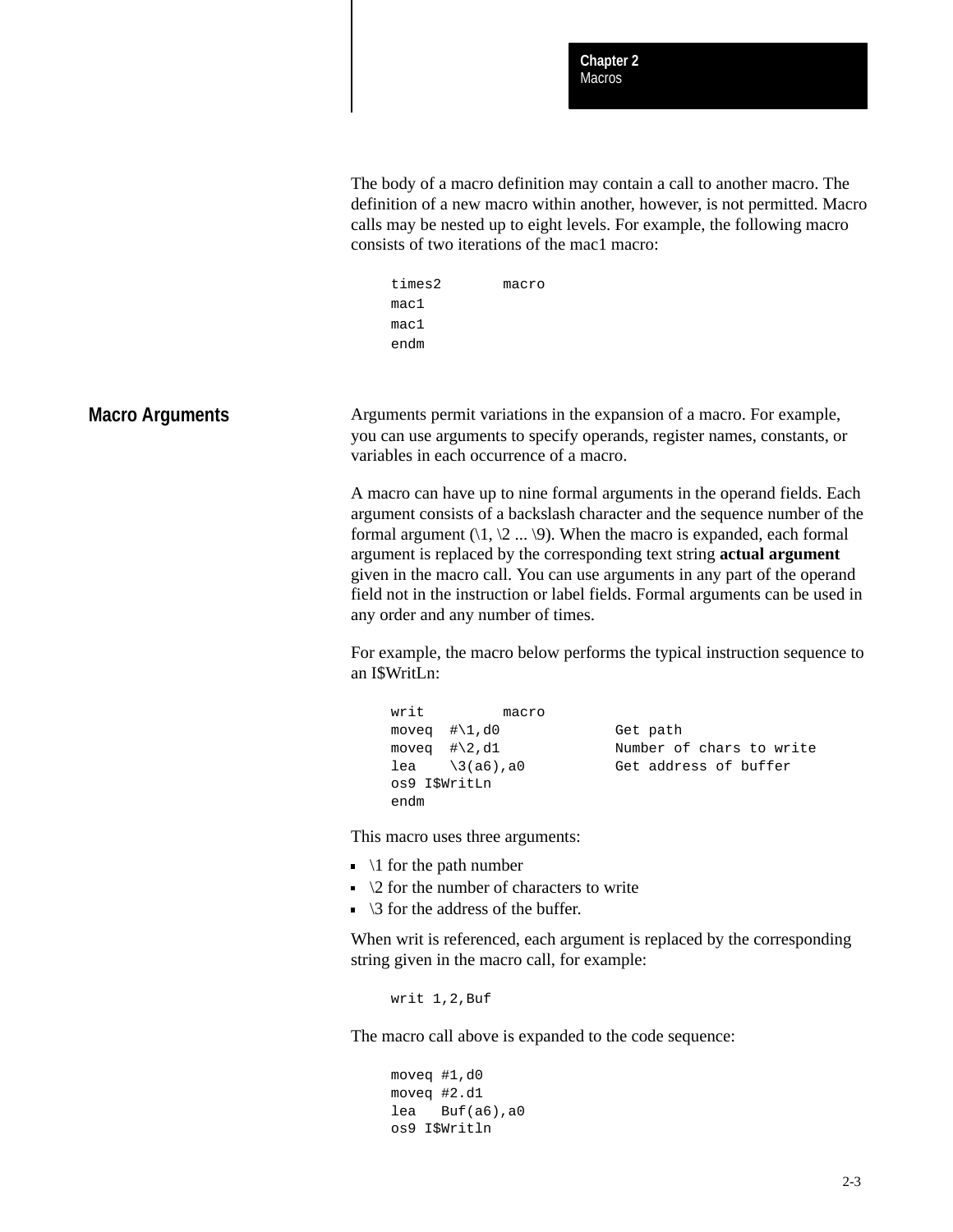<span id="page-35-0"></span>If an argument string includes special characters such as backslashes or commas, the string must be enclosed in double quotes.

An argument may be declared null by omitting all or some arguments in the macro call. This makes the corresponding argument an empty string so no substitution occurs when it is referenced.

There are two special argument operators that are useful in constructing more complex macros. They are:

| Operator: | Description:                                                           |
|-----------|------------------------------------------------------------------------|
| ۱Ln       | Returns the length of the actual argument n, in bytes.                 |
|           | Returns the number of actual arguments passed in the given macro call. |

These special operators are most commonly used with r68's conditional assembly facilities to test the validity of arguments used in a macro call, or to change the way a macro works according to the actual arguments used. When macros are performing error checking, they can report errors using the fail directive.

For example, you could expand the writ macro on the previous page for error checking:

```
writ macro
ifne \#–3 Must have exactly three arguments
fail writ: must have three arguments
endc
ifgt \text{Li}3-29 File name can be 1 - 29 chars
fail writ: File name too long
endc
moveq \# \setminus 1, d0 Get path
path move \# \2, d1 Number of chars to write
lea \setminus 3(a6), a0 Get address of buffer
os9 I$WritLn
endm
```
Sometimes it is necessary to use labels within a macro. If a macro containing a label is to be used more than once, a method of generating unique label names is required to avoid multiple definition errors. A backslash followed by an at sign  $(\mathcal{Q})$  appearing in a label in a macro expansion is replaced with a macro expansion serial number. **Macro Automatic Internal Labels**

> The macro expansion serial number is incremented each time the macro is expanded and is unique to that particular macro expansion.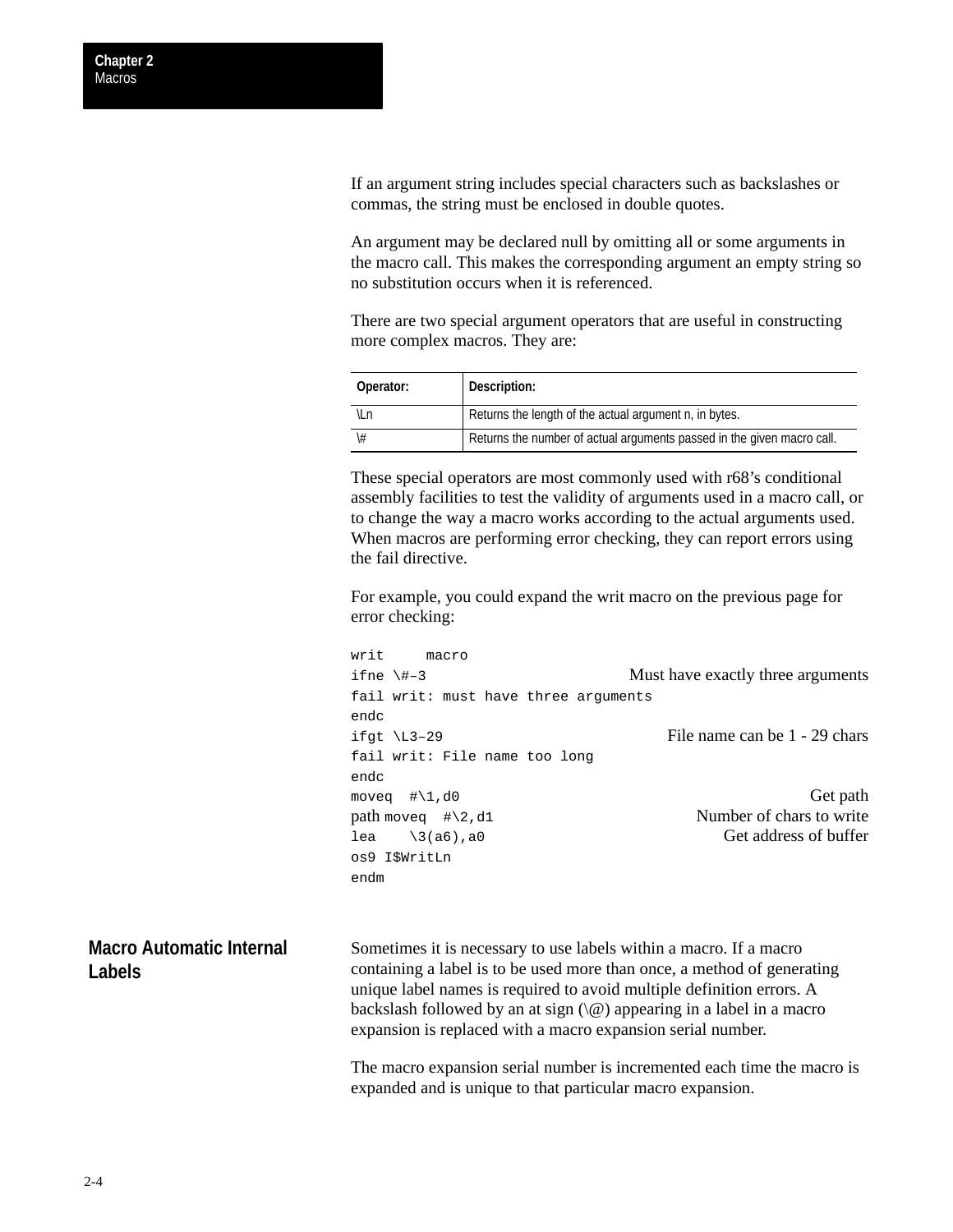Here is an example of a macro that uses unique labels:

```
test macro
           tst.b stat(a6)
           beq.s t\@a
           addq.l #1,count(a6)
```
endm

The macro expands as follows:

```
tst.b stat(a6)
beq.s t00001a 
addq.l #1,count(a6)
```
t00001a

t00002a

t\@a

The second expansion is:

```
tst.b stat(a6)
beq.s t00002a
addq.l #1,count(a6)
```
**Important:** \@ simply expands to a number. Proper syntax must be observed when constructing labels.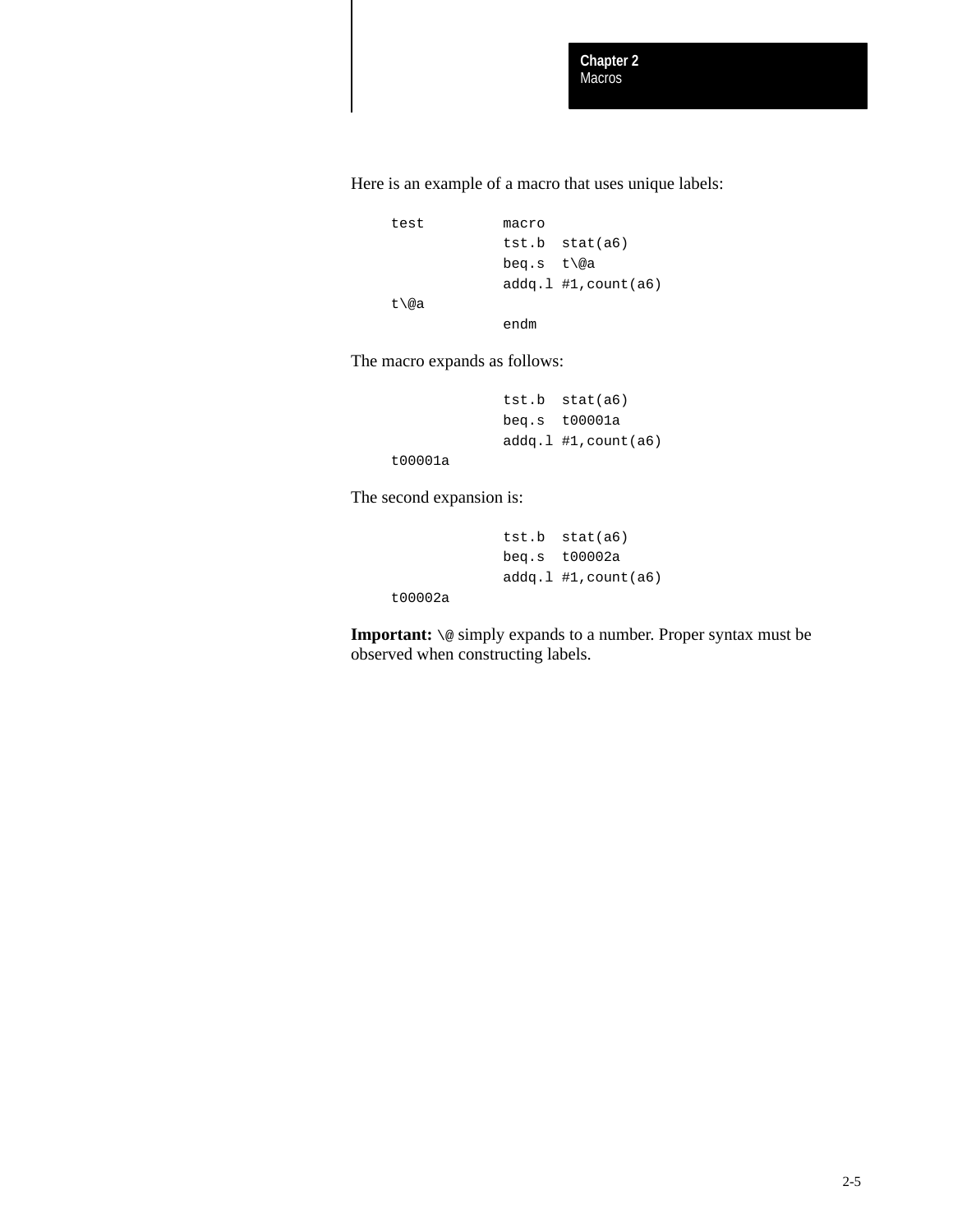# **Relocatable Program Sections**

# **Relocatable Program Sections**

A primary purpose of r68 is to permit programs to be composed of different segments that can be assembled separately.

**Important:** To clarify the following discussion, **segments** are synonymous with **source files**.

**Chapter 3**

OS-9 processes use at least two separate areas of memory: the program object code in memory module format and a data area used for the program's variables and the stack. The linker (l68) combines all of the segments into a single OS-9 memory module and a coordinated data storage area. By using global symbolic names, code in each segment can reference variables declared in other segments or may transfer program control to labels in other segments.

When the assembler source program for each segment is written, it must be divided into distinct sections for variable storage definitions (vsects) and for program instructions (psects). The output of the assembler is a distinct relocatable object file (ROF) containing the object code output plus information about the variable storage declarations for the linker to use.

The linker reads the ROFs, assigns space in the data storage area, and combines all the object code into a single executable memory module. As it does so, it must alter the operands of instructions to refer to the final variable assignments and must also adjust program control transfer instructions that refer to labels in other segments.

For example, if three segments called A, B, and C are processed by the linker, the resulting memory allocation is shown in the simplified memory map below.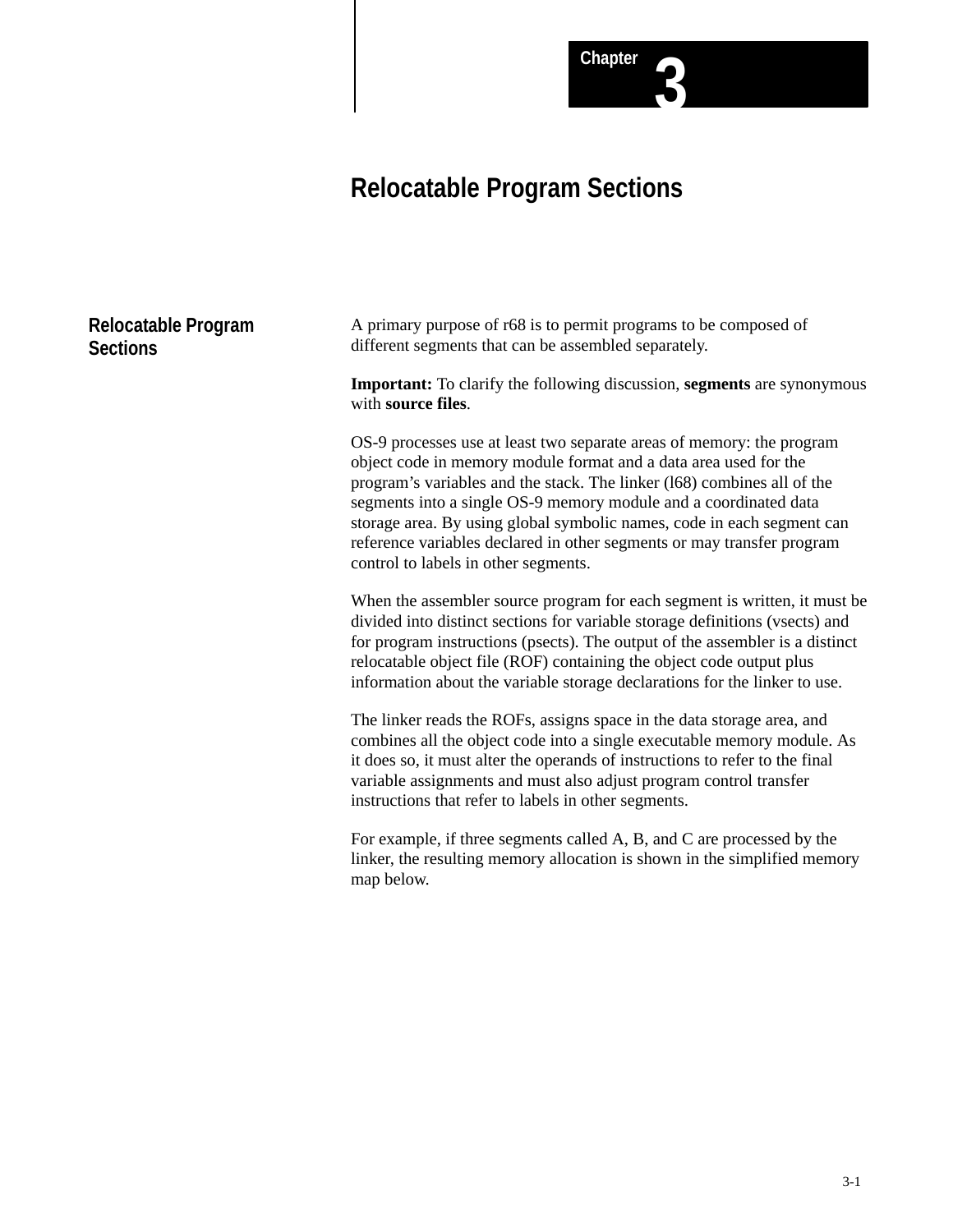Generated by l68



Segment B Object Code

Segment C Object Code

Initialized Data Information

CRC Check Value



**Figure 3.2 Process Data Area**



3-2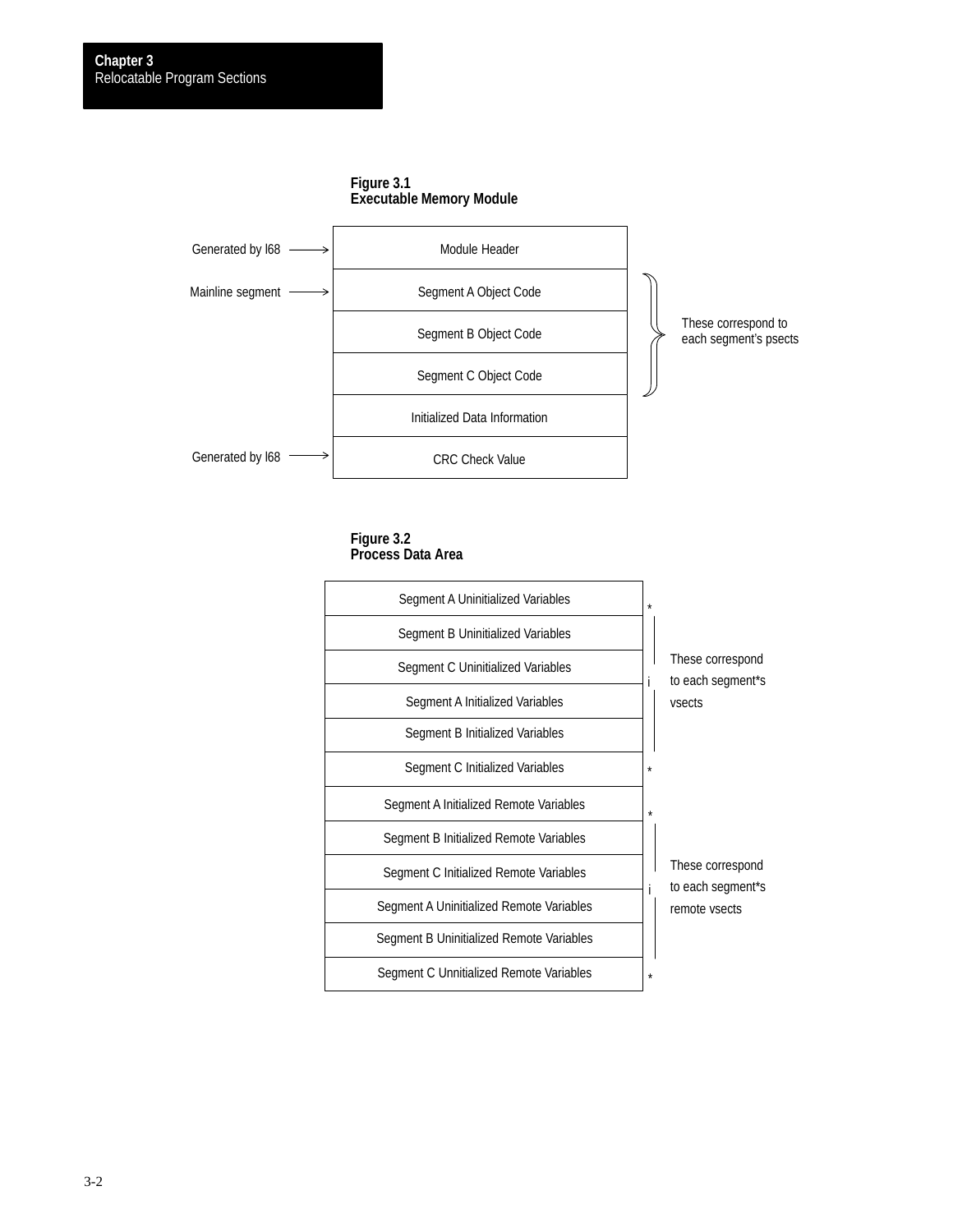# **Program Section Declarations: Psect and Vsect**

Most program statements are included in sections called **psects** and **vsects** (program and variable sections, respectively).

A psect contains the program instructions and variable declarations. Each source file may have only one psect. Global symbols (labels with a colon (:) suffix) in this section are accessible from all other program segments. Similarly, statements in this section can reference global symbols properly defined in other program segments. Statements in this section may also appear in linkage maps and symbolic debugger symbol lists. The psect is terminated by a matching ends or endsect statement.

Global and local variable storage are declared inside one or more vsects within the psect. Vsects are usually nested within a psect, but vsects cannot be nested within themselves.

A variable declaration section begins with a vsect statement and ends with an ends or endsect statement. There are two types of variable declarations: initialized and uninitialized. These correspond to the assembly language storage allocation mnemonics dc and ds, respectively. l68 combines all initialized variable declarations from all program segments into a single initialized data memory area. Similarly, all the uninitialized data declarations are combined into a single uninitialized data memory area.

There is a third type of vsect declaration regarding **remote** data. This vsect accumulates large amounts (greater than 32K) of data declarations. The linker places remote vsect declarations after the end of the initialized and uninitialized data allocation. The size of the remote data area is limited only by the amount of physical memory on the system.

**Important:** Instructions accessing the remote data area must use long (32-bit) indexed addressing modes.

Certain types of statements can appear outside (usually before) the psect. These are generally set and equ (and possibly the lo and do statements). These declare symbolic constants and symbolic offsets. Labels on these statements are local to the assembly of the source file and are not usable during assembly of other program segments. Additionally, these statements cannot reference any global symbols.

For example, the oskdefs file is intended to be included outside the psect of each source program. Although technically a vsect can similarly appear outside the psect, the usefulness of such a vsect is limited to defining the expected type of an external symbol as a data area symbol because no actual storage would be assigned to it by the linker.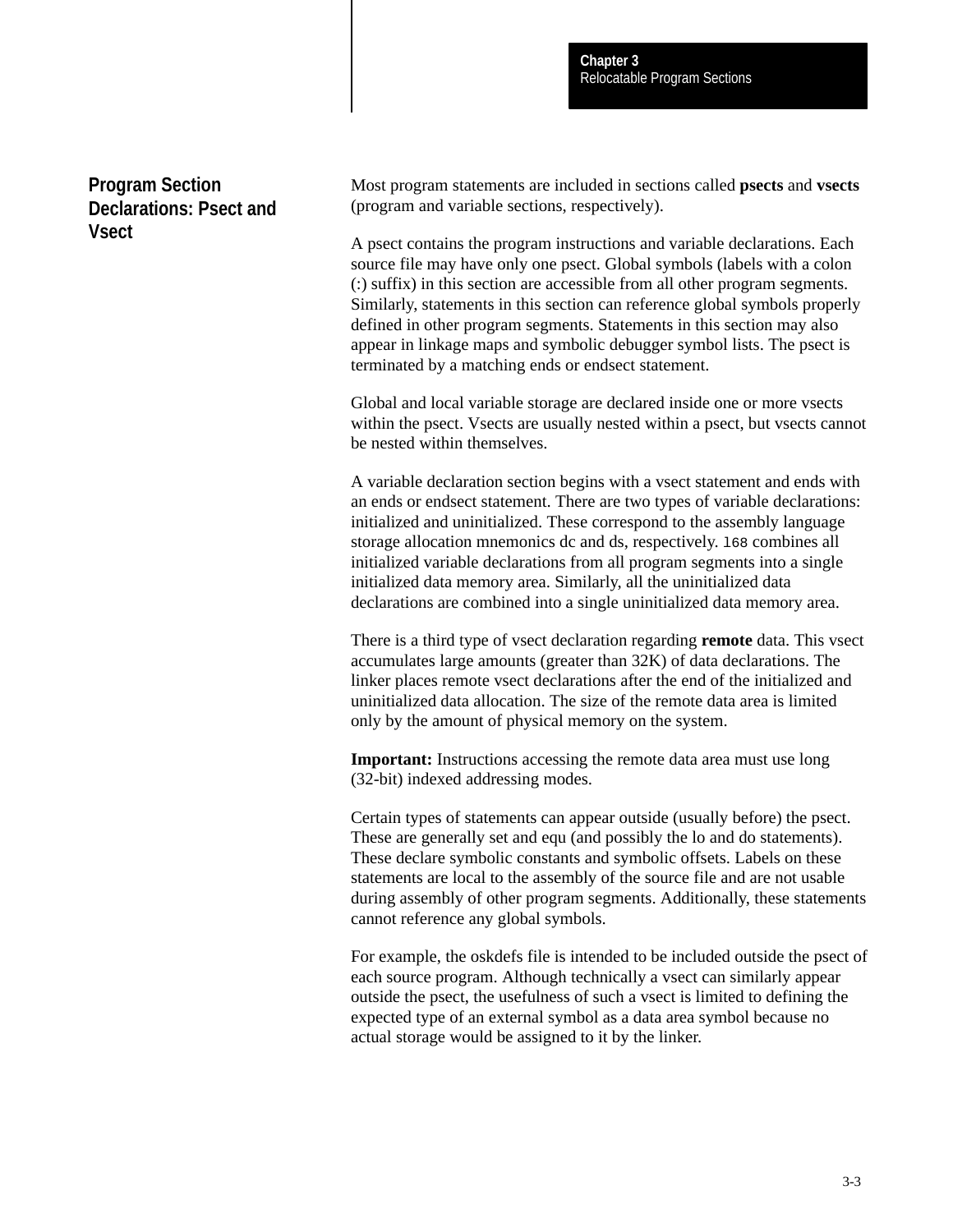# **Diagram of Typical Program Layout**

```
nam example
ttl sections and declarations
labconstequ 1 Local constant definitions
space equ $20
mode set 1
     use /h0/defs/oskdefs Include local definitions file
     psect nam,typ,rev,ed,stack,gblcode Start of psect
     vsect vsect Start of nested vsect
gblunin:ds.l 1 Global uninitialized data
gblinit:dc.b "string",0 Global initialized data
locunin ds.l 1 Local uninitialized data
locinit dc.b "hello",0 Local initialized data
     ends End of vsect
gblcode: Global code label
     move.l gblunin(a6),d0 Global uninitialized data reference
     lea gblinit(a6),a0 Global initialized data reference
     bsr.s intcode Internal code reference
     bsr extcode External code reference
     move.l d0,extdat(a6) External data reference
     rts
     vsect Start of nested vsect
indat ds.l 1 Local uninitialized data
     ends End of vsect
intcode rts Local code label
     ends End of psect
```
r68 maintains a set of address counters that keep track of relative memory addresses of object code, initialized data, uninitialized data, and remote data. It is important to remember that location counter values are relative and not the actual physical memory addresses. Actual memory locations are not known until the program has been linked and loaded into memory. **Location Counters**

> The psect statement resets the instruction and data location counters, and assembles subsequent instructions into the ROF object code file. As object code is generated, the instruction location counter is advanced accordingly. An asterisk (\*) symbol can be used in expressions to refer to the current relative value of this counter.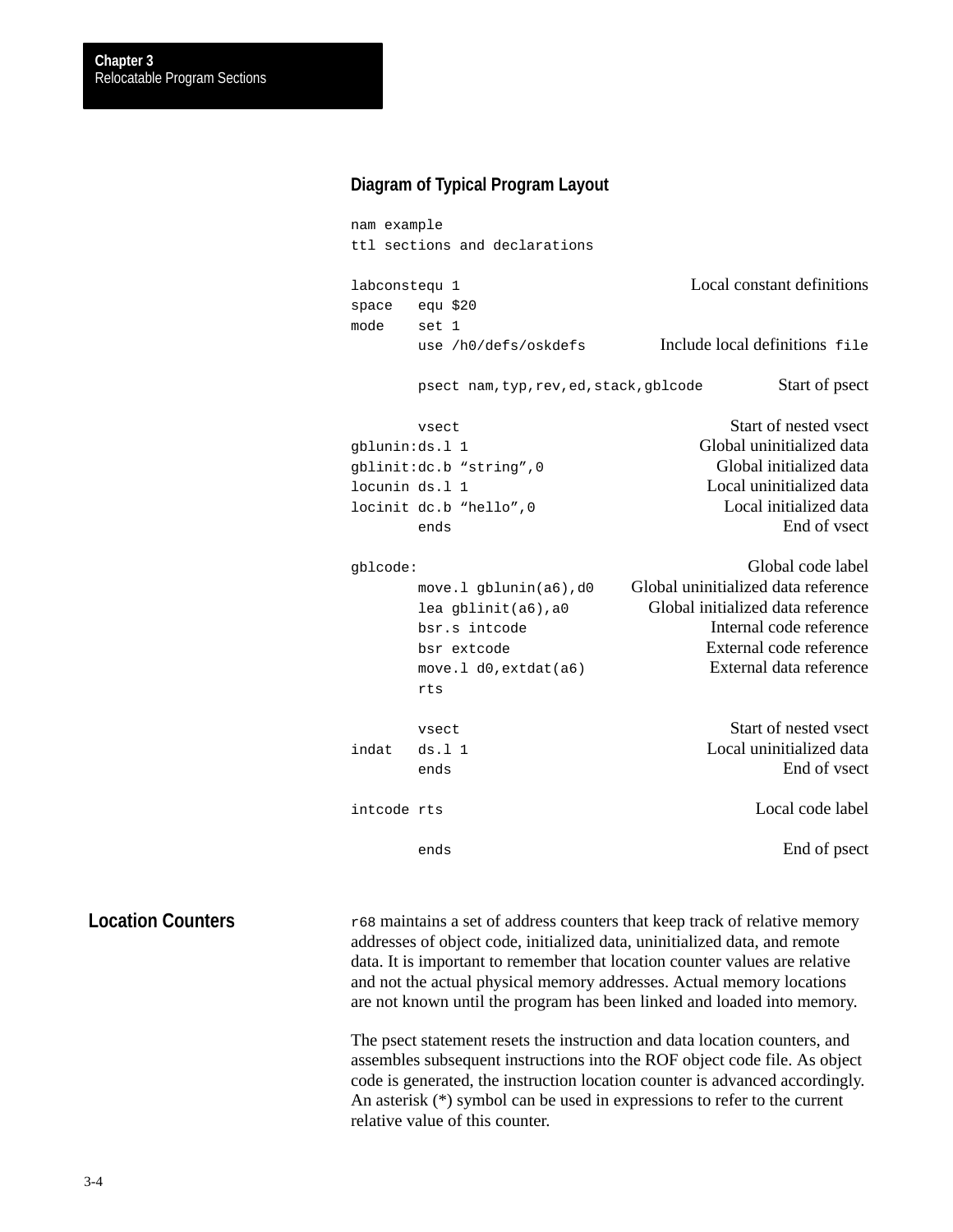|                            | The vsect statement causes r68 to use the variable (data) location counters<br>and places information about subsequently declared variables into the<br>appropriate ROF data description area. As variables are declared, the<br>initialized data location counter and the uninitialized data location counter<br>are advanced accordingly. An asterisk $(*)$ represents the value of the<br>initialized data location. The uninitialized data counter is not<br>directly accessible. |
|----------------------------|---------------------------------------------------------------------------------------------------------------------------------------------------------------------------------------------------------------------------------------------------------------------------------------------------------------------------------------------------------------------------------------------------------------------------------------------------------------------------------------|
|                            | You cannot preset any of the counters to a specific value; there is no ORG<br>statement for the data or instruction counters.                                                                                                                                                                                                                                                                                                                                                         |
| The Mainline Segment       | Each complete program must have one segment which is called the<br>mainline segment. It gives the linker the information necessary to create<br>the OS-9 module header (the module name, the initial entry point, etc.).                                                                                                                                                                                                                                                              |
|                            | A small program having only one segment will have only a mainline<br>segment. Programs created by linking two or more segments together will<br>have a mainline segment followed by the other segments.                                                                                                                                                                                                                                                                               |
|                            | Whether or not a segment can be used as a mainline segment is determined<br>by the typelang value appearing on the psect directive. This is discussed in<br>detail in the next section.                                                                                                                                                                                                                                                                                               |
| <b>The Psect Directive</b> | <b>Syntax</b>                                                                                                                                                                                                                                                                                                                                                                                                                                                                         |
|                            | psect <name>,<typelang>,<attrev>,<edition>,<stacksize>,<entrypt>,<trapent></trapent></entrypt></stacksize></edition></attrev></typelang></name>                                                                                                                                                                                                                                                                                                                                       |
|                            | <b>Legal Psect Statements</b>                                                                                                                                                                                                                                                                                                                                                                                                                                                         |
|                            | Any 68000 instruction mnemonic                                                                                                                                                                                                                                                                                                                                                                                                                                                        |
|                            | dc.                                                                                                                                                                                                                                                                                                                                                                                                                                                                                   |
|                            | dz<br>align                                                                                                                                                                                                                                                                                                                                                                                                                                                                           |
|                            | vsect                                                                                                                                                                                                                                                                                                                                                                                                                                                                                 |
|                            | endsect                                                                                                                                                                                                                                                                                                                                                                                                                                                                               |
|                            | os9                                                                                                                                                                                                                                                                                                                                                                                                                                                                                   |
|                            | tcall                                                                                                                                                                                                                                                                                                                                                                                                                                                                                 |
|                            | ends                                                                                                                                                                                                                                                                                                                                                                                                                                                                                  |
|                            |                                                                                                                                                                                                                                                                                                                                                                                                                                                                                       |



**ATTENTION:** ds cannot be used within a psect.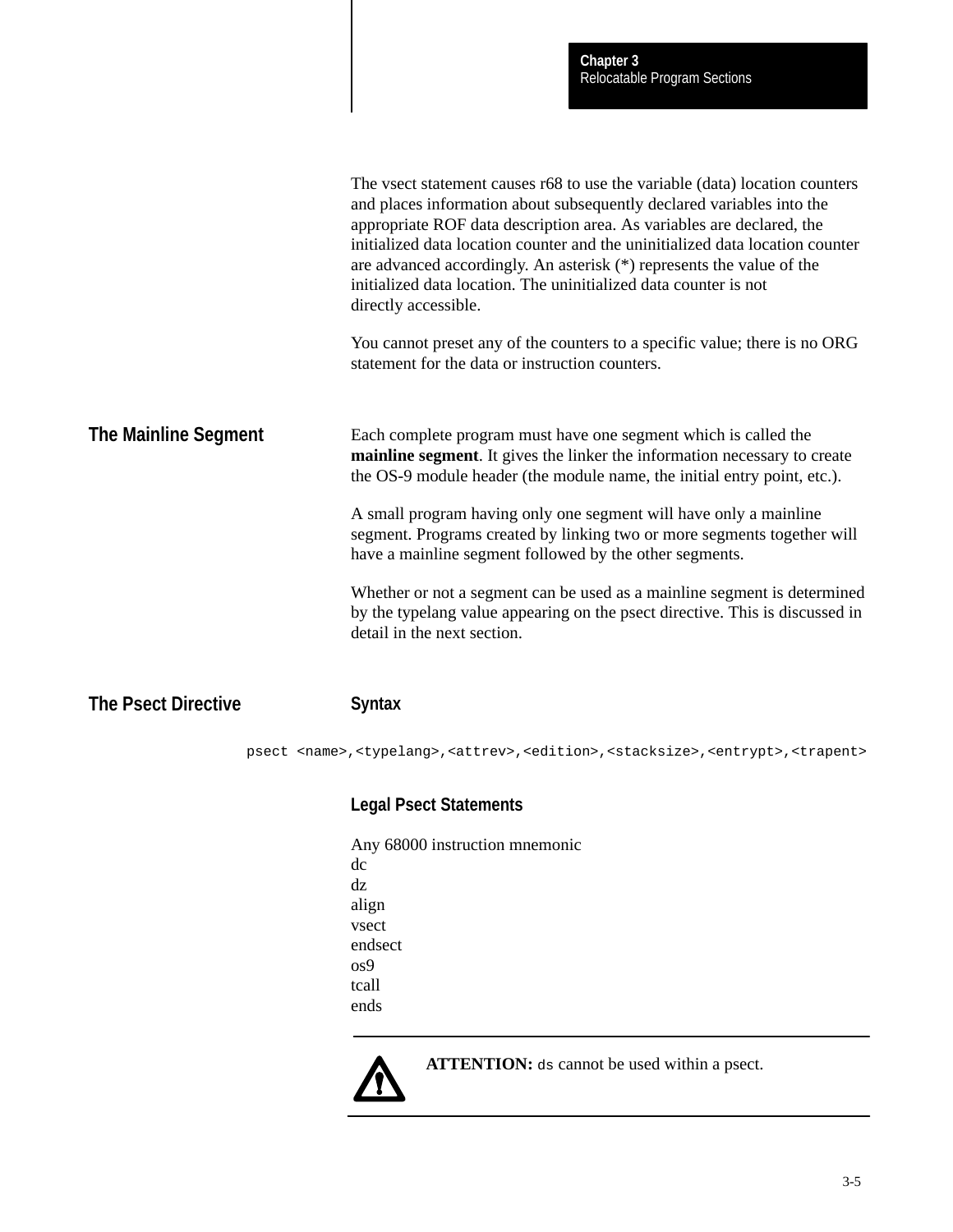The psect is the program code section. There can only be one psect per source file. The psect directive initializes all assembler location counters and marks the start of the program segment. All instruction statements and vsect data reservations must be declared within the psect .. endsect block.

The psect may have a parameter list containing a name followed by five or six expressions if the psect is to be a **mainline** segment, or it can have no parameter list at all. If a parameter list is provided, the parameter list will be stored in the ROF for later use by the linker to generate the memory module header. If no parameter list is provided, the psect name defaults to program and all other parameters have default values of zero.

The elements of the psect parameter list are as follows:

| Parmeter: | Definition:                                                                                                                                                                                                                                                                                                                                                        |
|-----------|--------------------------------------------------------------------------------------------------------------------------------------------------------------------------------------------------------------------------------------------------------------------------------------------------------------------------------------------------------------------|
| name      | Up to 20 bytes for a name the linker uses to identify the psect. Any<br>printable character may be used except a space or comma; however, the<br>name must begin with a non-numeric character. The name does not need<br>to be unique from other psect names, but it is easier to identify psects that<br>the linker has problems with if the names are different. |
| typelang  | A word expression used as the executable module type/language word. If<br>the psect is not a mainline segment, the type/language word must<br>be zero.                                                                                                                                                                                                             |
| attrev    | A word expression used as the executable module attribute/revision word.                                                                                                                                                                                                                                                                                           |
| edition   | A word expression used as the executable module edition word.                                                                                                                                                                                                                                                                                                      |
| stacksize | A long word expression that estimates the amount of stack storage<br>required by pthis psect. The linker totals the value in all psects to appear<br>in the executable module and adds the value to any stack storage<br>requirement for the entire program.                                                                                                       |
| entrypt   | A long word expression used as the program entry point offset for psect<br>goes here. If the psect is not a mainline segment, this is 0.                                                                                                                                                                                                                           |
| trapent   | A long word expression indicating the Uninitialized Trap entry point offset.<br>This is used for handling user-mode trap instruction processing. Only give<br>this parameter if the program includes code to handle uninitialized traps.<br>Otherwise, omit this parameter; do not use zero. This parameter is used<br>only in mainline psects.                    |

# **The Vsect Directive**

# **Syntax**

vsect [remote]

# **Legal Internal Statements**

ds dc dz endsect align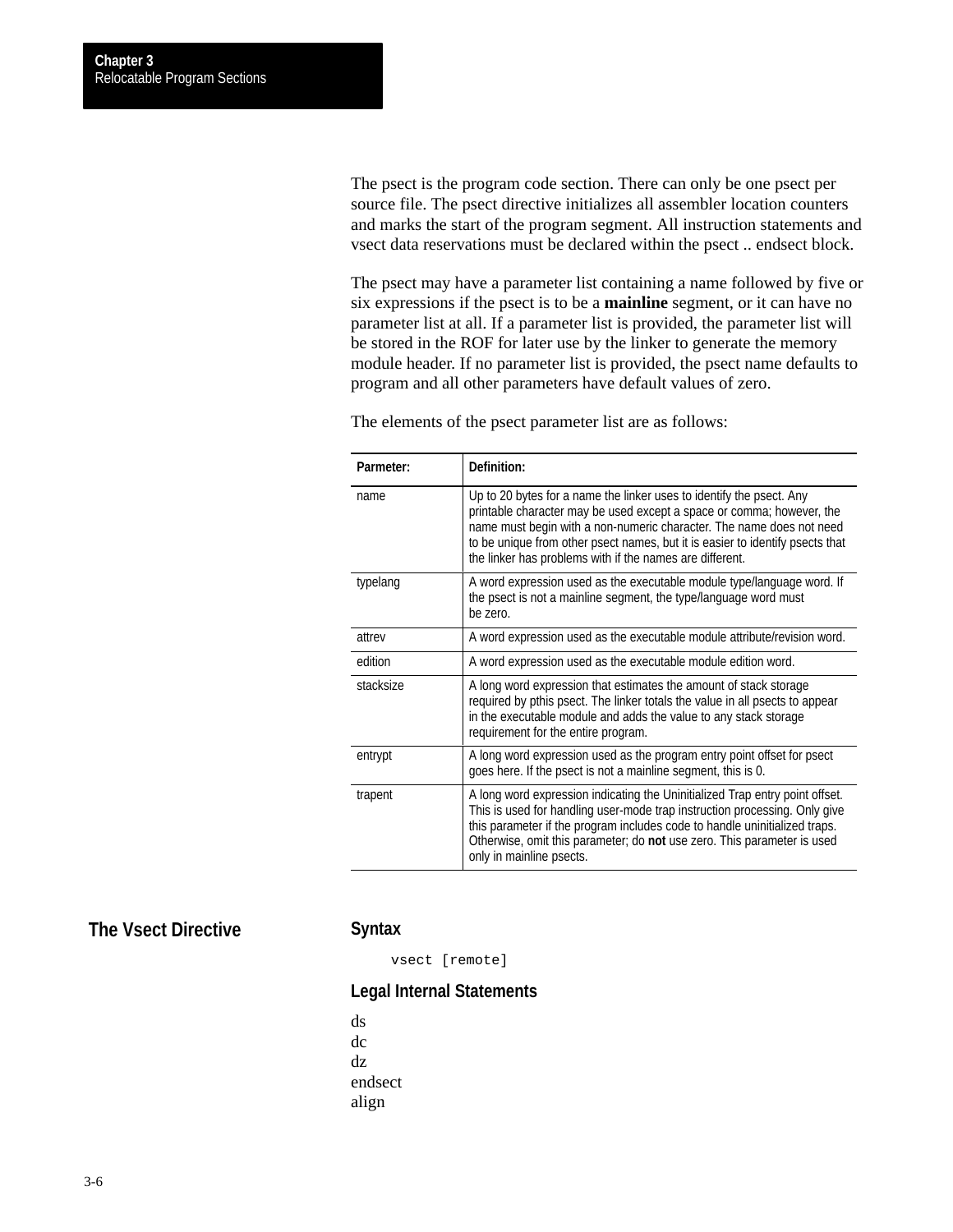The vsect is the variable storage section containing either initialized, uninitialized variable, or remotely-addressable variable storage definitions. Thevsect directive causes r68 to change the location counter from the code location counter to the data location counters. The data location counter employed depends on the statement used and the presence of the word remote after the vsect directive.

There are four data location counters. One for each of the following types of data: initialized, uninitialized, remote initialized, and remote uninitialized.

The initialized and uninitialized data are intended to be accessed by the 68000 register indirect with offset addressing mode: n(An). Because the range of this addressing mode is limited to 64K, the total size of these data areas is also limited to 64K.

The remote data areas are intended to be addressed with the 68000 indexed register indirect with offset addressing mode: n(An,Xn.l) or the 68020 32-bit offset addressing modes. These data areas are limited only by the available contiguous system memory.

When ds is used, the uninitialized data location counter is used. When a remote vsect is in effect, the ds applies to the remote data location counter.

The dc and dz directives are used to set initial data values. The assembler uses the initialized data location counter for these directives. The constants appear in the data area of the program when executed. These values can then be modified, if desired.

The dc and dz directives can also appear outside of a vsect (in the body of the psect). In this case, the constants are assembled into the code area of the program. Do not change constants defined in this manner. To do so would cause the program to be self-modifying and non-re-entrant.

**Important:** The data location counters maintain their values from each vsect block to the next. Because the linker handles the actual data allocation, there is no facility to adjust the data location counters.

The object code output by the assembler must be processed by the linker before the code is executable. The assembler writes the object code in a special relocatable object file format (ROF) to allow the linker to link together separately assembled modules into a single executable module. The ROF contains information such as the global data definitions, code entry points, external references, actual object code, and initialized data. **Relocatable Object File Format**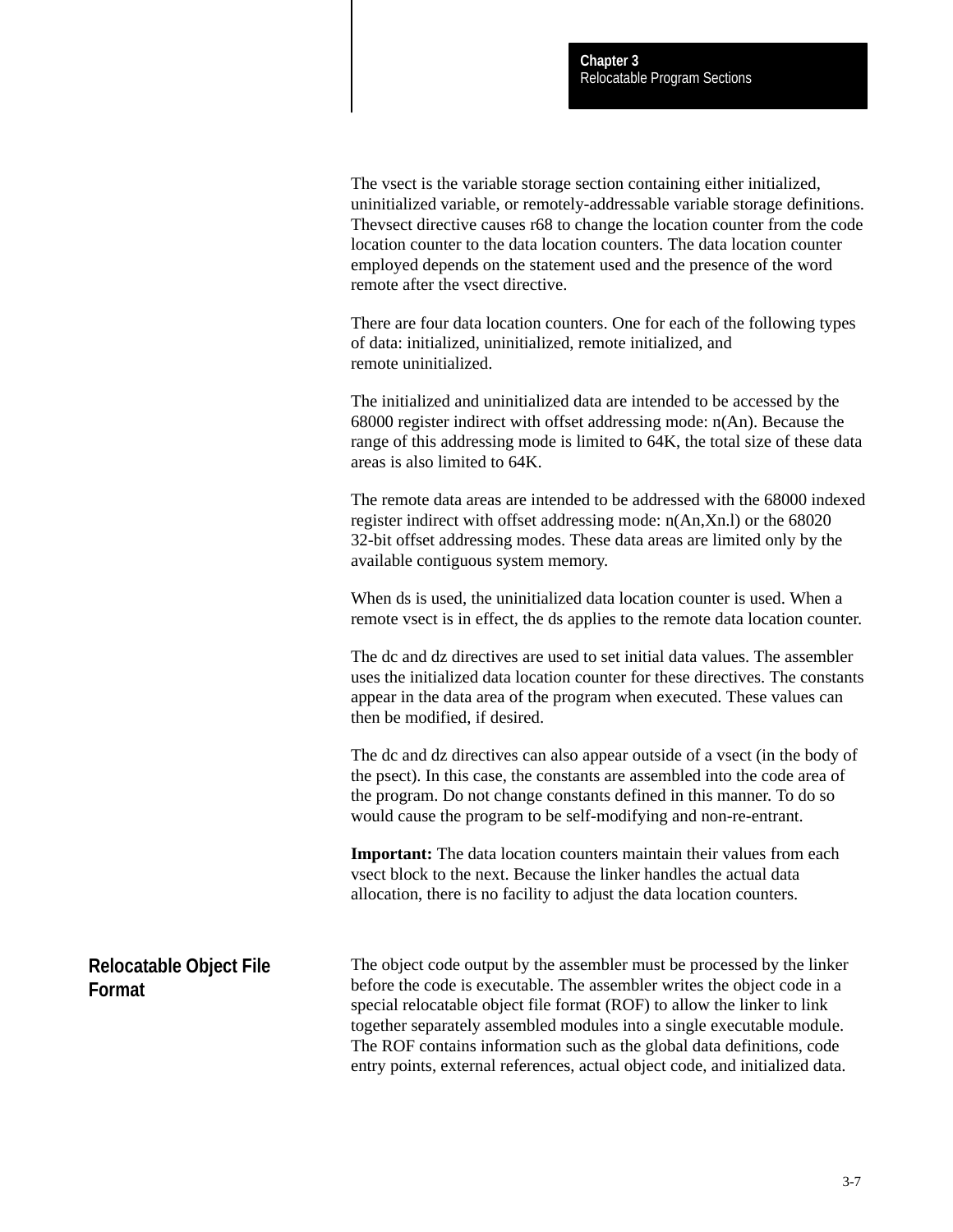It is unlikely that a programmer would have to deal with the internals of an ROF. The information given here is for informational purposes. You can use the rdump program to extract this data from existing relocatable files.

There are eight sections to a relocatable object file:

- the Header section
- the External Definitions section
- the Object Code
- the Initialized Data
- **the Remote Initialized Data**
- the Debug Information
- the External Reference section
- the Local Reference section

# **The Header Section**

#### **ROF Sync Bytes (4 Bytes)**

Sync bytes used by l68 to recognize an ROF.

## **Type/Language (2 Bytes)**

The type/language word from the psect. The linker uses this to determine the desired OS-9 module format. If this word is zero, the routine is assumed to be a subroutine type module. Only the mainline segment can have this word be non-zero.

#### **Attribute/revision (2 Bytes)**

Attribute/revision word to place in the OS-9 module. It is only meaningful on a mainline segment.

# **Assembly Valid (2 Bytes)**

Word used to prevent the linker from linking erroneous modules. It will be non-zero if assembly errors have occurred.

#### **Series (2 Bytes)**

Tells the linker which assembler version was used. This prevents problems that could occur in mixing different versions of the linker and assembler.

#### **Date/Time Assembled (6 Bytes)**

Indicates the date and time of assembly.

#### **Edition Number (2 Bytes)**

OS-9 edition number to be placed in the output module for mainline segments. For non-mainline segments, this word is informational only.

#### **Size of Static Storage (4 Bytes)**

Tells the linker how much static data storage to reserve for the module.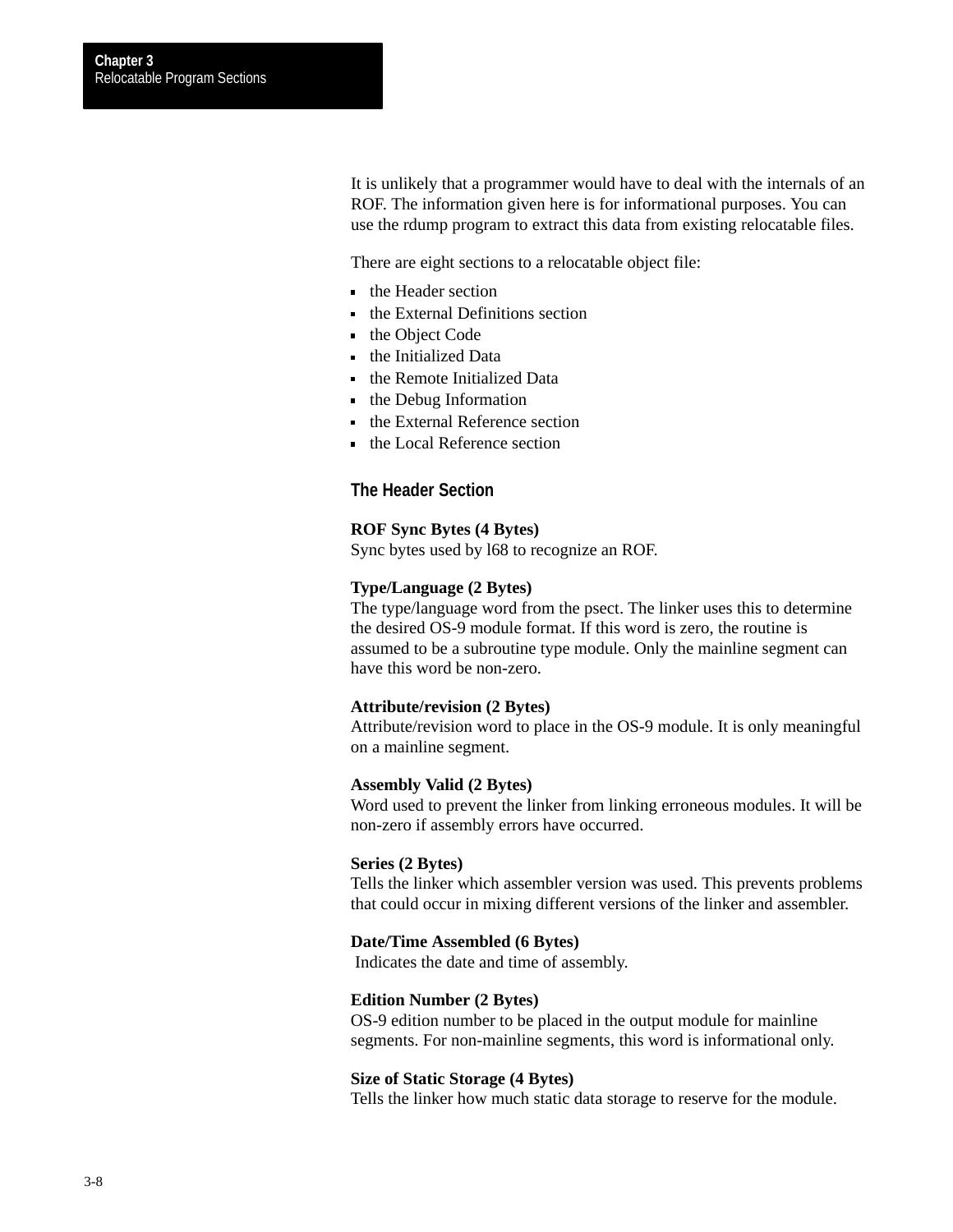This value is determined from the total size of the ds directives in the vsects.

#### **Size of Initialized Data (4 Bytes)**

Tells the linker how much initialized data is contained in the module. The size is determined by the total size of all the dc directives in the vsects.

#### **Size of the Object Code (4 Bytes)**

This is determined from the size of assembled code.

#### **Size of Stack Required (4 Bytes)**

Tells the linker how much stack space the module requires. The value is obtained directly from the psect directive.

#### **Offset to Entry Point (4 Bytes)**

Offset to the entry point in the object code. The offset is relative to the beginning of the module. The value is obtained directly from the psect directive.

#### **Offset to Uninitialized Trap Entry Point (4 Bytes)**

Offset to the entry point in the object code which is called when a tcall is made without installing the appropriate trap handler. The offset is relative to the beginning of the module and is obtained directly from the psect directive.

#### **Size of Remote Static Storage (4 Bytes)**

Tells the linker how much remote static data storage to reserve for the module. This value is determined from the total size of the remote ds directives in the remote vsects.

#### **Size of Remote Initialized Data (4 Bytes)**

Tells the linker how much remote initialized data is contained in the module. The size is determined by the total size of all the dc directives in the remote vsects.

#### **Size of the Debug (4 Bytes)**

This is determined from the size of assembled debugger code.

# **Name of Module (Variable Length)**

Null terminated ASCII string taken directly from the psect directive. The linker uses the name to identify the psect in case of an unresolved reference or other error.

# **External Definition Section**

#### **External Definition Count (2 Bytes)**

The count indicates the number of external definitions that will follow.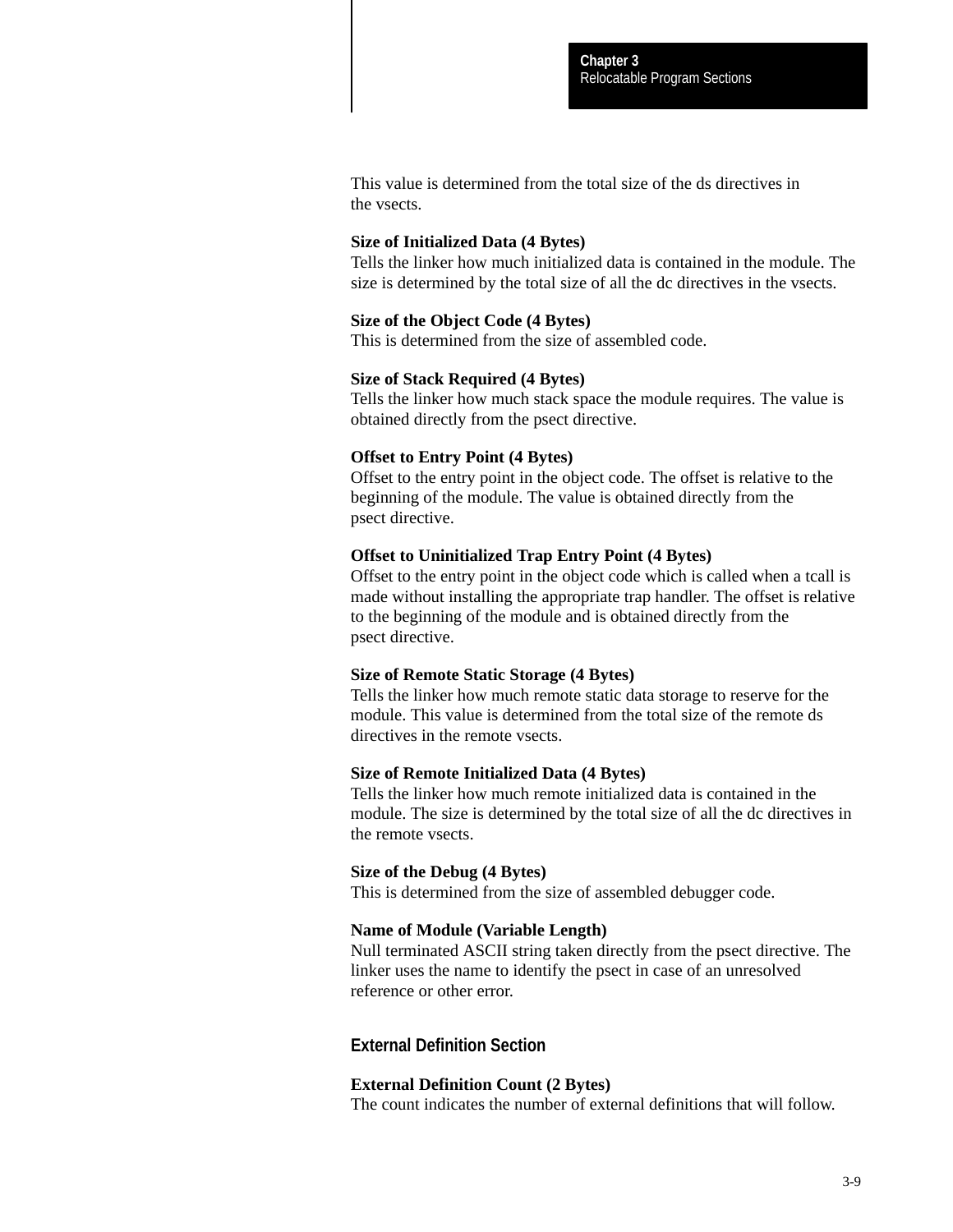The external definitions are placed in the linker's symbol table and can be referenced by any other module

# **External Definitions (Variable**) Each external definition has the following format:

```
Name (1–n bytes)
Type Definition (2 bytes)
Symbol value (4 bytes)
```
The type is determined by bit 0 of the first byte and bit 0-2 of the second byte:



The value of bit 0 of the first byte determines the interpretation of bit 0-2 of the second byte:

| Type: Part 1  |                  | Type: Part 2                   |                                    |
|---------------|------------------|--------------------------------|------------------------------------|
|               | bit 0            | bit 1                          | bit 2                              |
| 0: not common | 0: data          | 0: not remote                  | 0: uninitialized<br>1: initialized |
|               |                  | $1:$ remote                    | 0: uninitialized<br>1: initialized |
|               | 1: code or equ   | 0:code<br>$1:$ equ             | set to 0                           |
| 1: common     | unused: set to 0 | $0:$ not remote<br>$1:$ remote | unused: set to 0                   |

# **The Object Code Section**

## **Object Code for the Module (Variable Length)**

The size of this section is found in the Size of Object Code bytes defined in the header section.

# **The Initialized Data Section**

### **Initialized Data (Variable Length)**

The size of this section is found in the Size of Initialized Data defined in the header section.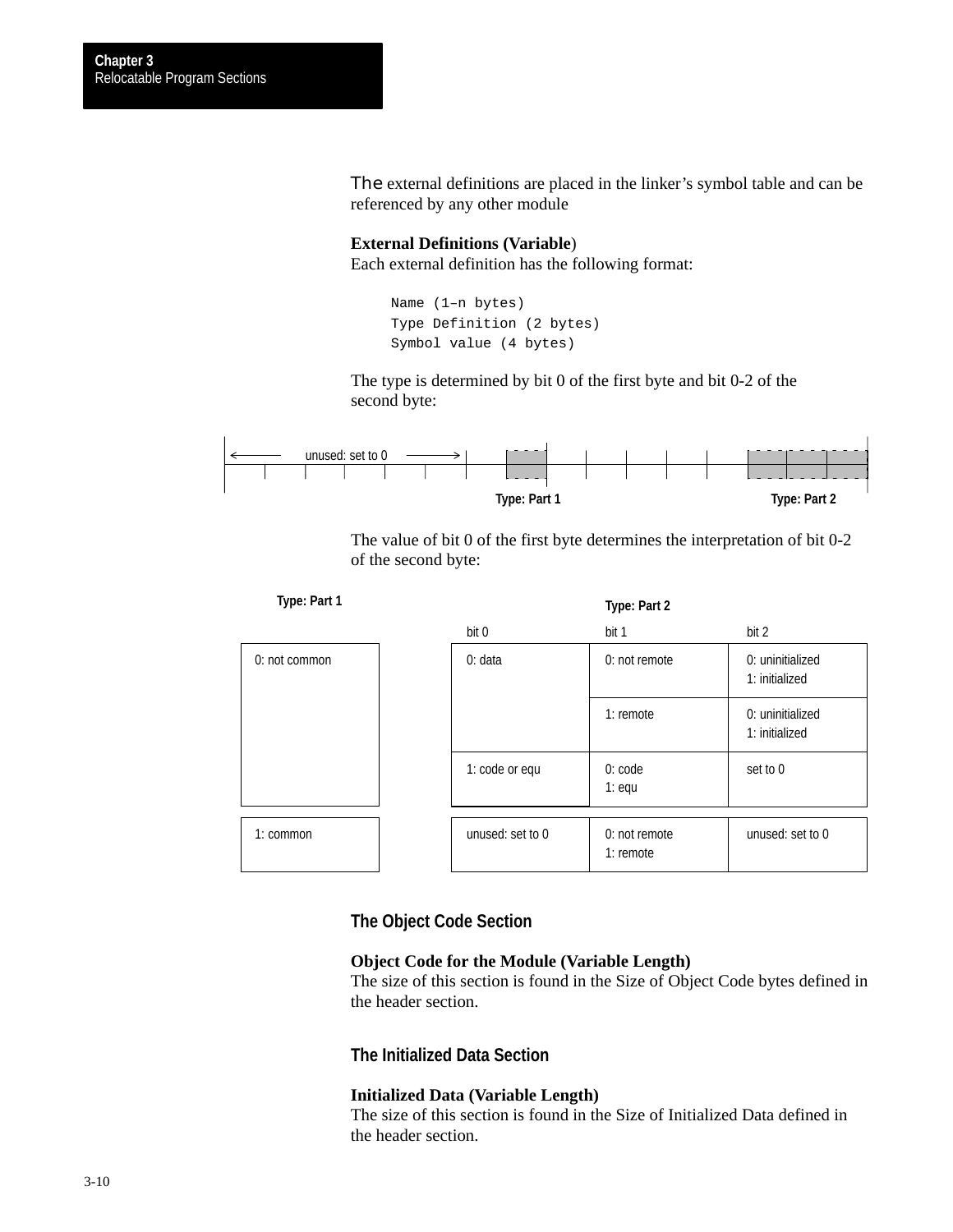**Important:** You may omit the object code section and/or the initialized data section. If both are missing and the static data count is zero, the module can only contain absolute (equ) symbols. In this case, the linker extracts only those symbols that resolve an external reference. The OS-9 sys.l library module is an example. It contains nothing but equ'ed symbol definitions.

# **The Initialized Remote Data Section**

#### **Initialized Remote Data (Variable Length)**

The size of this section is found in the Size of Remote Static storage bytes in the header section.

# **The Debug Information Section**

#### **Debug Information (Variable Length)**

The size of this section is found in the Size of debug bytes in the header section.

# **External Reference Section**

#### **External References Count (2 Bytes)**

The count indicates the number of references to external symbols that follow.

#### **External References (Variable)**

Each external reference has the following format:

Name (1–n bytes) Reference Count (2 bytes) References (reference count x 6 bytes): Location Flag (2 bytes)

Reference Offset (4 bytes)

The Reference Count indicates the number of References to follow.

Each Reference has both a Location Flag and Reference Offset.

The location is determined by bit 1 of the first byte and bit 3-7 of the second byte of the Location Flag:

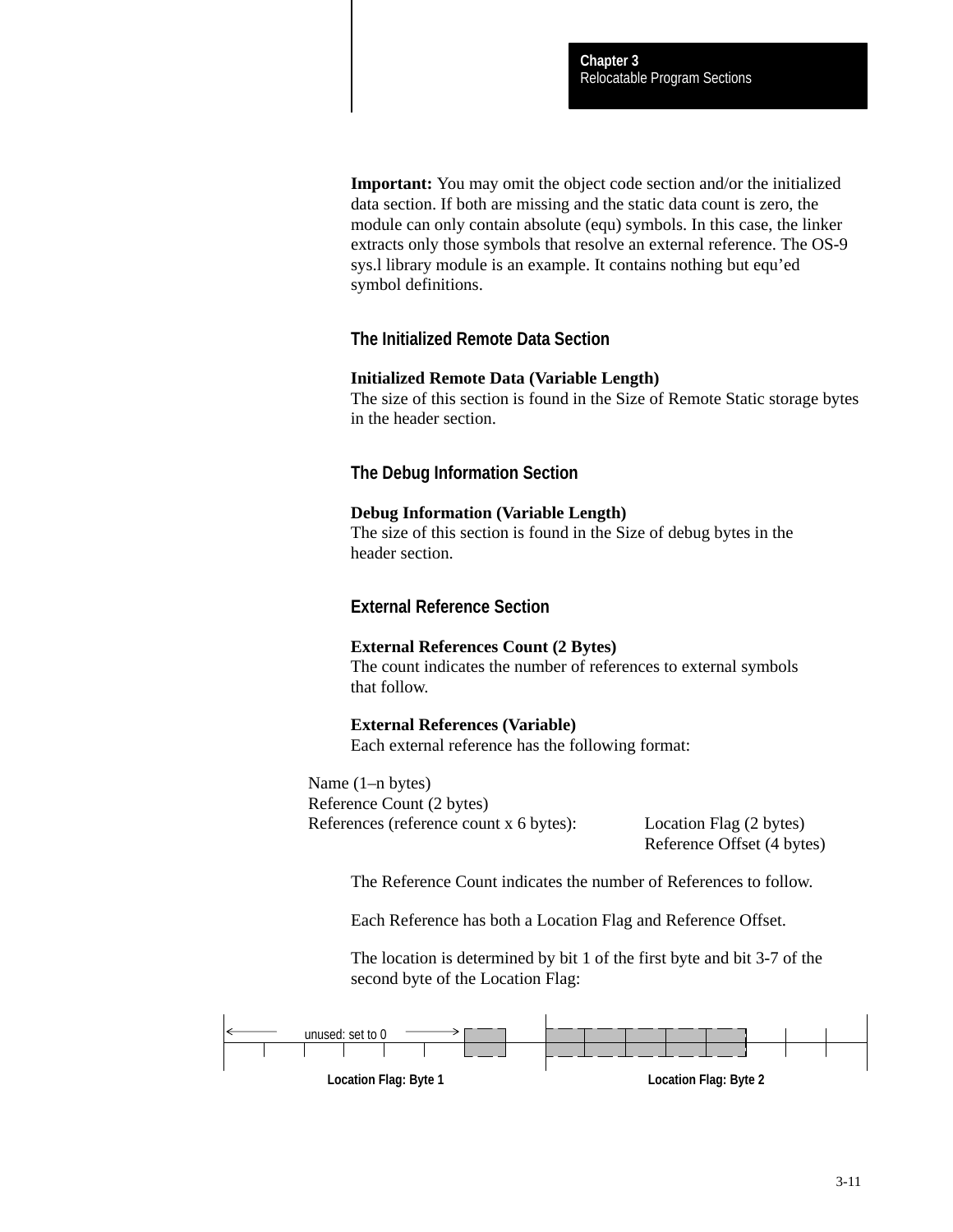The value of Bit 1 in the first byte determines the interpretation of bit 5 in the second byte:



The other location bits of the second byte are interpreted as follows:

| Size of Reference to External Symbol                            |
|-----------------------------------------------------------------|
| $01 = 1$ byte                                                   |
| $10 = 2$ bytes                                                  |
| $11 = 4$ bytes                                                  |
| <b>Relative Reference Flag</b>                                  |
| If set, this tells the linker that the reference is relative to |
| the location of the reference.                                  |
| Negative Reference Flag                                         |
| If set, this tells the linker to add the negative of the        |
| symbols location when resolved.                                 |
|                                                                 |

The Reference Offset is the offset into the code or initialized data section where the Reference appears.

# **Local Reference Section**

### **Local References Count (2 Bytes)**

The count indicates the number of local references that follow.

# **Local References (Variable)**

These are references in the code or initialized data areas that reference code or data in the psect. Each local reference has the following format:

Type/Location flag (2 bytes) Local Offset (4 bytes)

The type definition is determined by bit 0 of the first byte and bit 0-2 of the second byte:

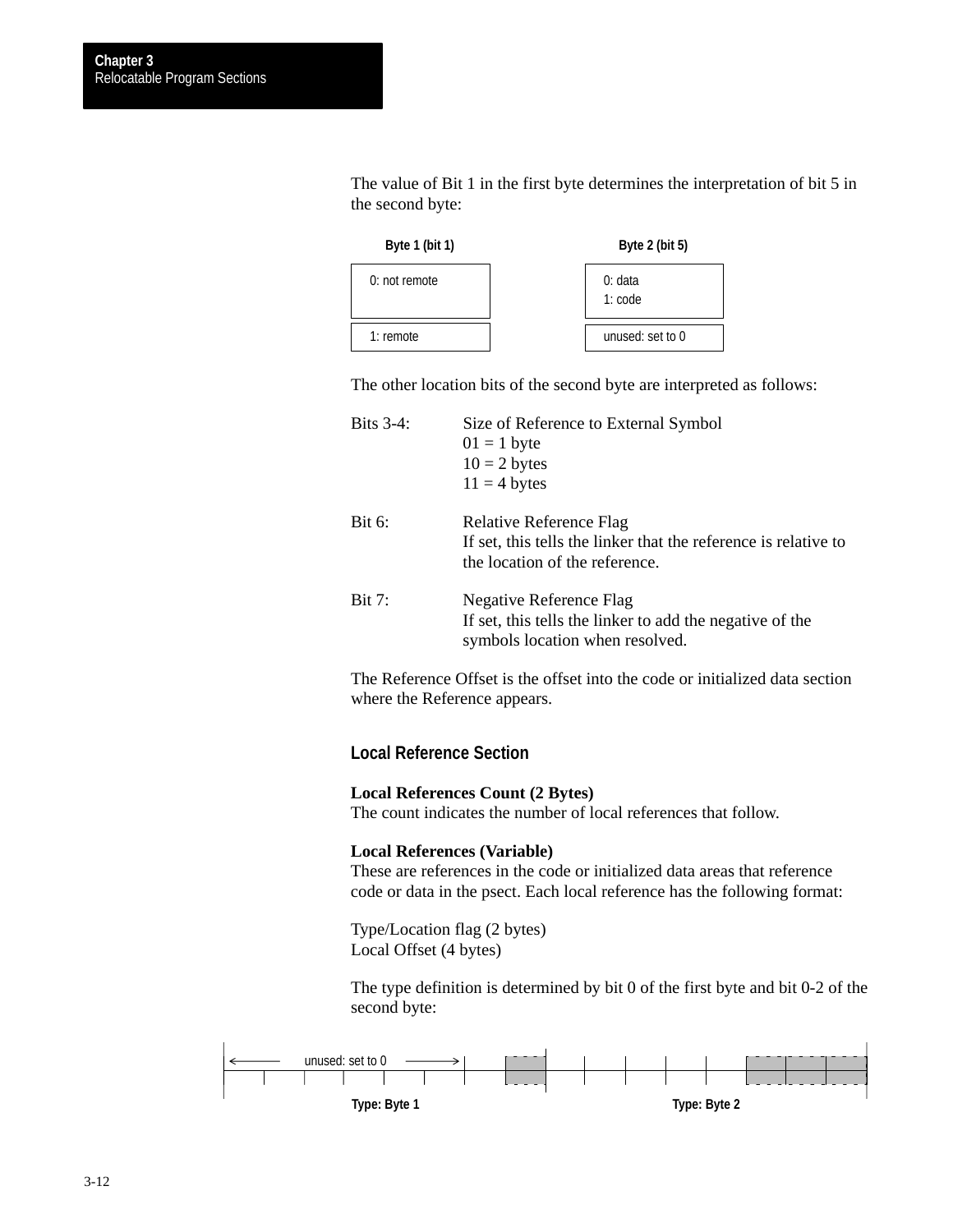The value of bit 0 of the first byte determines the interpretation of bit 0-2 of the second byte:



The location is determined by bit 1 of the first byte and bit 3-7 of the second byte:



The value of bit 1 of the first byte determines the interpretation of bit 5 of the second byte:



**Location: Byte 1 Location: Byte 2 (bit5)**



The other location bits of the second byte are interpreted as follows:

| Bits $3-4$ :  | Size of Local Reference                                         |
|---------------|-----------------------------------------------------------------|
|               | $01 = 1$ byte                                                   |
|               | $10 = 2$ bytes                                                  |
|               | $11 = 4$ bytes                                                  |
| Bit $6$ :     | Relative Reference                                              |
|               | If set, this tells the linker that the reference is relative to |
|               | the location of the reference.                                  |
| <b>Bit 7:</b> | <b>Negative Reference</b>                                       |
|               | If set, this tells the linker to add the negative of the        |
|               | symbols location when resolved.                                 |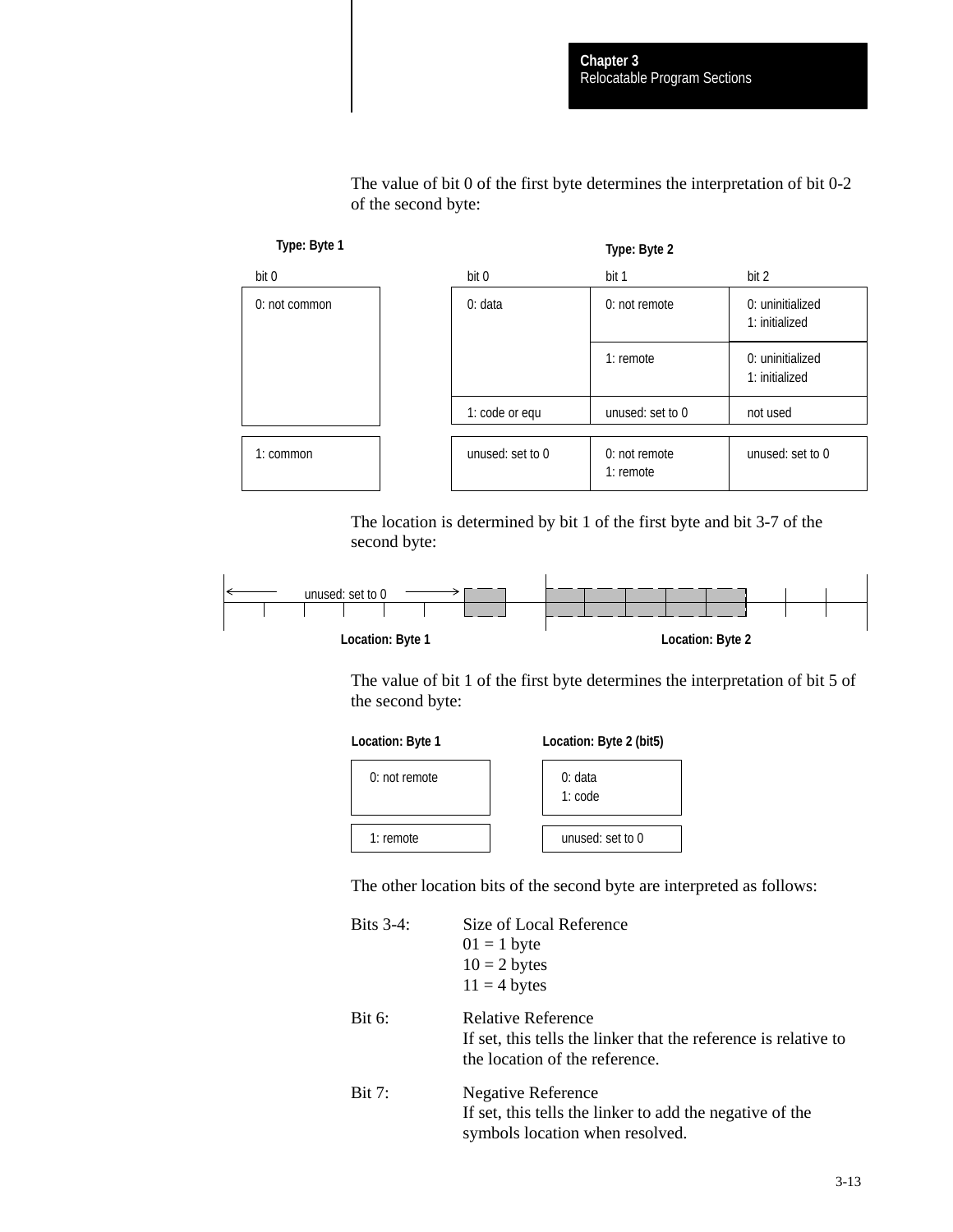# **Assembler Directive Statements**

**What Are Directive Statements**

Assembler directive statements give the assembler information that affects the assembly process, but usually do not cause code to be generated. Read the descriptions carefully. Some directives require labels, labels are optional on others, and a few directives cannot have labels.

**end**

End Program

# **Syntax**

end

# **Function**

end indicates the end of a program. Its use is optional. If not present in the source file, end is assumed upon an end-of-file condition. end statements may not have labels.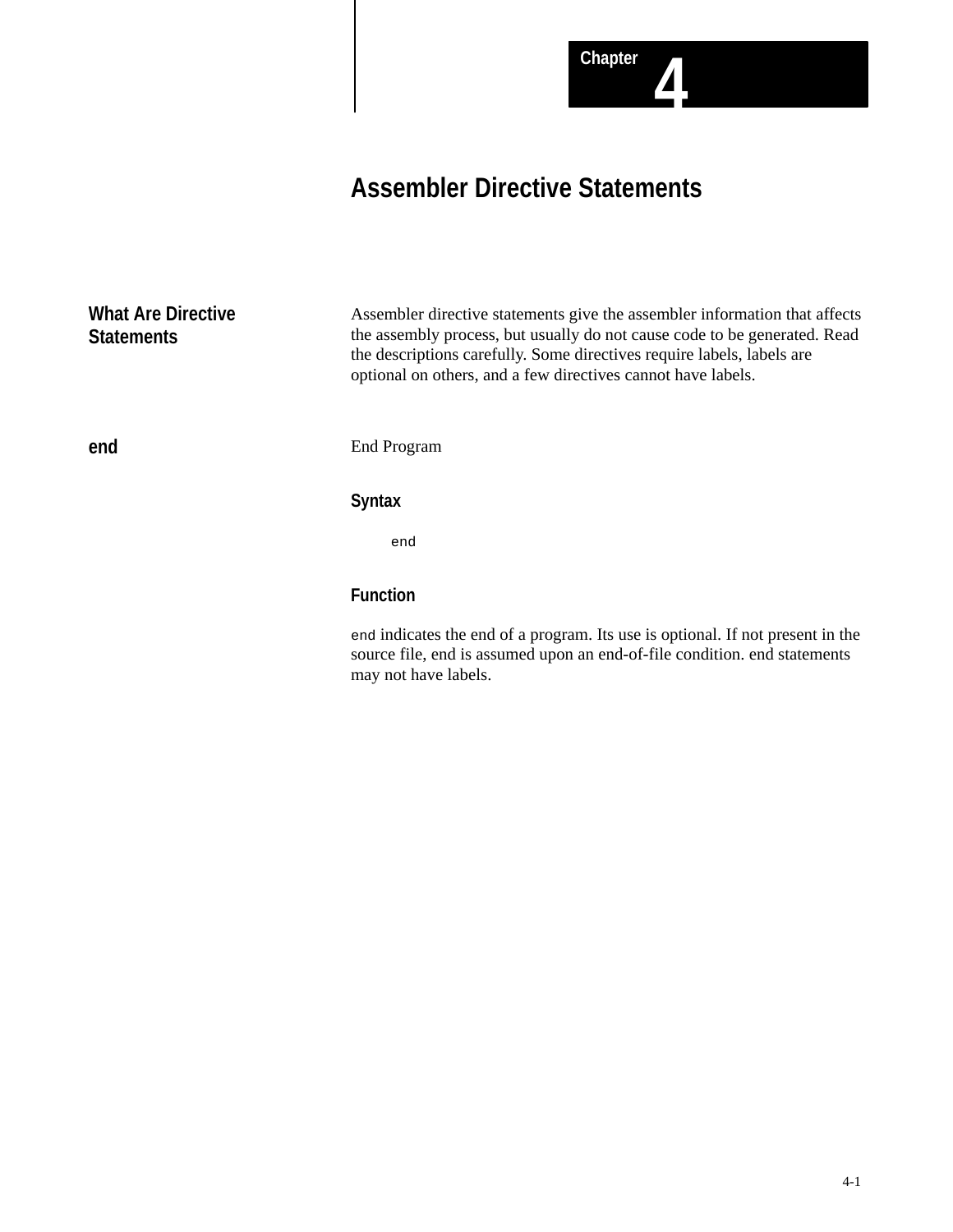Assign Value to Symbolic Name

### **Syntax**

<label> equ <expression> <label> set <expression>

# **Function**

equ and set assign a value to a symbolic name (the label) and thus require labels. The value assigned to the symbol is the value of the operand, which may be an expression, a name, or a constant. You can use them in any program section.

Two differences exist between the equ and set statements:

- Symbols defined by equ can be defined only once in the program.
- Symbols defined by set can be redefined again by subsequent set statements.

The equ statement label name cannot have been defined previously. The operand cannot include a name that has not yet been defined (as yet undefined names whose definitions also use undefined names). Good programming practice dictates that all equates are at the beginning of the program.

equ is normally used to define program symbolic constants, especially those used in conjunction with instructions. set is usually used for symbols used to control the assembler operations, especially conditional assembly and listing control.



**ATTENTION:** set cannot reference external names. equ cannot reference another equ that references an external name. For example:

joe equ moe moe equ external

## **Examples**

| FIVE   | equ  | 5            |
|--------|------|--------------|
| OFFSET | equ  | address-base |
| TRUE   | equ  | \$FF         |
| FALSE  | equ  | N            |
| SUBSET | set  | TRUE         |
|        | ifne | SUBSET       |
|        | use  | subset.defs  |
|        | else |              |
|        | use  | full.defs    |
|        | endc |              |
| SUBSET | set  | FALSE        |

**equ set**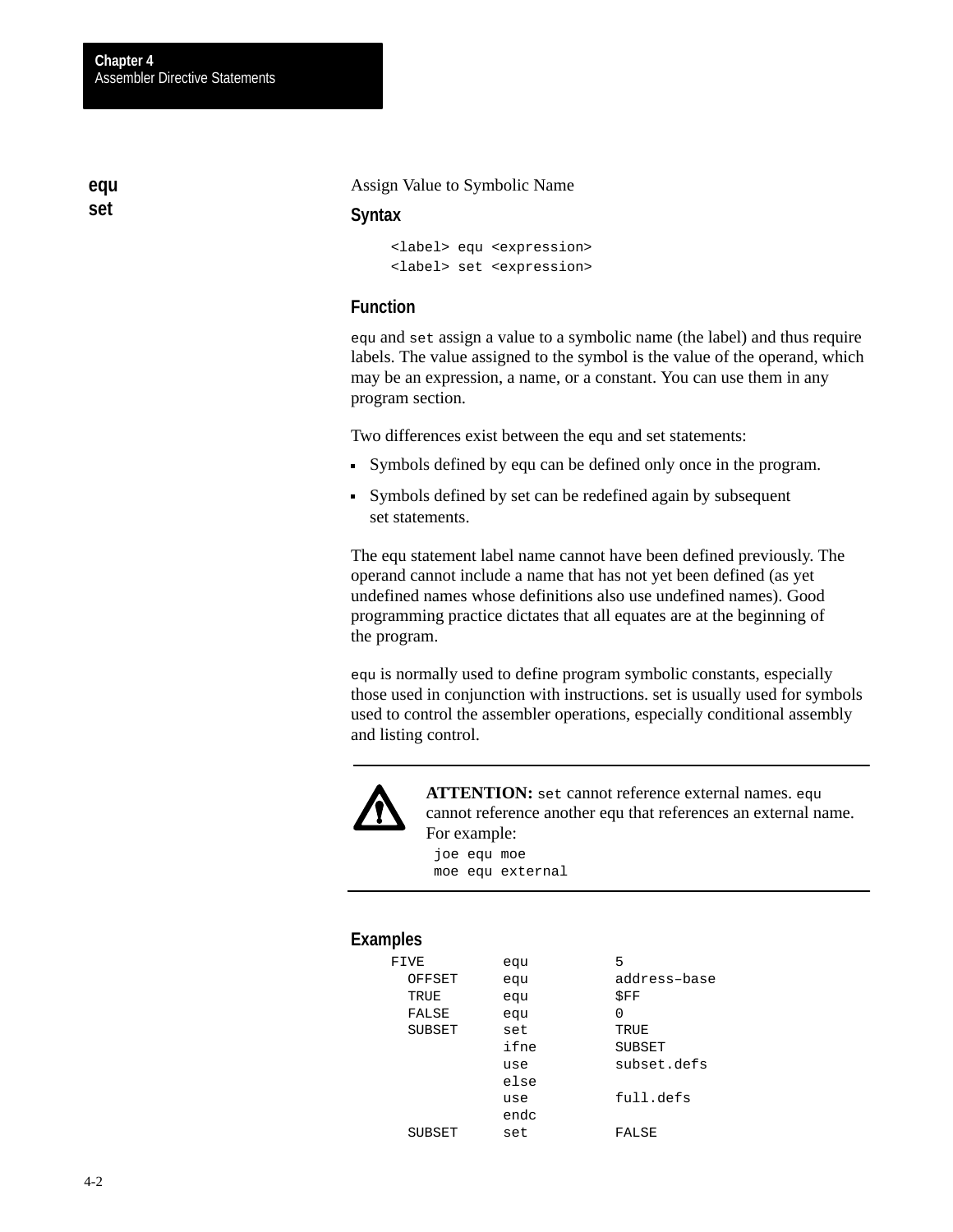### Return Error Message

# **Syntax**

fail <textstring>

# **Function**

fail forces an assembler error to be reported. <textstring> is displayed as the error message which is processed in the same manner as r68-generated error messages. Because the entire line following the fail keyword is assumed to be the error message, this statement cannot have a comment field.

fail is most commonly used with conditional assembly directives that you set up to test for various illegal conditions, especially within macro definitions.

# **Example**

| ifea | maxval |                       |  |
|------|--------|-----------------------|--|
| fail |        | maxval cannot be zero |  |
| endc |        |                       |  |

**fail**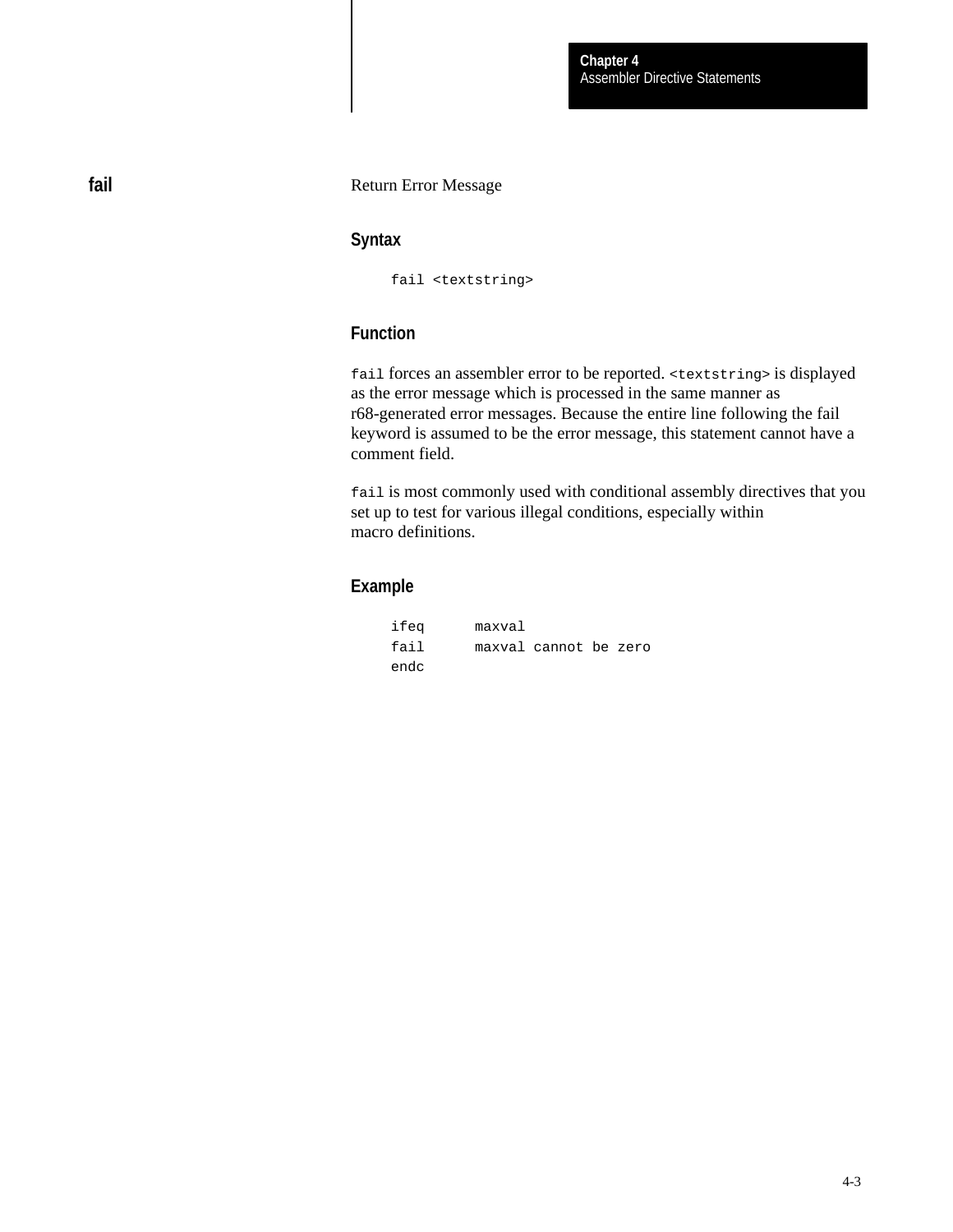# **if...else...endc**

#### Conditional Assembly

# **Syntax**

| ifxx   | <expression></expression> |
|--------|---------------------------|
|        | <statements></statements> |
| [else] |                           |
|        | <statements></statements> |
| endc   |                           |

# **Function**

The ifxx statements provide conditional assembly capabilities. This is the ability to selectively assemble specific parts of a program depending on a variable or computed value. A single source file could, therefore, selectively generate multiple versions of a program.

Conditional compilation uses statements similar to the branching statements found in high level languages such as Pascal and BASIC.

ifxx uses a symbolic name or an expression as an operand. A comparison is made with the result. If the result of the comparison is true, statements following the if statement are processed. Otherwise, the following statements are not processed until an endc (or else) statement is encountered.

For example, the following ifeq statement compares the value of its operand to zero:

| ifeq switch |                                |
|-------------|--------------------------------|
| ۰           | Assembled only if switch $= 0$ |
| ٠           |                                |
| endc        |                                |

The else statement allows the if statement to explicitly select one of two program sections to assemble depending on the truth of the if statement. Statements following the else statement are processed only if the result of the comparison is false. For example:

| ifeg switch |                                         |
|-------------|-----------------------------------------|
| ٠           | Assembled only if switch $= 0$          |
|             |                                         |
| else        |                                         |
| ۰           | Assembled only if switch does not $= 0$ |
| ۰           |                                         |
| endc        |                                         |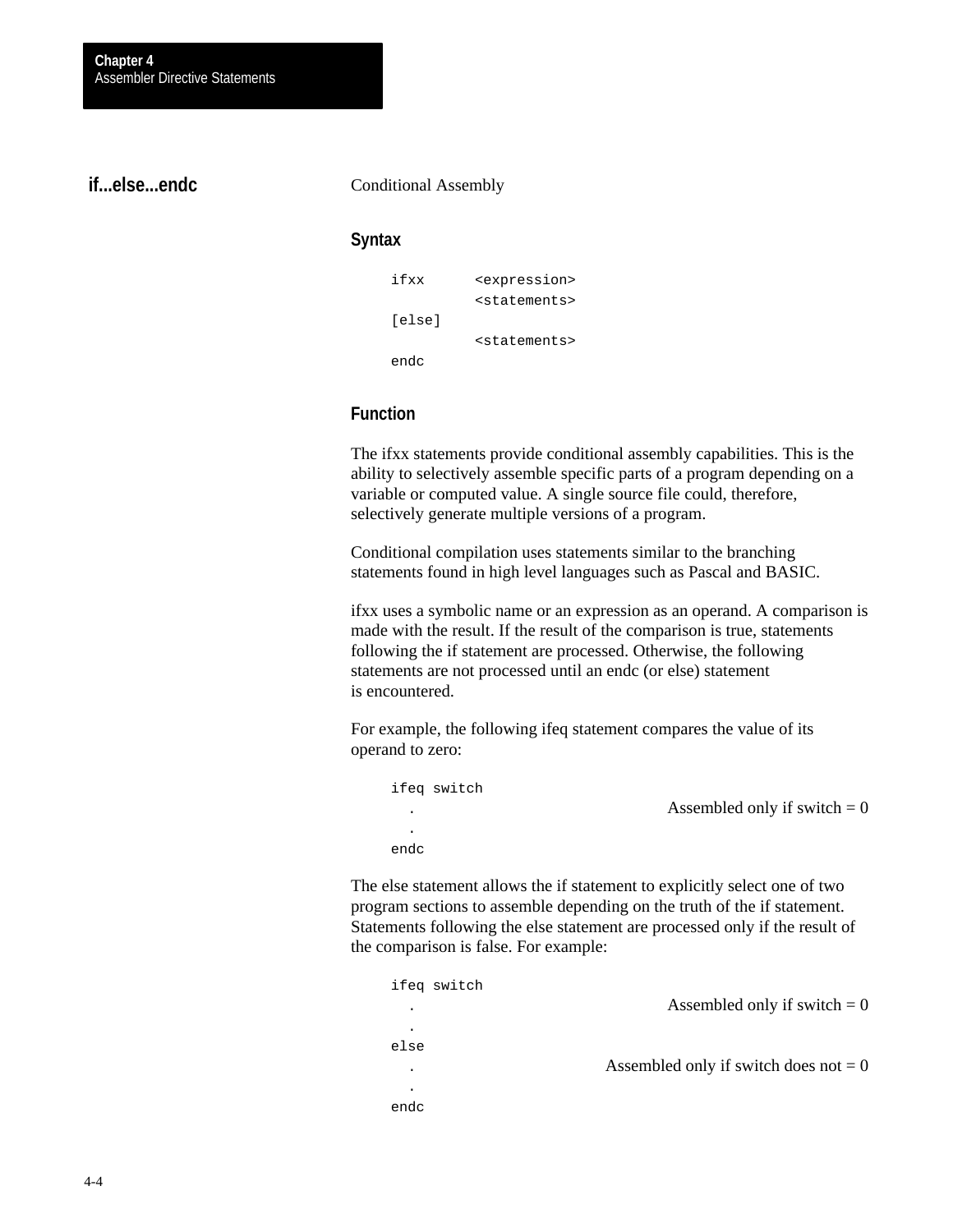The endc statement marks the end of a conditionally assembled program section.

Multiple if statements may be used, and may be nested within other if statements. They cannot have labels.

There are several kinds of if statements, each performing a different comparison:

| Statement: | Description:                                      |
|------------|---------------------------------------------------|
| ifeq       | True if operand equals zero.                      |
| ifne       | True if operand does not equal zero.              |
| iflt       | True if operand is less than zero.                |
| ifle       | True if operand is less than or equal to zero.    |
| ifgt       | True if operand is greater than zero.             |
| ifge       | True if operand is greater than or equal to zero. |
| ifdef      | True only if the specified symbol is defined.     |
| ifndef     | True only if the specified symbol is not defined. |

The if statements that test for less than or greater than zero can test the relative value of two symbols if the symbols are subtracted in the operand expression. For example, the following statement is true if min is greater than max (the statement literally means if max-min  $< 0$ ):

iflt max–min

The ifdef and ifndef directives are different from the other conditional assembly instructions in that their operand field is a single label rather than an expression. For ifdef, if the specified symbol has been defined, the instructions within the conditional are assembled. For ifndef, if the symbol has not been defined, the conditional is assembled. A symbol is considered to be defined if it appears in the label field before the reference during the first pass.



**ATTENTION:** Conditionals based on undefined (but to be defined) values cause phasing errors. When writing condition assembly, ensure that the conditional evaluates to the same value during the first and second pass or phasing errors are likely to result.

The ifdef and ifndef directives are useful for assembling sections of code based on the presence of a symbol. ifdef and ifndef are most useful when symbols are defined on the command line. This allows makefiles to pass symbols affecting the assembly without actually changing any definitions in a file.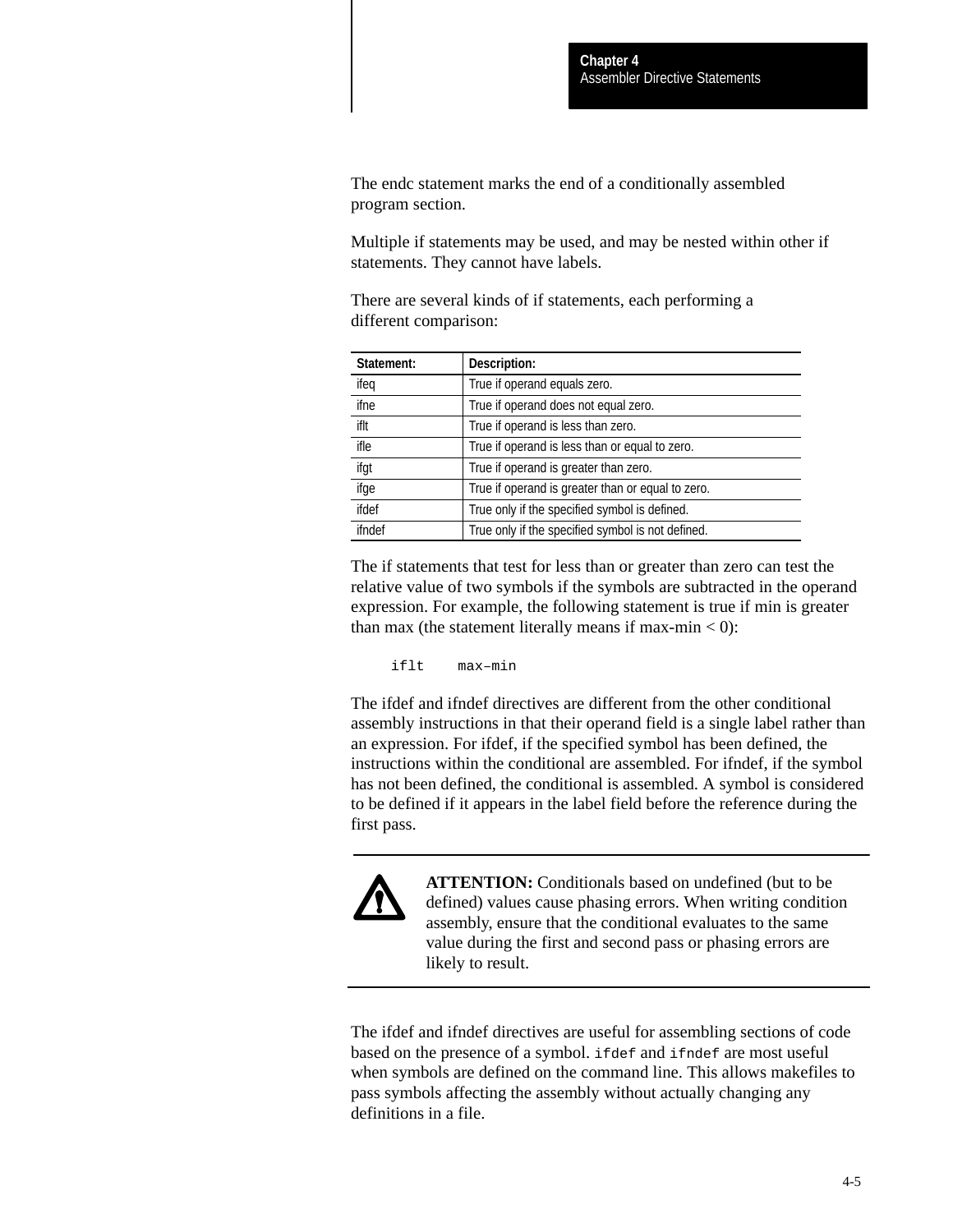**nam ttl**

Rename Program Rename Listing Title

# **Syntax**

nam string ttl string

# **Function**

nam specifies the program name that is printed in a program listing. ttl specifies the title line that is printed in a program listing. These statements cannot have label or comment fields.

The program name is printed on the left side of the second line of each listing page, followed by a dash, then by the title line. The name and title may be changed as often as desired.

# **Examples**

nam Datac ttl Data Acquisition System

# Generates:

Datac – Data Acquisition System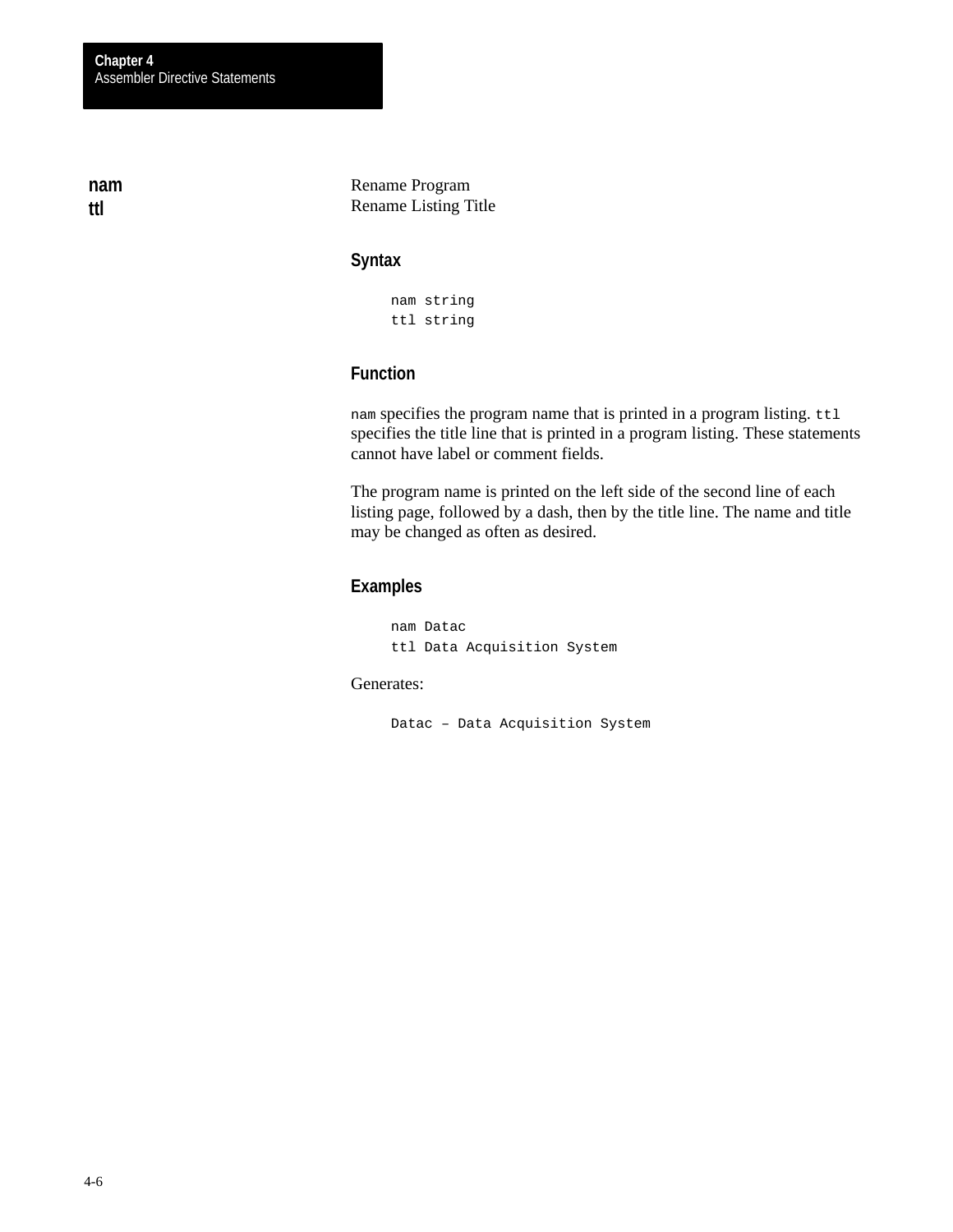# Set Assembler Options

# **Syntax**

opt <option>

# **Function**

opt allows any of several assembler control options to be set or reset. Options are denoted by a single character. A preceding hyphen (–) turns the specified option off. One exception is the d option which must be followed by a number. This statement must not have label or comment fields.

# **Options**

| Option:                       | Description:                                                                                                            |
|-------------------------------|-------------------------------------------------------------------------------------------------------------------------|
| $[-]c$                        | Prints a listing of conditional assembly lines in an assembler<br>listing. (Default off)                                |
| $d$ <num<math>&gt;</num<math> | Sets the number of lines per page to <num> for a listing.<br/>(Default 66)</num>                                        |
| $[-]e$                        | Prints errors. (Default on)                                                                                             |
| $[-]f$                        | Uses form feed for page eject instead of line feeds. Form feed<br>for top of form. (Default off)                        |
| $[-]g$                        | Lists all code bytes generated. (Default off)                                                                           |
| [–]n                          | Omits line numbers from the assembler listing. This allows<br>more room for comments.                                   |
| [-]I                          | Writes a formatted assembler listing to standard output. If not<br>used, only error messages are printed. (Default off) |
| $m =$ < num >                 | Specifies the microprocessor that the assembler is to be used<br>with: $0 = 68000/68020$ . (Default)                    |
| $o = path$                    | Writes the relocatable output to the specified (mass<br>storage) file.                                                  |
| $[-]q$                        | Quiet mode. Suppresses warnings and nonfatal messages.                                                                  |
| $[-]$ s                       | Prints the entire symbol table at the end of the assembly listing.<br>(Default off)                                     |
| [–]x                          | Prints macro expansion in assembler listing. (Default off)                                                              |

**opt**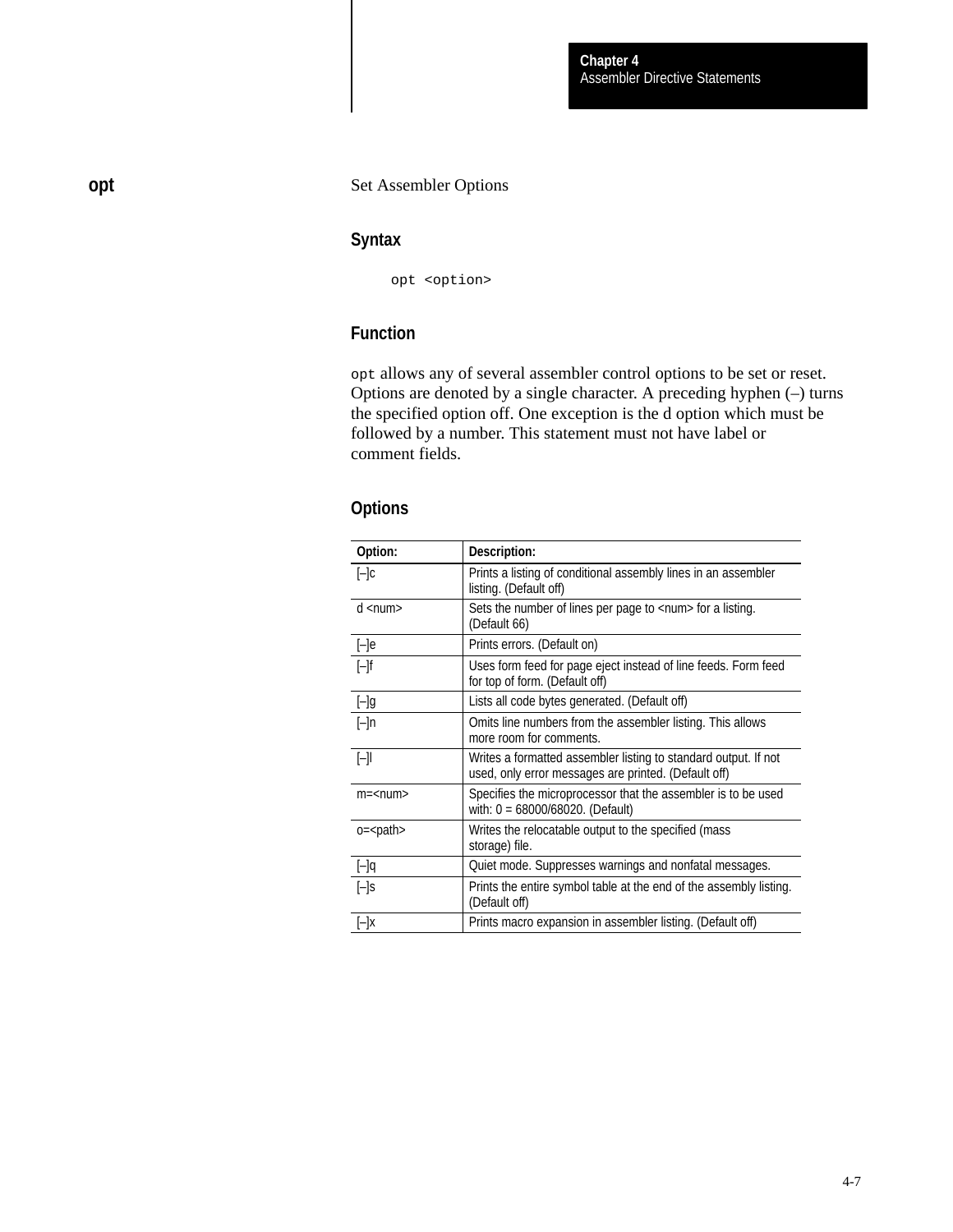**pag spc**

Begin New Page in Listing Put Blank Line(s) in Listing

# **Syntax**

pag[e] spc <expression>

# **Function**

pag and spc improve the readability of program listings. They are not printed. They cannot have labels.

pag causes the assembler to begin a new page of the listing.

spc puts blank lines in the listing. The value of the operand determines the number of blank lines to generate, which can be an expression, constant, or name. If no operand is used, a single blank line is generated.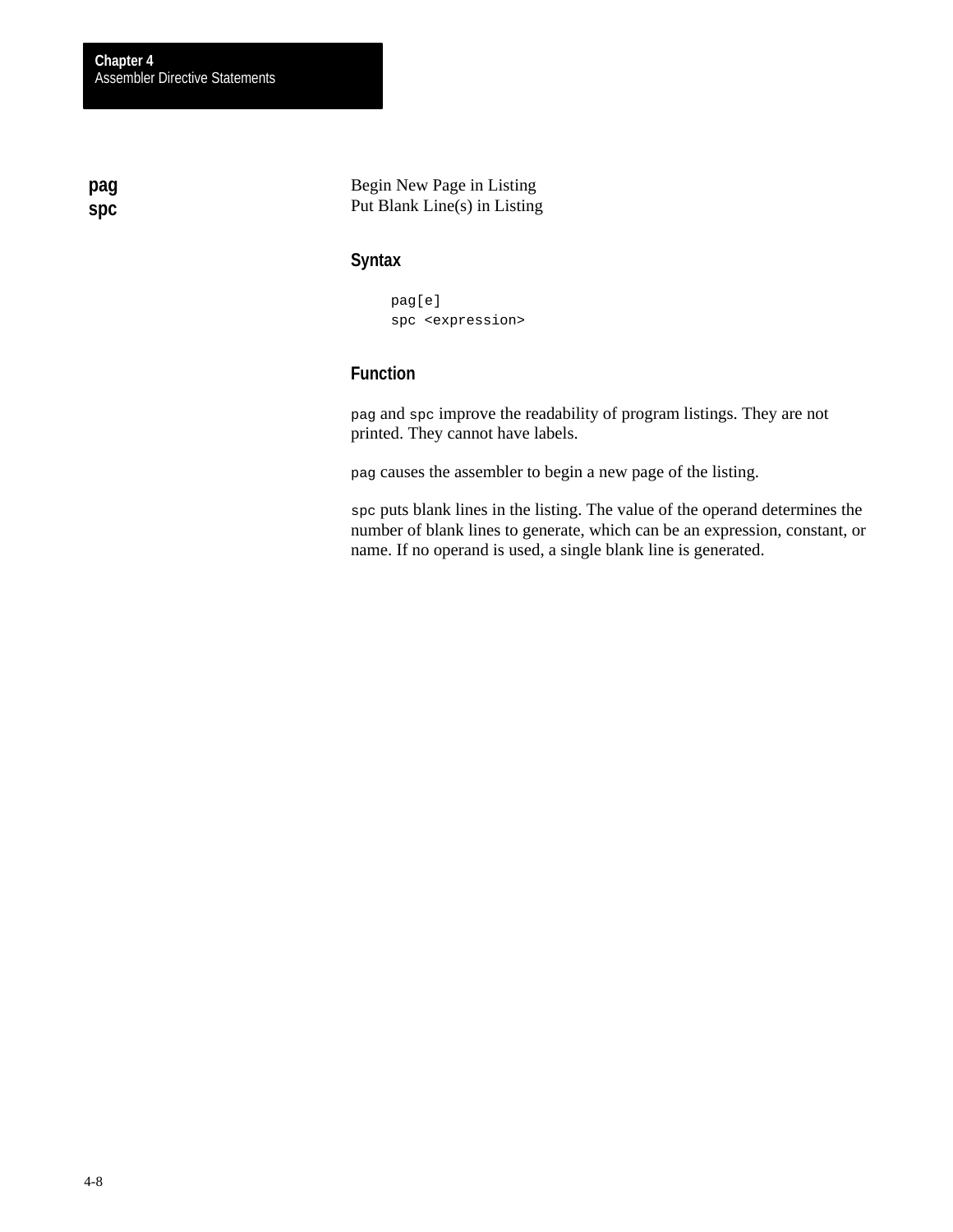**rept ..endr**

# Repeat Assembly Sequence

# **Syntax**

```
rept <expr>
      <statements>
endr
```
# **Function**

rept repeats the assembly of a sequence of instructions a specified number of times. The result of the operand expression is used as the repeat count. The expression cannot include external or undefined symbols. rept loops cannot be nested.

# **Example**

```
* 20 cycle delay
   REPT 10
    nop
    ENDR
```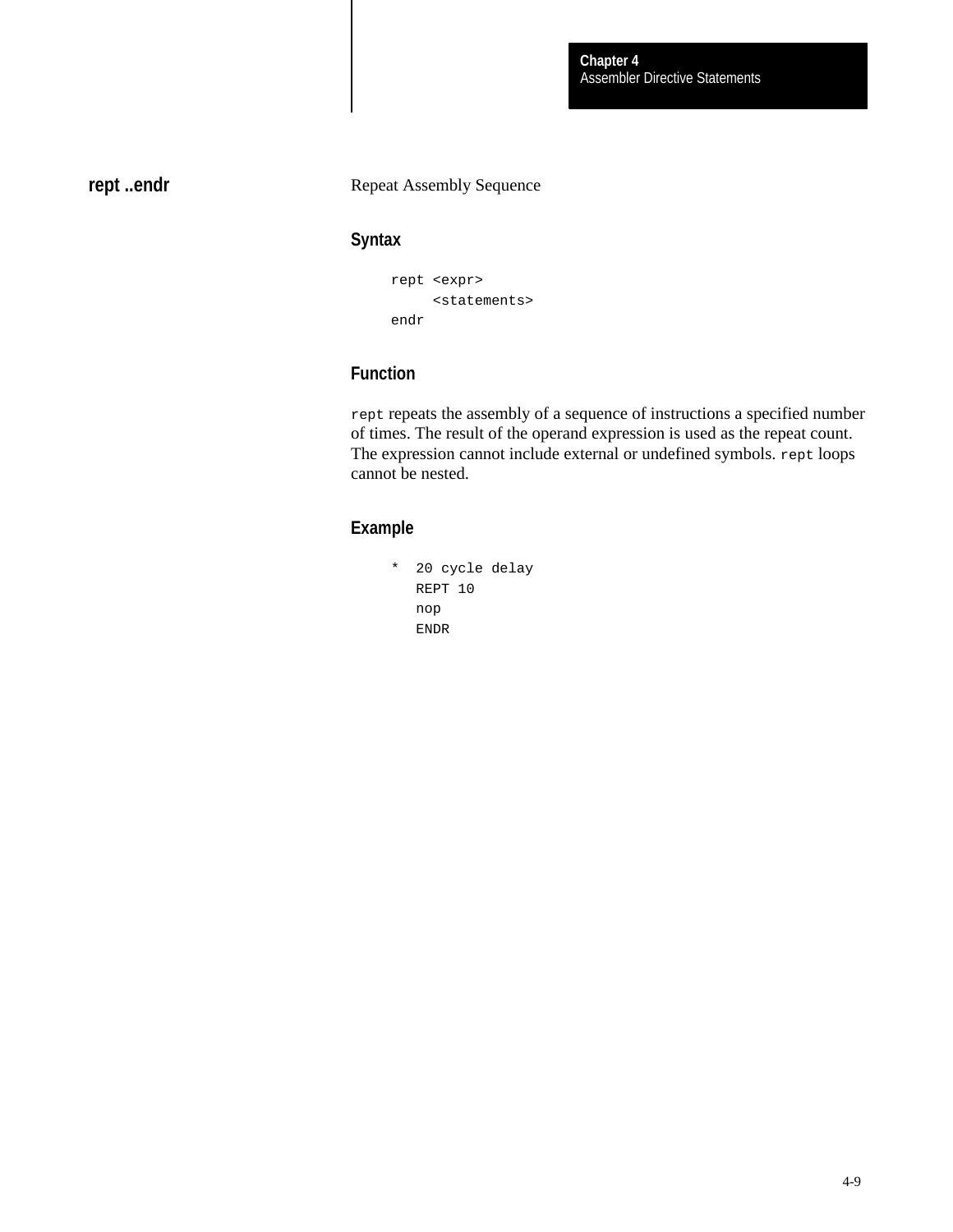**use**

# Use External File

# **Syntax**

```
use pathlist
use "pathlist"
use <pathlist>
```
# **Function**

use statements cause the assembler to temporarily stop reading the current input file. It then requests OS-9 to open the specified pathlist, from which input lines are read until an end-of-file occurs. At that point, the latest file is closed and the assembler resumes reading the previous file from the statement following the use statement.

use statements can be nested (for example, a file being read due to a use statement can also perform use statements) up to the number of simultaneously open files the operating system allows (usually 29, not including the standard I/O paths).

Full or relative pathlists may be specified. If a relative pathlist is specified, it is relative to the current working data directory.

If the pathlist is enclosed in quotation marks, the assembler searches for the file in the directory where the source file is located.

If the pathlist is enclosed in angle brackets  $\langle \langle \rangle$ , the assembler searches for the file in /dd/defs on OS-9 systems, or the appropriate directories for cross-assemblers.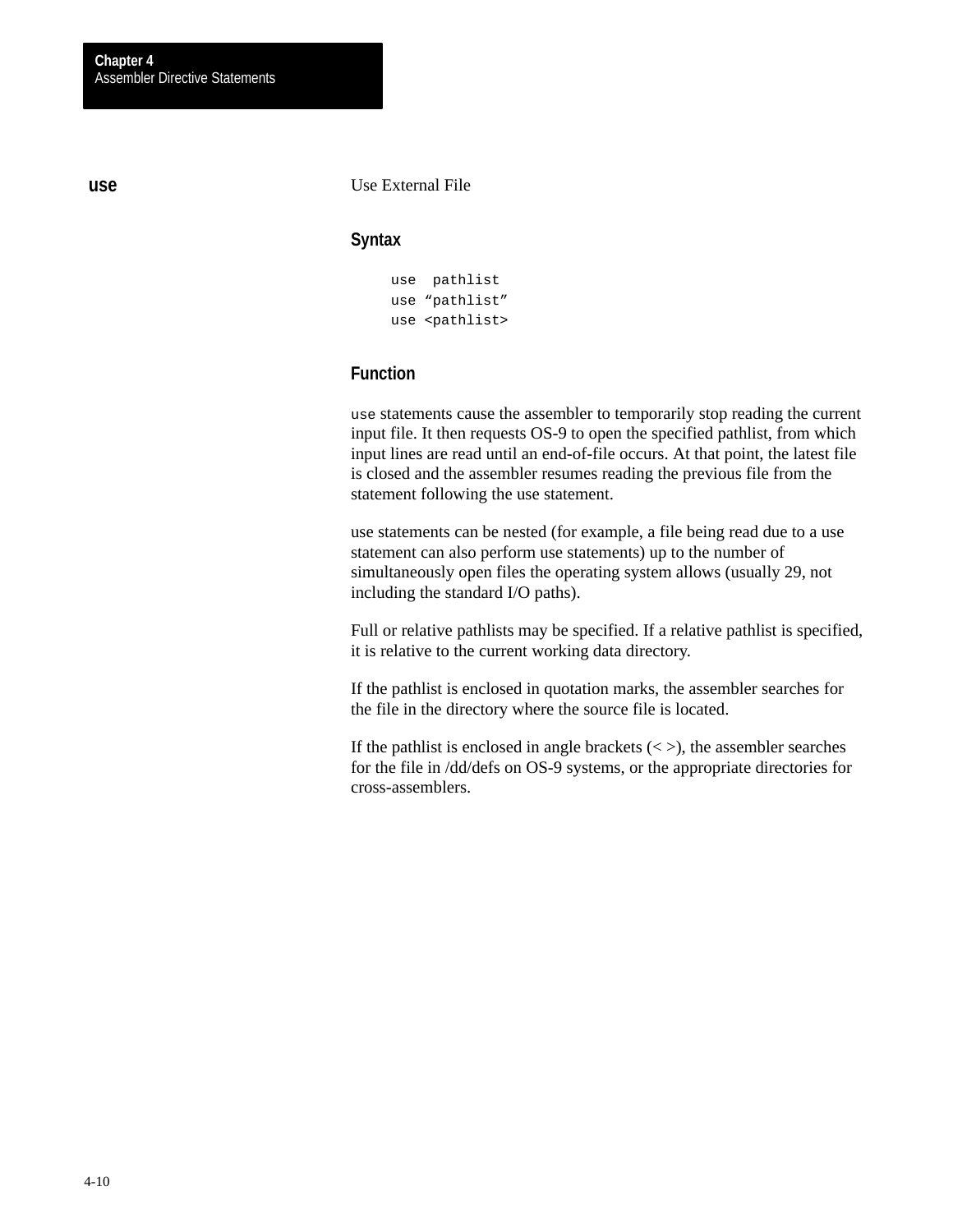# **Pseudo-Instructions**

| What Are<br><b>Psuedo-Instructions</b> | <b>Pseudo-instructions</b> are special assembler statements that generate object<br>code but do not correspond to actual 68000 machine instructions. Their<br>primary purpose is to create special sequences of code and/or constant data<br>to be included in the program. Labels are optional on pseudo-instructions. |
|----------------------------------------|-------------------------------------------------------------------------------------------------------------------------------------------------------------------------------------------------------------------------------------------------------------------------------------------------------------------------|
| align                                  | Align to Even Byte Boundary                                                                                                                                                                                                                                                                                             |
|                                        | <b>Syntax</b>                                                                                                                                                                                                                                                                                                           |
|                                        | align                                                                                                                                                                                                                                                                                                                   |
|                                        | <b>Function</b>                                                                                                                                                                                                                                                                                                         |
|                                        | align aligns the next generated code or next assigned data offset on an<br>even byte boundary in memory. If the current value of the instruction<br>counter is non-even, a zero byte is inserted in the object code. The CPU<br>program counter must always be word aligned for instructions.                           |
|                                        | If the align directive is specified in a vsect, both the initialized and<br>uninitialized location counters are aligned.                                                                                                                                                                                                |

This statement is generally used after odd length constant tables, character strings, or character data are imbedded in the object code.

**Chapter 5**

# **See Also**

The dc and ds descriptions.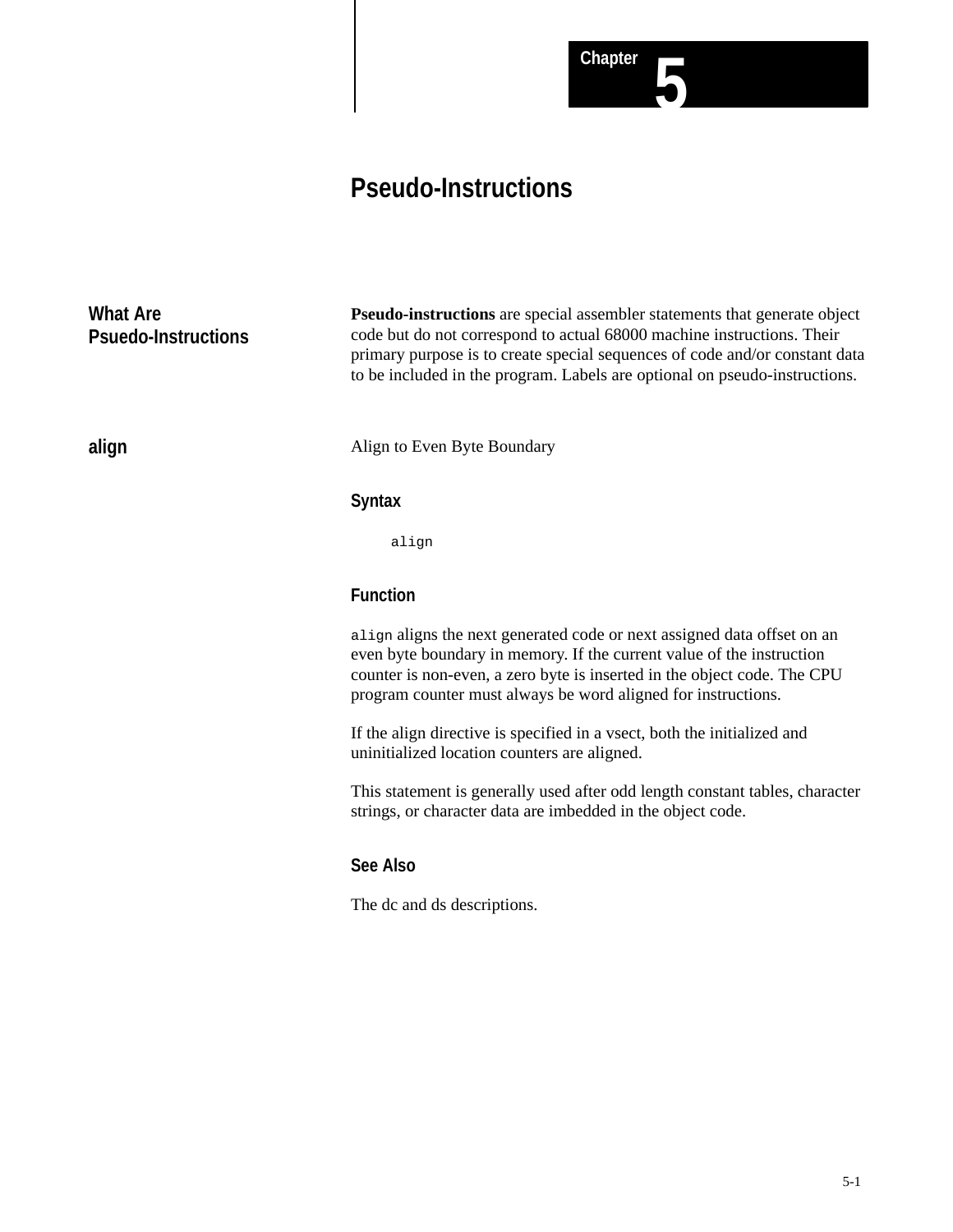Reserve Memory for Common Block

# **Syntax**

<label>: com.s <size>

The size extension .s can be .b for bytes

 .w for words (default) .l for longwords

# **Function**

com reserves an area of memory in the appropriate vsect for use as an overlaid common block. The com <label> can appear in any number of psects. The size of the data area actually assigned by the linker is the maximum of the sizes given on all the com statements for that label.

To facilitate initialization of common blocks, the label is allowed to appear on initialized data directives. In this case, the data definition is used instead of the size given on the com statement.

The com statement can be used in a remote vsect to allocate a common block in the remote memory area.

# **Examples**

The following allocates a non-remote data common block of 100 bytes. Both references to block1(a6) in each file refer to the same address.

## **File t1.a**

|         | vsect |                  |
|---------|-------|------------------|
| block1: | com   | 100              |
|         | ends  |                  |
|         |       | clr.b block1(a6) |

#### **File t2.a**

|         | vsect |                  |
|---------|-------|------------------|
| block1: | com   | 100              |
|         | ends  |                  |
|         |       | clr.b block1(a6) |

**com**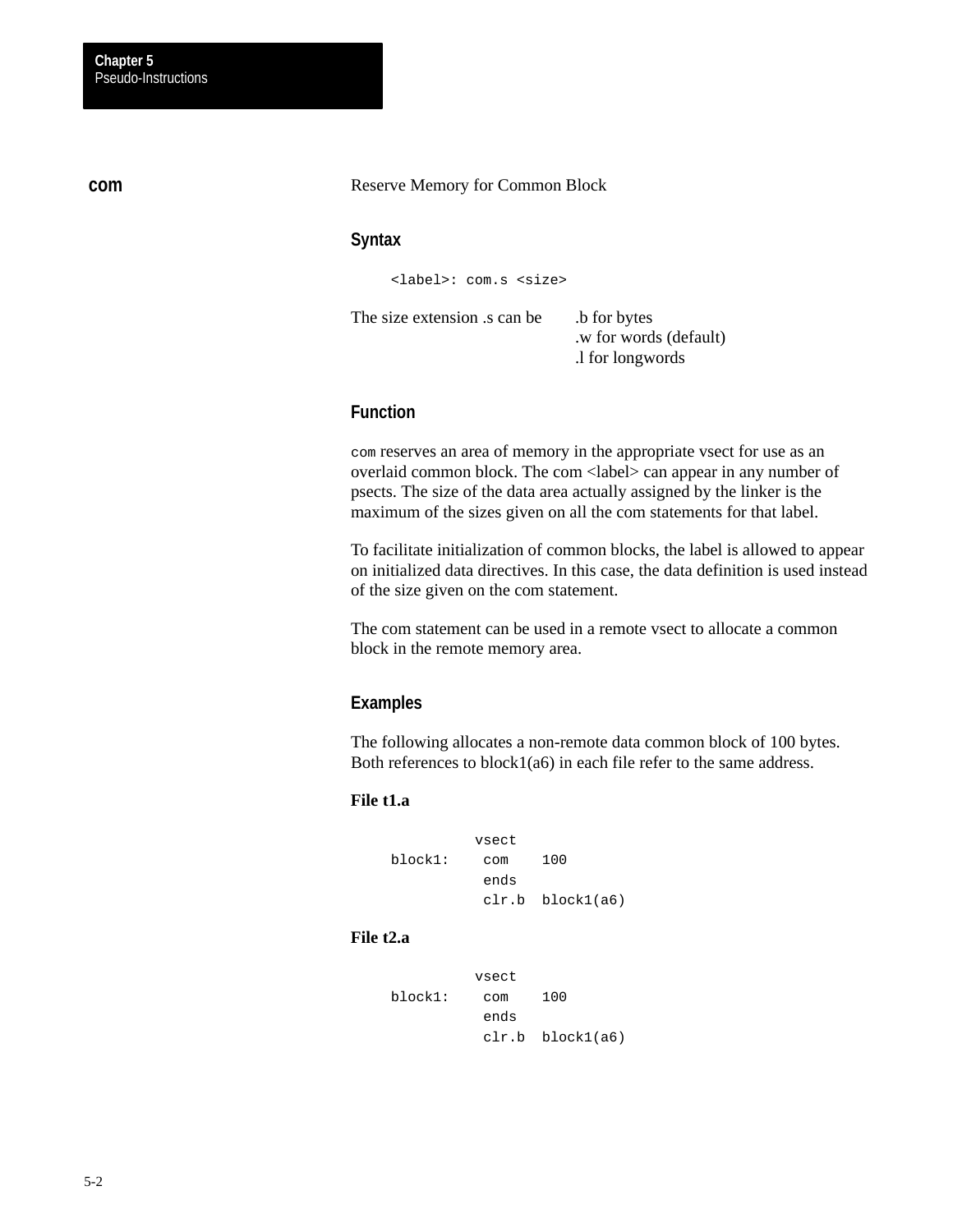The following example demonstrates how initialization of a common block is done. The first block2 com directive reserves 12 bytes of memory. The block2 definition in s2.a defines initialized data for the common area. The initializing data definitions supersedes the sizes given on any com directive. Therefore, for best results, the sizes of the com directives and the amount of initializing data should agree.

# **File s1.a**

|         | vsect |                            |
|---------|-------|----------------------------|
| block2: | COM   | 12                         |
|         | ends  |                            |
|         |       | $move.1 block2+8(a6)$ , d0 |

#### **File s2.a**

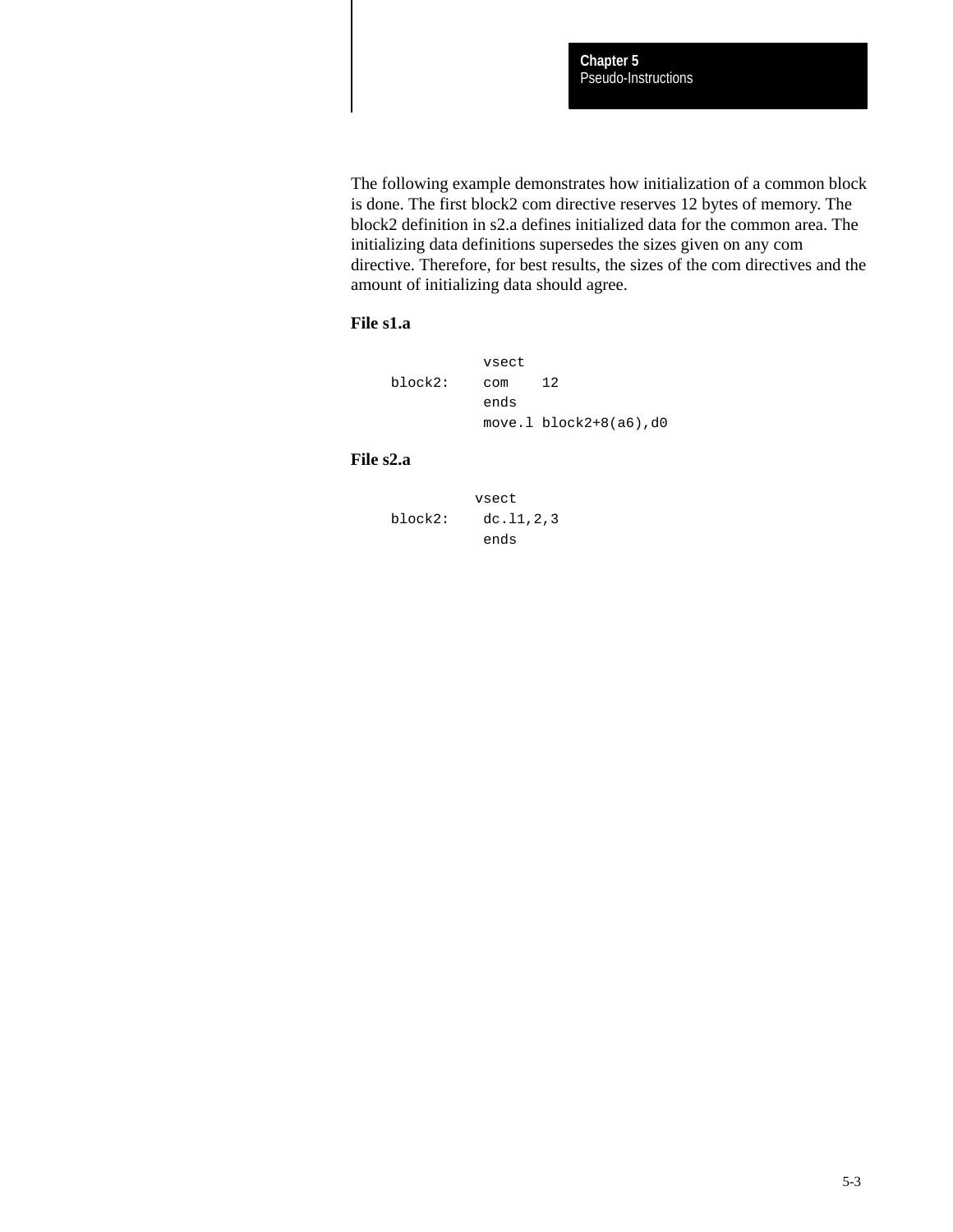#### Define Constant

## **Syntax**

<label> dc.s <expression> {, <expression>}

The size extension is can be .b for bytes .w for words (default) .l for longwords

# **Function**

dc generates sequences of one or more constants (initialized data) of various sizes within the program. The argument(s) is a list of one or more expressions or character strings. If more than one expression or string is used, they are separated by commas.

A dc used in a vsect creates an initialized data variable (read/write) in the process' data area. The initialization value is stored in a special section of the object code and is copied to the appropriate locations in the data area by the F\$FORK system call.

A dc used outside a vsect is used to create **read-only** constants in the program area. The program should not change these constants.

Character string constants can be any sequence of printable ASCII characters enclosed in double quotes. For dc.w and dc.l, a string constant is padded with zeroes on the right end if it does not fill the final word or long word. Therefore, dc.b is the most natural format for strings. It is good practice to use an align directive after dc.b directives to make sure the instruction counter is left on an even word boundary.

#### **Examples**

dc.b 1,20,"A" dc.b index/2+1,0,0,1 dc.w 1,10,100,1000,10000 dc.w \$F900,\$FA00,\$FB00,\$FC00 dc.b "most programmers are strange people" dc.b "0123456789"

**dc**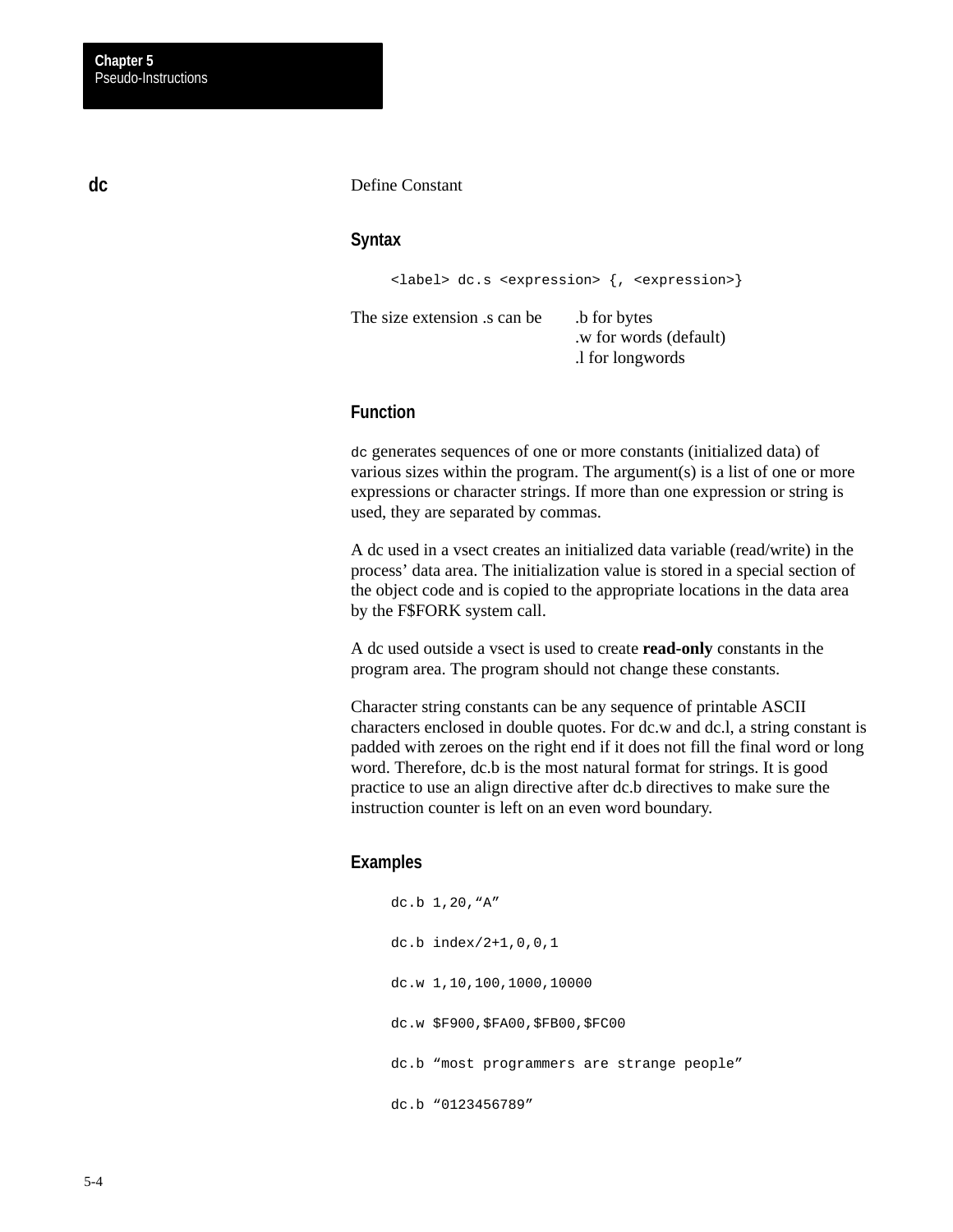#### Define Storage

# **Syntax**

<label> ds.s <expr>

# **Function**

ds is used within vsects to declare storage for uninitialized variables in the data area. .s is a size specifier. It may be .b (byte), .w (word), or .l (long). <expr> specifies the size of the variable in bytes, words or longwords (depending on the size given for the ds extension). This value is added to the appropriate uninitialized data location counter in order to update it.

When ds is used to declare variables, a label is usually specified which is assigned the relative address of the variable. In OS-9, the address is not absolute, so indexed addressing modes are used to access variables. The actual relative address is not actually assigned until the linker processes the ROF.

The remote data area must be accessed using the indexed register indirect with offset addressing mode:  $n(An,Xn.1)$ .

**Important:** ds.w and ds.1 align to an even byte boundary if the respective location counter is non-even.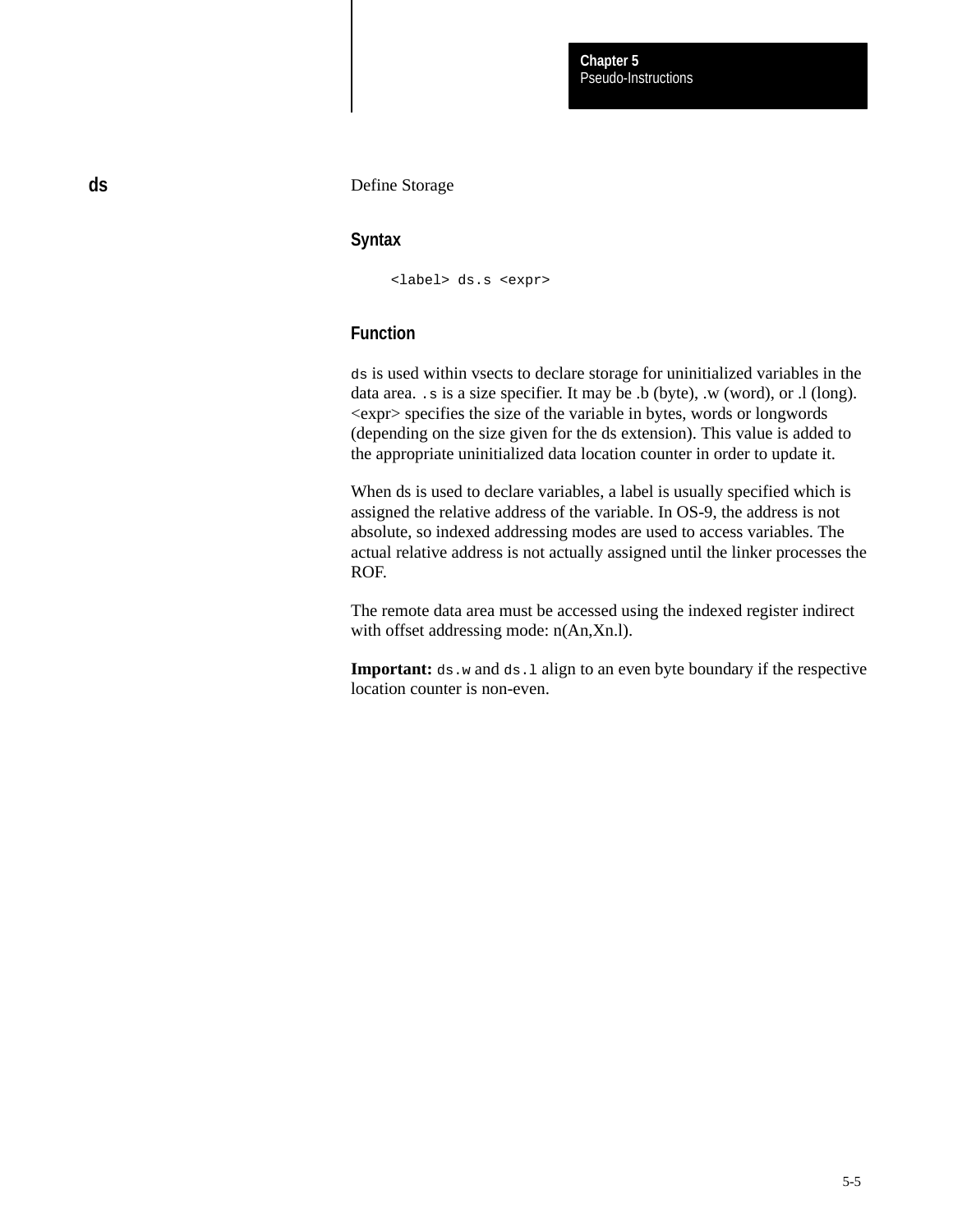#### Reserve Zero Bytes

# **Syntax**

<label> dz.s <expression>

The size extension .s can be .b for bytes

 .w for words (default) .l for longwords

# **Function**

dz is used to fill memory with a sequence of bytes, each having a value of zero. The 16 bit expression is used as the number of zero values to be placed in the appropriate code or initialized data section.

Under OS-9, it is unnecessary and undesirable to reserve zero bytes in the initialized data area (vsect). The data area is automatically zeroed by the fork system call, so a dz in the vsect only wastes space in the object code area.

A dz used within a psect is used to create a read-only zero constant that should not be changed by the program. A dz used within a vsect is considered as **initialized data** that can be altered by the program.

# **Examples**

| dz.b 24 | Reserve 24 zero value bytes |
|---------|-----------------------------|
| dz.w 1  | Reserve 1 zero value word   |

**dz**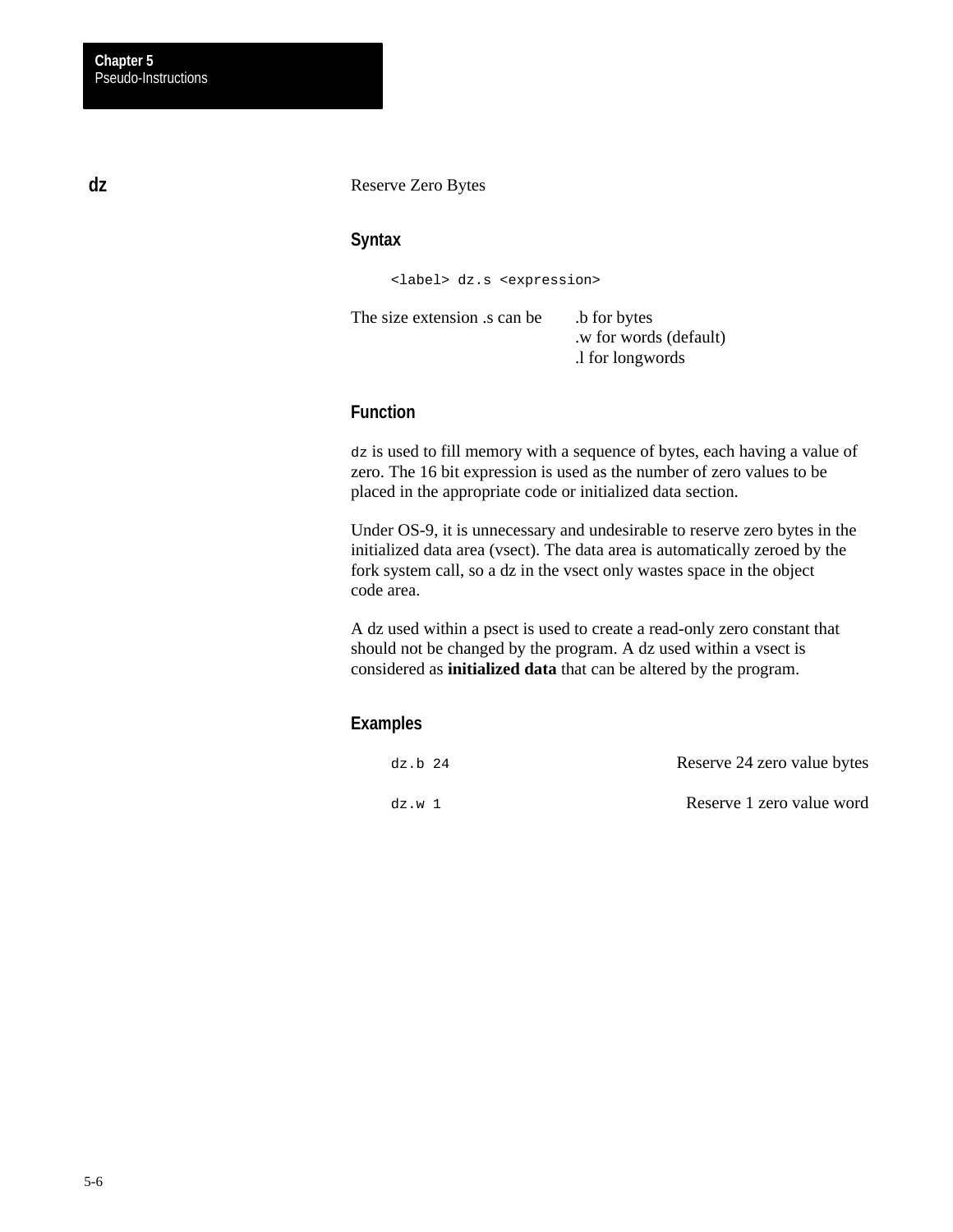Pseudo-Instructions **Chapter 5**

Assign Offset Counter Value to Label Decrement Offset Counter, Then Assign Value to Label Set Offset Counter Origin

# **Syntax**

**do lo org**

> <label> do.s <expression> <label> lo.s <expression> org <expression>

The size extension is can be .b for bytes .w for words (default) .l for longwords

# **Function**

do and lo are used to assign an increasing or decreasing set of values to a set of symbolic names, respectively. It has nothing to do with memory allocation.

Many times it is desirable to define a group of names with sequentially related values. Some examples are error codes, character sets and stacked variables. do and lo provide a convenient means of doing this.

Each time a do is encountered, its label is given the current value of the offset counter. The offset counter is then incremented by the result of the expression multiplied by 1 for a byte, 2 for a word, or 4 for a long. When an lo statement is encountered, the offset counter is decremented by the appropriate size and the result is assigned to its label. This is useful in conjunction with the 68000 link instruction.

org sets or changes the origin (starting value) of the offset counter.

# **Example**

| org \$500     |                               |                                           |
|---------------|-------------------------------|-------------------------------------------|
| moe do. $1$ 1 | $\frac{1}{10}$ is the same as | $10e$ equ $500$<br>moe equ 504            |
| org 'A'       |                               |                                           |
| Α             | do.b 1                        | Gives label A the value of its ASCII code |
| B             | do.b 1                        | Gives label B the value of its ASCII code |
| C             | do.b 1                        | Gives label C the value of its ASCII code |
| $\mathbf D$   | do.b 1                        | Gives label D the value of its ASCII code |
| Е             | do.b 1                        | Gives label E the value of its ASCII code |
|               |                               |                                           |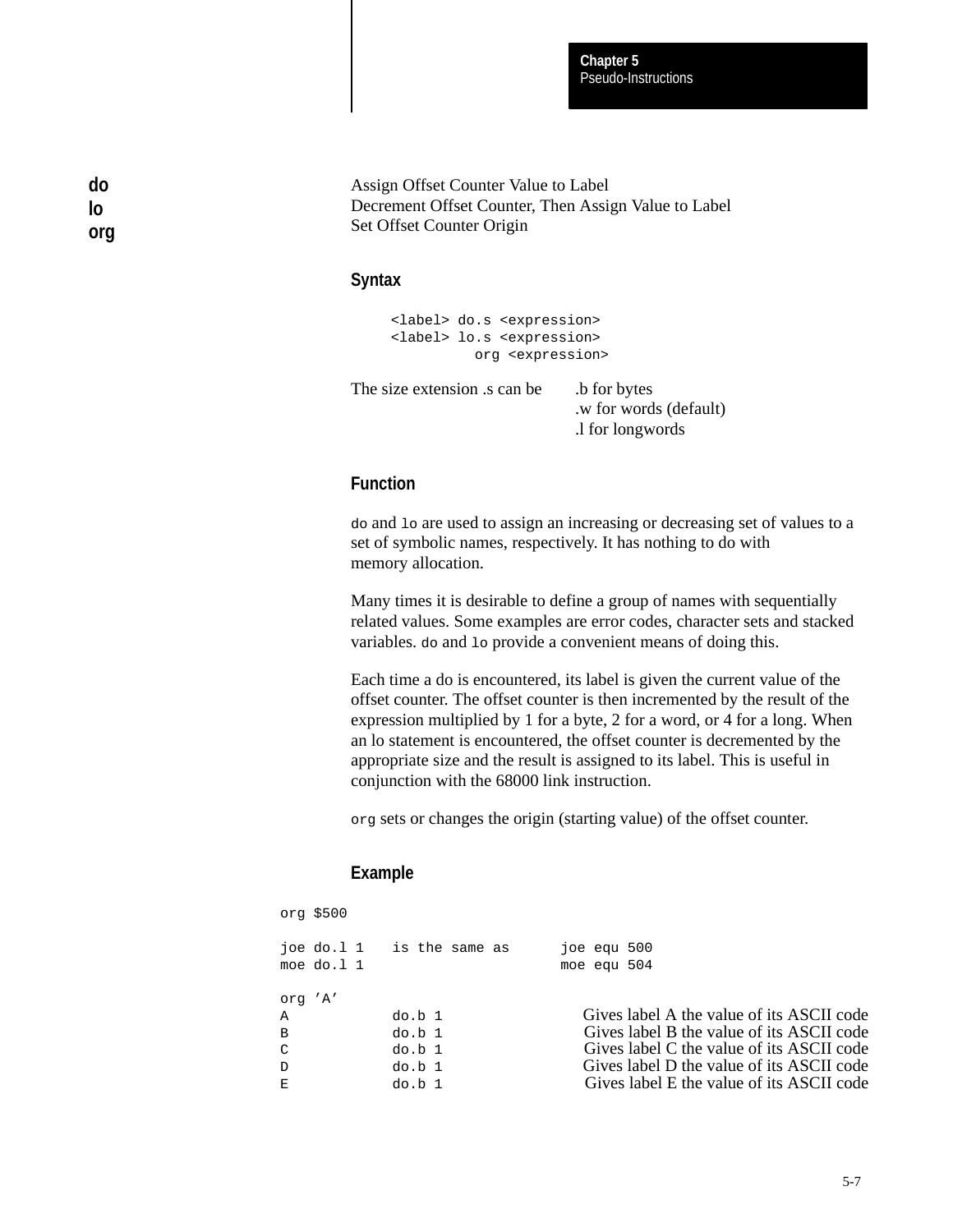**os9**

**tcall**

#### Call OS9 System Call

#### **Syntax**

os9 <expression>

# **Function**

os9 is a convenient way to generate OS-9 system calls. Its operand is a word value to be used as the request code. The output is equivalent to the instruction sequence:

trap #0 dc.w <expression>

System symbolic names are available in the sys.l system library file. These names are commonly used with the os9 statement to improve the readability, portability, and maintainability of assembly language software.

### **Examples**

| os9 I\$Read | Calls OS-9 READ service request. |
|-------------|----------------------------------|
| os9 F\$Exit | Calls OS-9 EXIT service request. |

Generate User Trap Call

### **Syntax**

tcall <vector>,<function>

# **Function**

tcall is a built-in macro to generate user trap calls. User traps are used to access the OS-9 standard library modules (cio and math) or user-written trap handlers. tcall has two arguments, a vector number (zero through 15) and a function code. The output is equivalent to the instruction sequence:

```
trap #<vector>
dc.w <function>
```
For example, the following tcall is used to access the double-precision floating point comparison in the math module:

tcall T\$Math,T\$DCmp

**Important:** tcall #0 is the equivalent to the os9 statement.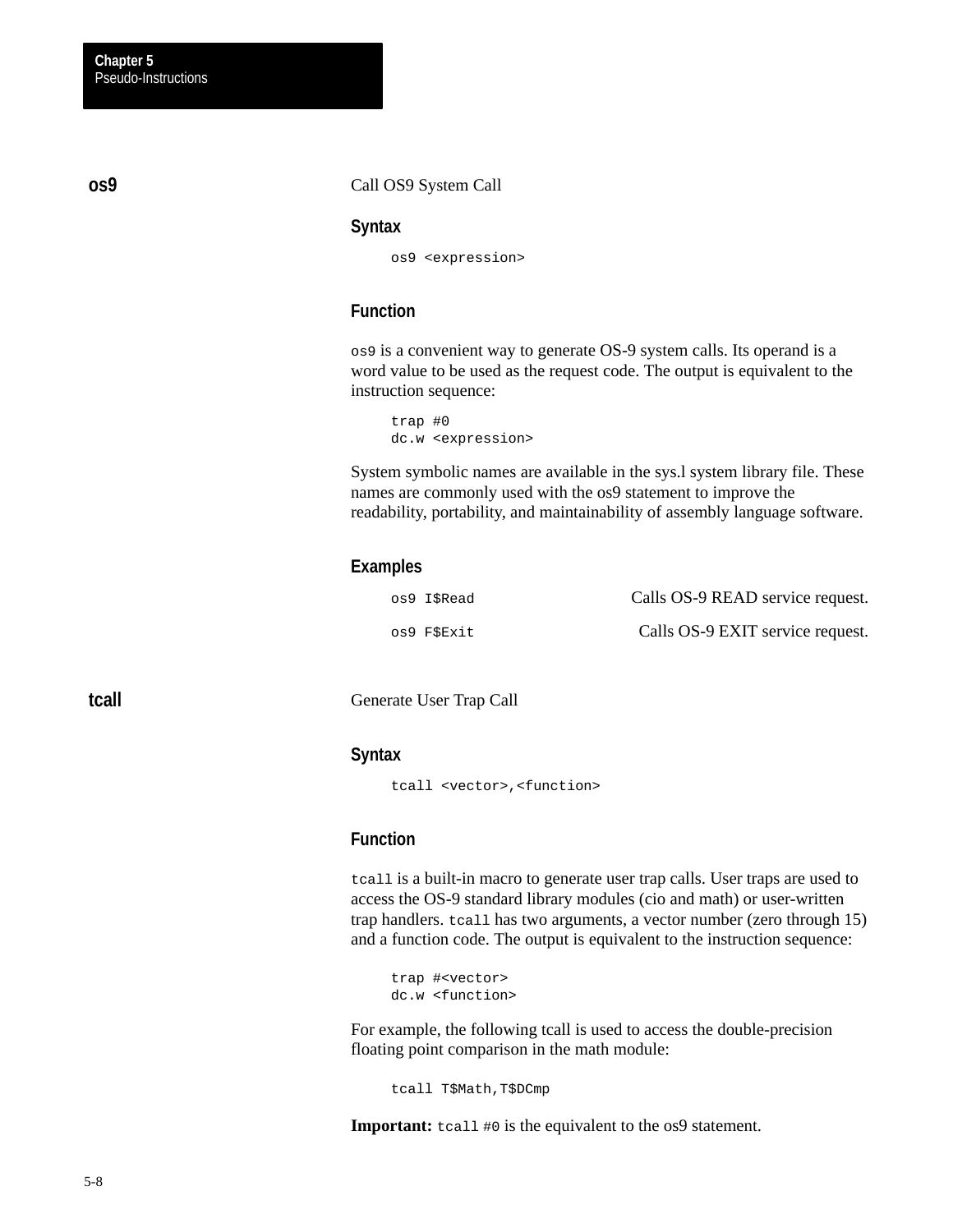# Chapter **6**

# **The Linker**

| <b>Understanding the Linker</b> | The linker (168) transforms the r68 assembler output into a single OS-9<br>format memory module. A memory module must minimally consist of a<br>module header, a module body, and a cyclic redundancy check (CRC).                                                                                                                                                                                                                                                                                                                                                                                                                                                       |
|---------------------------------|--------------------------------------------------------------------------------------------------------------------------------------------------------------------------------------------------------------------------------------------------------------------------------------------------------------------------------------------------------------------------------------------------------------------------------------------------------------------------------------------------------------------------------------------------------------------------------------------------------------------------------------------------------------------------|
|                                 | Many modules require more than this basic information. Program and Trap<br>Handler Modules, for example, require a data memory requirement and<br>stack memory requirement. File manager, device driver, and device<br>descriptor modules all require special information unique to each. The<br>contents of the assembly language relocatable output files (ROFs) provide<br>the linker with the information required to create each type of memory<br>module. The linker allows references to occur between modules in order<br>for one module to reference a symbol in another module. This involves<br>adjusting the operands of many machine-language instructions. |
| <b>The Root Psect</b>           | A program usually consists of many small code segments which, when<br>processed by the linker, form the final executable memory module. Each<br>code segment is called a <b>psect</b> . The psect is the module unit with which the<br>linker operates. The psect provides the following information to the linker:                                                                                                                                                                                                                                                                                                                                                      |
|                                 | the identifying information about the psect<br>the size of the code, data, initialized data, and remote memory area<br>the symbols defined by the individual psect<br>the symbols referenced by the psect<br>relocation information<br>the actual code and initialized data                                                                                                                                                                                                                                                                                                                                                                                              |
|                                 | The root psect is the psect from which all other references are resolved.<br>The file containing the root psect must be named first on the 168 command<br>line. The root psect is distinguished from other psects by the appearance of<br>a non-zero type/language field in the psect directive of the source file. All<br>other psects processed in the linkage must have a zero type/language field.                                                                                                                                                                                                                                                                   |
|                                 | The psect directive in the root psect provides the linker with the name of<br>the psect and prototype module header information. The type/language,<br>attribute/revision, edition number, stack requirement, module entry point<br>offset, and uninitialized trap handler entry offset appear in the psect<br>directive. They are used to set up the corresponding entries in the module<br>header. Many of these values can be altered by using linker command<br>line options.                                                                                                                                                                                        |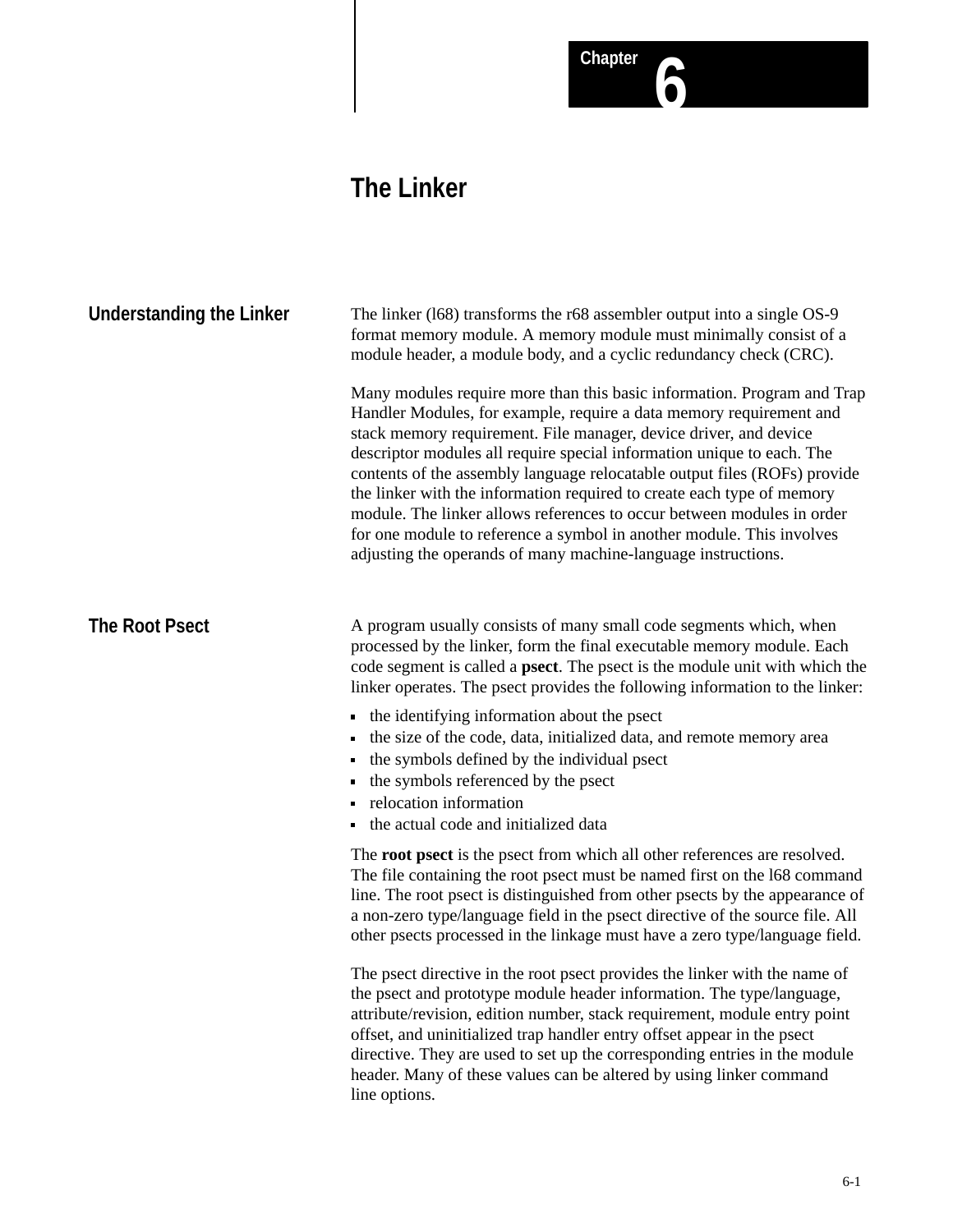| The Linker                  |                                                                                                                                                                                                                                                                                                                                                                                                                                                                                                                                                                                                                                                                                                                  |
|-----------------------------|------------------------------------------------------------------------------------------------------------------------------------------------------------------------------------------------------------------------------------------------------------------------------------------------------------------------------------------------------------------------------------------------------------------------------------------------------------------------------------------------------------------------------------------------------------------------------------------------------------------------------------------------------------------------------------------------------------------|
| <b>The Subroutine Psect</b> | A zero type/language field in the psect directive indicates a subroutine<br>psect. These psects are usually subroutines that provide supporting code<br>for the root psect. Linker library files are simply separately assembled<br>psects, merged together into a single file. Except for the psect name and<br>stack size reservation fields, all fields in the psect directive are zero.                                                                                                                                                                                                                                                                                                                      |
| <b>The Linker Execution</b> | When a program is being assembled, the assembler does not know the<br>addresses of names which are external references to other program<br>sections. For example, the bsr instruction to a label in another program<br>section cannot have its offset computed because the address of the<br>destination label is not known until all sections are combined by the linker.<br>Therefore, when an external reference is encountered, the assembler sets<br>up information in the ROF which identifies the instructions that reference<br>external names. Because the assembler is not aware of what the actual<br>offset within the module will be, each section is assembled as though it<br>starts at offset 0. |
|                             | The linker uses the ROFs produced by the assembler as input. The linker<br>reads all the ROFs and then assigns each ROF a relative starting offset for<br>its data storage space and a relative starting offset for its object code space.                                                                                                                                                                                                                                                                                                                                                                                                                                                                       |
|                             | <b>Important:</b> Because OS-9 requires programs to be position-independent<br>code with separate position-independent data areas, these addresses remain<br>relative. OS-9 assigns these physical memory areas when a program is<br>loaded and executed.                                                                                                                                                                                                                                                                                                                                                                                                                                                        |
|                             | The linker processes the input files in three phases.                                                                                                                                                                                                                                                                                                                                                                                                                                                                                                                                                                                                                                                            |
|                             | During the first phase, the linker reads all the input files in the order they<br>appear on the command line. Each psect is checked for validity. The global<br>symbol definitions are entered into the defined symbol table. If a symbol of<br>the same name already exists in the defined symbol table, an error message<br>is generated.                                                                                                                                                                                                                                                                                                                                                                      |
|                             | Each global symbol is then checked against the undefined symbol table. If<br>the global symbol defines an external reference, the symbol is removed<br>from the undefined symbol table. Finally, the reference list is examined to<br>identify references to undefined symbols that are not yet in the undefined<br>symbol table. Any such symbols are then added to the undefined<br>symbol table.                                                                                                                                                                                                                                                                                                              |
|                             |                                                                                                                                                                                                                                                                                                                                                                                                                                                                                                                                                                                                                                                                                                                  |

**Chapter 6**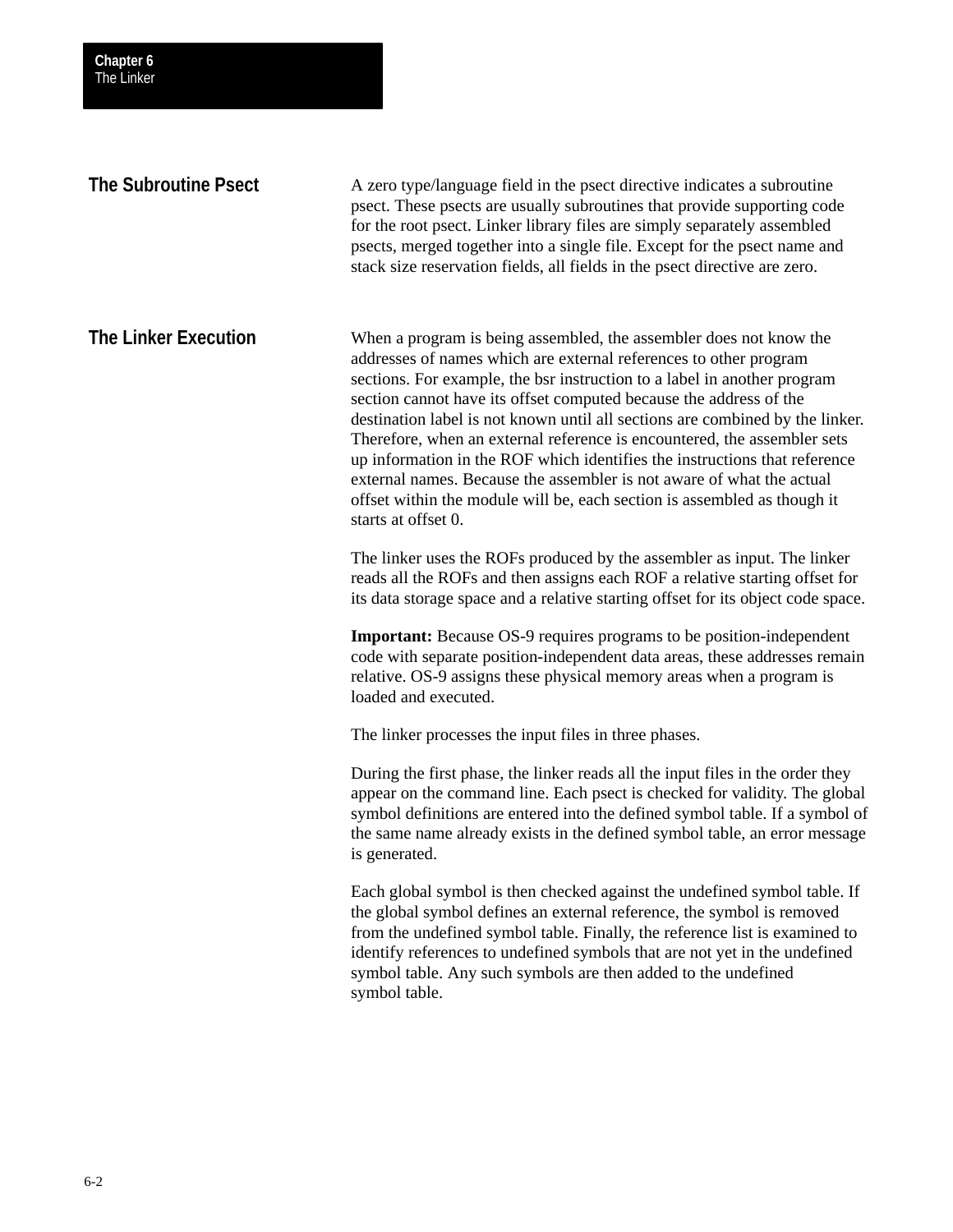After examining the input files, the linker reads the library files. They are processed using the same procedures as used for input files, with minor exceptions. A psect appearing in a library file is retained for the final module only if the psect defines an as yet undefined symbol. After each psect in a library file is processed, the undefined symbol table is examined to see if any symbols are still undefined. If so, library file processing continues. If not, the next psect in the library file or the next library file is processed.

A symbol psect is handled as a special case by the linker. It contains no code or data, only symbols defining constants. When a symbol psect is processed, only the symbols defining as yet undefined symbols are placed in the defined symbol table. Symbol psects are used in the sys.l system library file to define system constants and offset values. This procedure minimizes the amount of symbol table memory required for linking modules against the system library.

During the second phase, the linker determines the size of the code, data, initialized data, and remote memory areas.

The offsets of all code symbols are assigned based on each psect's position in the final module. If the –a option is used, a symbol reference list is examined to determine if any code falls outside of the 16-bit offset addressing mode limit. If any portion of the psect is farther than 32K from the destination, an entry is reserved in the jumptable.

The offsets of all data symbols are assigned. The uninitialized data memory is assigned first, followed by the initialized data memory including the linker-generated jumptable. Finally the remote memory area is assigned. The total size of the uninitialized and initialized data areas cannot exceed 64K. The size of the remote memory area is limited only by the amount of contiguous free memory in the system.

The linker creates the output module during the third phase. The module header for the appropriate module type is created and written to the output file. Each input psect is re-read from the appropriate input or library file. The code and initialized data segments are read into an internal buffer.

The reference list in the psect is read to determine the locations of all operands referencing external symbols. These operands are then adjusted to reflect the destination's position in the output module.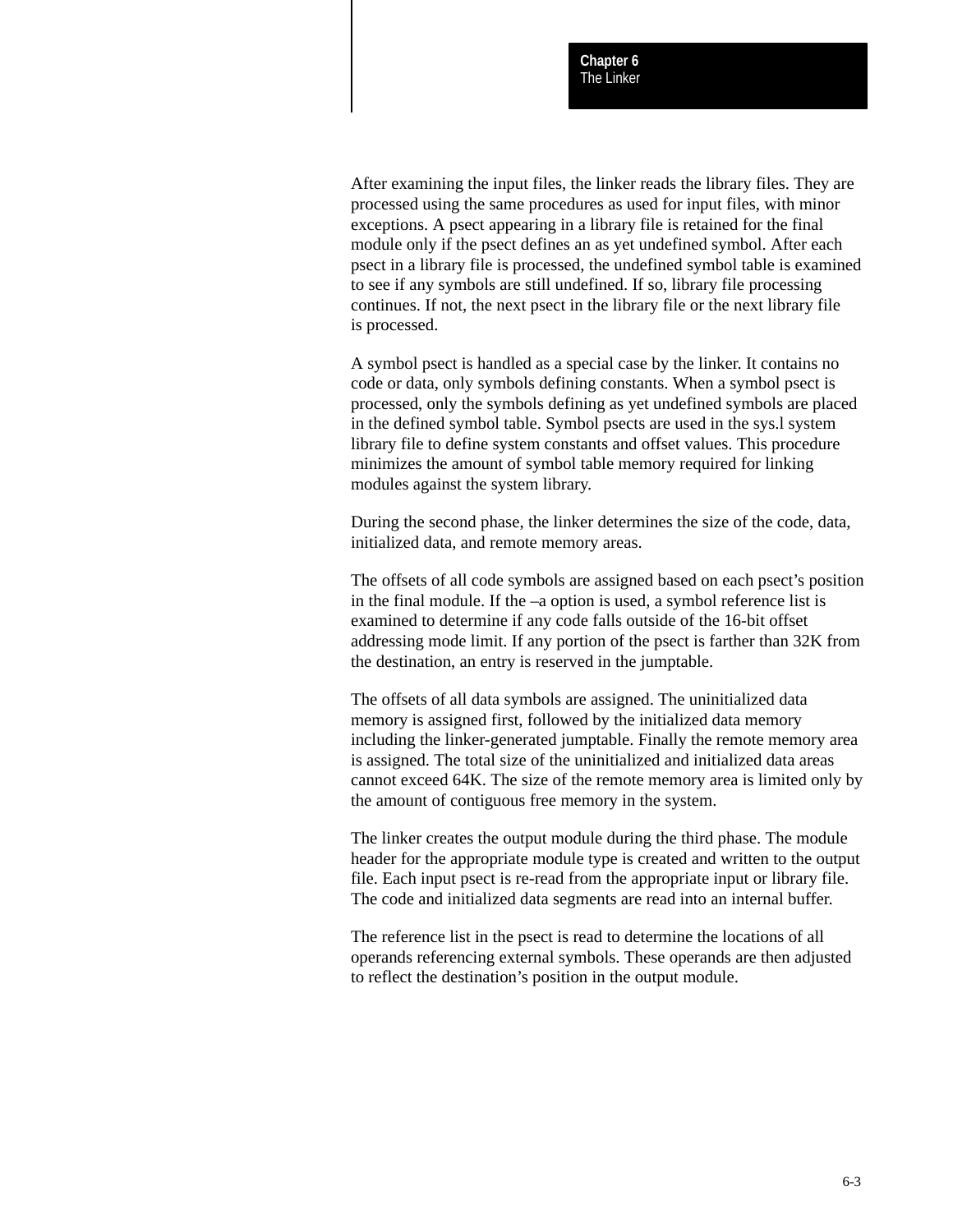If the –a option is used and the reference cannot reach the destination with the 16-bit offset addressing mode, the reference is changed to reference a jump table entry.

The code and initialized data segments are then written to the output file. As each segment is written out, the OS-9 module CRC is calculated. The CRC is then written into the output module when all psects have been processed.

Library files are created by concatenating one or more ROFs into a single file. To change a single psect in a library file, the entire library must be re-created from the ROFs, substituting the new psect for the old. **Linker Library Files**

> The linker performs only one pass over the input files to locate symbol definitions. Because of this, the order in which the psects appear in the library file is very important. The psects must be ordered so that the references are generally forward references. Consider the following example:

```
psect main_c
      defines: main
      references: sub_1
psect sub1_c
      defines: sub_1, sub1a
      references: sub2
psect sub2_c
      defines: sub2
      references: printf
```
The psect sub1 c must appear in the library before any psect containing a symbol that sub1\_c references. If the sub2\_c psect were to appear before the sub1\_c psect, the symbol definition for sub2 would not be found. Remember, a psect appearing in a library file is retained for the final module only if the psect defines an as yet undefined symbol.

To examine this library relationship, use the –l option of rdump.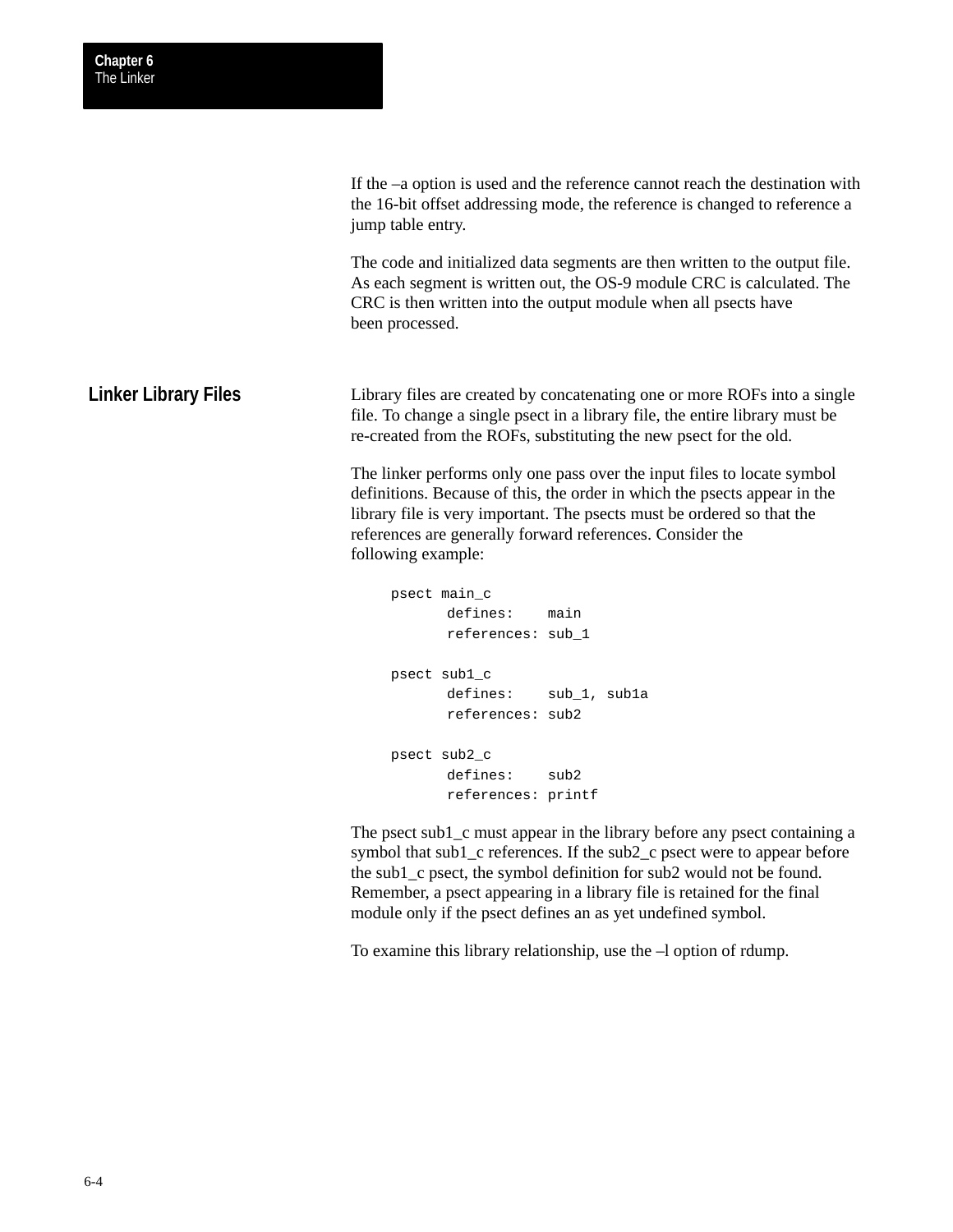## **Linker Defined and Linker Recognized Symbols**

The linker defines some symbols at link time that cannot be determined until the final code and data offsets are determined. The linker-defined symbols are:

| Symbol:    | Index register: | References:                                            |
|------------|-----------------|--------------------------------------------------------|
| $_j$ mptbl | a6              | Offset to jumptable                                    |
| end        | a6              | Last data offset assigned                              |
| bname      | pcr             | Offset from the beginning of the module to module name |
| btext      | pcr             | Offset from pc to beginning of the module              |

The linker recognizes certain global labels as overrides to selected fields in the module header. The linker places the value of these symbols into the appropriate field of the module header:

| Symbol:  | Definition:                                  |
|----------|----------------------------------------------|
| _sysedit | Edition number to place at M\$Edit           |
| _sysperm | Permission value to place at M\$Accs         |
| _sysattr | Attribute/revision value to place at M\$Attr |

These symbols are typically set with the equ directive as:

| _sysedit: equ 21 |                                                                                                                                                                                                                                                                                                                                                                                                                                                       | edition number;             |
|------------------|-------------------------------------------------------------------------------------------------------------------------------------------------------------------------------------------------------------------------------------------------------------------------------------------------------------------------------------------------------------------------------------------------------------------------------------------------------|-----------------------------|
|                  | _sysperm: equ PRead_ Read                                                                                                                                                                                                                                                                                                                                                                                                                             | ; module access permissions |
|                  | $\rule{0.15\textwidth}{0.03\textwidth} \begin{minipage}{0.03\textwidth} \centering \label{fig:2} \textbf{S} \textbf{V} \textbf{S} \textbf{d} \textbf{t} \textbf{r}: \textbf{eq} \textbf{u} \textbf{(ReEnt)} \textbf{d} \textbf{S} \textbf{d} \textbf{t} \textbf{c} \textbf{s} \textbf{d} \textbf{r} \textbf{e} \textbf{v} \textbf{i} \textbf{s} \textbf{i} \textbf{o} \textbf{n} \textbf{d} \textbf{r} \textbf{d} \textbf{t} \textbf{c} \textbf{r} \$ | ; module attributes         |

### **The Linker Command Line**

The linker command line has the following syntax:

l68 [options] <mainline> [<rof2> {<rofN>} ] [options]

<mainline> is the pathlist of the mainline segment from which external references are resolved and a module header is generated. A mainline module is indicated by non-zero type/lang value in the psect directive.

Names of additional ROFs (rof2 through rofN) used in the linkage process follow the mainline ROF pathlist. No other ROF can contain a mainline psect. The mainline and all subroutine files appear in the final linked object module whether actually referenced or not. There is no limit to the number of ROFs that may be used. Only 32 library files, however, may be specified. All l68 input files must be in relocatable object format (ROF).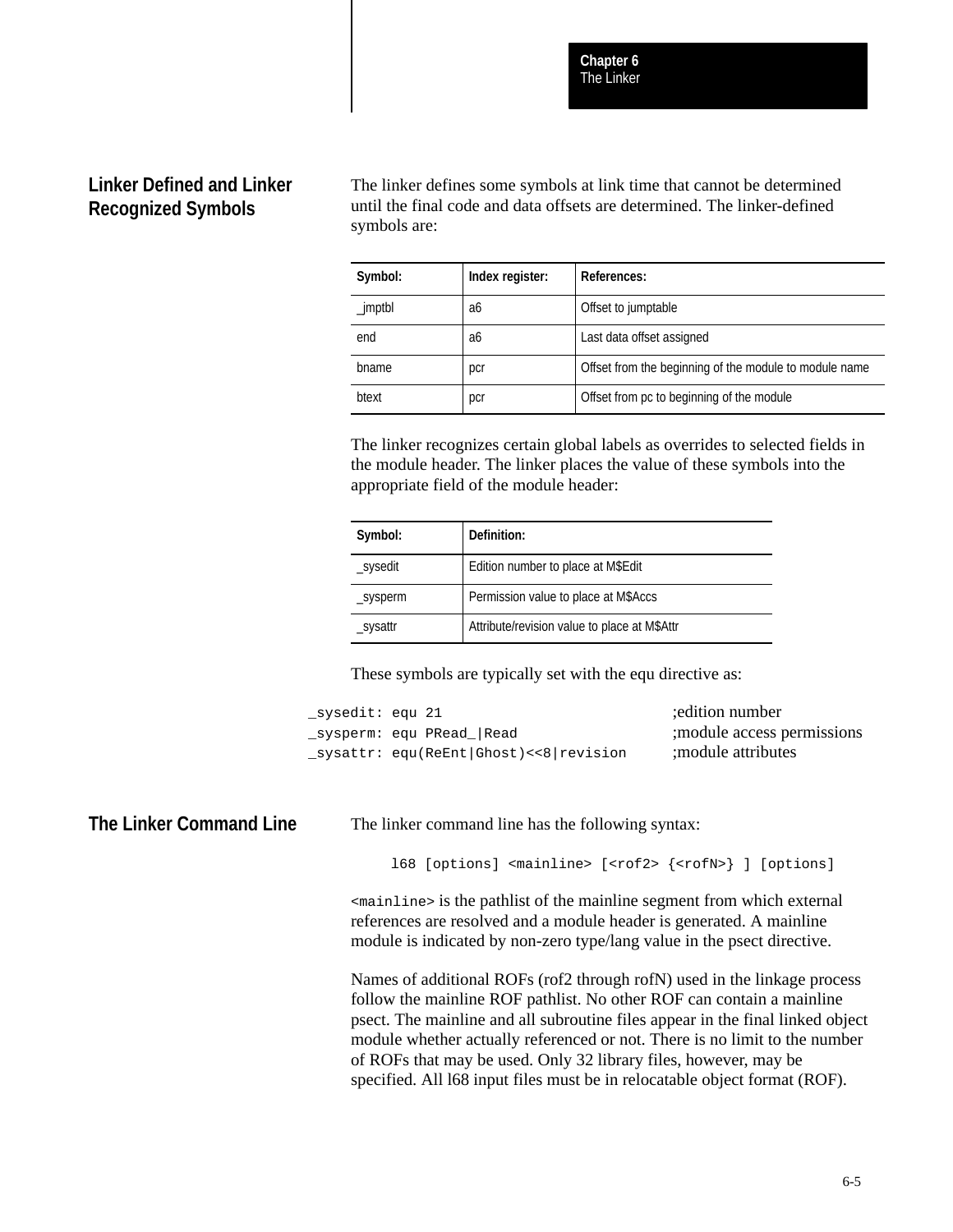Psects that contain no data or code are handled by l68 in a special way. This type of psect contains only symbols that define constants (for example, equ ). Only the symbols that define external references are placed in the linker's symbol table. If used, this type of psect is the last psect given and handles remaining unresolved references. An example of this is the sys.l file (system definition library).

## **Linker Command Line Options**

The following options can appear on the command line (options are case significant):

| Option:             | Description:                                                                                                                                                                                                                                                                                                                                                                                                                                                                                                                                                                                                                                         |
|---------------------|------------------------------------------------------------------------------------------------------------------------------------------------------------------------------------------------------------------------------------------------------------------------------------------------------------------------------------------------------------------------------------------------------------------------------------------------------------------------------------------------------------------------------------------------------------------------------------------------------------------------------------------------------|
| $-a$                | Converts out-of-range bsrs and PC-relative leas to jump table references.<br>bsrs that address labels over 32K distant are automatically converted to<br>jsrs using a jump table (in the initialized data area) that contains the<br>desired destination address. leas are changed to move instructions that<br>move the destination from a jump instruction in the jump table. The linker<br>automatically builds the required jump tables and includes them in the<br>output file. This allows large programs to overcome the +/- 32K offset limit<br>of bsr instructions without violating the OS-9 requirement for position<br>independent code. |
| $-e=$               | Sets the module edition number. $\langle n \rangle$ is used for the edition number in the<br>final output module. 1 is used if this option is not given.                                                                                                                                                                                                                                                                                                                                                                                                                                                                                             |
| -g                  | Outputs symbol modules for use by the user and/or source debugger. If<br>the ".r" files were created with the "-g" option, two symbol files are<br>created; one file name with .stb appended the other with .dbg appended.<br>If not compiled with the "-q" option, only the .stb file is created. If a<br>directory named STB is present in the current execution directory, the<br>symbol files are placed there. Otherwise, they are placed in the current<br>execution directory.                                                                                                                                                                |
| -j                  | Prints jump table calculation map. See the description in the -a option.                                                                                                                                                                                                                                                                                                                                                                                                                                                                                                                                                                             |
| $-l =$ $<$ path $>$ | Uses <path> as a library file. A library file consists of one or more merged<br/>assembly ROF files. Each psect in the file is checked to see if it resolves<br/>any unresolved references. If so, the module is included in the final output<br/>module, otherwise it is skipped. No mainline psects are allowed in a library<br/>file. This option can be repeated up to 32 times in one command line to<br/>specify multiple library files. Library files are searched in the order given<br/>on the command line. The standard definition files are sys.I for assembly<br/>language or clib.I for the C compiler.</path>                         |
| $-M = mem[k]$       | Adds <mem> K to the stack memory allocation.</mem>                                                                                                                                                                                                                                                                                                                                                                                                                                                                                                                                                                                                   |
| -m                  | Prints the linkage map indicating the base addresses of the psects in the<br>final object module.                                                                                                                                                                                                                                                                                                                                                                                                                                                                                                                                                    |
| -n= <name></name>   | Uses <name> as the module name.</name>                                                                                                                                                                                                                                                                                                                                                                                                                                                                                                                                                                                                               |
| $-c = path$         | Writes linker object (memory module) output to the specified file, relative<br>to the execution directory. The last element in <path> is used as the<br/>module name unless overridden by the -n option.</path>                                                                                                                                                                                                                                                                                                                                                                                                                                      |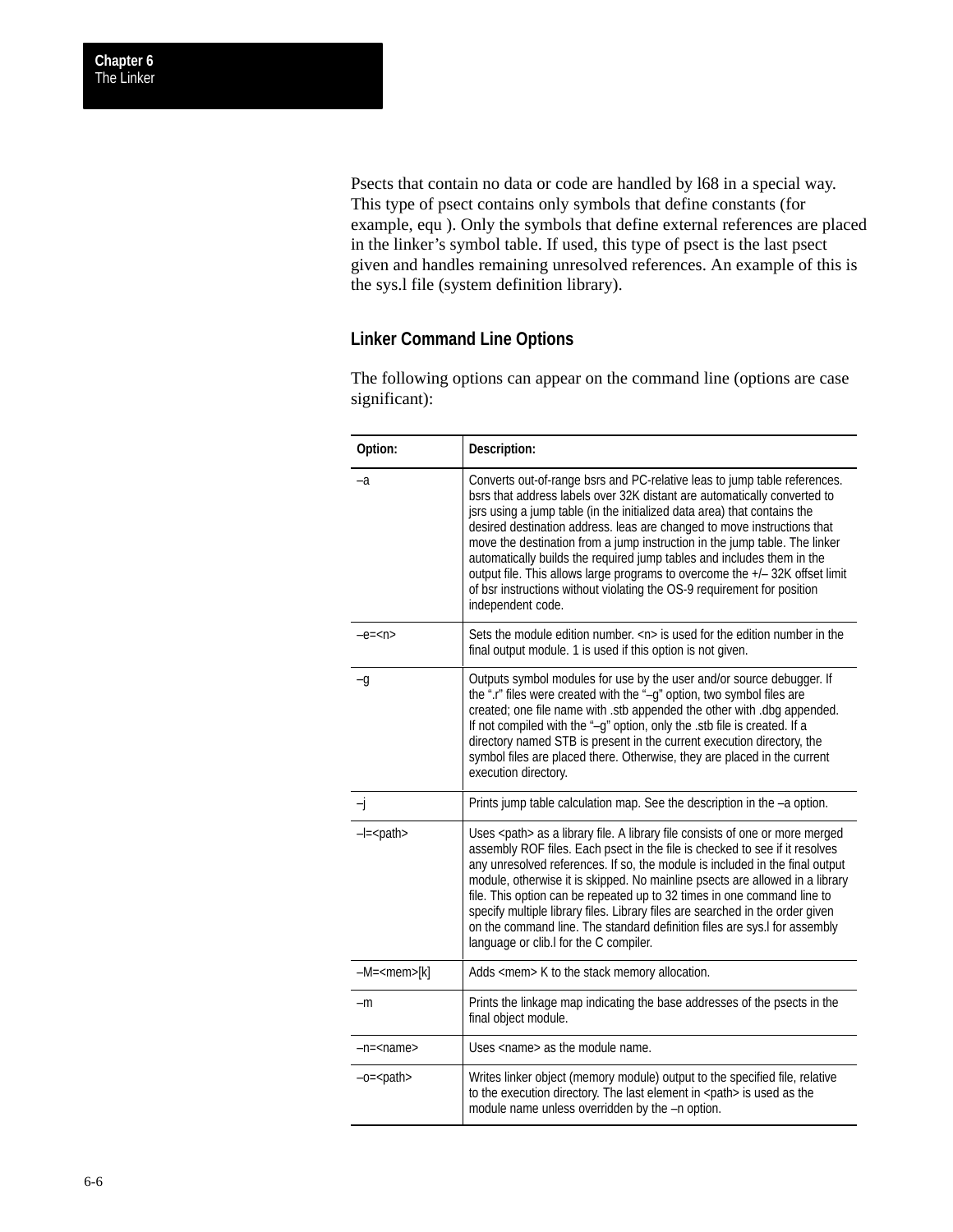| Option:        | Description:                                                                                                                                                                                                                                                                    |
|----------------|---------------------------------------------------------------------------------------------------------------------------------------------------------------------------------------------------------------------------------------------------------------------------------|
| $-O=path>$     | Writes linker object (memory module) output to the specified file, relative<br>to the data directory. The last element in <path> is used as the module<br/>name unless overridden by the -n option.</path>                                                                      |
| $-p=$          | Sets the permission word in the module header to $\langle n \rangle$ . $\langle n \rangle$ must be<br>hexadecimal.                                                                                                                                                              |
| $-r$           | Outputs a raw binary file for a non-OS-9 target system. The output will not<br>be in memory module format.                                                                                                                                                                      |
| $-r = < n >$   | Outputs a raw binary file for non-OS-9 target systems with an object code<br>base address at absolute address $\langle n \rangle$ , $\langle n \rangle$ must be a hexadecimal<br>address. The base address is used to make absolute addressing<br>references operate correctly. |
| $-S$           | Prints a list of relative addresses assigned to symbols in the final object<br>module. The symbols are listed in numeric order. This option is usually<br>used with the -m option.                                                                                              |
| $-S$           | Sets the sticky bit in the module header, causing the module to remain in<br>the module directory, even if the link count becomes zero.                                                                                                                                         |
| $-W$           | When used with -s, it displays symbols in alphabetic instead of<br>numeric order.                                                                                                                                                                                               |
| -Z             | Reads module names from standard input.                                                                                                                                                                                                                                         |
| $-z = <$ file> | Reads module names from <file>.</file>                                                                                                                                                                                                                                          |

## **Linking Code for Non-OS-9 Systems**

The linker can generate raw code to run in non-OS-9 environments. The output is a pure binary file which is not in OS-9 memory module format.

The linker –r option is used to create raw output files. The hexadecimal address to place the modules in ROM is specified using the –r option. The address is used to make absolute references come out correctly.

Because it is assumed that the code will not be executed via the OS-9 fork system call (which performs data area initialization), no initialized data may be used (for example, dc in a vsect).

Your initialization code must set up the stack pointer (a7) to point to a stack RAM area, and the a6 register must point to the beginning of a global/static RAM area (vsect) which should be initialized to zeros.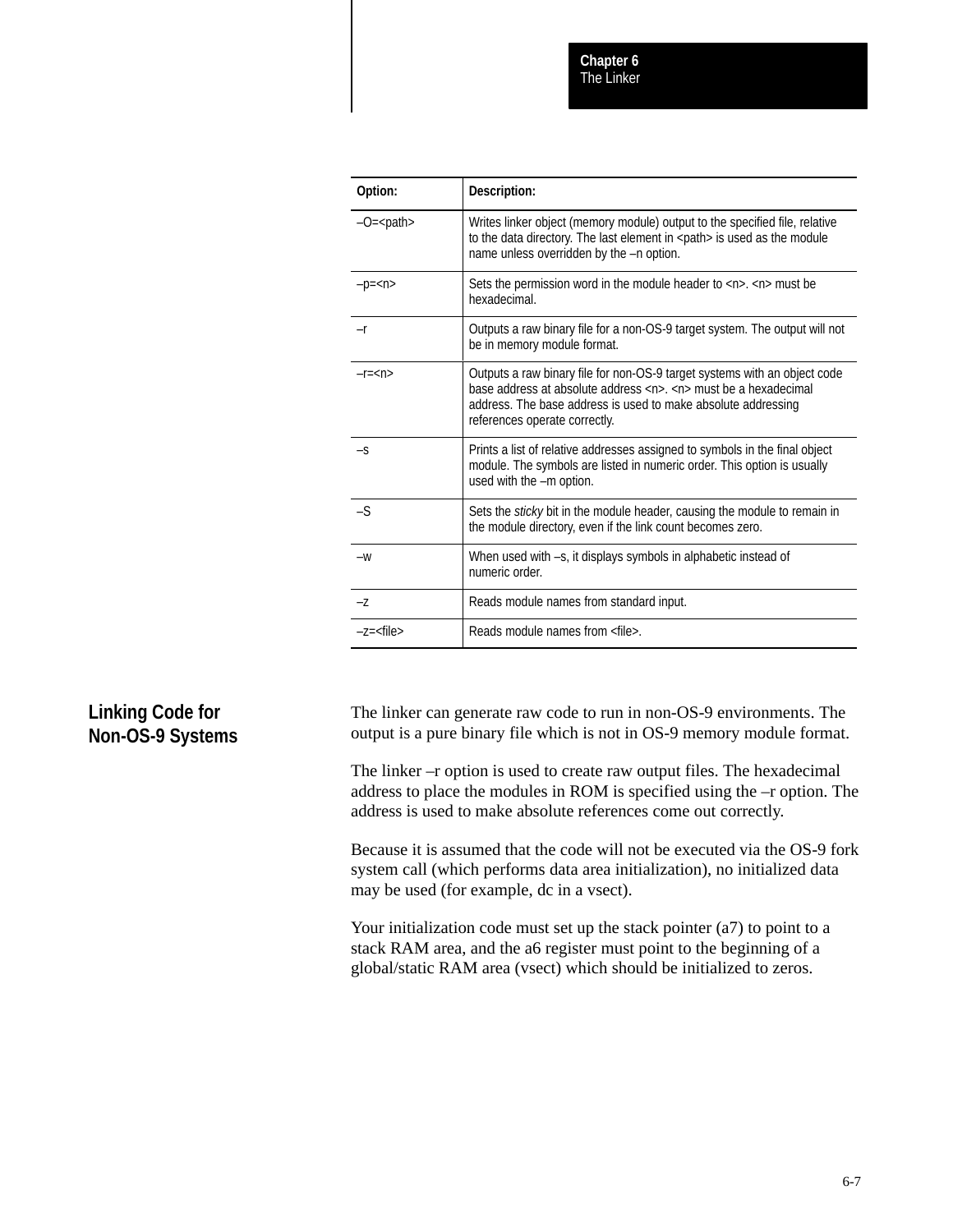# **OS-9 Programming Techniques**

## **Rules for Programming Techniques**

One of OS-9's main features is its powerful memory management capabilities using software or software/hardware methods. This results in much more efficient and flexible use of system memory than in other operating systems.

In order for these techniques to work properly, you must follow certain rules when writing assembly language programs. Programmers who use only high-level languages such as C, BASIC, Pascal, etc., need not be as concerned with these rules because the compilers automatically carry them out.

The key to being able to effectively use these methods is to have a good knowledge of the environment OS-9 provides for programs and also the instructions and addressing modes of the specific processor.

#### **RULE 1: All executable code must be in memory module format.**

The OS-9 memory module is the basis of both memory management and the advanced modular programming techniques the operating system supports. The assembler and linker automatically generate the module header and CRC check values. For detailed information concerning memory modules, see the *OS-9 Technical Manual*.

#### **RULE 2: Program and data areas must be separate.**

All object code for a program is located in a memory module which is **read-only**. Programs should never modify themselves. Therefore, a separate memory area is used for variables. Every process has a unique data area. Every process does not necessarily have a unique program memory module. This allows two or more tasks to share the same copy of a program if they are running the same program. This technique is an automatic function of OS-9 that results in efficient use of available memory.

#### **RULE 3: All object code must be position-independent.**

OS-9 must be able to dynamically map a memory module to any block of physical addresses to allow a process to access more than one module at the same time. It also allows memory management on systems that do not have memory management hardware with address relocation functions.

Writing position-independent code involves using only PC-relative addressing in branches and in accessing constant tables. Absolute memory addresses should never be used in a program.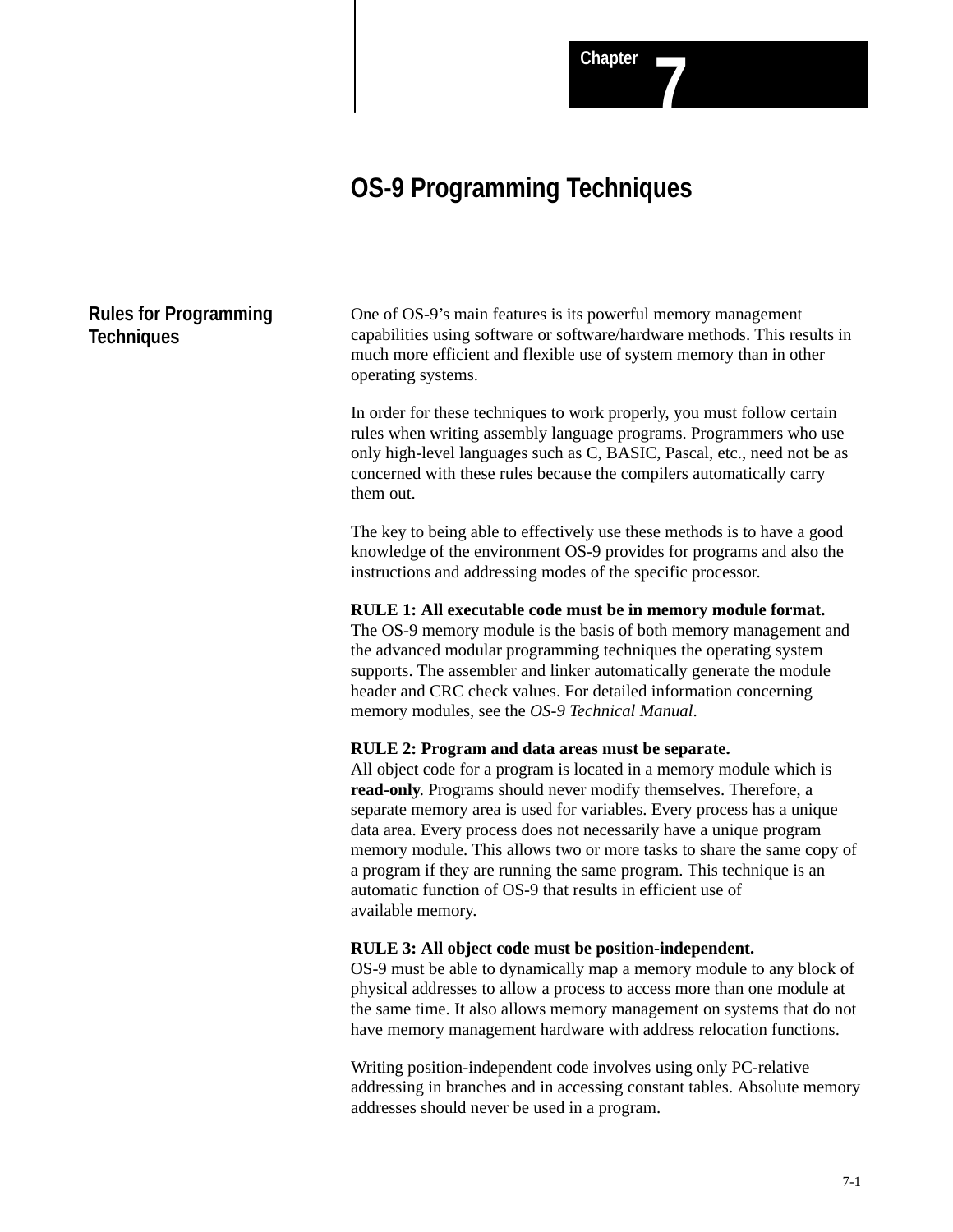#### **RULE 4: All data storage must be position-independent.**

OS-9 assigns the address of the program's data area at the time the process is started by the F\$Fork system call. Use of a position-independent data area lets OS-9 run on systems with limited or nonexistent memory management hardware. As with the object code module, absolute addressing of variables is not permitted. Instead, OS-9 programs use the convention that register A6 is a pointer (base address register) to the program's data area, and all addressing of variables use the 68000 indexed addressing modes. The initialized and uninitialized data area are accessed by the Register Indirect with Offset addressing mode: n(An). The remote data area is accessed by the Indexed Register Indirect with Offset addressing mode: n(An,Xn).

### **Program and Data Memory References**

OS-9 does not limit the memory size of a program's code or data. However, due to the characteristics of the 68000 architecture, certain restrictions exist. These depend on the addressing modes used. Because of the software techniques OS-9 uses to provide a multi-user and multi-tasking environment, user state programs cannot use either the absolute short or absolute long addressing modes for addressing code and data memory.

All references to the program code must use a **PC-relative** addressing mode:

| n(pcr)    | Relative with Offset                                                  |
|-----------|-----------------------------------------------------------------------|
| n(pcr,Xn) | Relative with Index and Offset or any relative<br>branch instructions |

All references to the program data must use a **register indirect** addressing mode:

| (An)     | Register Indirect                     |
|----------|---------------------------------------|
| $(An)+$  | Postincrement Register Indirect       |
| $-(An)$  | Predecrement Register Indirect.       |
| n(An)    | Register Indirect with Offset         |
| n(An,Xn) | Indexed Register Indirect with Offset |

The offsets of these addressing modes are 16-bit signed offsets. This limits the usefulness of the offset to  $+/-32K$ . Many non-trivial programs rapidly exceed this 32K limit. Because it is undesirable to require assembly language programmers and compilers to generate worst-case code all the time, the OS-9 assembler and linker provide facilities to access distant program and data addresses.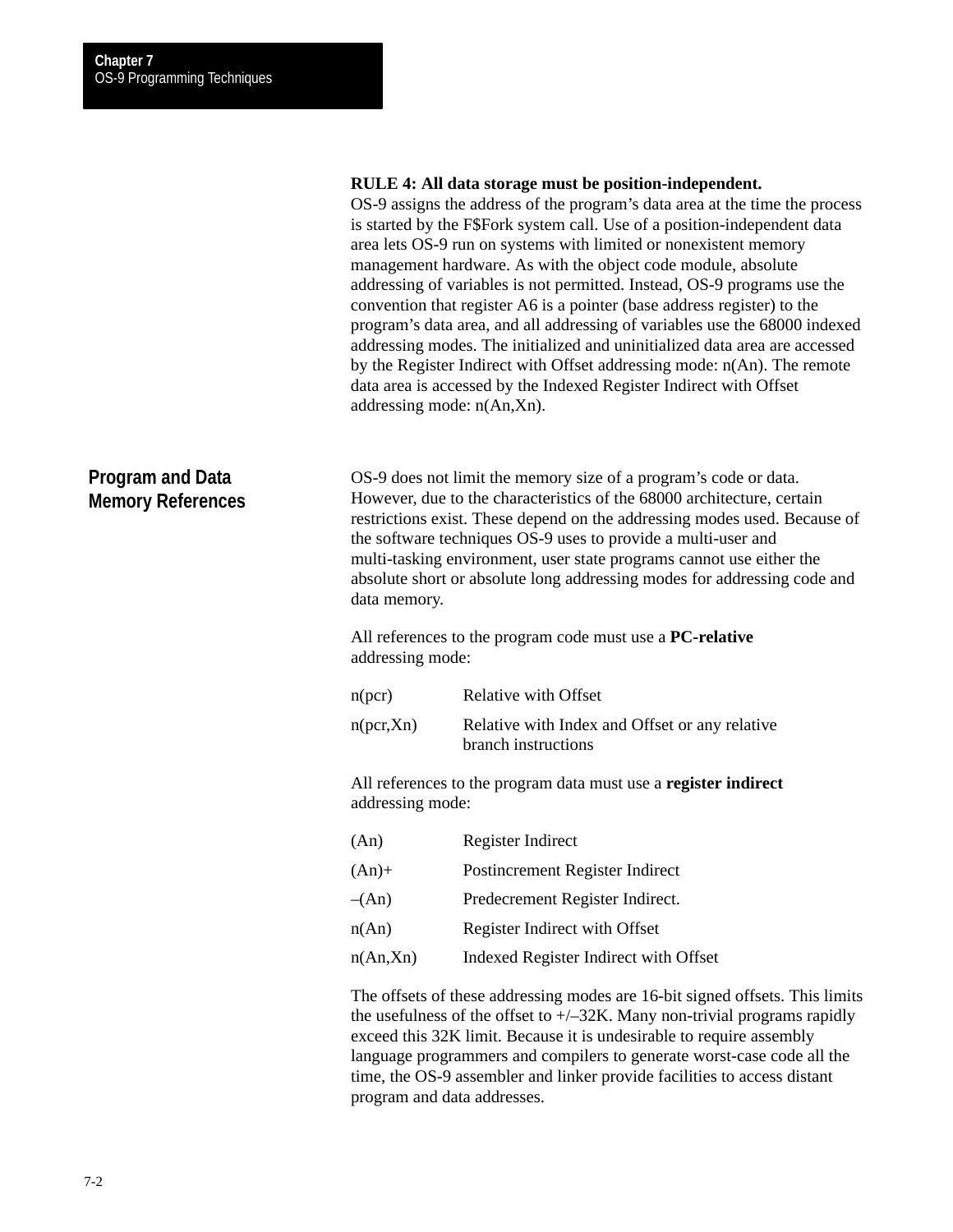### **Data Area References**

OS-9 places the address of the data memory for a process in the A6 register. The labels appearing in the program's vsects represent offsets. When applied against the A6 register, these labels yield the address of the desired data. Because the offset is limited by the hardware addressing mode to a 16-bit signed value, the offset can address only 32K. To fully use the 64K range that an unsigned offset would provide, the linker automatically starts assigning the data storage offsets from \$8000. When OS-9 assigns data memory for a process, the A6 register is automatically adjusted to point 32K past the actual base of the data memory. This method allows a full 64K of addressability from the Register Indirect with Offset addressing mode.

The 32K data memory base adjustment is done only for user state program and trap handler modules. No adjustment is made for system state modules such as device drivers or file managers.

The total size of the initialized and uninitialized data memory cannot exceed 64K. To do so would cause the memory beyond 64K from the base pointer to be unaddressable with the Register Indirect with Offset addressing mode.

The following is an example of referencing the initialized and uninitialized data areas:

```
vsect
varname ds.1 1 ian integer variable
counter dc.l 500 ;an integer variable initialized to 500
        ends
        .
        .
        move.l varname(a6),d0 ;access the uninitialized data memory
        cmp.l d0,counter(a6) ;access the initialized data memory
```
The only way to offset beyond the 64K data memory limit is to use the Indexed Register Indirect with Offset addressing mode. The offset for this addressing mode is only 8-bits signed, which renders it useless for this purpose. The index register, however, can be loaded with a 32-bit constant representing the offset to the data. This method yields a 4.2 gigabyte unsigned offset.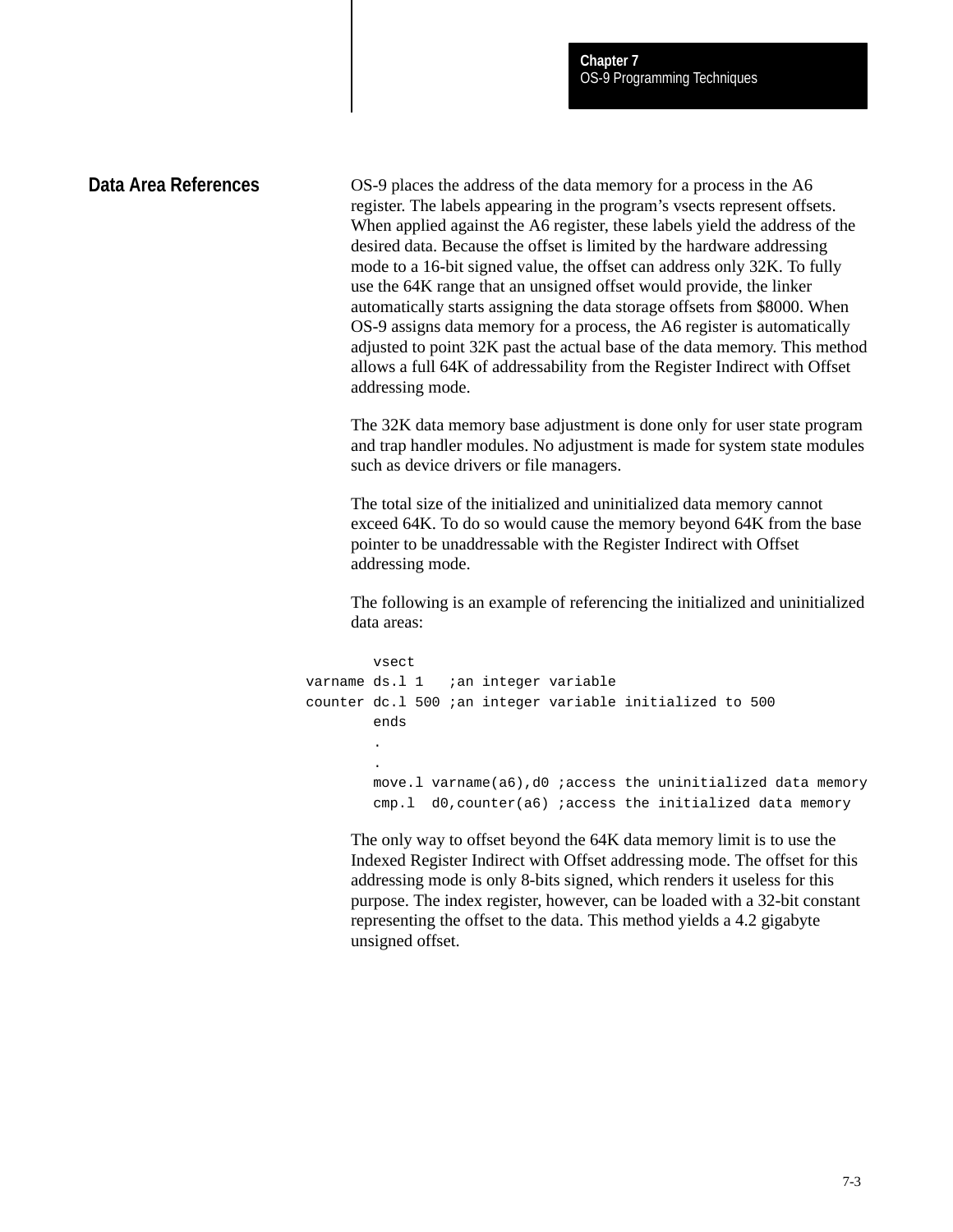There are two basic ways of accessing remote variables. Thie first method involves moving the 32-bit offset into a register and then using that register as an index from the data memory pointer (a6):

vsect remote bigone: ds.l 100000 ;declare a very large array ends . . move.l #bigone,d0 ;get offset into bigone add.l d4,d0 *i*add subscript move.1  $0(a6, d0.1)$ , d2 ; qet the array value

The second method involves copying the data pointer to a temporary address register and then adding the 32-bit offset to the temporary register. It can then be used in simple Register Indirect addressing mode to access the remote variable. For example, the address of bigone can be determined by:

| move.1 a6,a0      | <i>i</i> qet the base address of the data |
|-------------------|-------------------------------------------|
| adda.l #bigone,a0 | <i>i</i> add in the offset to bigone      |
| move. $l$ (a0),d2 | <i>i</i> qet the array value              |

**Code Area References**

Many of OS-9's capabilities are due to the use of memory modules. All OS-9 object code must be in memory module format. Use of memory modules is simple because l68 automatically generates them.

Another important requirement for OS-9 object code is position-independence. Use of **position-independent code** (PIC) is essential. It allows OS-9 to dynamically add or remove modules from a process' memory space. PIC allows OS-9 to load a program at any address where free memory is available. Absolute addressing should never be used.

Fortunately, the 68000 instruction set is generally well suited for writing PIC. PIC programming techniques require that only program counter relative (PCR) addressing modes be used to access the program object code area. The bsr, Bcc, and DBcc instructions do this inherently. Notice that the 68000 addressing scheme does not allow an operand addressed as PCR to be modified. This enforces the OS-9 design philosophy that no program should modify itself.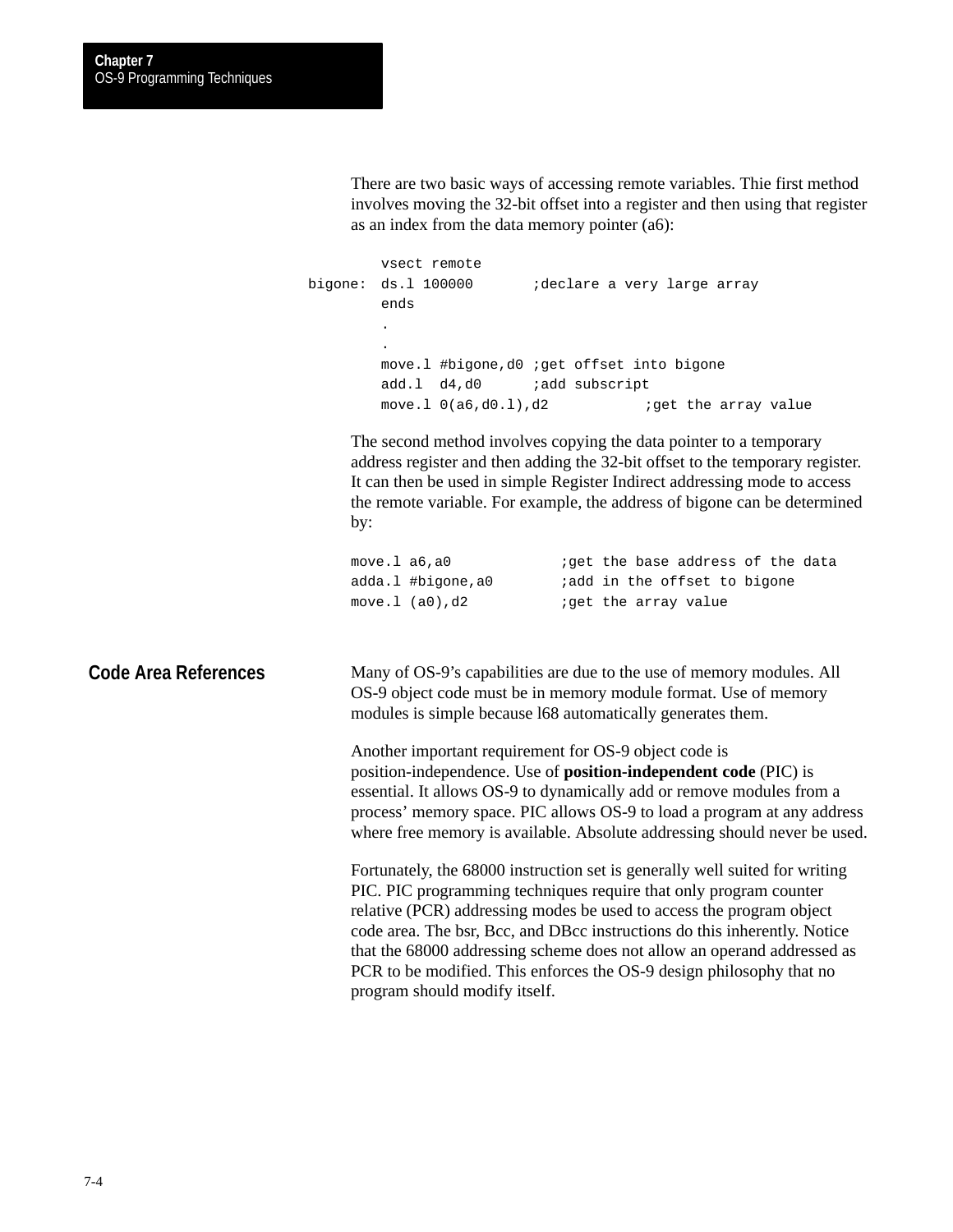When addressing constants, constant tables or addresses of routines within the program object code, the PCR addressing modes (d(PC) and d(PC,Xi)) can only be used on instructions that do not alter their objects. Directly stated, PCR addressing modes can never appear as a destination address or as an address of data to modify. The 68000 addressing modes themselves discourage self-modifying programs.

The lea and pea instructions can be used with PCR addressing modes to obtain actual addresses within the program area at run time. For example, to obtain the address of a constant table the following instruction can be used:

lea table(PC),a2

The offset in the PCR addressing mode is limited to a 16-bit signed value. This limitation restricts the use of this addressing mode to destinations within 32K of the reference. Because many non-trivial programs easily exceed this limit, the linker provides a facility to overcome this limitation.

The –a option of the l68 linker causes the linker to direct certain PCR references to a jump table in the data area. For each bsr instruction that does not reach its destination address, the linker will replace the bsr instruction with a jsr instruction. The destination of this instruction references a jump table.

The linker creates the jump table as initialized data, the size of which is added to the total initialized data allocation for the program. Each jump table entry is an absolute long jmp instruction whose destination is initially an offset from the beginning of the program module to the reference.

The relocation information placed in the module by the linker is then used by the kernel to adjust the offsets in the jump table to reflect the absolute address of the actual reference. Only long (16-bit offset) bsr instructions are affected. All other branch style instructions (Bcc, DBcc, etc.) are still limited to the 32K restriction.

The following is an example of a modified bsr instruction. Consider the jump table fragment:

| $jmptb1+0$  | jmp printf  |
|-------------|-------------|
| jmptbl+6    | jmp fprintf |
| $jmptb1+12$ | jmp sprintf |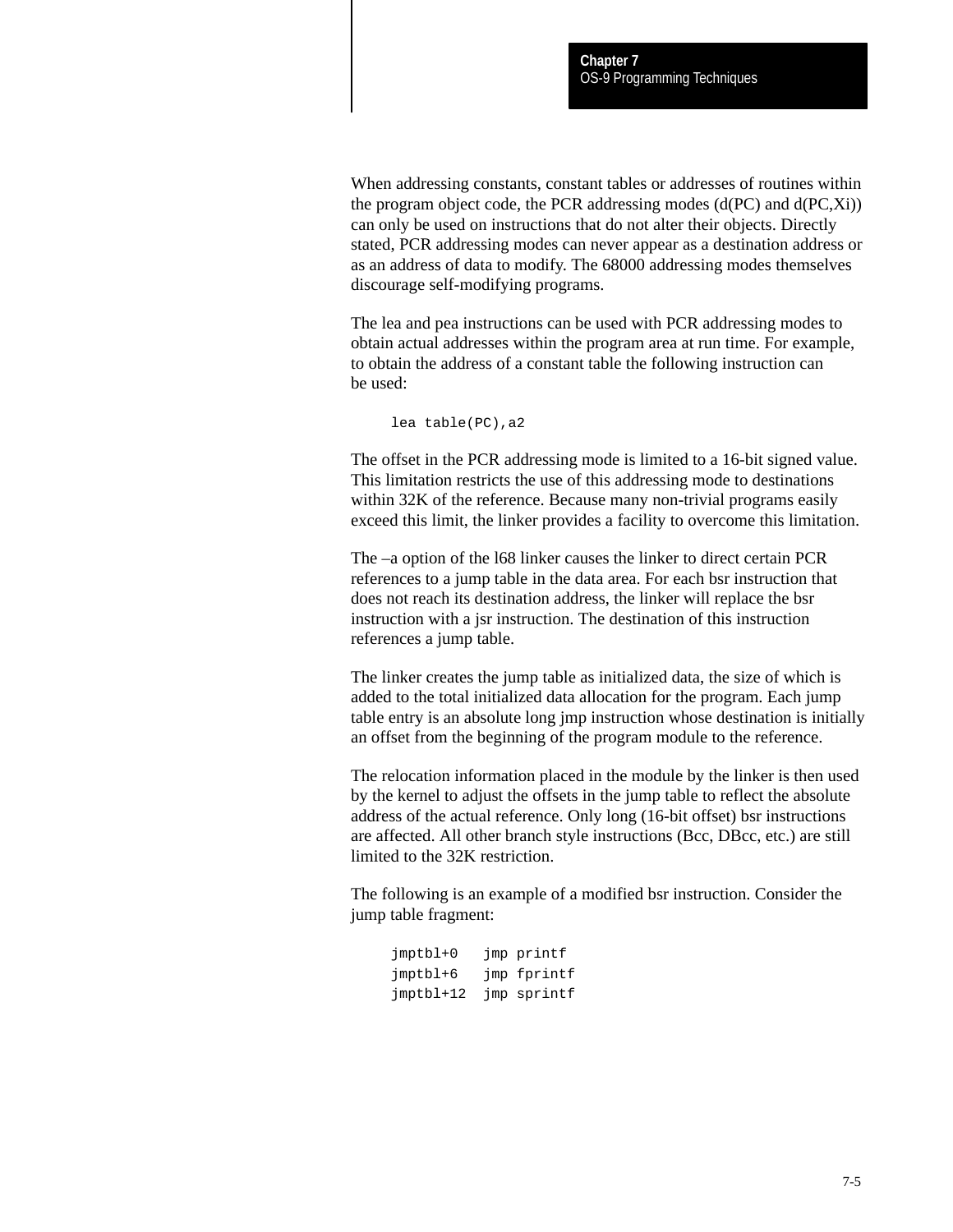An out of range bsr:

bsr fprintf

is replaced by:

jsr \_jmptbl+6(a6)

The –a option also causes lea (and pea) instructions involving a PCR reference to be directed through the jump table. OS-9 programs commonly use the lea instruction to determine the address of a table, or in the case of a C program, a function. Often, this instruction cannot address its destination because of the range limit. In this case, each lea instruction that does not reach its destination address is replaced by a move which references the destination address appearing in the jump table.

For example, an out of range lea:

lea fprintf(pcr),a0

would be replaced by:

move.l \_jmptbl+8(a6),a0

An out of range pea:

pea fprintf(pcr),a0

would be replaced by:

 $move.1 \quad \text{jmpth1+8(a6)}, -(sp)$ 

Only one jump table entry is created for each unique unreachable destination, regardless of the number of times a destination could not be reached. This allows resolution of the reference without changing the size of the code. Both the original code and the substitute code are four bytes long.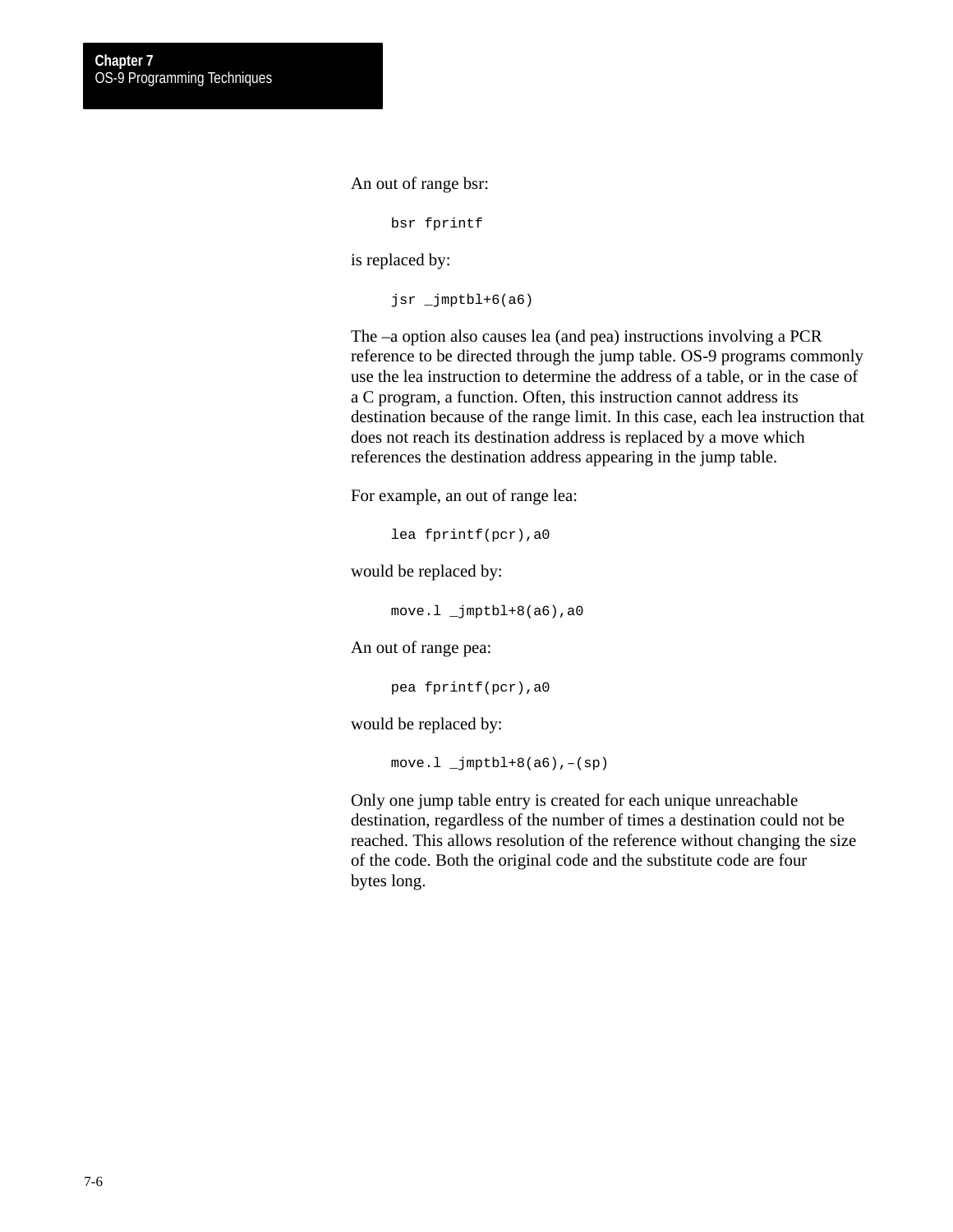# **Example Program**

The following example is the assembly language program UpDn: a program that converts the case of input to either upper or lower. This program is provided to give an example of the form and structure of an assembly language program.

**Appendix** 

nam UpDn ttl OS–9/68000 Example Assembly Prog \*\*\*\*\*\*\*\*\*\*\*\*\*\*\*\*\*\*\*\*\*\*\*\*\*\*\*\*\*\*\*\* \* This program converts characters from upper case to lower case \* (default) or from lower case to upper case (with –u option)

|                  |                                  | use    | defsfile                   |                                               |
|------------------|----------------------------------|--------|----------------------------|-----------------------------------------------|
|                  |                                  |        |                            |                                               |
|                  | 00000001 Edition                 | equ    | $\mathbf{1}$               |                                               |
|                  | 00000101 Typ_Lang                | equ    | $(Prqrm<<8)+Objct$         |                                               |
|                  | 00008000 Attr_Rev                | equ    | $(REnt << 8) + 0$          |                                               |
|                  |                                  | psect  |                            | updn, Typ_Lang, Attr_Rev, Edition, 1024, UpDn |
|                  |                                  |        |                            |                                               |
| 00000000 StdIn   |                                  | equ    | 0                          | standard input path                           |
|                  | 00000001 StdOut                  | equ    | 1                          | standard output path                          |
|                  | 00000002 StdErr                  | equ    | 2                          | standard error path                           |
|                  |                                  | vsect  |                            |                                               |
| 00000000 Char    |                                  | ds.b   | 1                          | one character I/O buffer                      |
| 0000             | 41 LowBound                      | dc.b   | ' A'                       | low bound to convert                          |
| 0001             | 5a HiBound                       | dc.b   | 'Z'                        | upper bound to convert                        |
| 00000002         |                                  | ends   |                            |                                               |
|                  |                                  |        |                            |                                               |
|                  | 0000=5379 HelpStr                | dc.b   | "Syntax: updn [-u]", C\$LF |                                               |
| $0012 = 4675$    |                                  | dc.b   |                            | "Function: converts upper to lower ", C\$LF   |
| $0043 = 4570$    |                                  | dc.b   | "Options:", C\$LF          |                                               |
| $004c = 2020$    |                                  | dc.b   |                            | " -u : converts lower to upper", C\$LF, C\$CR |
|                  | 00000071 HelpLen                 | equ    | *-HelpStr                  |                                               |
|                  |                                  |        |                            |                                               |
|                  |                                  |        |                            |                                               |
|                  |                                  |        |                            |                                               |
| 007a 101d PrsOpt |                                  | move.b | $(a5) + d0$                | get parameter byte                            |
| 007c b03c        |                                  | cmp.b  | $# ' - ', d0$              | parameter leadin?                             |
| 0080 671e        |                                  | beg.s  | PrsOpt20                   | branch if so                                  |
| $0082 = b03c$    |                                  | cmp.b  | #C\$CR,d0                  | carriage return?                              |
| 0086 6606        |                                  | bne.s  | PrtHelp                    | abort if not                                  |
| 0078 600e        | * Entry Point and Initialization | bra.s  | PrsOpt10                   | parse options                                 |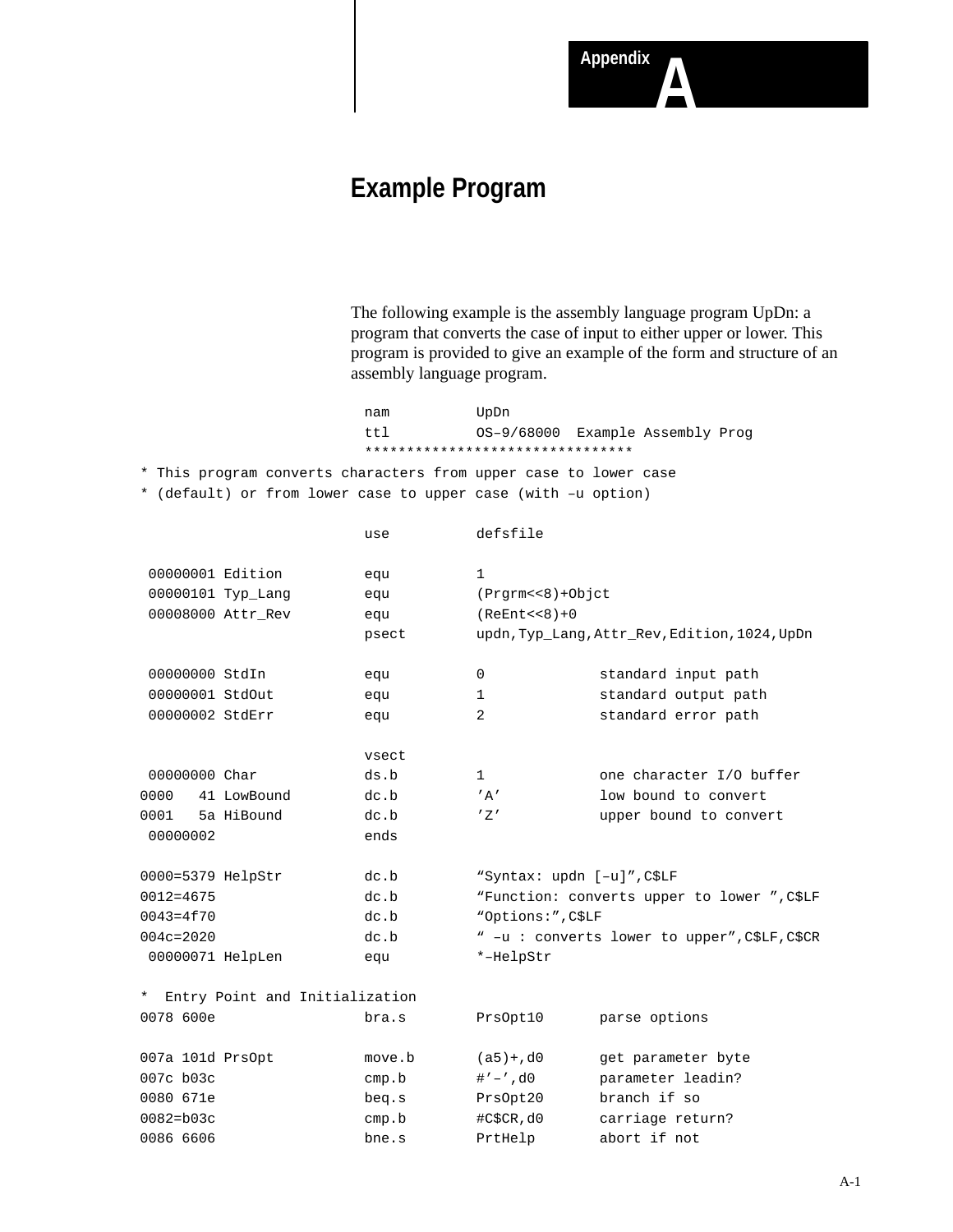| 0088 51cd PrsOpt10<br>008c 602a | dbra<br>bra.s   | d5,PrsOpt<br>UpDn10           | until no more option bytes                |
|---------------------------------|-----------------|-------------------------------|-------------------------------------------|
| 008e 7002 PrtHelp               | moveg           | #StdErr,d0                    | standard error path                       |
| 0090 41fa                       | lea             |                               | $HelpStr(pc)$ , a0 help message string    |
| 0094 223c                       | move.1          | #HelpLen,d1                   | length of string                          |
| $009a = 4e40$                   | OS <sub>9</sub> | I\$WritLn                     | output help message                       |
| 009e 604c                       | bra.s           | UpDn90                        | exit                                      |
| 00a0 5345 PrsOpt20              | subq.w          | #1,d5                         | decr option cnt                           |
| 00a2 65ea                       | bcs.s           | PrtHelp                       | abort if end of parameters                |
| 00a4 101d                       | move.b          | $(a5) + d0$                   | get option character                      |
| 00a6 0a00                       | eori.b          | #'u',d0                       | is it a "-u" option?                      |
| 00aa 0200                       | andi.b          |                               | #^('a'-'A'),d0 (ignore case difference)   |
| 00ae 66de                       | bne.s           | PrtHelp                       | abort if not                              |
| 00b0 3d7c                       | move.w          |                               | #'az',LowBound(a6) reset convert bounds   |
| 00b6 60d0                       | bra.s           | PrsOpt10                      | check for other options                   |
| 00b8 7000 UpDn10                | moveq           | #StdIn,d0                     | from standard input                       |
| 00ba 7201                       | moveg           | #1,d1                         | read one character                        |
| 00bc 41ee                       | lea             | $Char(a6)$ , a0               | into "Char"                               |
| $00c0 = 4e40$                   | 0s9             | I\$Read                       |                                           |
| 00c4 6520                       | bcs.s           | UpDn80                        | abort if error                            |
| 00c6 102e                       | move.b          | $Char(a6)$ , d0               | get character                             |
| 00ca b02e                       | cmp.b           | $LowBound(a6)$ , d0 in range? |                                           |
| 00ce 650c                       | blo.s           | UpDn20                        | branch if not                             |
| 00d0 b02e                       | cmp.b           | $HilBound(a6)$ , d0 in range? |                                           |
| 00d4 6206                       | bhi.s           | UpDn20                        | branch if not                             |
| 00d6 0a2e                       | eori.b          |                               | #'a'-'A',Char(a6) convert characters case |
| 00dc 7001 UpDn20                | moveq           | #StdOut,d0                    | to standard output                        |
| 00de 7201                       | moveq           | #1,d1                         | write the character                       |
| $00e0 = 4e40$                   | $\cos 9$        | I\$WritLn                     |                                           |
| 00e4 64d2                       | bcc.s           | UpDn10                        | repeat if no error                        |
| 00e6=b27c UpDn80                | cmp.w           | #E\$EOF, d1                   | end of file error?                        |
| 00ea 6602                       | bne.s           | UpDn99                        | abort if not                              |
| 00ec 7200 UpDn90                | moveq           | #0,d1                         | return without error                      |
| 00ee=4e40 UpDn99                | $\circ$ s9      | FSExit                        | exit                                      |

000000f2 ends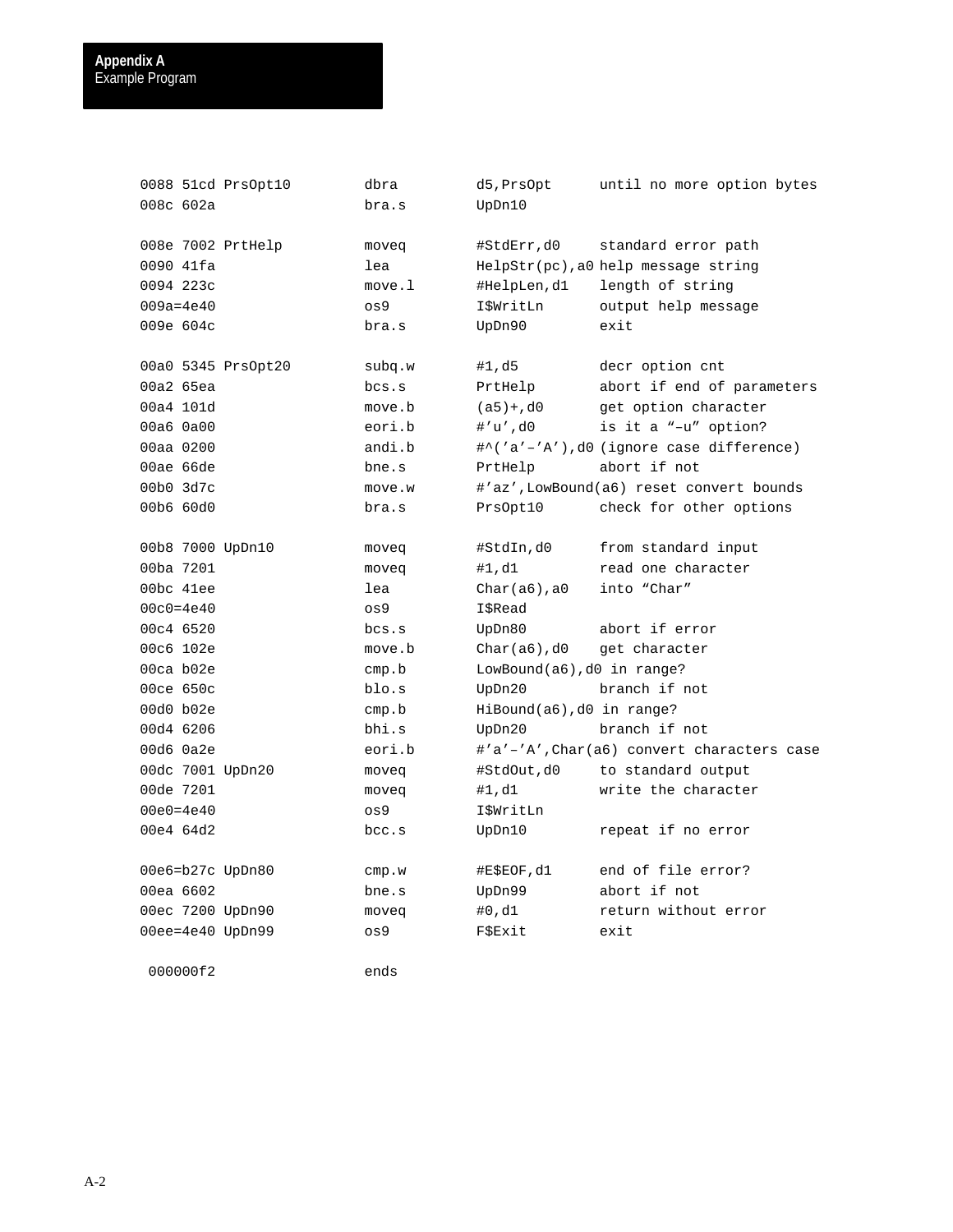

# **Assembler and Linker Error Messages**

When r68 detects an error, it prints an error message in the listing just before the source line containing the error. It is possible for a statement to have two or more errors, in which case each error is reported on a different line preceding the erroneous source line. **Assembler Error Messages**

> If the assembler listing is inhibited by the absence of the –l option, error messages and printing of erroneous lines still occurs. At the end of the assembly, the total number of errors and warnings are given as part of the assembly summary statistics. The error messages, erroneous source lines, and the assembly summary are all written to the assembler task's error/status path which may be redirected by the shell. For example:

r68 sourcefile o=sourcefile.o > src.error

Note that calling the assembler with the listing and object code generation both disabled by the absence of the  $-1$  –o options can be used to perform a quick assembly just to check for errors. This allows many errors to be found and corrected before printing of a lengthy listing. For example:

r68 sourcefile

Sometimes the assembler will stop processing of an erroneous line so additional errors following on the same line may not be detected, so corrections should be made carefully.

Error messages consist of brief phrases which describe the kind of error the assembler detected. Each error message is explained in detail in the following table.

| <b>Error Message:</b>  | Description:                                                                                                         |
|------------------------|----------------------------------------------------------------------------------------------------------------------|
| <b>Bad label</b>       | The statement's label has an illegal character or does not begin with a letter.                                      |
| <b>Bad Mnemonic</b>    | A mnemonic was found in mnemonic field that was not recognized or was not<br>allowed in the current program section. |
| <b>Bad number</b>      | The numeric constant definition contains a character that is not allowed in the current<br>radix.                    |
| Bad operand            | An operand expression is missing or incorrectly formed.                                                              |
| Bad operator           | An arithmetic expression is incorrectly formed.                                                                      |
| Bad option             | An option is unrecognized or incorrectly specified.                                                                  |
| <b>Bracket missing</b> | The opening or closing bracket is missing.                                                                           |
| Can't open file        | A problem was encountered opening an input file.                                                                     |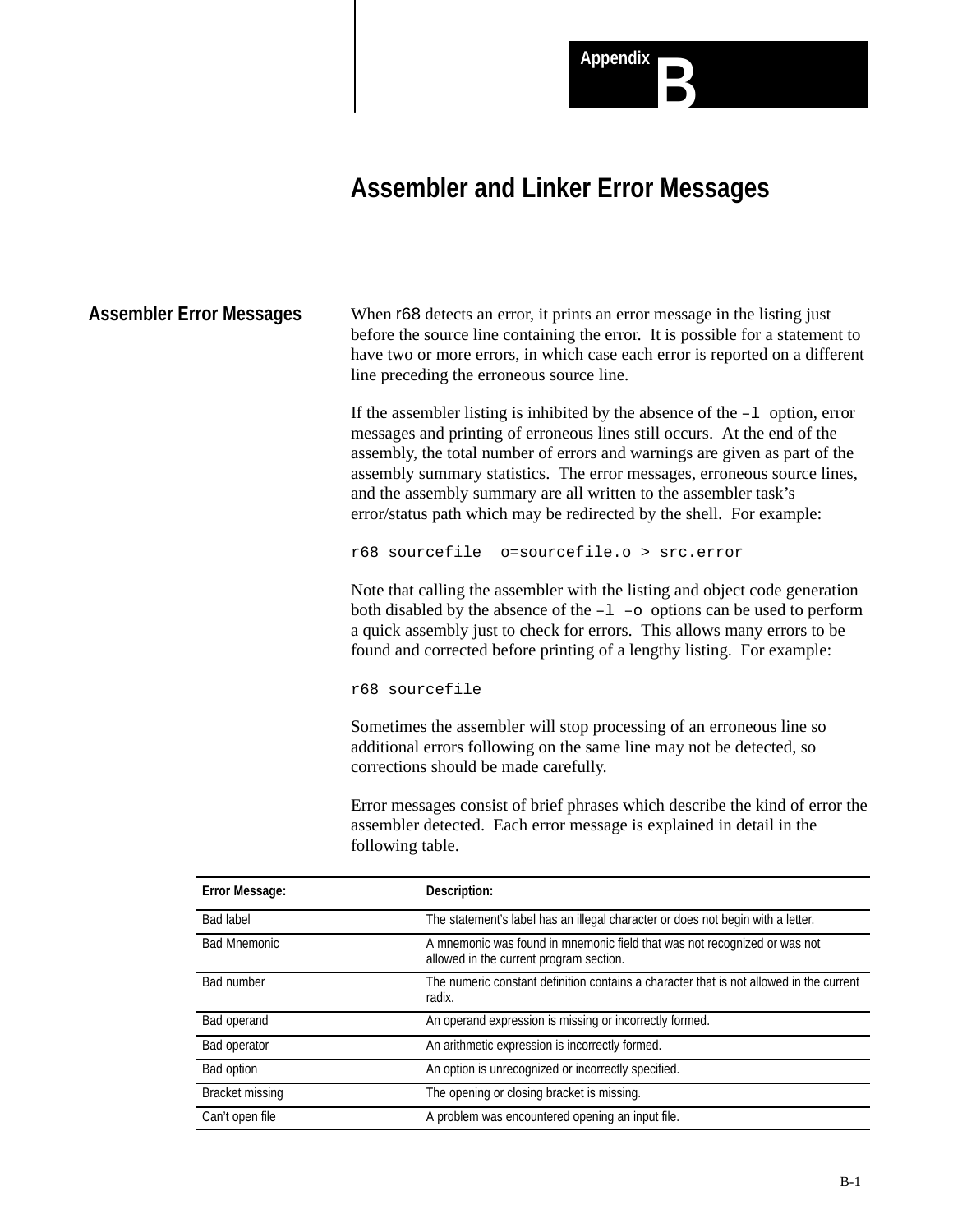| <b>Error Message:</b>      | Description:                                                                                                                                                                              |
|----------------------------|-------------------------------------------------------------------------------------------------------------------------------------------------------------------------------------------|
| Can't open macro work file | A problem was encountered opening a macro work file.                                                                                                                                      |
| Comma expected             | A comma was expected but not found.                                                                                                                                                       |
| Conditional nesting error  | A mismatched if/else/endc conditional assembly directive was found.                                                                                                                       |
| Constant definition        | A constant definition is incorrectly formed.                                                                                                                                              |
| <b>ENDM without MACRO</b>  | An endm was found, with no matching macro.                                                                                                                                                |
| <b>ENDR without REPT</b>   | An endr was found, with no matching rept.                                                                                                                                                 |
| Fail <message></message>   | A fail directive was encountered.                                                                                                                                                         |
| File close error           | A problem was encountered closing an input file.                                                                                                                                          |
| Illegal addressing mode    | The addressing mode cannot be used in the instruction.                                                                                                                                    |
| Illegal external reference | External names cannot be used with assembler directives. If an operand expression<br>contains an external name, the only operation allowed in the expression is binary<br>plus and minus. |
| Illegal index register     | The register cannot be used as an index register.                                                                                                                                         |
| <b>Illegal suffix</b>      | An illegal suffix was found in an instruction.                                                                                                                                            |
| Label missing              | This statement is missing the required label.                                                                                                                                             |
| Macro arg too long         | The Macro argument is too long. No more than 60 characters total can be passed to<br>a macro.                                                                                             |
| Macro file error           | A problem was encountered accessing the macro work file.                                                                                                                                  |
| Macro nesting too deep     | The macro calls are nested too deeply. Macro calls may only be nested up to 8<br>levels deep.                                                                                             |
| Nested MACRO definitions   | A macro cannot be defined inside a macro definition.                                                                                                                                      |
| <b>Nested REPT</b>         | Repeat blocks cannot be nested.                                                                                                                                                           |
| New symbol in pass two     | See symbol lost.                                                                                                                                                                          |
| No input files             | An input file must be specified.                                                                                                                                                          |
| No param for arg           | A macro expansion is attempting to access an argument that was not passed by the<br>macro call.                                                                                           |
| Phasing error              | A label has a different value during pass two than it did during pass one.                                                                                                                |
| Redefined name             | The name appears more than once in the label field other than on a set directive.                                                                                                         |
| Symbol lost?               | Assembler symbol lookup error. The error could be caused by symbol table overflow<br>or bad memory.                                                                                       |
| Too many args              | Too many arguments were passed to the macro. No more than 9 arguments may be<br>passed to a macro.                                                                                        |
| Too many object files      | Only one -o= command line option is allowed.                                                                                                                                              |
| Undefined org"*"           | (program counter org) cannot be accessed within a vsect.                                                                                                                                  |
| Unmatched quotes           | A beginning or ending quotation mark was expected but not found.                                                                                                                          |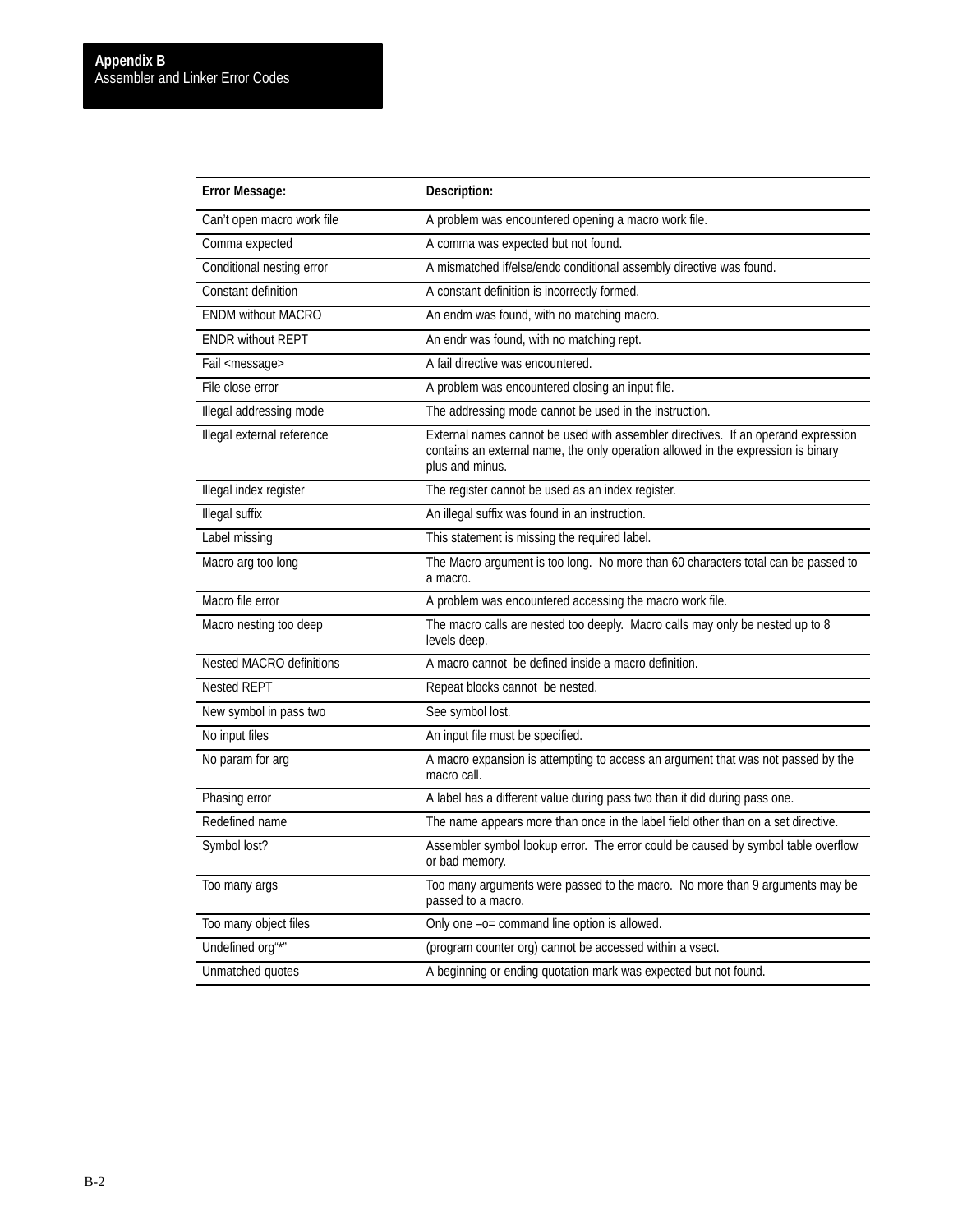## **Linker Error Messages**

The following is a comprehensive list of the error, warning, and informational messages issued by the OS-9/68000 linker (l68). In this section, the following syntax conventions are used:

- '<file>' Represents the actual file name in questions.
- $\leq$   $\geq$   $\leq$   $\leq$   $\leq$   $\leq$   $\leq$   $\leq$   $\leq$   $\leq$   $\leq$   $\leq$   $\leq$   $\leq$   $\leq$   $\leq$   $\leq$   $\leq$   $\leq$   $\leq$   $\leq$   $\leq$   $\leq$   $\leq$   $\leq$   $\leq$   $\leq$   $\leq$   $\leq$   $\leq$   $\leq$   $\leq$   $\leq$   $\leq$   $\leq$   $\leq$   $\leq$
- '<char>' Represents the actual character in question.

The following table lists Linker error messages and a description of each message.

| <b>Error Message:</b>                                                | Description:                                                                                                                                                                                                                                                                                                                      |
|----------------------------------------------------------------------|-----------------------------------------------------------------------------------------------------------------------------------------------------------------------------------------------------------------------------------------------------------------------------------------------------------------------------------|
| ' <file>' contains a 6809 module</file>                              | A module from the 6809 assembler was encountered.                                                                                                                                                                                                                                                                                 |
| ' <file>' contains assembly errors</file>                            | A module was encountered that had assembly errors. Fix the errors and re-link.                                                                                                                                                                                                                                                    |
| ' <file>' contains no root psect</file>                              | The first file given on the command line must contain a root psect. A root psect is<br>the psect from which all references are resolved. A root psect is specified by<br>non-zero type and language fields in the module's psect directive.                                                                                       |
| ' <file>' created by assembler too new for<br/>this linker</file>    | The r68 and I68 programs are not compatible editions. Be sure the correct programs<br>are installed in the execution directory.                                                                                                                                                                                                   |
| ' <file>' is not a relocatable module</file>                         | The relocatable module header in ' <file>' was either not present or incorrectly<br/>formed. All relocatable object headers start with the bytes: \$DE \$AD \$FA \$CE. Use<br/>the dump utility on the input file to verify this. The most likely cause of this error is the<br/>wrong file was given on the command line.</file> |
| ' <file>' rof&lt;4 and code&gt;32k. Must be<br/>re-assembled.</file> | This message is caused when the linker processes an old version of assembler<br>output that contains more than 32k of code. Re-assembly of the source file will fix<br>the problem.                                                                                                                                               |
| bad syscrc size                                                      | This is an internal linker error. Contact Microware if this error can be reproduced<br>at will.                                                                                                                                                                                                                                   |
| can't create output file                                             | The output file for the module (given by the -o= option) cannot be created. Possible<br>causes are no access permissions or no disk space.                                                                                                                                                                                        |
| can't create symbol file                                             | The symbol file for the module cannot be created. Possible causes are no access<br>permissions or no disk space.                                                                                                                                                                                                                  |
| can't open ' <file>'</file>                                          | One of the input files given could not be opened. Possible causes are no access<br>permissions, non-existent file or no free memory.                                                                                                                                                                                              |
| can't open ' <file>' name file</file>                                | The -z= <file> could not be opened. Possible causes are no access permissions,<br/>non-existent file or no free memory.</file>                                                                                                                                                                                                    |
| can't reopen input file ' <file>'</file>                             | This is an internal linker error. Contact Microware if this error can be reproduced at<br>will.                                                                                                                                                                                                                                   |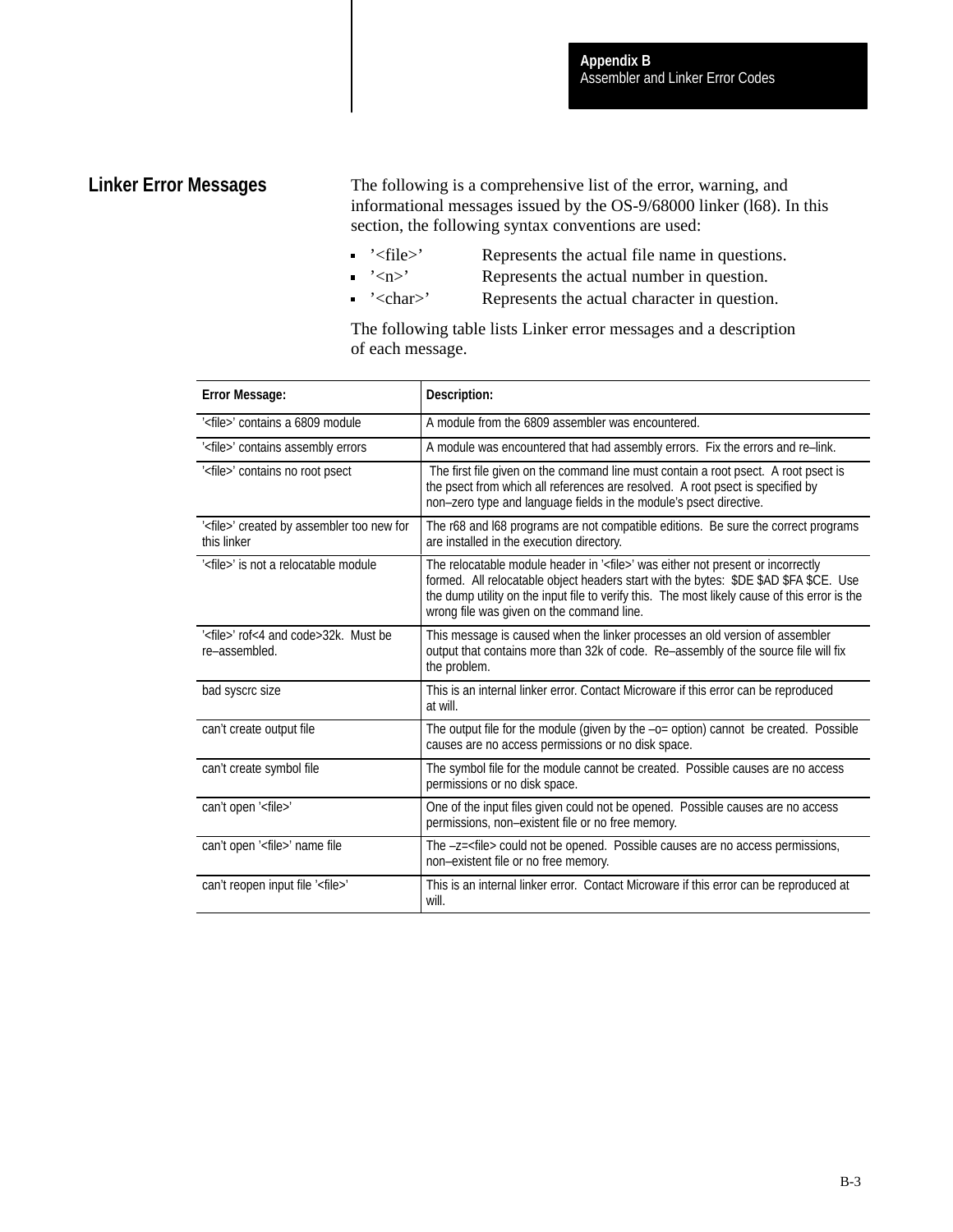| <b>Error Message:</b>                                                                  | Description:                                                                                                                                                                                                                                                                                                                                                                                                                                                                                                                                                                                                                                                                                                                              |
|----------------------------------------------------------------------------------------|-------------------------------------------------------------------------------------------------------------------------------------------------------------------------------------------------------------------------------------------------------------------------------------------------------------------------------------------------------------------------------------------------------------------------------------------------------------------------------------------------------------------------------------------------------------------------------------------------------------------------------------------------------------------------------------------------------------------------------------------|
| duplicate symbol names                                                                 | The linker has determined that the same symbol name appears in more than one<br>psect in the allocation of the final module. Consider the following program fragment:<br>main()<br>$\{$<br>strcat()<br>$\}$<br>strlen()<br>€<br>return;<br>}<br>When compiled and linked, linkage will fail and return the messages:<br>Symbol 'strlen' defined by psect 'strings_c' in file '/dd/lib/clib.l' has<br>already appeared in psect 'prog_c' in file 'ctmp.001543.r<br>Symbol 'strcat' from psect 'strings_c' in file '/dd/lib/clibn.l caused name<br>clashes.<br>Since both prog_c and strings_c define the symbol strlen, the linker cannot resolve<br>the reference to strcat without causing the definition of strlen to be ambiguous. The |
|                                                                                        | first message indicates that strlen was defined in both prog_c and string_c. The<br>second message identifies the symbol that the linker was attempting to resolve when<br>it found the name clash.                                                                                                                                                                                                                                                                                                                                                                                                                                                                                                                                       |
| error reading input file ' <file>'</file>                                              | The linker could not read the input file. Either a physical error occurred or the input<br>file was incorrectly formatted. All input files must be output from the assembler.                                                                                                                                                                                                                                                                                                                                                                                                                                                                                                                                                             |
| error writing file ' <file>'</file>                                                    | The linker could not write the output file. Possible causes are disk errors or media<br>full.                                                                                                                                                                                                                                                                                                                                                                                                                                                                                                                                                                                                                                             |
| initialized data (or jumptable) allowed<br>only on program or trap handler modules     | Initialized data is supported only for program modules (entered by F\$Fork) or trap<br>handler modules (entered by F\$TLink). Modules such as system modules, device<br>drivers and file managers cannot have initialized data. Initialized data is generated<br>by the C Compiler when C initializers appear for static or global data. Initialized data<br>is generated by the assembler when a data initialization directive (dc, dz, etc.)<br>appears in a vsect.                                                                                                                                                                                                                                                                     |
| $\mathsf{imp}\ \mathsf{total} > \mathsf{guess}\ (\langle n \rangle \langle n \rangle)$ | This is an internal linker error. Contact Microware if this error can be reproduced at<br>will.                                                                                                                                                                                                                                                                                                                                                                                                                                                                                                                                                                                                                                           |
| no data storage allocation (vsect) allowed<br>on non-object modules                    | Only modules of type object code can contain data storage allocation. Other module<br>types (usually language runtime interpreters) define data storage allocations in a<br>different manner.                                                                                                                                                                                                                                                                                                                                                                                                                                                                                                                                             |
| no initialized static data allowed on raw<br>output                                    | Initialized data cannot be allocated to a program designed to run without OS-9.<br>Uninitialized data is allowed. The linker prints the size of the uninitialized data<br>requirement for raw modules.                                                                                                                                                                                                                                                                                                                                                                                                                                                                                                                                    |
| no root psect found                                                                    | The first module given on the command line must contain a root psect. A root psect<br>is a module in which the psect directive indicates a non-zero type and language<br>word. A zero type and language word means a subroutine module. The root psect is<br>the psect from which all references are resolved.                                                                                                                                                                                                                                                                                                                                                                                                                            |
| non-remote data allocation value<br>exceeds 64k                                        | See the discussion in the manual on data area references for a description of the<br>linker memory limits.                                                                                                                                                                                                                                                                                                                                                                                                                                                                                                                                                                                                                                |
| odd count for crc                                                                      | This is an internal linker error. Contact Microware if this error can be reproduced at<br>will.                                                                                                                                                                                                                                                                                                                                                                                                                                                                                                                                                                                                                                           |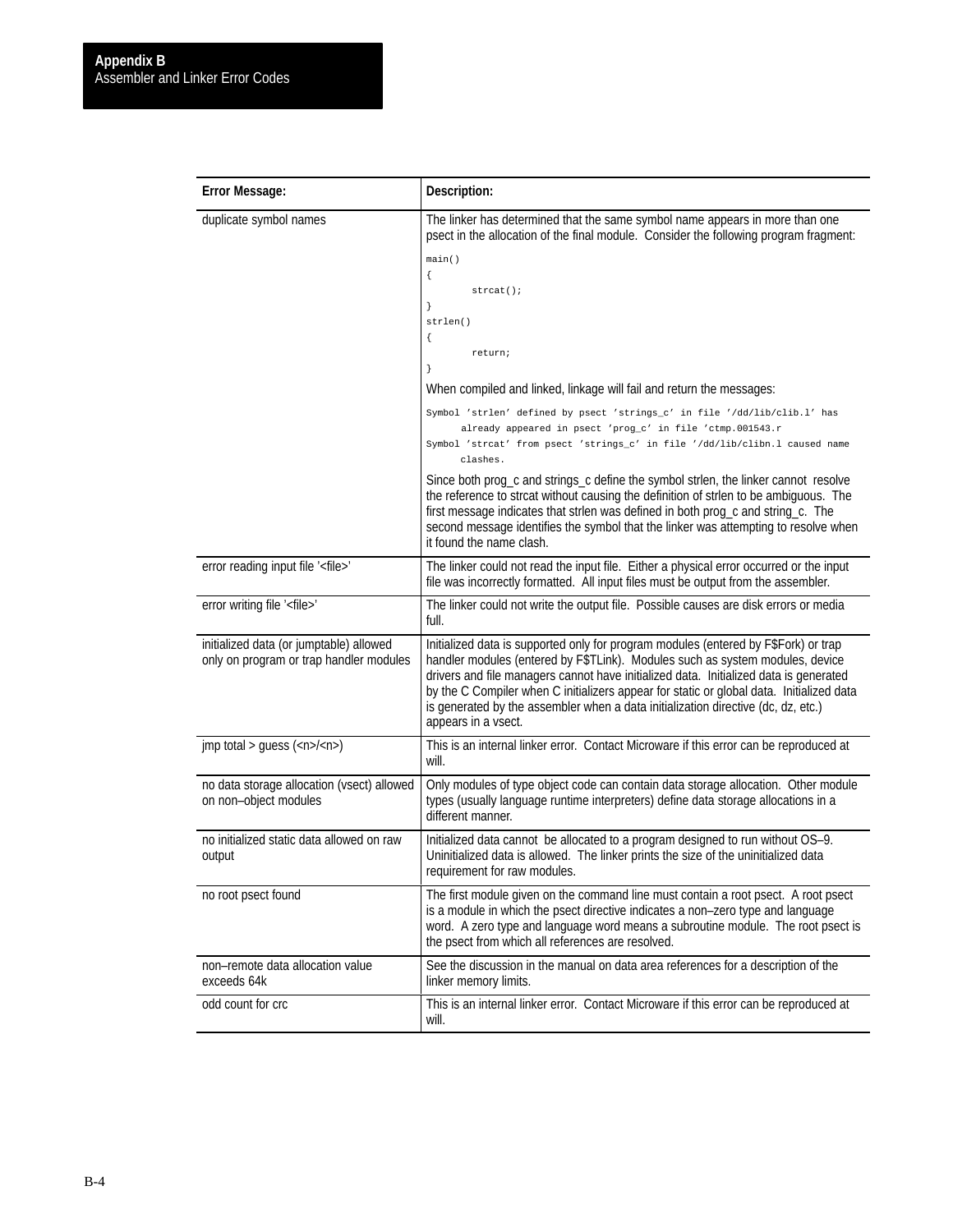| <b>Error Message:</b>                                            | Description:                                                                                                                                                                                                                                                                                                                                                                                                                                                                                                 |
|------------------------------------------------------------------|--------------------------------------------------------------------------------------------------------------------------------------------------------------------------------------------------------------------------------------------------------------------------------------------------------------------------------------------------------------------------------------------------------------------------------------------------------------------------------------------------------------|
| operand size error                                               | This message occurs when an operand value exceeds the legal range for the size of<br>the operand. It is displayed with additional text such as:                                                                                                                                                                                                                                                                                                                                                              |
|                                                                  | 168: error - operand size error                                                                                                                                                                                                                                                                                                                                                                                                                                                                              |
|                                                                  | The value of symbol 'funny' (\$193) is too large for a byte operand.                                                                                                                                                                                                                                                                                                                                                                                                                                         |
|                                                                  | The offending operand is at offset \$13c1 in the code area of psect 'main'in<br>file 'pt.r'.                                                                                                                                                                                                                                                                                                                                                                                                                 |
|                                                                  | In this case, the value for the symbol funny is (in hex) \$193. This value is too large to<br>fit in a byte-size operand. The next line indicates where in the psect the operand<br>appears. In this case the operand appears at offset (in hex) \$13c1 in the code area.<br>The location counter field on the assembly listing is the offset value. Finally, the<br>offending psect name and the file in which the psect appears is displayed.                                                              |
| out of memory                                                    | The linker cannot obtain enough memory to do the linkage. Memory usage requirements<br>depend on many factors: number of input files, number of psects, number of global sym-<br>bols and undefined references. The largest use of memory is during the second pass<br>when each psect's references must be adjusted for the final program module. To do this<br>step, the linker must be able to get as much memory as the largest psect used. A psect<br>that is 128k long requires a 128k buffer to link. |
| reference location error ( <n>)</n>                              | This is an internal linker error. This is caused by information from the assembler that<br>the linker does not expect. If this happens, be sure the assembler and linker are<br>properly installed on the system from the original distribution medium. Contact<br>Microware if this error can be reproduced at will.                                                                                                                                                                                        |
| root psect found in both <file1> and<br/><file2></file2></file1> | Only one root psect is allowed for a program. A root psect is defined as a psect in<br>which the Type/Language field is non-zero. The root psect is the initial psect from<br>which all external references are resolved.                                                                                                                                                                                                                                                                                    |
| symbol 'name' not found during pass 2                            | This is an internal linker error. Contact Microware if this error can be reproduced<br>at will.                                                                                                                                                                                                                                                                                                                                                                                                              |
| too many data references <n></n>                                 | This is an internal linker error. Contact Microware if this error can be reproduced<br>at will.                                                                                                                                                                                                                                                                                                                                                                                                              |
| unknown option -< char>                                          | An option given is not an option recognized by the linker.                                                                                                                                                                                                                                                                                                                                                                                                                                                   |
| unknown reference type <n></n>                                   | This is an internal linker error. Contact Microware if this error can be reproduced<br>at will.                                                                                                                                                                                                                                                                                                                                                                                                              |
| unresolved references                                            | The symbols previously listed by the linker are not defined by a psect given on the<br>command lines or in libraries. This is commonly caused by improperly ordered library<br>files. See Chapter 6 and the discussion of Linker Library Files for details on library<br>searching. Additional error messages such as the following normally appear<br>previous to this message:                                                                                                                             |
|                                                                  | Symbol 'funny' unresolved.<br>Referenced [ <n> times] by psect 'main' in file 'pt.r'</n>                                                                                                                                                                                                                                                                                                                                                                                                                     |